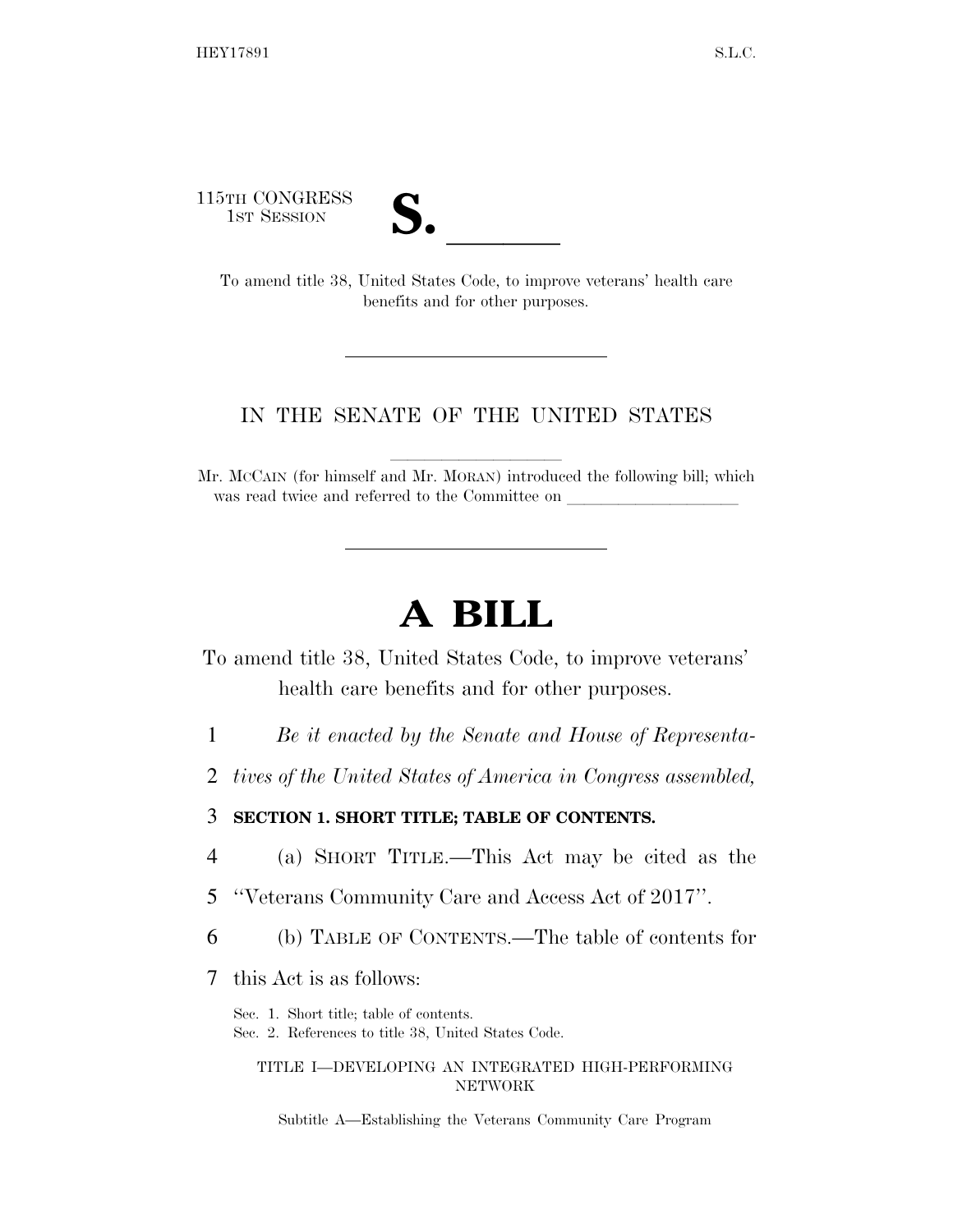- Sec. 101. Establishment of Veterans Community Care Program.
- Sec. 102. Strategy regarding the High Performing Integrated Healthcare Network of the Department.
- Sec. 103. Access standards and standards for quality.

Subtitle B—Forming Partnerships and Agreements

- Sec. 111. Continuity of care and existing agreements.
- Sec. 112. Authorization of agreements between Department of Veterans Affairs and non-Department providers.
- Sec. 113. Prevention of certain health care providers from providing non-Department health care services to veterans.
- Sec. 114. Conforming amendments for State veterans homes.

## Subtitle C—Paying Providers

- Sec. 121. Prompt payment to providers.
- Sec. 122. Payment rates for community care.
- Sec. 123. Authority to pay for authorized care not subject to an agreement.

## TITLE II—STREAMLINING COMMUNITY CARE PROGRAMS

#### Subtitle A—Streamlining Community Care Programs

- Sec. 201. Access to walk-in care.
- Sec. 202. Veterans Choice Fund flexibility.
- Sec. 203. Conforming amendments.

#### Subtitle B—Improving Information Sharing With Providers

- Sec. 211. Improving information sharing with community providers.
- Sec. 212. Establishment of processes to ensure safe opioid prescribing practices by non-Department of Veterans Affairs health care providers.

#### Subtitle C—Improving Collections

- Sec. 221. Aligning with best practices on collection of health insurance information.
- Sec. 222. Improving authority to collect.

## TITLE III—IMPROVING DEPARTMENT OF VETERANS AFFAIRS CARE DELIVERY

## Subtitle A—Improving Personnel Practices

- Sec. 301. Licensure of health care professionals of the Department of Veterans Affairs providing treatment via telemedicine.
- Sec. 302. Graduate medical education and residency.
- Sec. 303. Annual report on awards or bonuses awarded to certain high-level employees of the department of veterans affairs.

Subtitle B—Facilities, Construction, and Leases

Sec. 311. Facilitating sharing of medical facilities with other Federal agencies. Sec. 312. Review of enhanced use leases.

## TITLE IV—INNOVATIVE PILOT PROGRAMS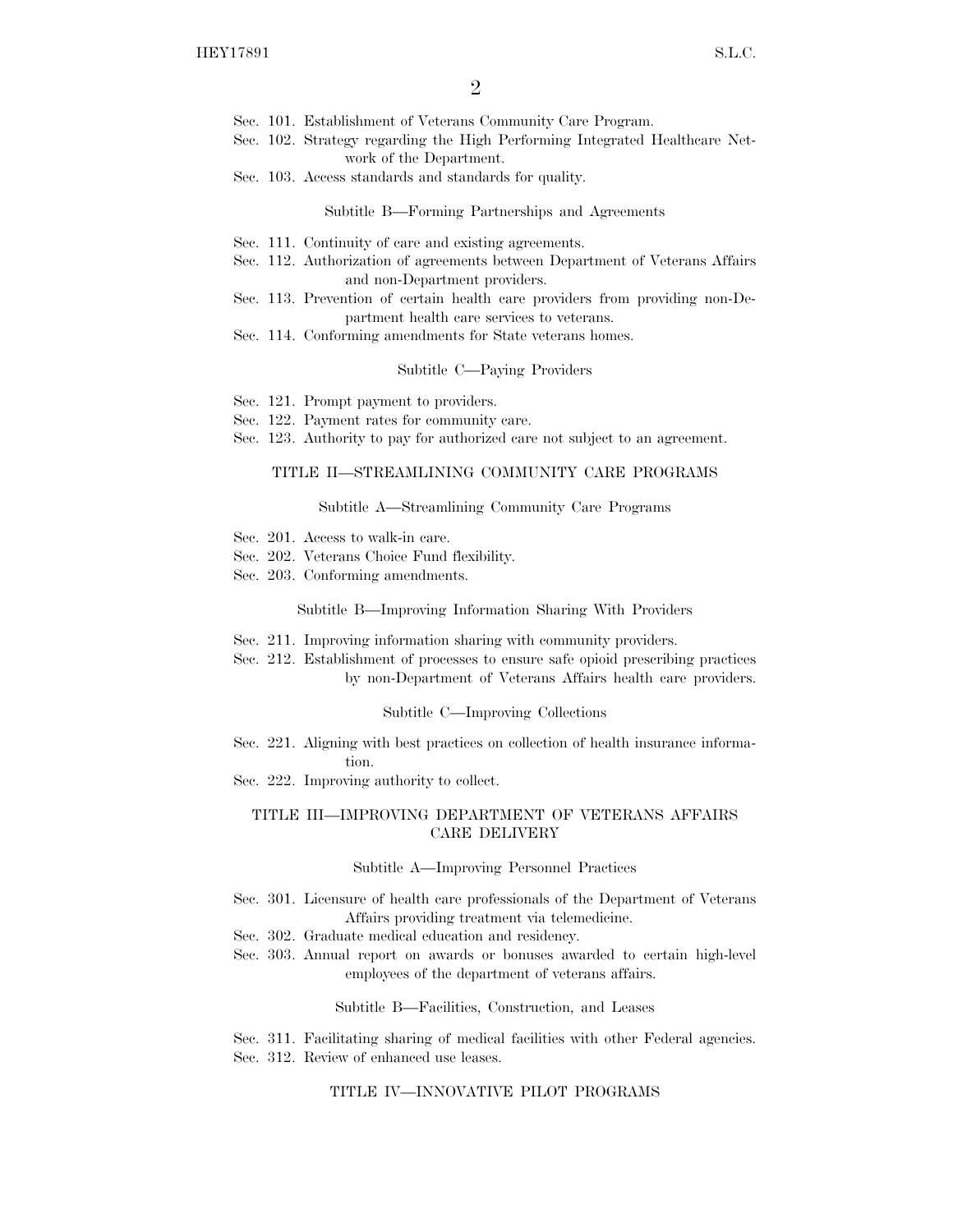- Sec. 401. Pilot program to establish or affiliate with graduate medical residency programs at facilities operated by Indian tribes, tribal organizations, and the Indian Health Service in rural areas.
- Sec. 402. Authority for Department of Veterans Affairs Center for Innovation for Care and Payment.

## TITLE V—OTHER HEALTH CARE MATTERS

- Sec. 501. Authorization of appropriations for health care from Department of Veterans Affairs.
- Sec. 502. Appropriation of amounts for Veterans Choice Program.
- Sec. 503. Applicability of Directive of Office of Federal Contract Compliance Programs.
- Sec. 504. Amending statutory requirements for the position of the Chief Officer of the Readjustment Counseling Service.
- Sec. 505. Authorization of certain major medical facility projects of the Department of Veterans Affairs.

# 1 **SEC. 2. REFERENCES TO TITLE 38, UNITED STATES CODE.**

 Except as otherwise expressly provided, whenever in this Act an amendment or repeal is expressed in terms of an amendment to, or repeal of, a section or other provi- sion, the reference shall be considered to be made to a section or other provision of title 38, United States Code. **TITLE I—DEVELOPING AN INTE- GRATED HIGH-PERFORMING**  9 **NETWORK Subtitle A—Establishing the Vet- erans Community Care Program SEC. 101. ESTABLISHMENT OF VETERANS COMMUNITY CARE PROGRAM.**  (a) ESTABLISHMENT.—

- 15 (1) IN GENERAL.—Section 1703 is amended to
- 16 read as follows: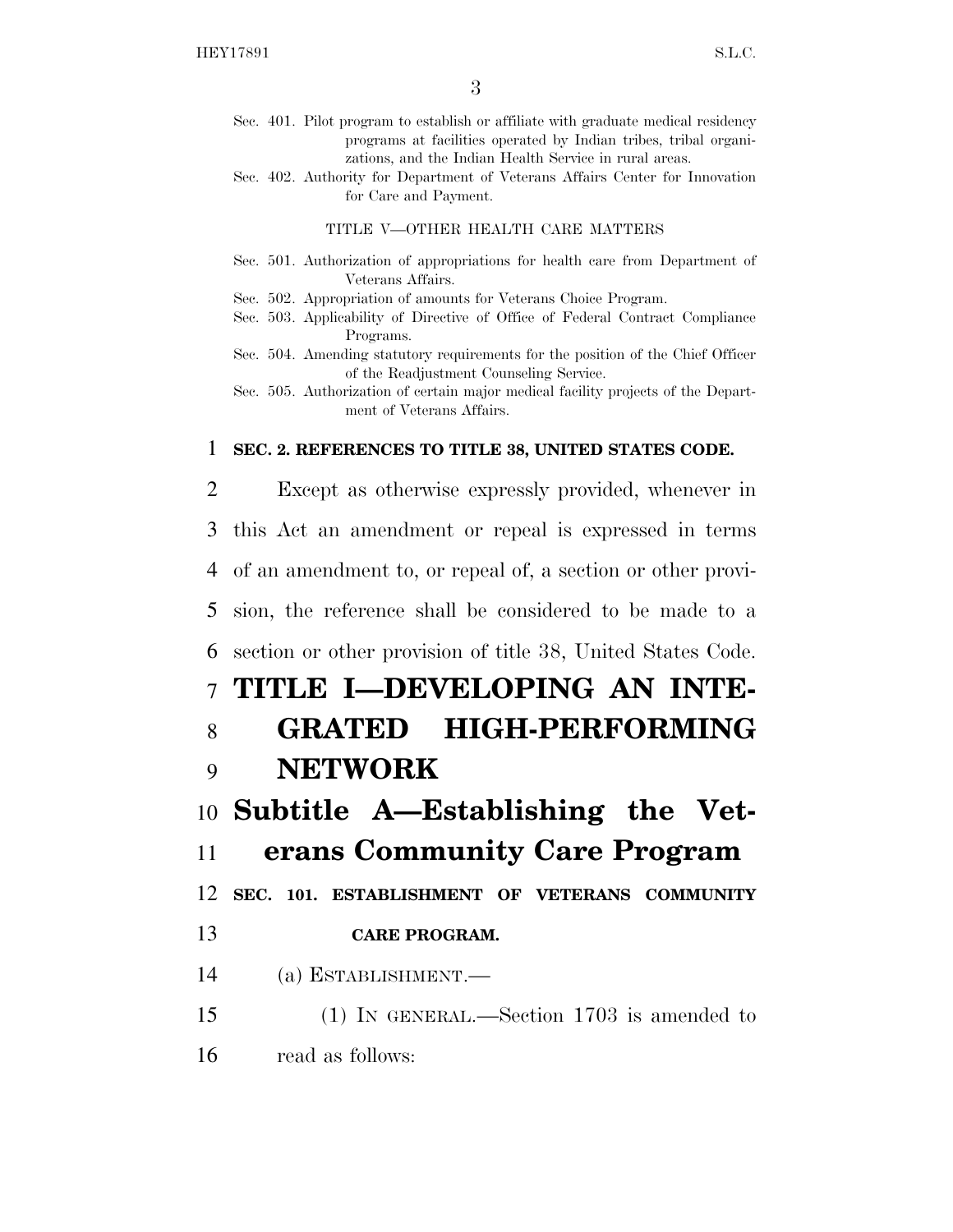# **''§ 1703. Veterans Community Care Program**

 $\text{``(a)}$  IN GENERAL.—(1) Subject to the availability of appropriations for such purpose and subject to paragraph (4), hospital care, medical services, and extended care services under this chapter shall be furnished to a covered veteran described in subsection (b) by health care pro- viders specified in subsection (c) in accordance with this section.

 ''(2) The furnishing of care and services under this section may be referred to as the 'Veterans Community Care Program'.

 ''(3)(A) In carrying out this section, the Secretary may develop categories of certain health care providers specified in subsection (c) for the purpose of providing a covered veteran hospital care, medical services, and ex- tended care services when the covered veteran does not state a preference for a health care provider.

 ''(B) In developing categories of health care providers under subparagraph (A), the Secretary shall not—

 $\frac{1}{20}$  (i) prioritize or rank such categories in a man- ner that limits the options a covered veteran may have in selecting a health care provider specified in subsection (c); or

24  $\frac{1}{2}$  (ii) direct a covered veteran to receive care or services from certain health care providers instead of other health care providers.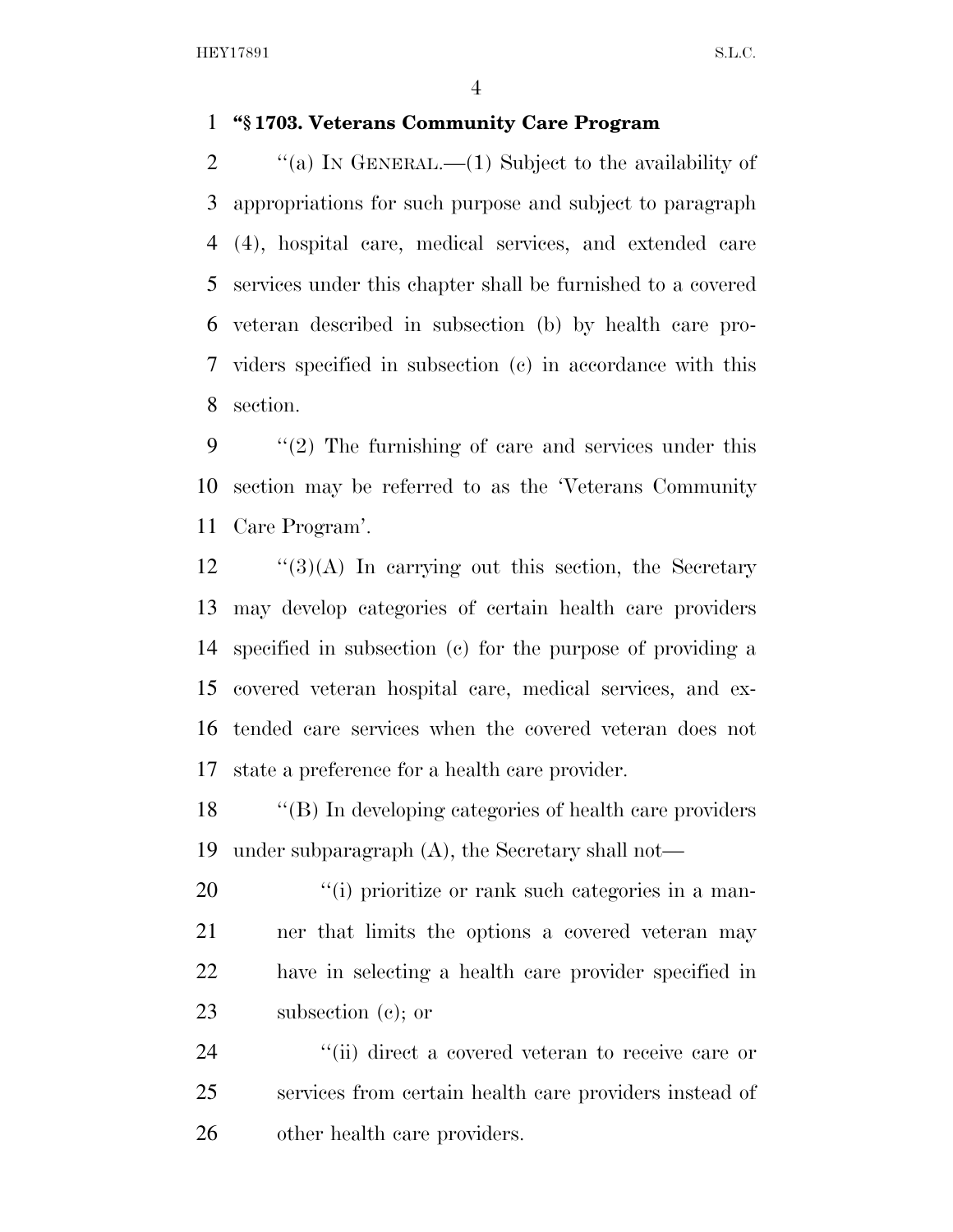''(4) In carrying out this section, the Secretary shall not limit any hospital care, medical service, extended care service, or class of hospital care, medical service, or ex- tended care service that are set forth in the Medical Bene- fits Package of the Department, as modified as deter-mined by the Secretary.

 ''(b) COVERED VETERANS.—For purposes of this section, a covered veteran is any veteran who—

9  $\frac{1}{(1)(A)}$  is enrolled in the patient enrollment system of the Department established and operated under section 1705 of this title; or

12 ''(B) is not enrolled in such system but is oth- erwise entitled to hospital care, a medical service, or an extended care service under subsection (c)(2) of such section; and

16  $\frac{16}{2}(2)$  has been furnished hospital care or medical services under this chapter on at least one occasion during the preceding two-year period; or

 ''(B) requested a first-time appointment for hospital care or medical services at a Department fa-cility.

 ''(c) HEALTH CARE PROVIDERS SPECIFIED.—Health care providers specified in this subsection are the fol-lowing: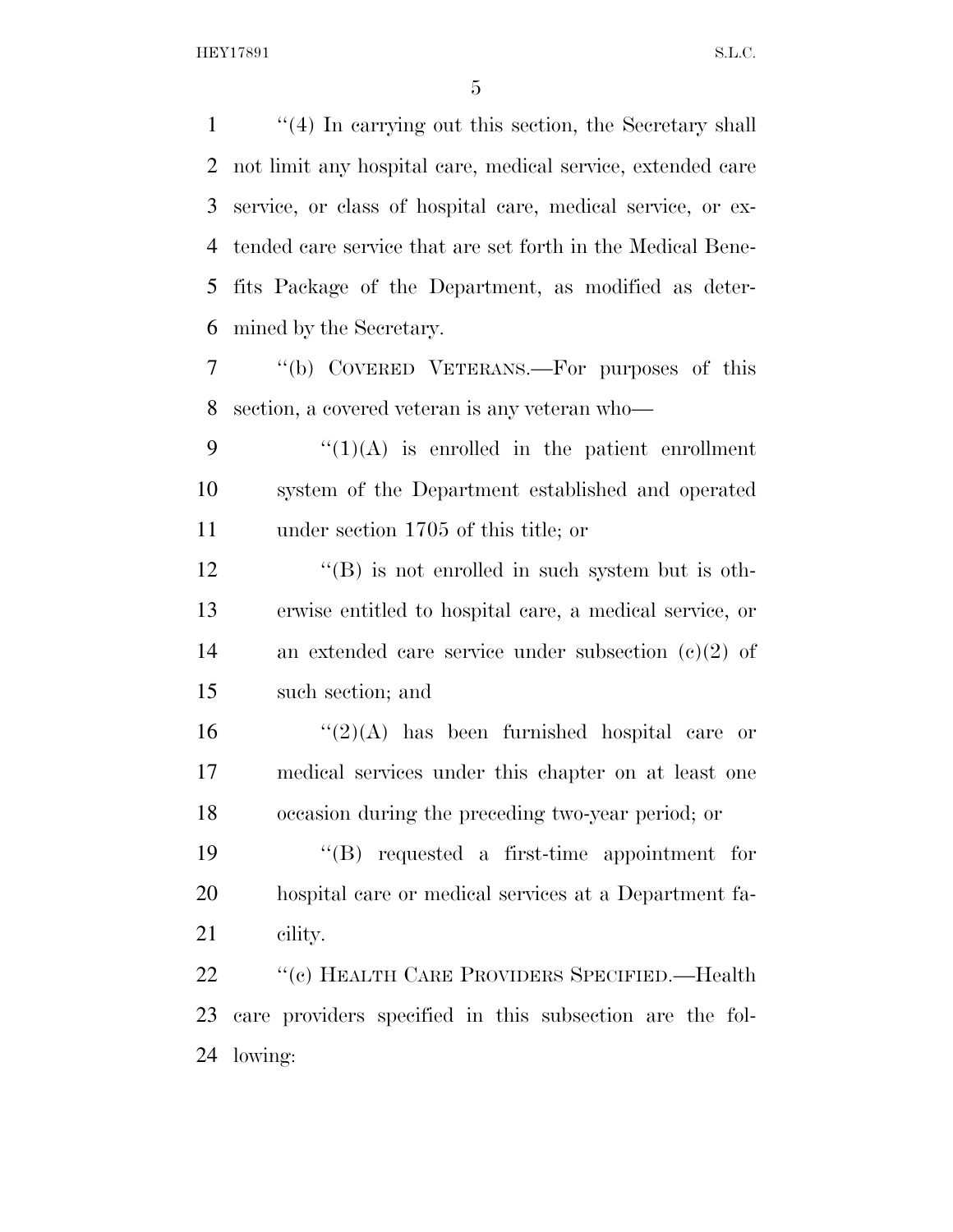| $\mathbf{1}$   | $\lq(1)$ Any health care provider that is partici-             |
|----------------|----------------------------------------------------------------|
| $\overline{2}$ | pating in the Medicare program under title XVIII of            |
| 3              | the Social Security Act (42 U.S.C. 1395 et seq.), in-          |
| $\overline{4}$ | cluding any physician furnishing services under such           |
| 5              | a program.                                                     |
| 6              | $\lq(2)$ The Department of Defense.                            |
| 7              | $\lq(3)$ The Indian Health Service.                            |
| 8              | "(4) Any Federally-qualified health center (as                 |
| 9              | defined in section $1905(l)(2)(B)$ of the Social Secu-         |
| 10             | rity Act $(42 \text{ U.S.C. } 1396d(l)(2)(B))).$               |
| 11             | $\cdot\cdot$ (5) Any health care provider not otherwise        |
| 12             | covered under any of paragraphs $(1)$ through $(4)$            |
| 13             | that meets criteria established by the Secretary for           |
| 14             | purposes of this section.                                      |
| 15             | "(d) CONTRACTS TO ESTABLISH NETWORKS OF                        |
| 16             | HEALTH CARE PROVIDERS.—(1) The Secretary shall                 |
| 17             | enter into consolidated, competitively bid contracts, which    |
| 18             | may be regional contracts, to establish networks of non-       |
| 19             | Department health care providers specified in paragraphs       |
| 20             | $(1)$ and $(5)$ of subsection $(e)$ for contract purposes of — |
| 21             | $\lq\lq$ providing sufficient access to hospital care,         |
| 22             | medical services, and extended care services under             |
| 23             | this section;                                                  |
| 24             | $\lq\lq$ . The managing the operations of such health          |
| 25             | care providers; and                                            |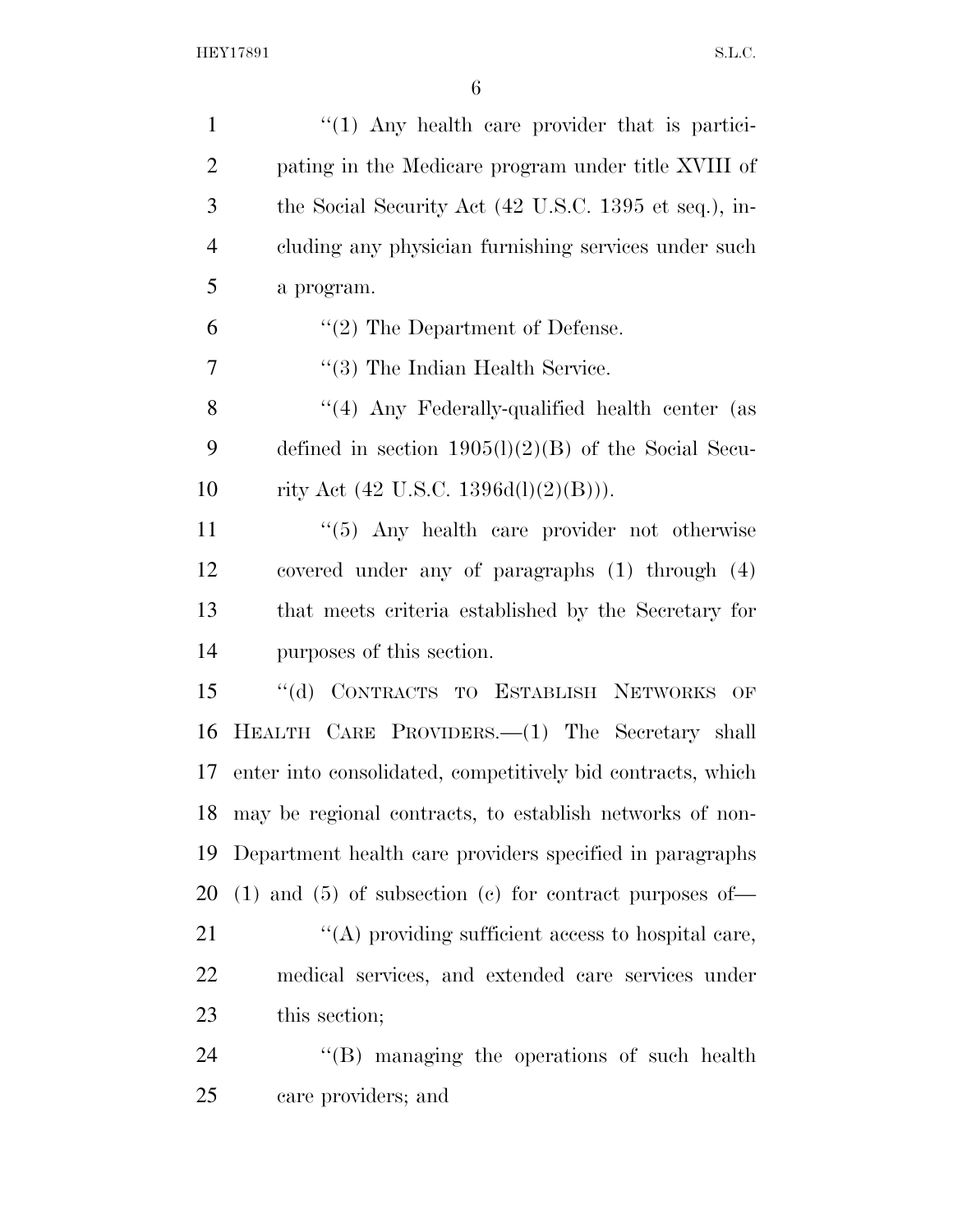1  $\langle (C)$  managing the delivery of hospital care, medical services, and extended care services under this section.

 ''(2) The Secretary may terminate a contract with an entity entered into under paragraph (1) at such time and upon such notice to the entity as the Secretary may specify for purposes of this section.

 $\langle$  (3)(A) Whenever the Secretary provides notice to an entity under paragraph (2) that the entity is failing to meet contractual obligations entered into under paragraph (1), the Secretary shall submit to the Committee on Vet- erans' Affairs of the Senate and the Committee on Vet- erans' Affairs of the House of Representatives a report on such failure and the decision of the Secretary to termi-nate the contract under paragraph (2).

 ''(B) Each report submitted under subparagraph (A) shall include the following:

18 ''(i) An explanation of the reasons for termi-nating the contract.

 $\frac{1}{2}$  (ii) A description of the effect of the failure of the entity to meet contractual obligations and the termination of the contract, including with respect to cost, schedule, and requirements.

24 ''(iii) A description of the actions taken by the Secretary to mitigate such failure and termination.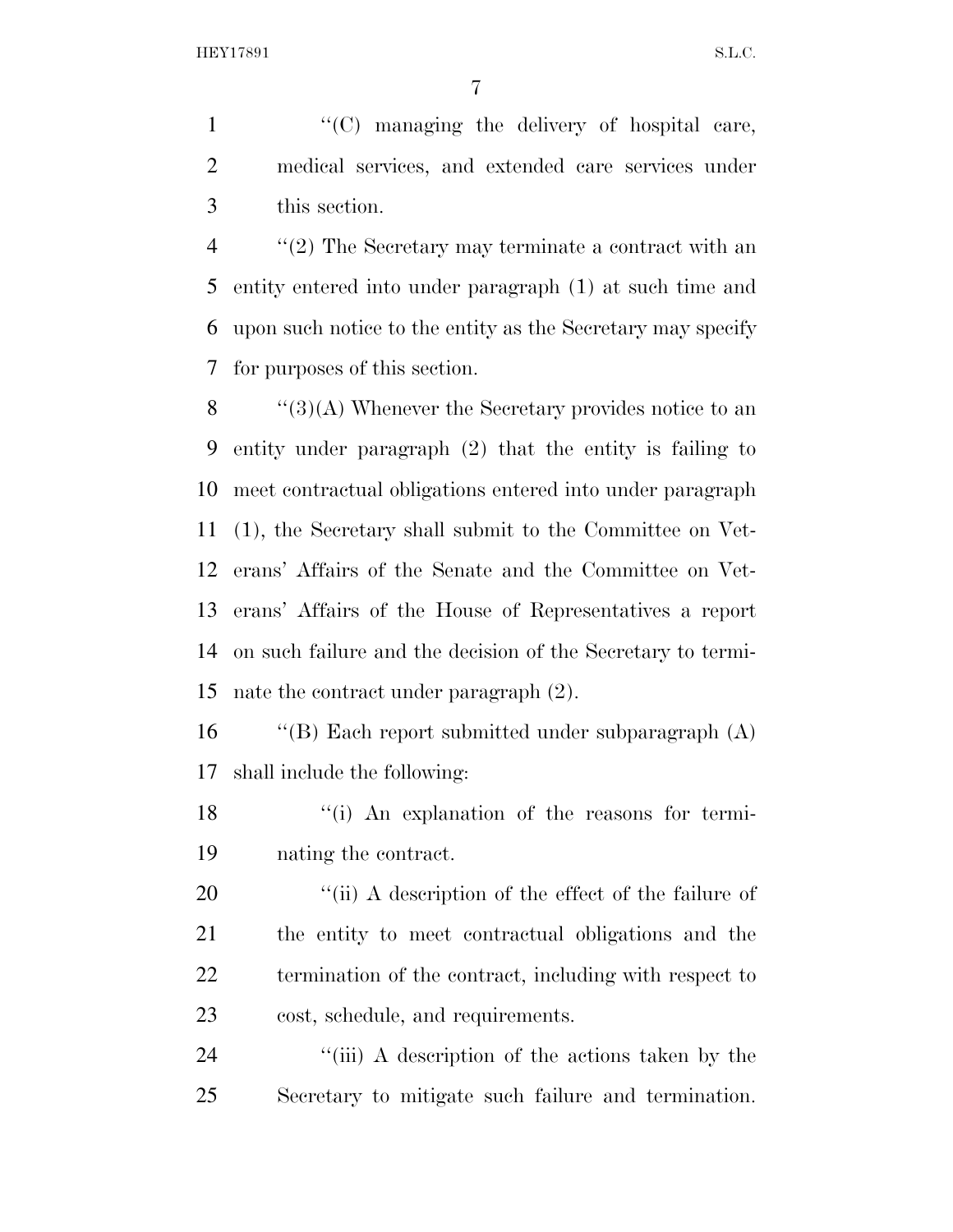''(e) COORDINATION OF CARE AND SERVICES.—(1) The Secretary shall ensure that for each covered veteran seeking care or services under this section, a care coordi- nation team is provided by a medical facility of the De- partment. ''(2) The Secretary shall ensure that each care co-

 ordination team provided under this section, with respect to a covered veteran, is responsible for the following:

 ''(A) Coordination and management of hospital care, medical services (including telemedicine), and extended care services furnished under this title, in-cluding the following:

 ''(i) Collaboration with the patient aligned care teams (PACT) within the medical facility of the Department; and

 $\cdot$  "(ii) Coordination within and across Vet- erans Integrated Service Networks with non- Department health care providers acting under a contract or agreement to furnish hospital care, a medical service, or an extended care service on behalf of the Department and who meets such terms and conditions as the Sec-23 retary may require.

24 "(B) Ensure continuity of care for the covered veteran to avoid any delay or lapse in care or serv-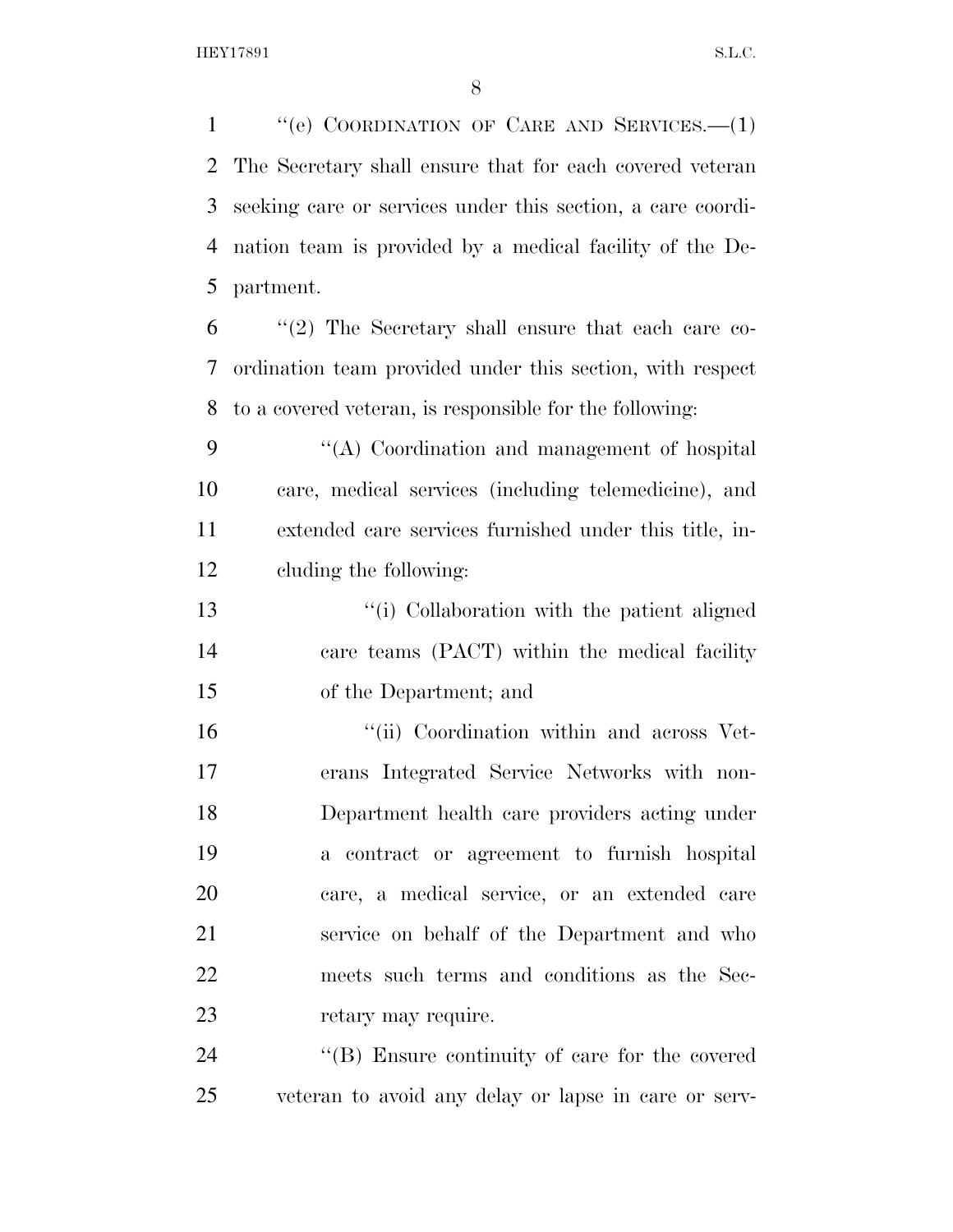ices from an action or error of the Department or any individual of the care coordination team of the covered veteran.

 ''(C) Submitting information to the Secretary in furtherance of analysis conducted under section 6  $1730B(a)$  of this title.

 ''(3) The Secretary shall develop an organizational construct for care coordination teams at medical facilities of the Department that may include the following individ-uals:

11  $\langle A \rangle$  An employee of the Department who fur- nishes hospital care, a medical service, or an ex-tended care service at the facility.

 ''(B) A non-Department health care provider acting under a contract or agreement to furnish hos- pital care, a medical service, or an extended care service on behalf of the Department and who meets such terms and conditions as the Secretary may re-quire.

 $\langle ^{\prime}(C) \rangle$  An employee of the Department or a health care provider described in subparagraph (B) who serves to seamlessly coordinate the delivery of hospital care, medical services, and extended care services to covered veterans.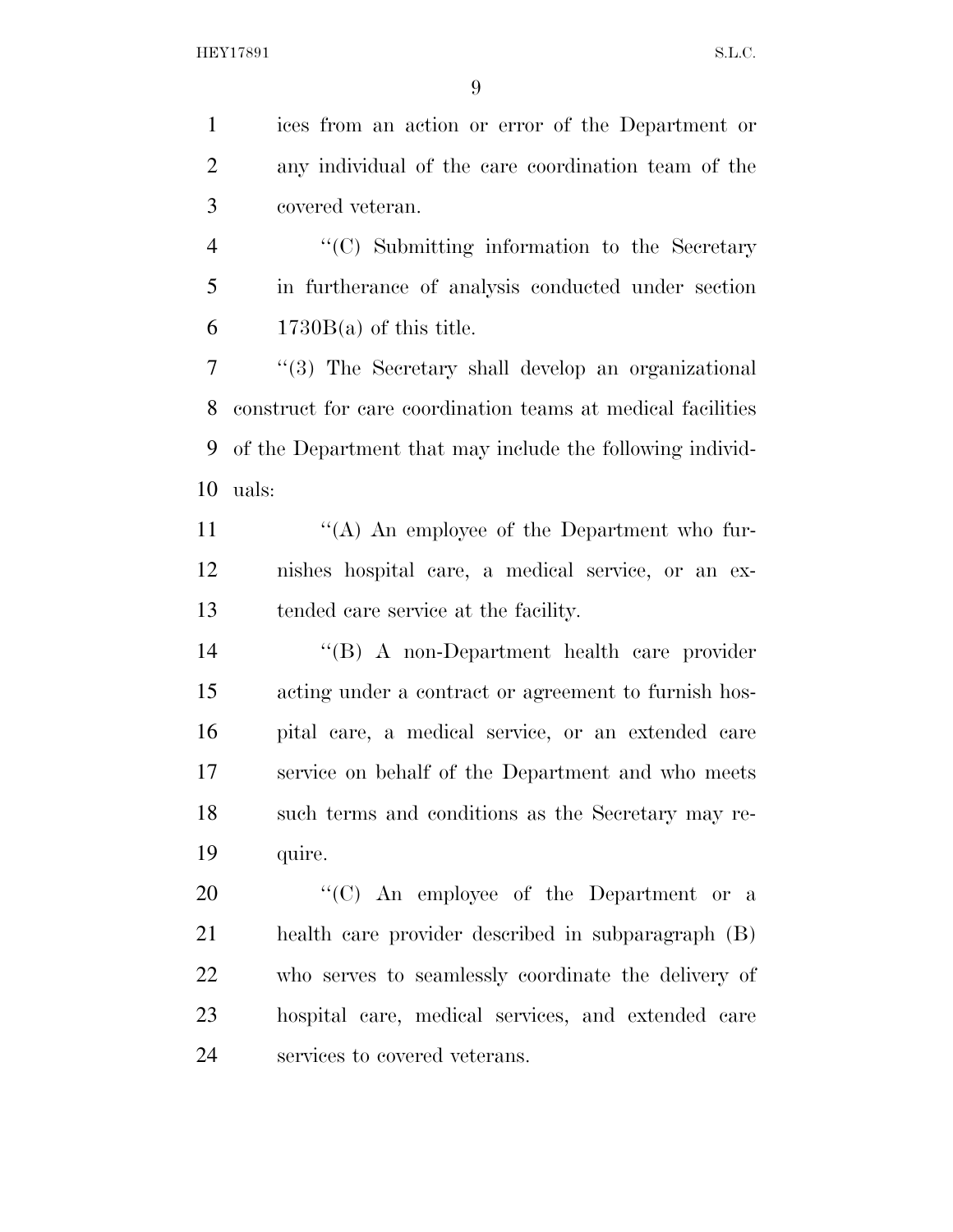''(f) ELIGIBILITY REFORM AND CONDITIONS THAT REQUIRE ACCESS TO COMMUNITY CARE.—(1) Subject to the availability of appropriations, the Secretary shall fur- nish hospital care, medical services, and extended care services to a covered veteran, at the election of a covered veteran, through health care providers specified in sub-section (c) as follows:

 ''(A) When a medical facility of the Department does not offer the hospital care, medical services, or extended care services the covered veteran requires.

 ''(B) When a medical facility of the Department cannot furnish or schedule an appointment for hos- pital care, medical services, or extended care services in accordance with access standards established under section 1703B of this title.

16 ''(C) When the covered veteran and a referring clinician of the covered veteran agree that furnishing hospital care, medical services, or extended care services through a non-Department entity or pro- vider would be in the best medical interest of the covered veteran, after consideration of the standards established under sections 1703B and 1703C of this title or due to a non-clinical reason, compelling cir- cumstance, or other considerations that are in the best medical interest of the covered veteran.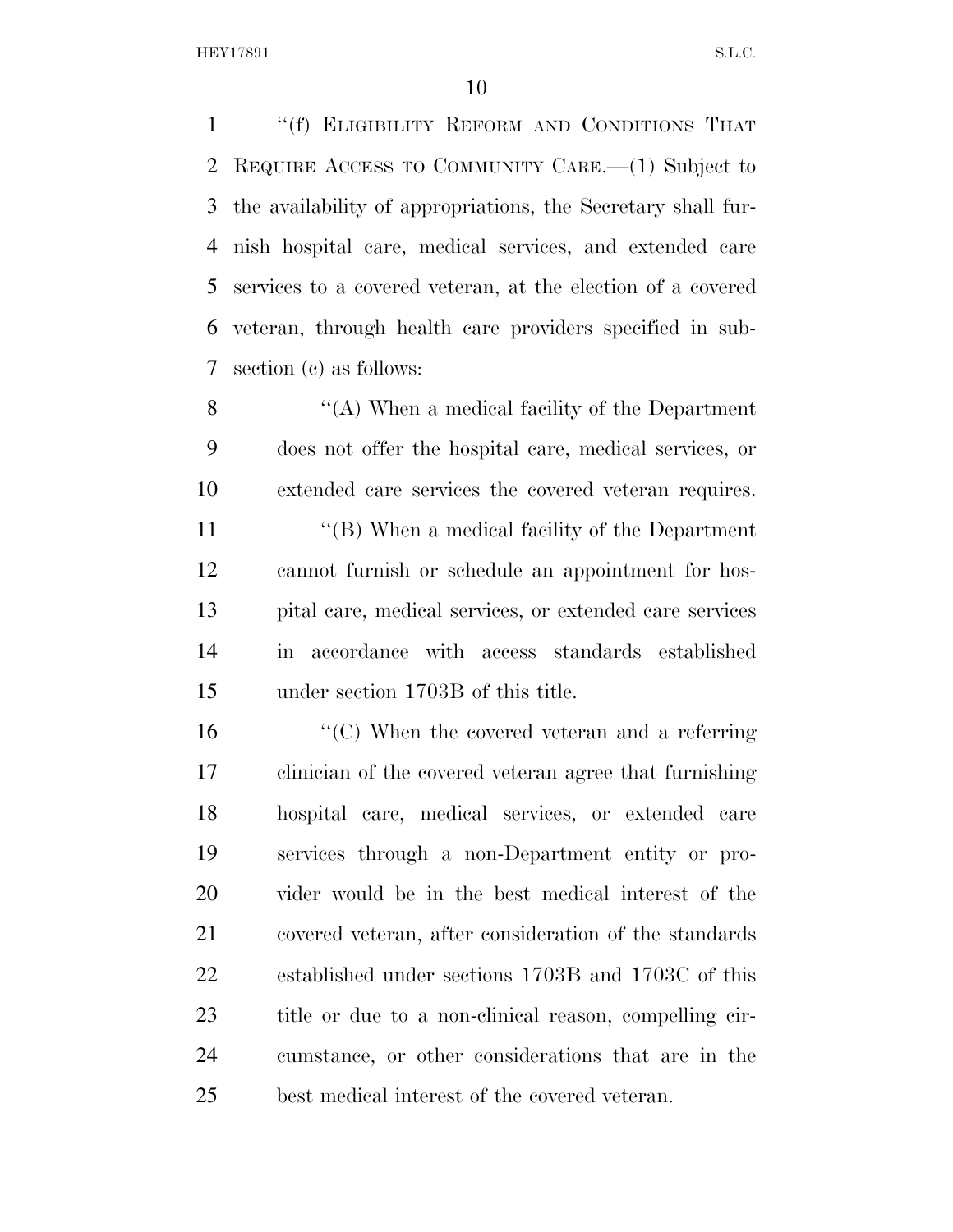''(2) Not later than 120 days after the date of the enactment of the Veterans Community Care and Access Act of 2017, the Secretary shall submit to the appropriate committees of Congress a report describing the guidelines and standards the Secretary intends to use to carry out paragraph (1) in accordance with sections 1703B and 1703C of this title.

8 "(g) SCHEDULING SERVICES.—(1) The Secretary shall ensure that services are established in order to sched- ule appointments for hospital care, medical services, and extended care services under this chapter.

 $\frac{1}{2}$  (2)(A) In carrying out paragraph (1), the Secretary shall determine whether services established under such paragraph should reside within the respective medical fa- cility of the Department or reside with an entity with whom the Secretary enters into a contract for such serv-ices.

 ''(B) In carrying out subparagraph (A), the Secretary shall assess the following:

 $\qquad$  ''(i) Whether a medical facility of the Depart- ment is currently managing scheduling services and the Secretary determines such medical facility has the capability to continue to manage scheduling.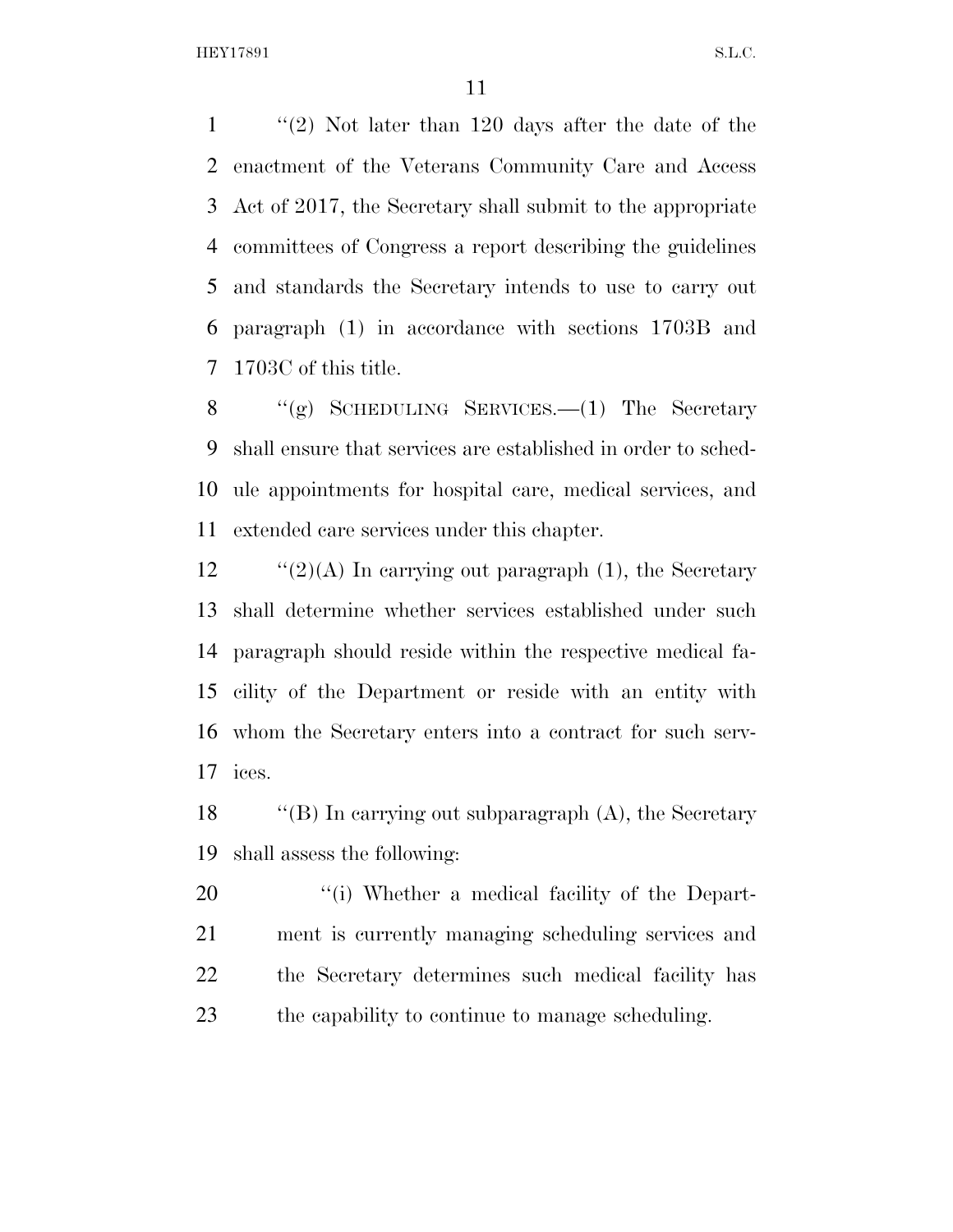| $\mathbf{1}$   | "(ii) Whether a medical facility of the Depart-      |
|----------------|------------------------------------------------------|
| $\overline{2}$ | ment has the capacity to manage scheduling services  |
| 3              | based on the following:                              |
| $\overline{4}$ | "(I) An initial review of the medical facil-         |
| 5              | ity to acquire scheduling service responsibilities   |
| 6              | and the preference of the medical facility to ac-    |
| 7              | quire such responsibilities.                         |
| 8              | $\lq\lq$ (II) The market area assessment cur-        |
| 9              | rently underway pursuant to section $1730B(c)$       |
| 10             | of this title.                                       |
| 11             | "(III) The capacity of the medical facility          |
| 12             | to perform scheduling services that meet stand-      |
| 13             | ards established under sections 1703B and            |
| 14             | 1703C of this title.                                 |
| 15             | "(iii) Whether one or more contracts were in ef-     |
| 16             | fect on the day before the date of the enactment of  |
| 17             | the Veterans Community Care and Access Act of        |
| 18             | 2017 that include scheduling services, as determined |
| 19             | by the Secretary, and may be modified by the Sec-    |
| 20             | retary for services under this subsection.           |
| 21             | "(h) DEFINITIONS.—In this section:                   |
| 22             | $\lq(1)$ The term 'appropriate committees of Con-    |
| 23             | gress' means—                                        |
|                |                                                      |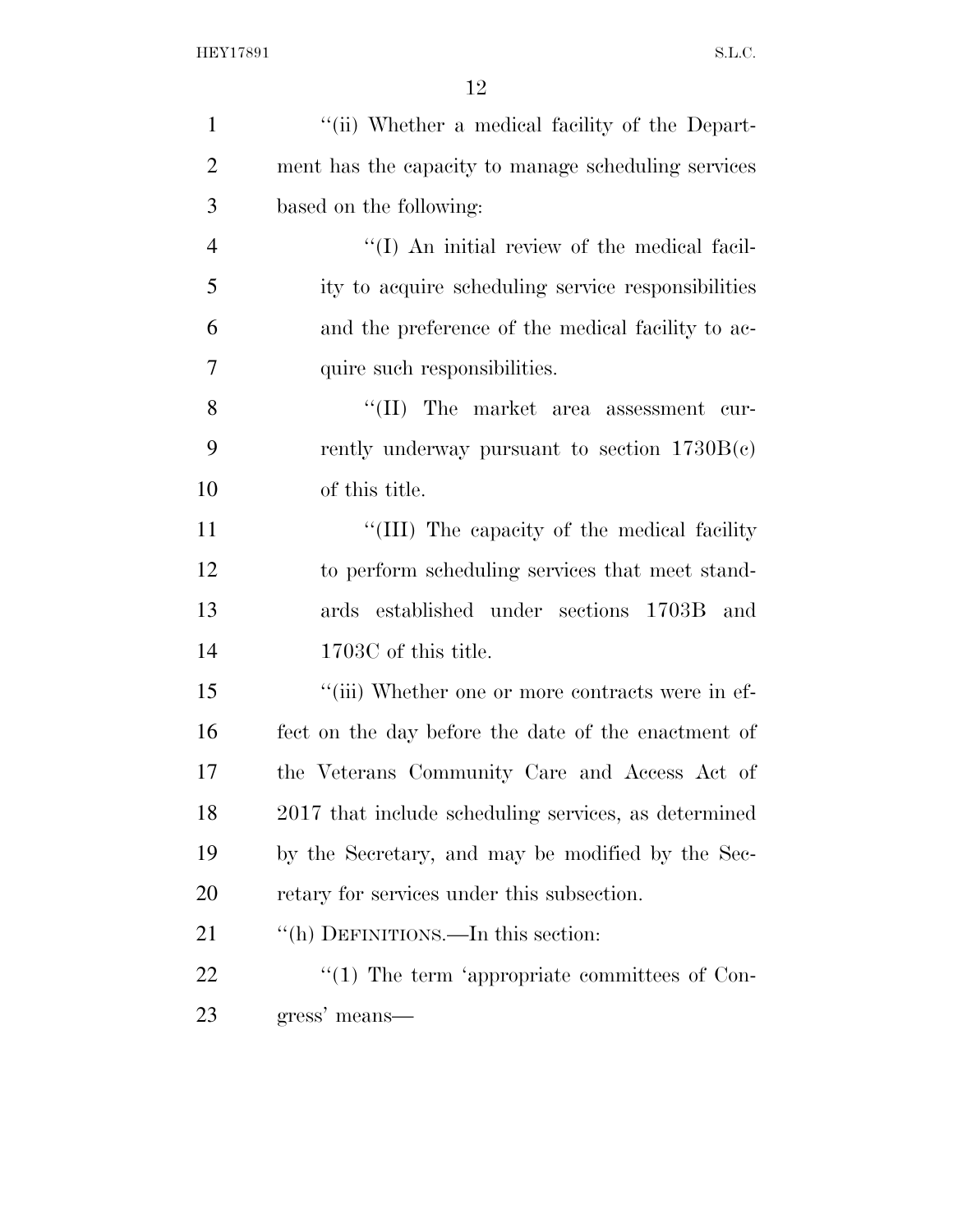| $\mathbf{1}$   | "(A) the Committee on Veterans' Affairs               |
|----------------|-------------------------------------------------------|
| $\overline{2}$ | and the Committee on Appropriations of the            |
| 3              | Senate; and                                           |
| $\overline{4}$ | "(B) the Committee on Veterans' Affairs               |
| 5              | and the Committee on Appropriations of the            |
| 6              | House of Representatives.                             |
| 7              | $f'(2)$ The term 'clinician' has the meaning given    |
| 8              | that term by the Centers for Medicare & Medicaid      |
| 9              | Services and includes Doctors of Medicine (MD),       |
| 10             | Doctors of Osteopathy (DO), Doctors of Dental Sur-    |
| 11             | gery or Dental Medicine (DMD/DDS), Doctors of         |
| 12             | Podiatry, Doctors of Optometry, Chiropractors, Phy-   |
| 13             | sician Assistants (PA), Nurse Practitioners (NP),     |
| 14             | Clinical Nurse Specialists, Certified Registered      |
| 15             | Nurse Anesthetists, and such other health profes-     |
| 16             | sionals as the Secretary may specify for purposes of  |
| 17             | this section.                                         |
| 18             | "(3) The term 'medical facility of the Depart-        |
| 19             | ment' includes a medical center, a community-based    |
| 20             | outpatient clinic, an outpatient clinic, or any other |
| 21             | facility of the Department at which hospital care,    |
| 22             | medical services, or extended care services are fur-  |
| 23             | nished.".                                             |
| 24             | (2) CLERICAL AMENDMENT.—The table of sec-             |
| 25             | tions at the beginning of chapter 17 of such title is |
|                |                                                       |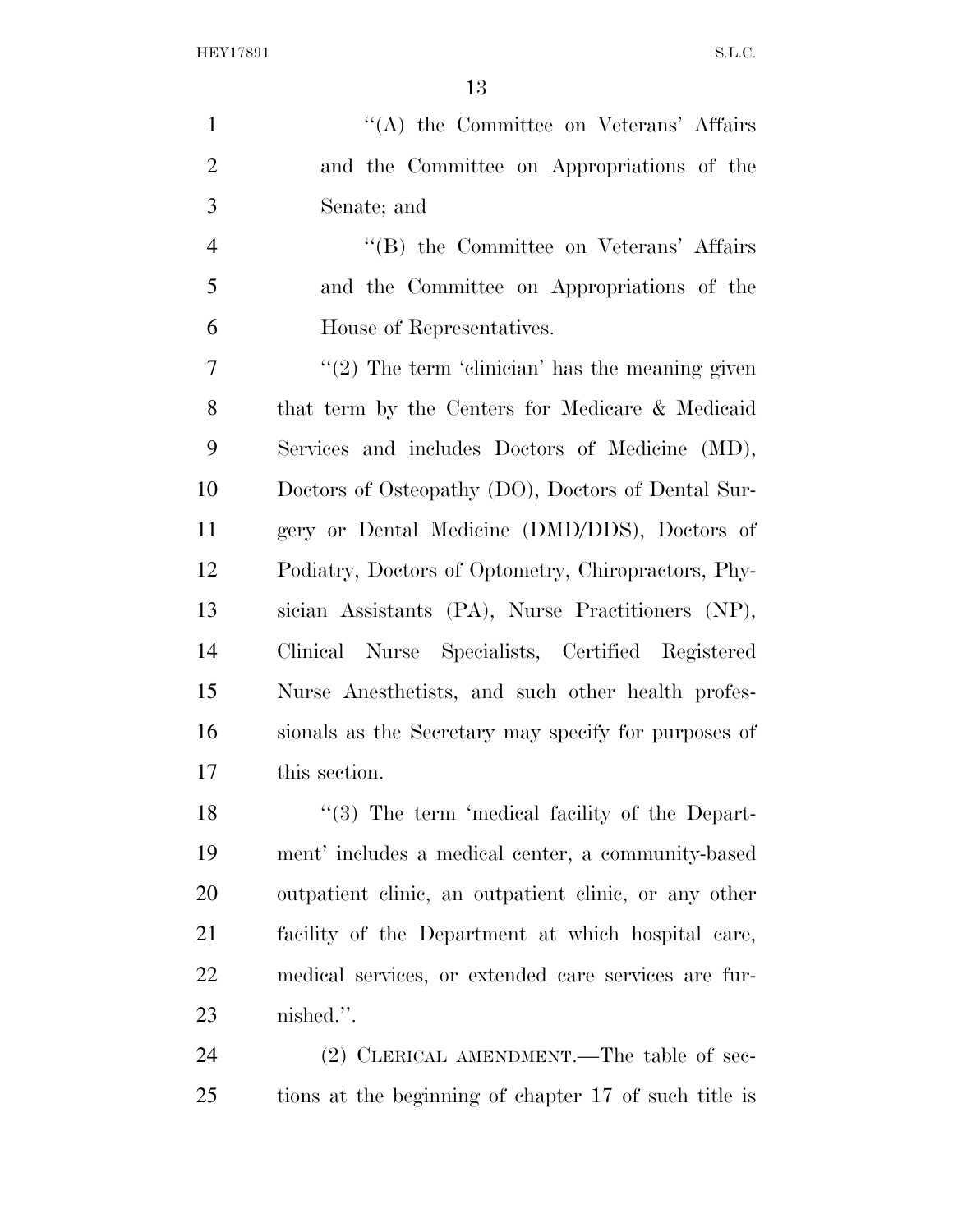|                | 14                                                         |
|----------------|------------------------------------------------------------|
| $\mathbf{1}$   | amended by striking the item relating to section           |
| $\overline{2}$ | 1703 and inserting the following new item:                 |
|                | "1703. Veterans Community Care Program.".                  |
| 3              | (b) REGULATIONS.—Not later than one year after the         |
| 4              | date of the enactment of this Act, the Secretary of Vet-   |
| 5              | erans Affairs shall promulgate regulations to carry out    |
| 6              | section 1703 of title 38, United States Code, as amended   |
| 7              | by subsection $(a)$ .                                      |
| 8              | (c) EFFECTIVE DATE.—The amendments made by                 |
| 9              | subsection (a) shall take effect on the date that the Sec- |
| 10             | retary promulgates regulations under subsection (b).       |
| 11             | SEC. 102. STRATEGY REGARDING THE HIGH PERFORMING           |
| 12             | INTEGRATED HEALTHCARE NETWORK<br>OF                        |
| 13             | THE DEPARTMENT.                                            |
| 14             | (a) IN GENERAL.—Subchapter III of chapter 17 is            |
| 15             | amended by inserting after section 1730A the following     |
| 16             | new section:                                               |
| 17             | "§1730B. Quadrennial Veterans Health Administra-           |
| 18             | tion review, management of high-per-                       |
|                |                                                            |

**and market area assessments** 

21 "(a) QUADRENNIAL VETERANS HEALTH ADMINIS- TRATION REVIEW.—(1) Not later than one year after the date of the enactment of the Veterans Community Care and Access Act of 2017 and not less frequently than once every four years thereafter, the Secretary shall conduct a

**forming integrated healthcare network,**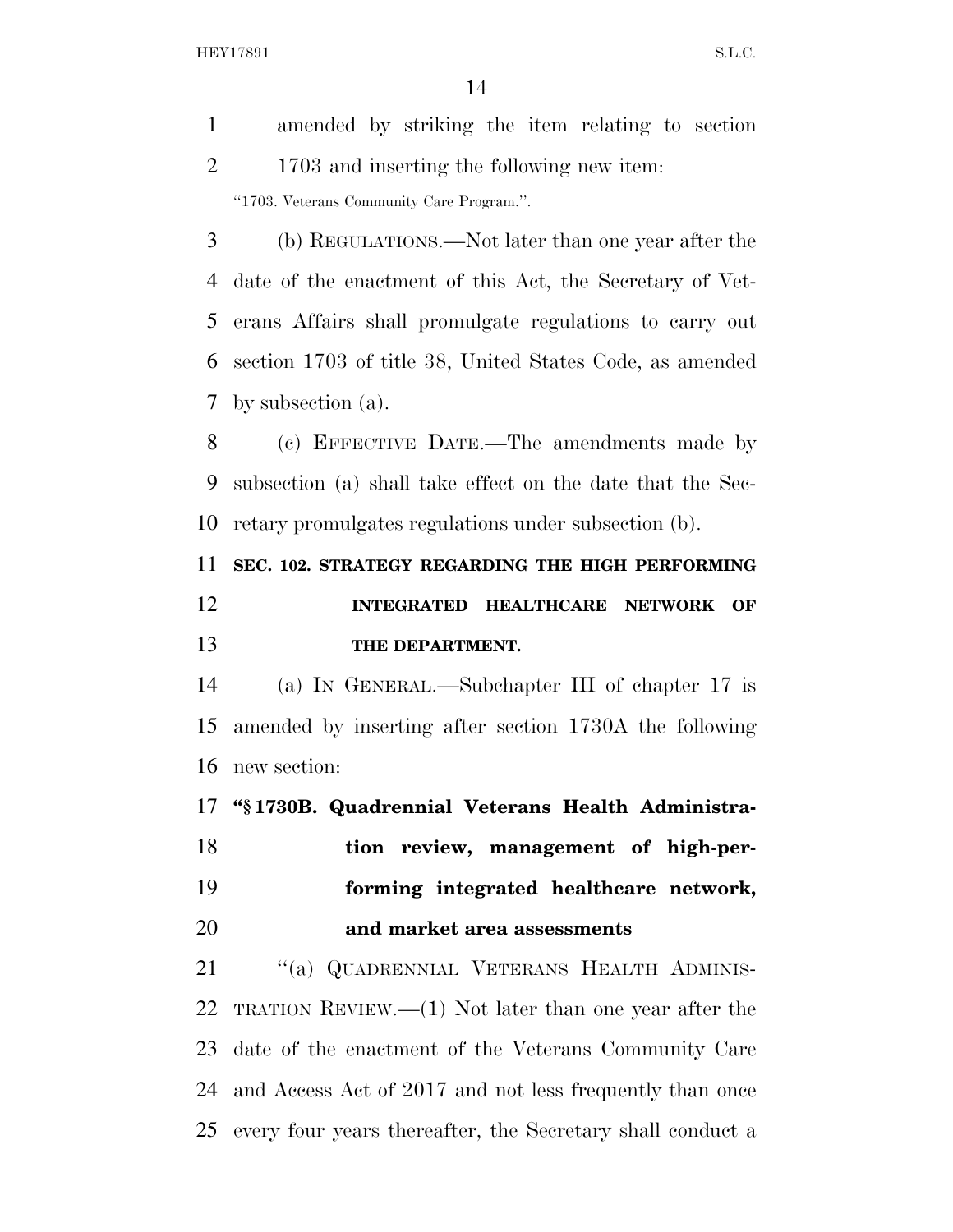comprehensive examination (to be known as a 'quadren- nial Veterans Health Administration review') of programs and policies of the Department regarding the delivery of health care services and the need for health care services for veterans in future years.

 ''(2) The Secretary shall designate an individual in a Senior Executive Service position (as defined in section 3132(a) of title 5) or equivalent as the Director of the High-Performing Integrated Healthcare Network of the Department (in this section referred to as the 'Director') who shall be responsible for carrying out this section and advising the Secretary and the Under Secretary for Health on matters pertaining to this section.

 ''(3) Each quadrennial Veterans Health Administra- tion review conducted under paragraph (1) shall include a strategic plan to meet future requirements and demand for hospital care, medical services, and extended care serv- ices under the laws administered by the Secretary that in- cludes a five-year budget forecast for meeting such re- quirements and demand based on the information con- tained in the market area assessments conducted under subsection (c) and such other information as the Secretary considers appropriate.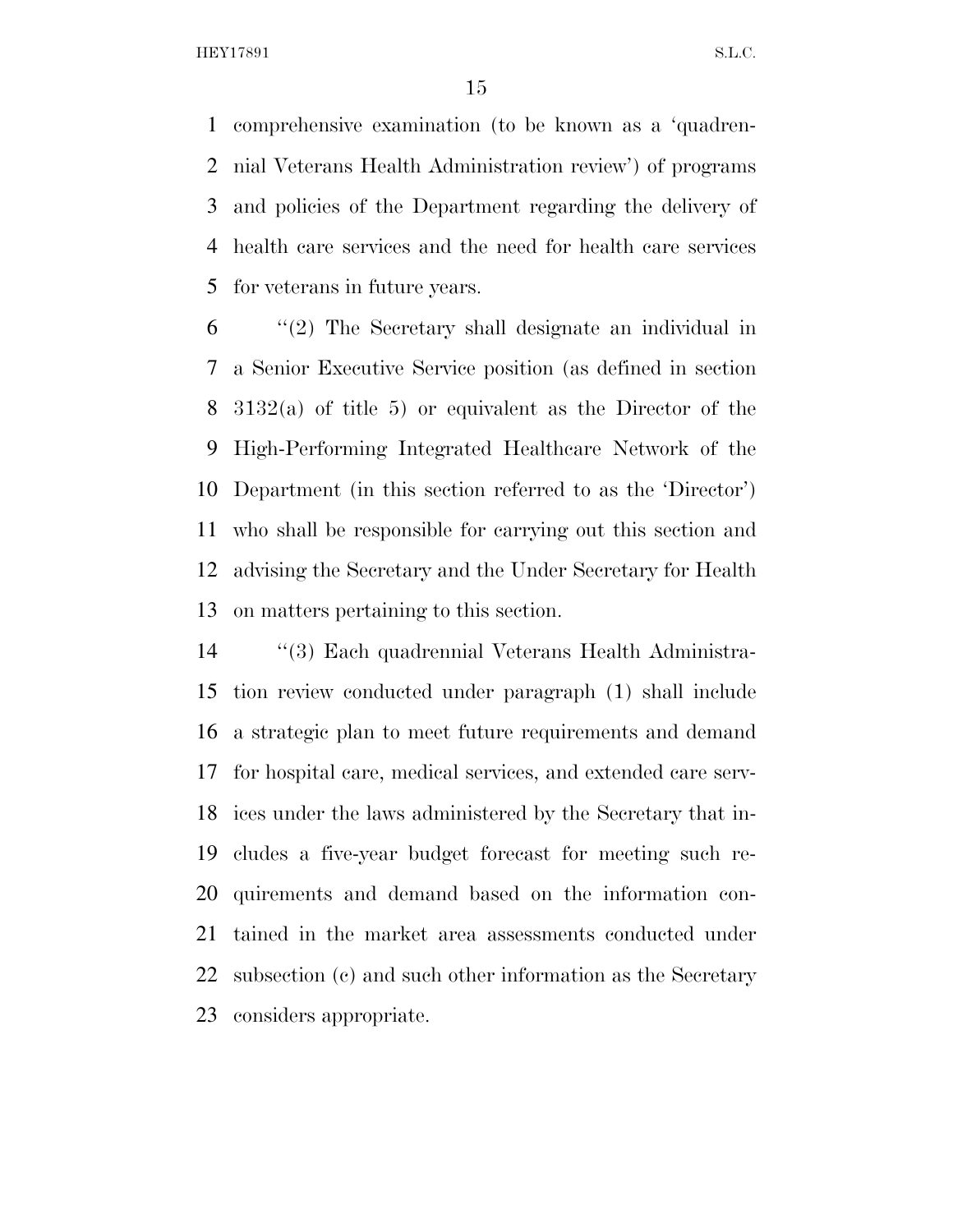| $\mathbf{1}$   | "(4) In preparing the quadrennial Veterans Health        |
|----------------|----------------------------------------------------------|
| $\overline{2}$ | Administration review under paragraph (1), including the |
| 3              | strategic plan under paragraph (3), the Secretary shall— |
| $\overline{4}$ | $\cdot$ (A) consider the access and quality standards    |
| 5              | established under sections 1703B and 1703C of this       |
| 6              | title, respectively;                                     |
| 7              | $\lq\lq (B)$ consider the needs of the Department to     |
| 8              | furnish health care services to veterans based on-       |
| 9              | "(i) identified health care services that                |
| 10             | provide management of health conditions or dis-          |
| 11             | orders related to military service for which             |
| 12             | there is limited experience or access to such            |
| 13             | health care services from non-Department                 |
| 14             | health care providers in the commercial market;          |
| 15             | "(ii) the overall health of veterans through-            |
| 16             | out their lifespan; or                                   |
| 17             | "(iii) such other services as the Secretary              |
| 18             | determines appropriate;                                  |
| 19             | $\cdot$ (C) consult with key stakeholders within the     |
| 20             | Department, the heads of other Federal agencies,         |
| 21             | and other relevant governmental and nongovern-           |
| 22             | mental entities, including State, local, and tribal      |
| 23             | government officials, members of Congress, veterans      |
| 24             | service organizations, private sector representatives,   |
| 25             | academics, and other policy experts;                     |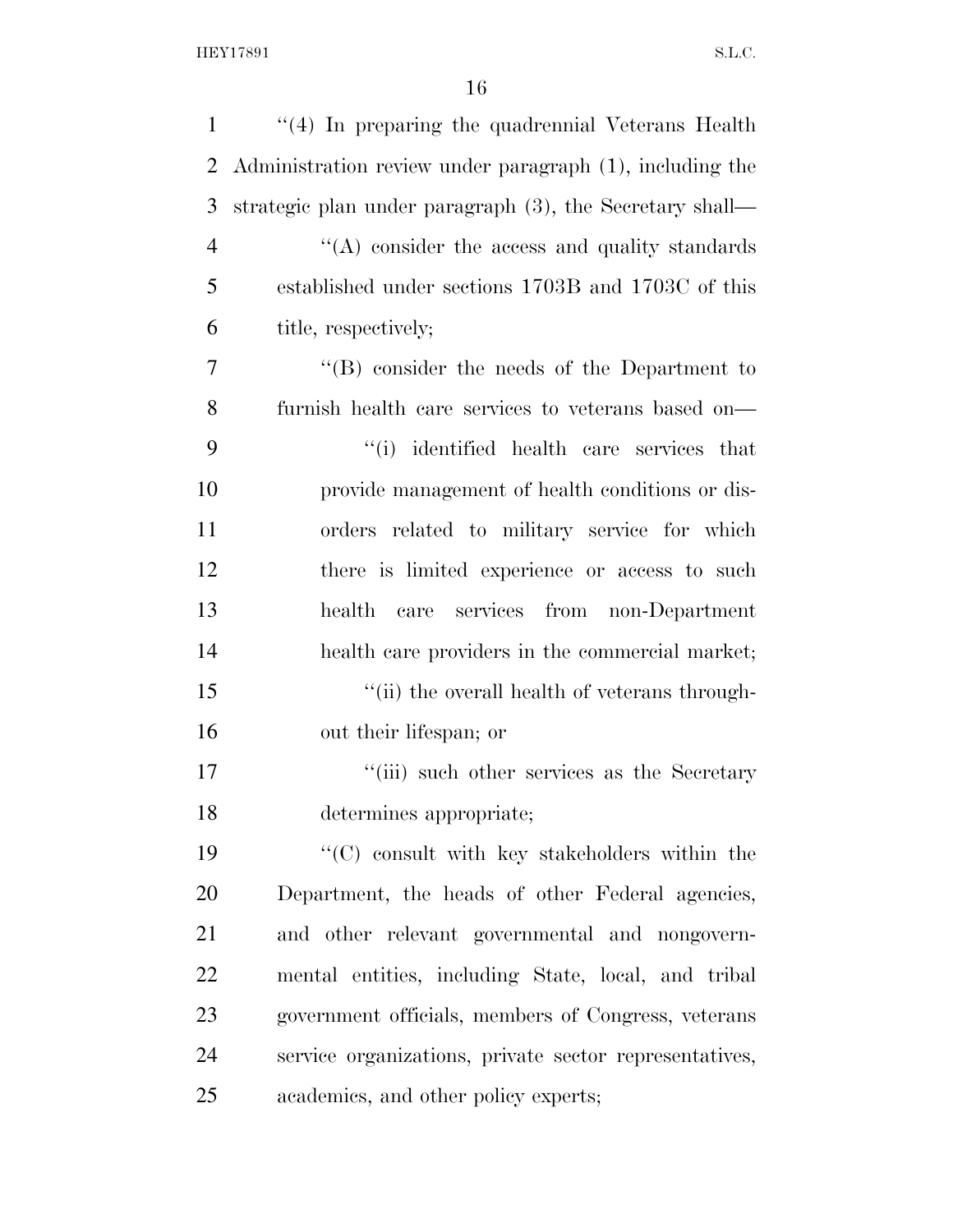$\langle (D) \rangle$  identify emerging issues, trends, problems, and opportunities that could affect health care serv- ices furnished under the laws administered by the Secretary; ''(E) develop recommendations regarding both short- and long-term priorities for health care serv- ices furnished under the laws administered by the Secretary; 9 "'(F) compare the Veterans Equitable Resource Allocation (VERA) system to other resource alloca- tion systems or models for the purpose of analyzing the effectiveness of such systems in allocating re- sources to furnish hospital care, medical services, and extended care services to veterans; and ''(G) consider the work of the Center for Inno- vation for Care and Payment under section 1703F of this title with respect to research, development, and testing payment and service delivery models.

 ''(b) MANAGEMENT OF HIGH-PERFORMING INTE- GRATED HEALTHCARE NETWORK.—(1) The Director shall be responsible for the management, design, imple- mentation, and assessment of the high-performing inte-grated healthcare network of the Department.

24  $\frac{1}{2}$  (2) In managing, designing, implementing, and as-sessing the high-performing integrated healthcare network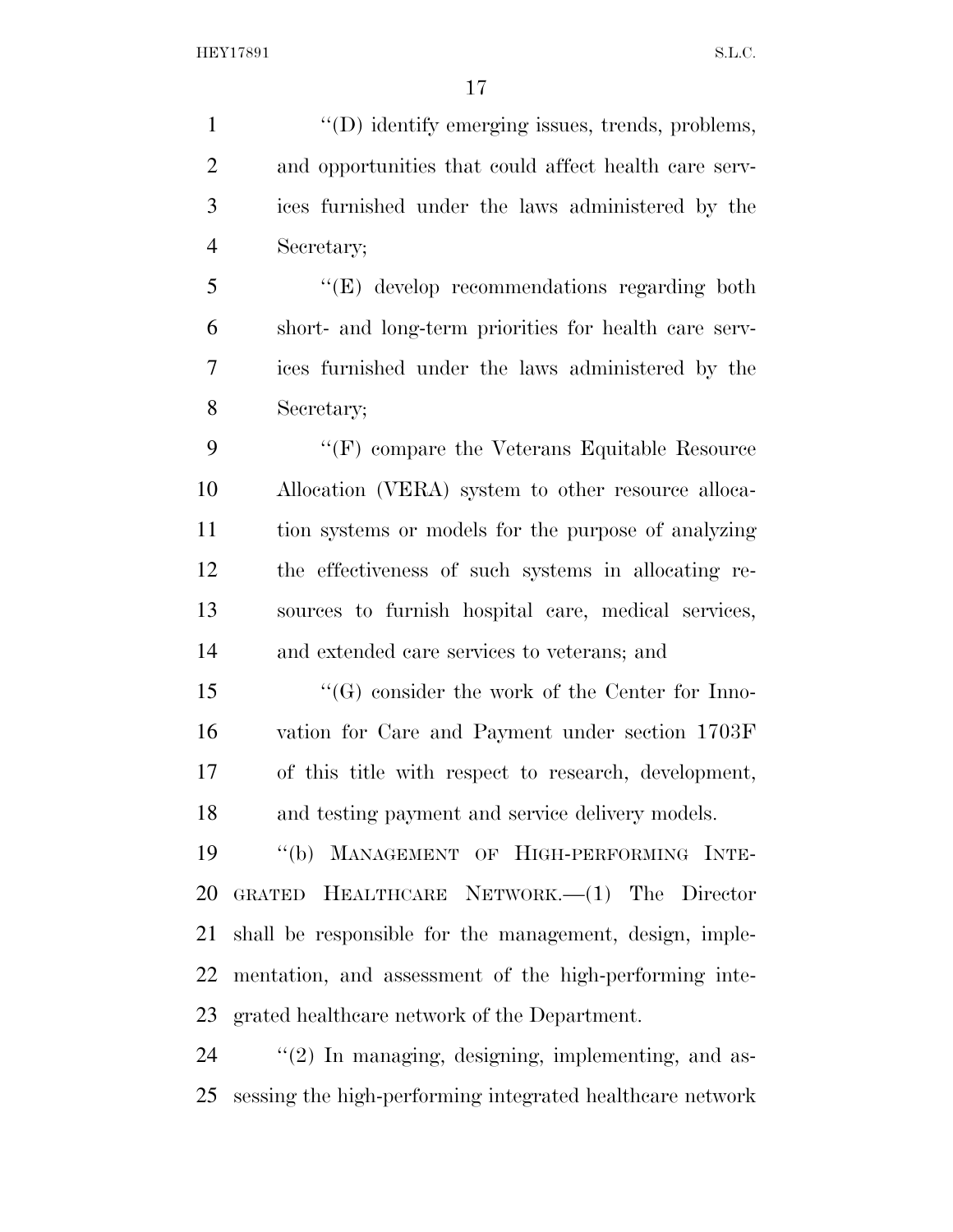of the Department under this subsection, the Director shall be responsible for the following: ''(A) Overseeing the transformation and organi- zational change across the Department to achieve such high-performing integrated healthcare network. ''(B) Developing and implementing the quad- rennial Veterans Health Administration review and strategic plan under subsection (a). ''(C) Overseeing the market area assessments performed under subsection (c).  $\langle \text{`}(D) \text{ Developing the capital infrastructure plan-} \rangle$  ning and procurement processes, whether minor or major construction projects or leases, in coordination with other offices of the Department. ''(E) Developing a multi-year budget process that is capable of forecasting future year budget re- quirements and projecting the cost of delivering health care services under a high-performing inte- grated healthcare network.  $\frac{1}{20}$  (3) To ensure that the Director is able to carry out the responsibilities under paragraph (2), the Secretary shall ensure that coordination and information sharing oc- curs with other relevant offices of the Department, includ- ing the following offices: 25 "(A) The Office of Management.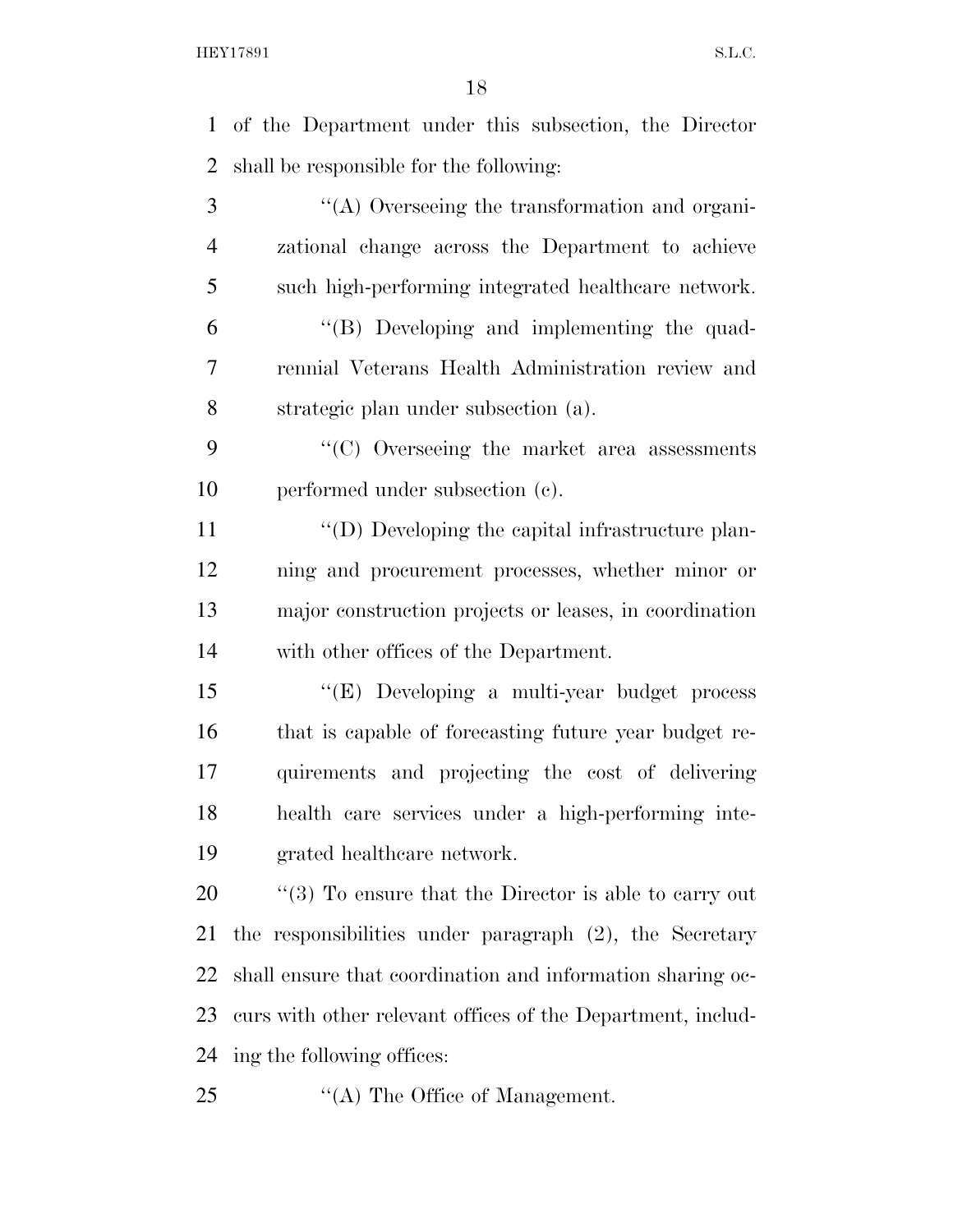''(B) The Office of Acquisition, Logistics and Construction.

3  $\cdot$  (C) The Office of Information and Tech-nology.

 ''(4) In carrying out this subsection, the Director shall confer with the Director of the Defense Health Agen- cy and consider best practices and recommendations from non-Department entities, including entities carrying out market area assessments under subsection (c), that have developed plans, implemented systems, or advised other healthcare systems.

 ''(5)(A) Not less frequently than once every three months, the Secretary or the Director shall brief the ap- propriate committees of Congress on the activities con-ducted under this subsection.

 ''(B) Each briefing conducted under subparagraph (A) shall include the following:

18 ''(i) An assessment of any remediation or im- provement conducted by the Department with re- spect to a medical service line of the Department 21 that the Secretary has determined does not meet an access standard or standard for quality established under section 1703B or 1703C of this title, respec- tively, in providing hospital care, a medical service, or an extended care service, including the following: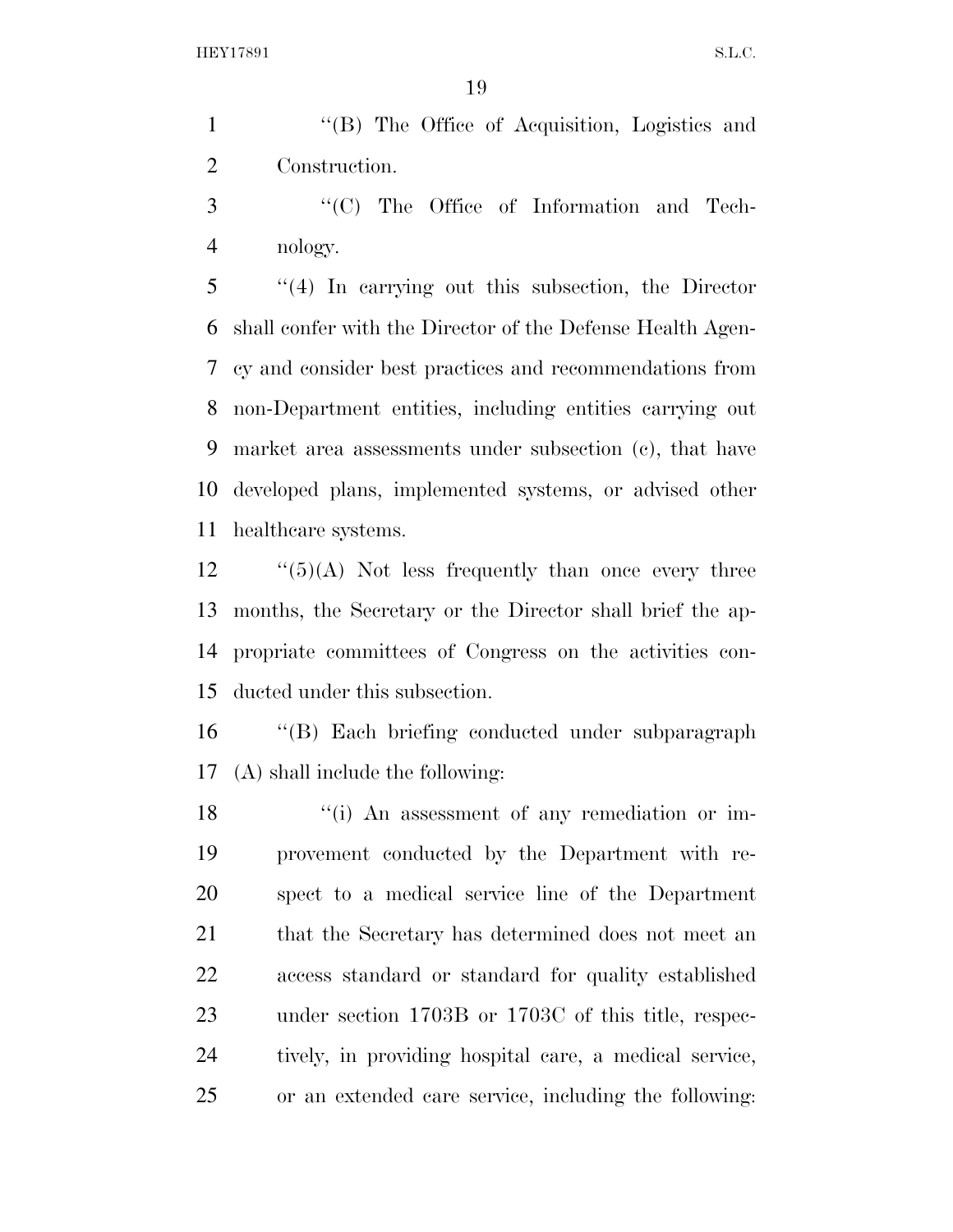| $\mathbf{1}$   | "(I) An assessment of the factors that led         |
|----------------|----------------------------------------------------|
| $\overline{2}$ | the Secretary to make such determination.          |
| 3              | "(II) An assessment of the medical service         |
| $\overline{4}$ | line in relation to the market area assessment     |
| 5              | most recently performed under subsection (c),      |
| 6              | particularly with respect to how it relates to the |
| 7              | demand for the medical service line in the area    |
| 8              | and by veterans using a medical facility of the    |
| 9              | Department for such medical service line.          |
| 10             | "(III) A plan with specific actions, and the       |
| 11             | time to complete them, to meet the access          |
| 12             | standards and standards for quality established    |
| 13             | under sections 1703B and 1703C of this title,      |
| 14             | respectively, which shall include consideration    |
| 15             | $of$ —                                             |
| 16             | "(aa) increasing personnel or tem-                 |
| 17             | porary personnel assistance, including mo-         |
| 18             | bile deployment teams;                             |
| 19             | "(bb) special hiring incentives, includ-           |
| 20             | ing the Education Debt Reduction Pro-              |
| 21             | gram under subchapter VII of chapter 76            |
| 22             | of this title and recruitment, relocation,         |
| 23             | and retention incentives;                          |
| 24             | "(cc) using direct hiring authority;               |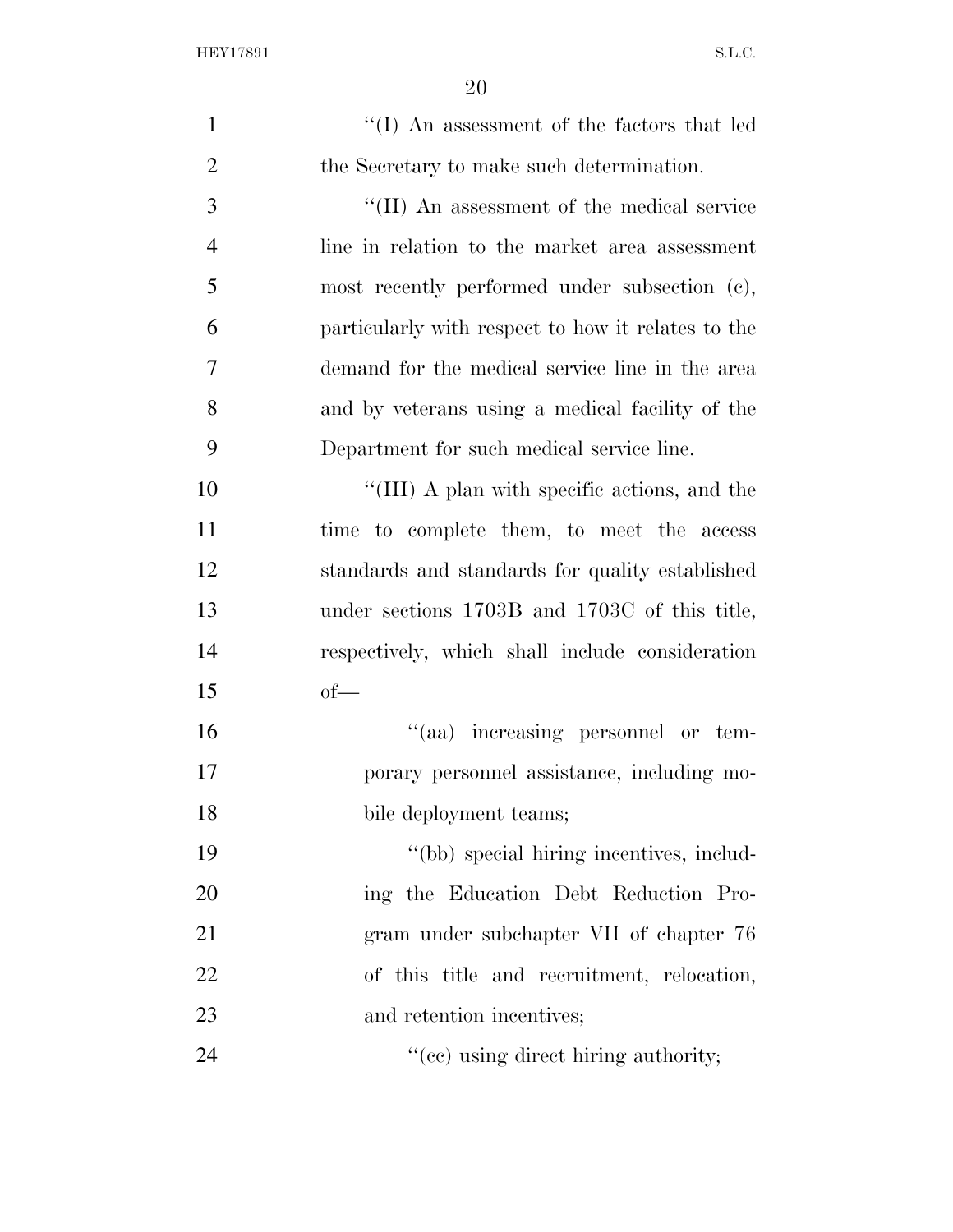| $\mathbf{1}$   | "(dd) providing improved training op-                      |
|----------------|------------------------------------------------------------|
| $\overline{2}$ | portunities for staff;                                     |
| $\mathfrak{Z}$ | "(ee) acquiring improved equipment;                        |
| $\overline{4}$ | "(ff) making structural modifications                      |
| 5              | to the facility used by the medical service                |
| 6              | line;                                                      |
| $\overline{7}$ | "(gg) partnering with health care pro-                     |
| 8              | viders that have the capacity to meet the                  |
| 9              | demand in the market area and meet ac-                     |
| 10             | and quality standards established<br>cess                  |
| 11             | under sections 1703B and 1703C of this                     |
| 12             | title; and                                                 |
| 13             | "(hh) such other actions as the Sec-                       |
| 14             | retary considers appropriate.                              |
| 15             | "(ii) An assessment of the progress made by                |
| 16             | the Department with respect to the responsibilities        |
| 17             | of the Director under paragraph $(2)$ .                    |
| 18             | "(c) MARKET AREA ASSESSMENTS. $-(1)$ Not less              |
| 19             | frequently than once every four years, the Secretary shall |
| 20             | perform market area assessments regarding the health       |
| 21             | care services furnished under the laws administered by the |
| 22             | Secretary.                                                 |
| 23             | $f'(2)$ Each market area assessment performed under        |
| 24             | paragraph (1) shall include the following:                 |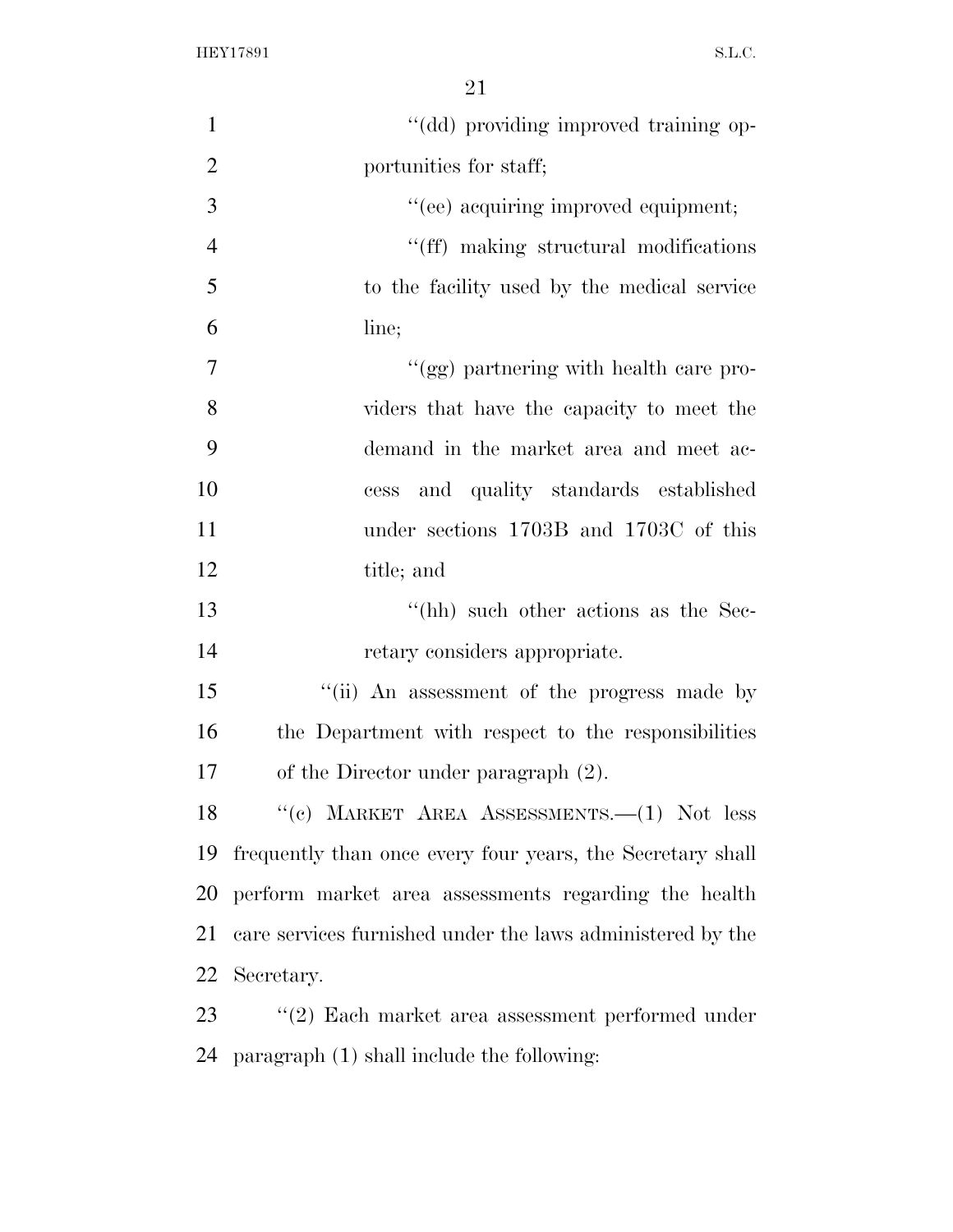''(A) An assessment of the demand for hospital care, medical services, and extended care services from the Department, disaggregated by geographic market areas that are consistent with industry mar- ket areas or boundaries, including the number of re- quests for such care and services under the laws ad-ministered by the Secretary.

8 "(B) An inventory of the health care capacity of the Department across the facilities of the De-partment.

11 ''(C) An assessment of the health care capacity to be provided through contracted community care providers and providers who entered into a provider agreement with the Department under section 1703A of this title, including the number of pro- viders, the geographic location of the providers, and categories or types of health care services provided by the providers.

 ''(D) An assessment obtained from other Fed- eral direct delivery systems of their capacity to pro-vide health care to veterans.

22 "'(E) An assessment of the health care capacity of non-contracted providers where there is insuffi-cient network supply.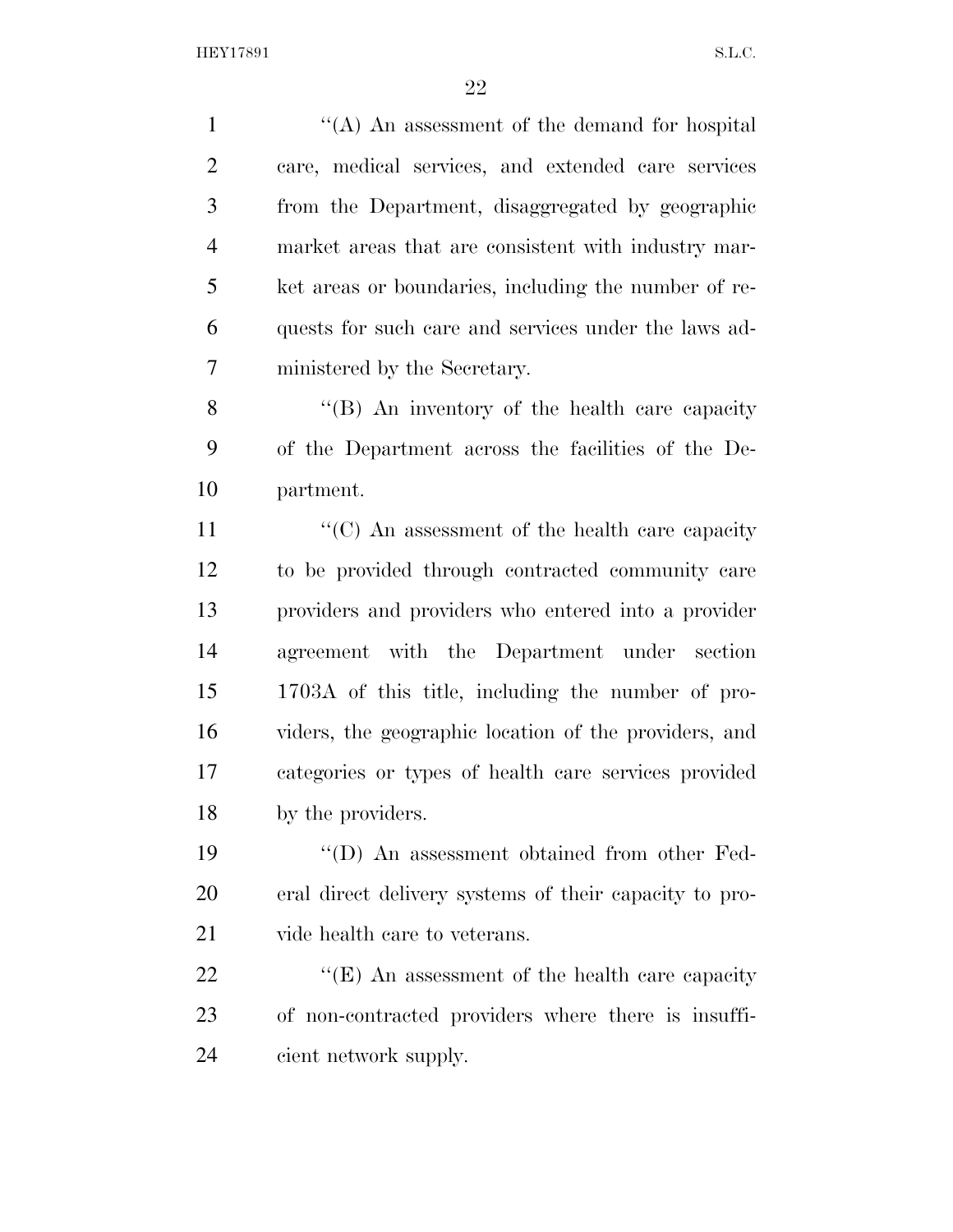| $\mathbf{1}$   | "(F) An assessment of the health care capacity         |
|----------------|--------------------------------------------------------|
| $\overline{2}$ | of academic affiliates and other collaborations of the |
| 3              | Department as it relates to providing health care to   |
| $\overline{4}$ | veterans.                                              |
| 5              | "(G) An assessment of the effects on health            |
| 6              | care capacity by the access and quality standards es-  |
| 7              | tablished under sections 1703B and 1703C of this       |
| 8              | title, respectively.                                   |
| 9              | "(H) The number of appointments for health             |
| 10             | care services under the laws administered by the       |
| 11             | Secretary, disaggregated by-                           |
| 12             | "(i) appointments at facilities of the De-             |
| 13             | partment; and                                          |
| 14             | "(ii) appointments with non-Department                 |
| 15             | health care providers.                                 |
| 16             | "(I) Analysis of information submitted from            |
| 17             | care coordination teams under section $1703(e)(2)(D)$  |
| 18             | of this title from each Department medical facility    |
| 19             | that includes the following:                           |
| 20             | "(i) An analysis of coordination and man-              |
| 21             | agement best practices.                                |
| 22             | "(ii) Satisfaction survey data from the cov-           |
| 23             | ered veterans from each care coordination team         |
| 24             | under section $1703(e)$ of this title.                 |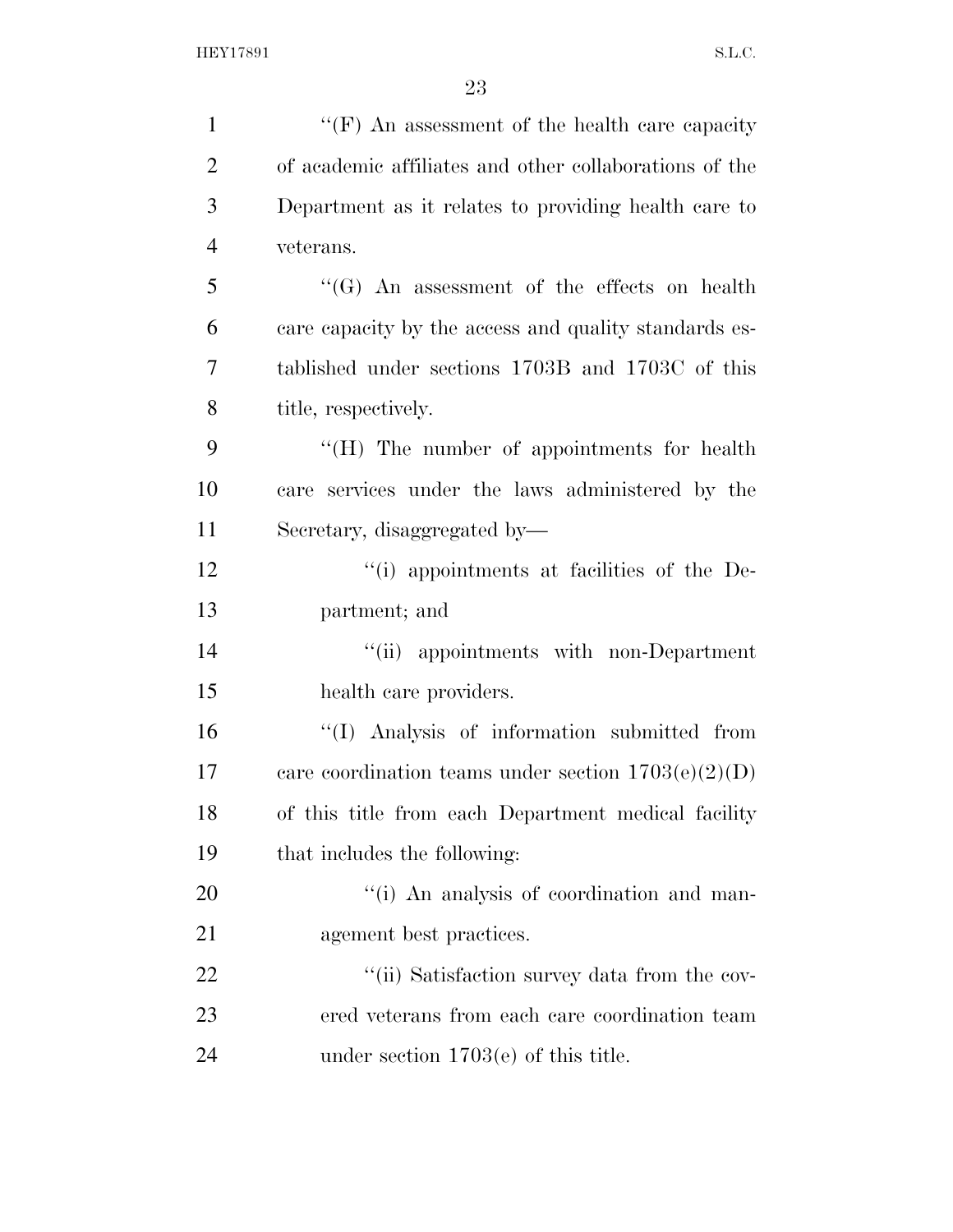1 ''(iii) Findings and determinations related to the coordination of care under section 1703(e) of this title to assist the Director in the design, implementation, and assessment of the high-performing integrated healthcare network of the Department.

 $''(iv)$  A standardized climate survey devel- oped jointly with the Centers for Medicare & Medicaid Services Alliance to Modernize Healthcare (CAMH) for the employees of each medical facility of the Department that com- piles data on culture, communication, team- work, quality of worklife, rewards or recogni-tion, leadership, and productivity.

 ''(3) The Secretary shall submit to the appropriate committees of Congress each market area assessment per- formed under paragraph (1) and the complete market area assessment being performed on the day before the date of the enactment of the Veterans Community Care and Access Act of 2017 in the same form as such assessments are delivered to the Secretary.

22 ''(4) The Secretary shall use the market area assess- ments performed under paragraph (1) to inform the quad- rennial Veterans Health Administration review and stra-tegic plan under subsection (a) and to determine the ca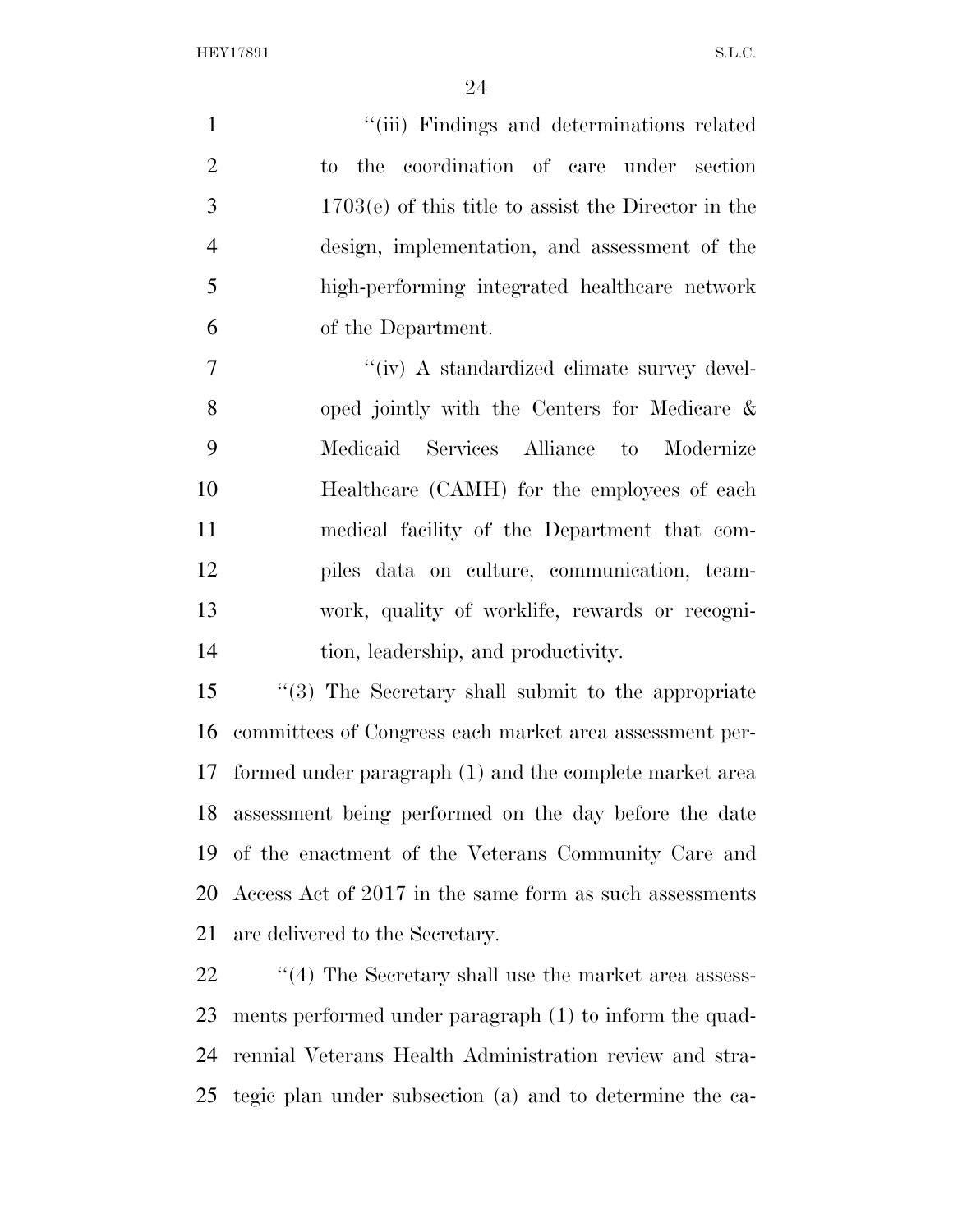pacity of the Department and the capacity of the health care provider networks established under section 1703(d) of this title.

 ''(5) The Secretary shall publish the capacity findings and results from the market area assessments performed under paragraph (1) with respect to the Department and health care provider networks established under section 1703(d) of this title on a publicly accessible Internet website of the Department.

 ''(d) DEPARTMENT BUDGET.—The Secretary shall ensure that the budget request of the Department for any fiscal year (as submitted with the budget of the President under section 1105(a) of title 31) reflects the findings of the Secretary with respect to the most recent information described in subsection (b)(5) and is consistent with the quadrennial Veterans Health Administration review and strategic plan under subsection (a).

18 "(e) APPROPRIATE COMMITTEES OF CONGRESS DE- FINED.—In this section, the term 'appropriate committees of Congress' means—

21 ''(1) the Committee on Veterans' Affairs and the Committee on Appropriations of the Senate; and 23 "(2) the Committee on Veterans' Affairs and the Committee on Appropriations of the House of Representatives.''.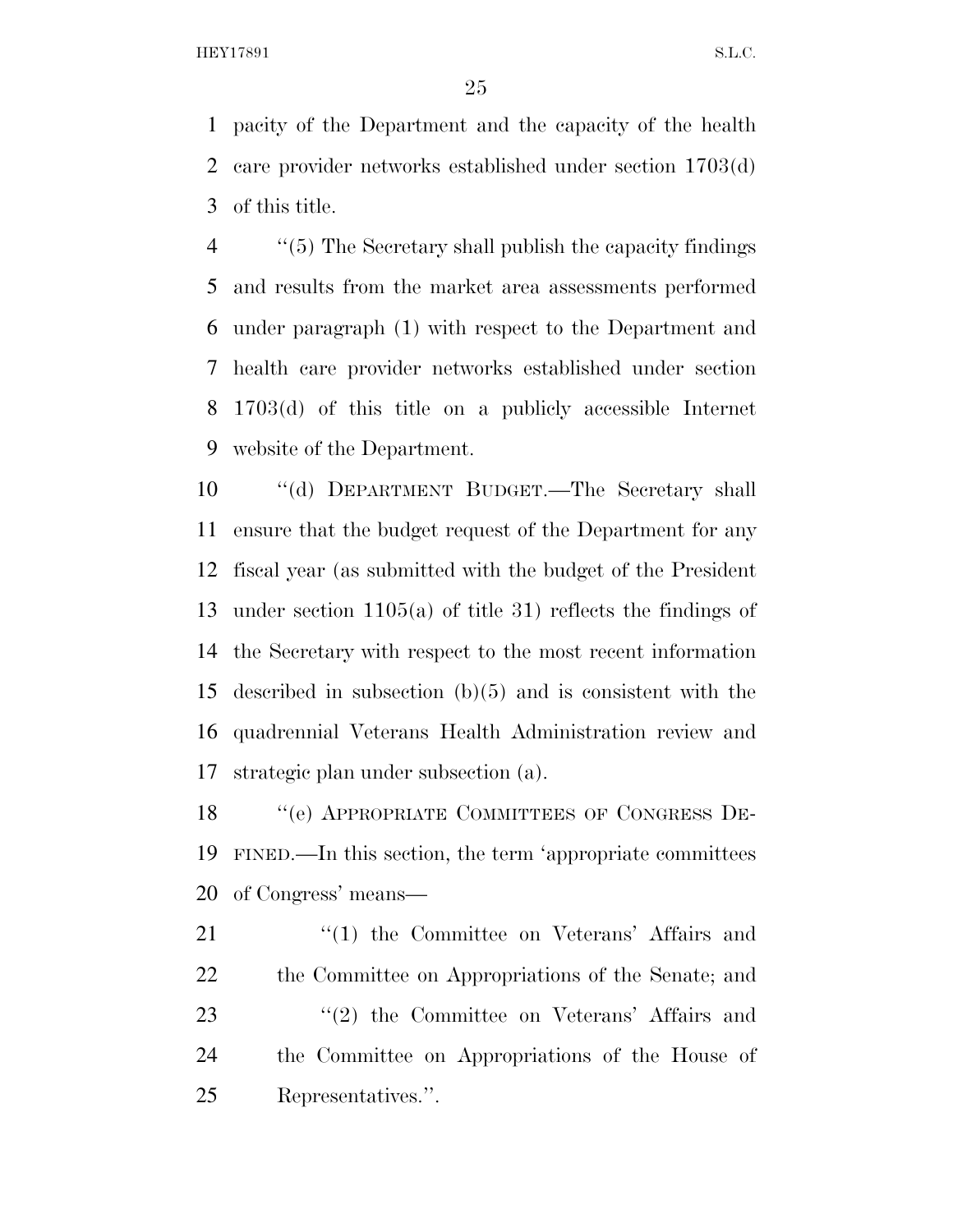(b) CLERICAL AMENDMENT.—The table of sections at the beginning of chapter 17 is amended by inserting after the item relating to section 1730A the following new item:

''1730B. Quadrennial Veterans Health Administration review, management of high-performing integrated healthcare network, and market area assessments.''.

 (c) WAIVER OF CERTAIN REQUIREMENTS FOR MAR- KET ASSESSMENT IN PROGRESS.—Paragraph (2) of sec- tion 1730B(c) of title 38, United States Code, as added by subsection (a), shall not apply to a market area assess- ment that was being performed by the Secretary of Vet- erans Affairs on the day before the date of the enactment of this Act.

# **SEC. 103. ACCESS STANDARDS AND STANDARDS FOR QUAL-**

**ITY.** 

 (a) IN GENERAL.—Subchapter I of chapter 17 is amended by inserting after section 1703 the following new sections:

# **''§ 1703B. Access standards**

 ''(a) IN GENERAL.—(1) The Secretary shall establish access standards for hospital care, medical services, and extended care services furnished by the Department, in- cluding through health care providers under section 1703 of this title.

 ''(2) The Secretary shall ensure that the hospital care, medical services, and extended care services fur-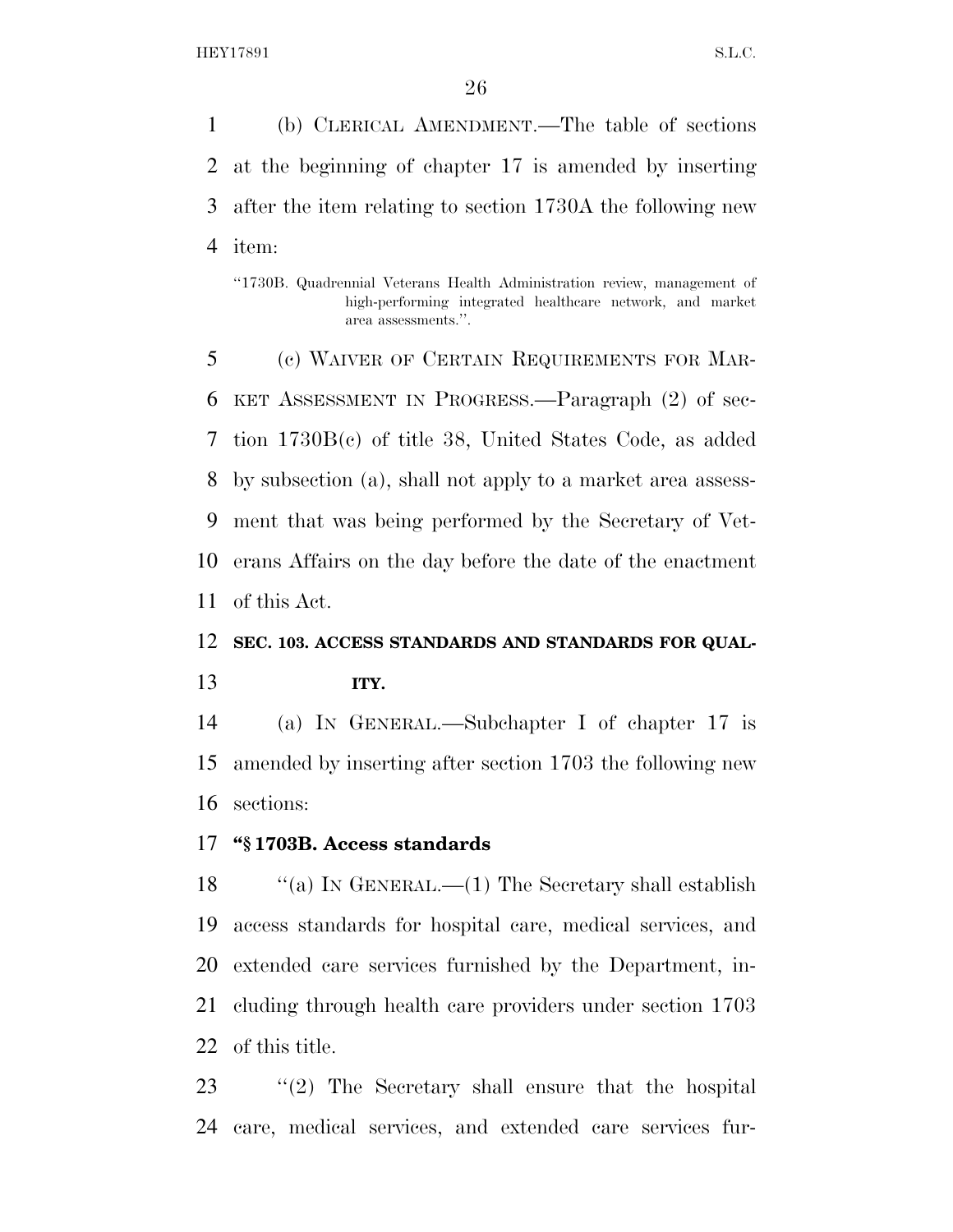nished to a veterans by the Department, including through health care providers under section 1703 of this title, is furnished within the access standards established under paragraph (1).

 ''(3) The access standards established under para- graph (1) shall align with the categories of hospital care, medical services, and extended care services set forth under subsection (b) and shall be informed by the market area assessments performed under section 1730B(c) of this title.

 ''(b) CATEGORIES OF HOSPITAL CARE, MEDICAL SERVICES, AND EXTENDED CARE SERVICES FUR- NISHED.—The categories of hospital care, medical serv- ices, and extended care services subject to access stand-ards established under subsection (a) are as follows:

16 '(1) Primary care services.

 ''(2) Specialty care services, including services that may require a referral and services that may be considered wellness or preventative care.

20 "(3) Behavioral health services, including men- tal health and substance abuse disorder treatment. 22  $\frac{4}{12}$  Urgent care.

23 "(5) Home health services, including services 24 that may be virtual.

25 "(6) Dental services.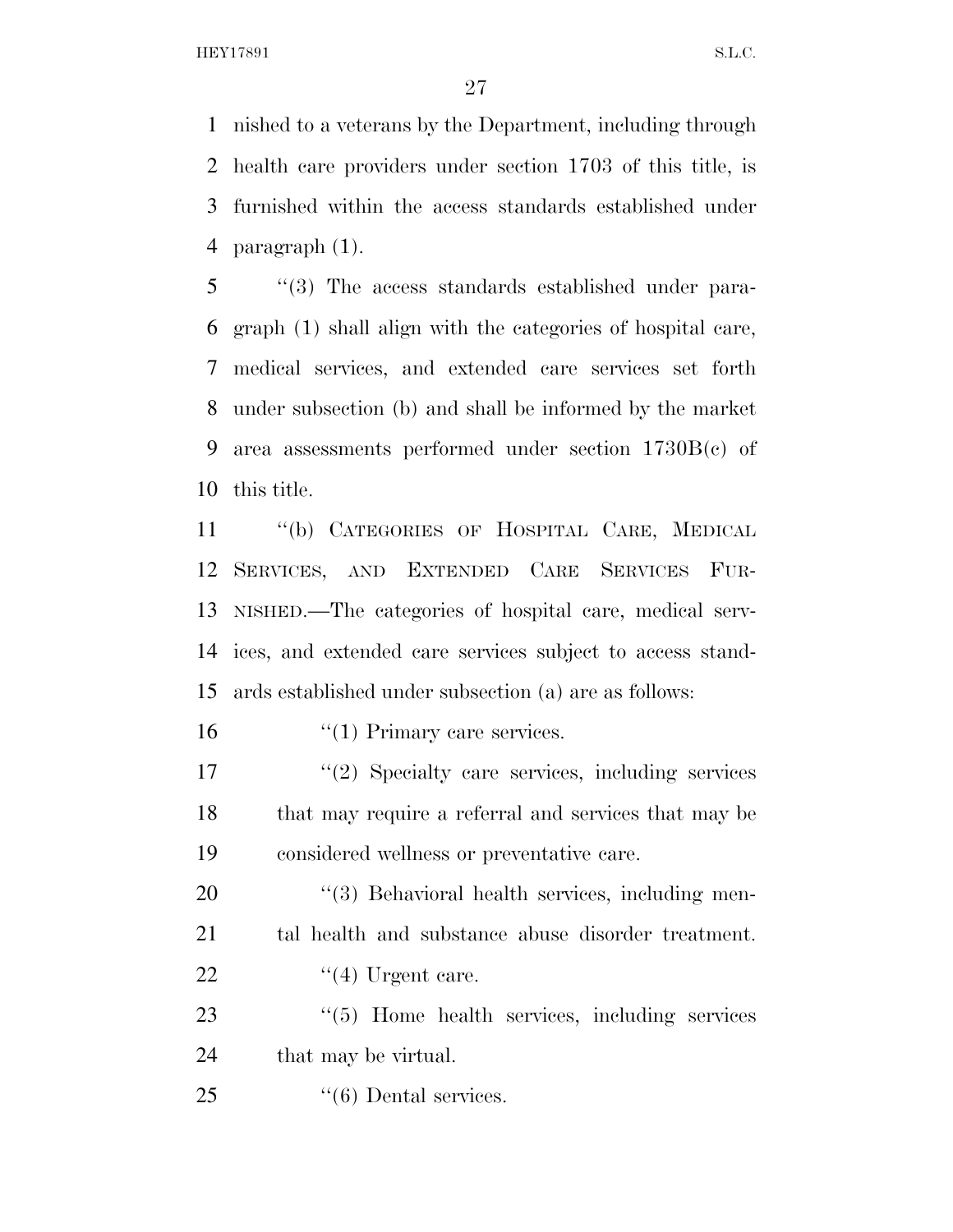1 ''(7) As determined by the Secretary, any addi- tional types of services for which the Department or the networks established under section 1703(d) of this title have experienced increased demand accord- ing to the market area assessments performed under section 1730B(c) of this title or an increase in ac- cess complaints to network health care providers or the Department.

9 "(c) APPLICATION.—(1) The Secretary may establish and apply access standards under subsection (a) according 11 to the market area assessments under section  $1730B(c)$ of this title.

 ''(2) In carrying out section 1703 of this title, the Secretary shall apply access standards established under subsection (a) to a covered veteran under such section with respect to the residence, as defined in section 17.1505 of title 38, Code of Federal Regulations (or any successor regulation), of the covered veteran.

 ''(d) COMPARATIVE INFORMATION.—The Secretary shall ensure that the access standards required by sub- section (a) provide veterans, employees of the Department, and health providers in the Veterans Community Care Program established under section 1703 of this title with relevant comparative information that is clear, useful, and timely, so that veterans can make informed and respon-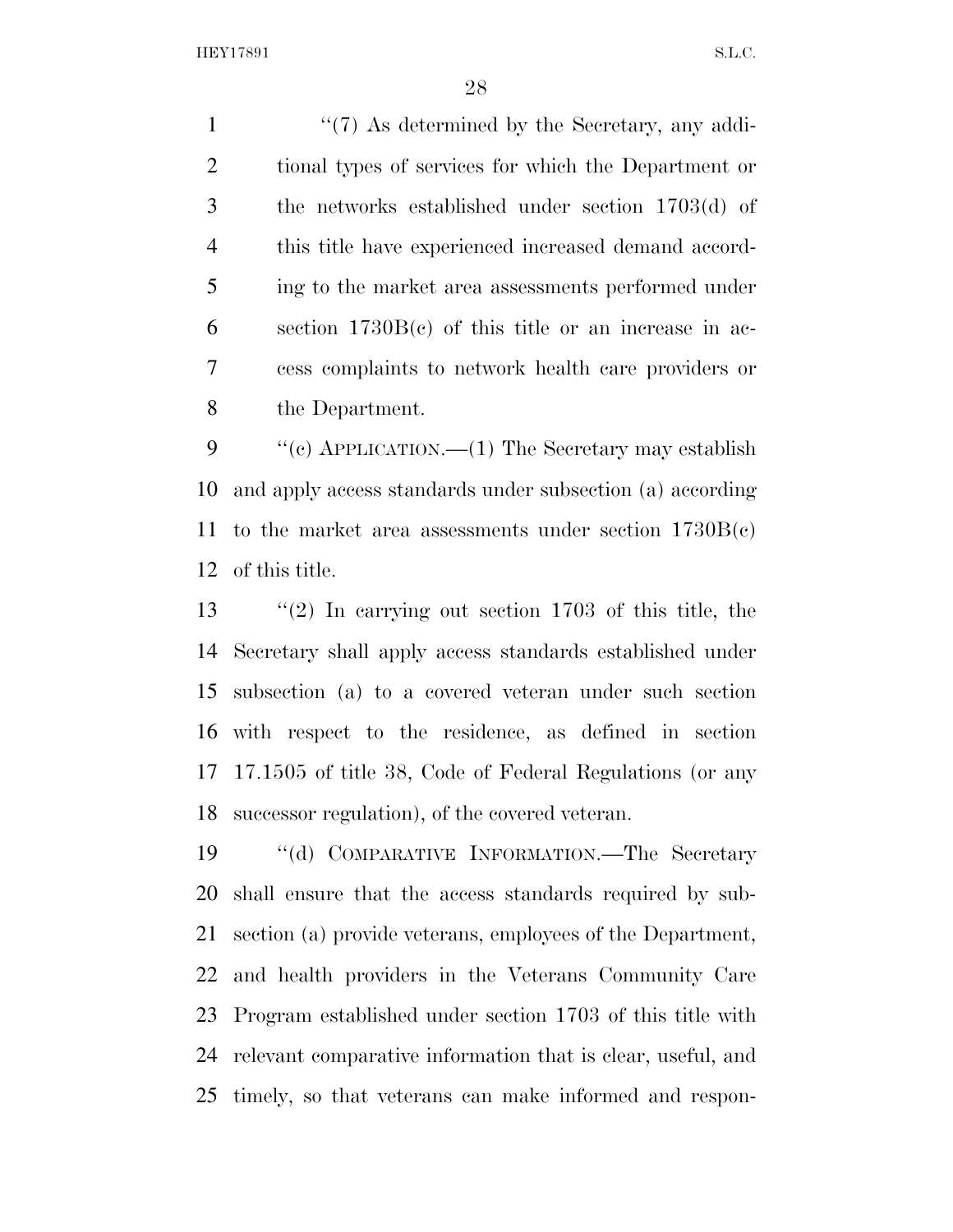sible decisions regarding their hospital care, medical serv-ices, and extended care services.

 ''(e) COORDINATION.—The Secretary shall coordinate with the Secretary of Defense, and may consult with the Secretary of Health and Human Services, the Adminis- trator of the Centers for Medicare & Medicaid Services, entities in the private sector, and other nongovernmental entities in establishing access standards under subsection (a).

 ''(f) PERIODIC REVIEW.—Not later than two years after the date on which the Secretary establishes access standards under this section and not less frequently than once every three years thereafter, the Secretary shall—  $\frac{1}{2}$  (1) conduct a review of such standards; and ''(2) submit to the appropriate committees of Congress a report that includes the following:

 $i'(A)$  A report on the findings of the Sec- retary with respect to the review conducted under paragraph (1) and any modification to such standards as the Secretary considers ap-propriate.

22 ''(B) For each medical service line that the Secretary determined, during the period covered by the report, did not meet a standard estab-lished under this section, identification of the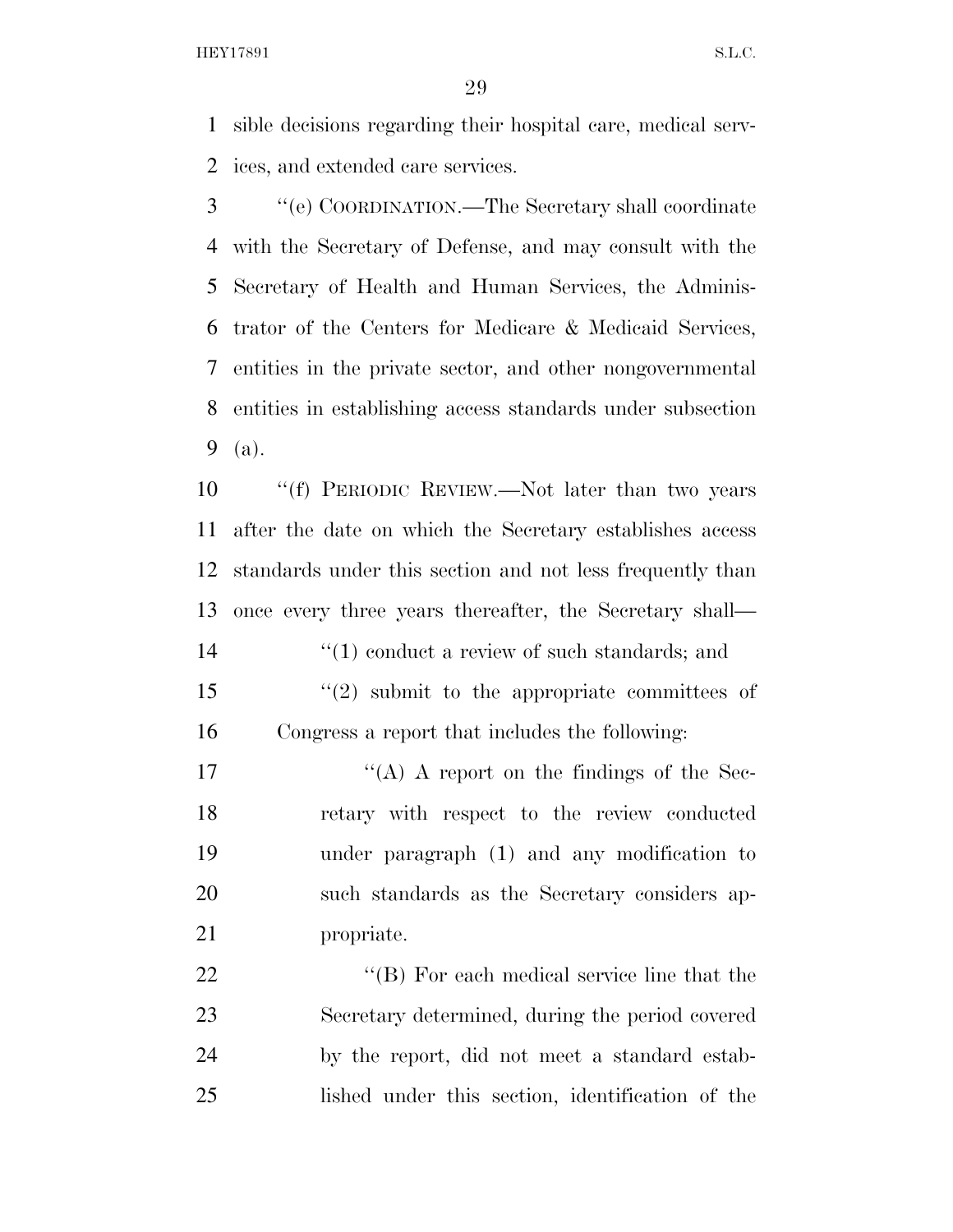leadership team in the facility and the Veterans Integrated Service Network that are responsible for overseeing the progress of the medical serv-ice line in meeting such standard.

 ''(g) PUBLICATION.—The Secretary shall publish the health care access standards established under subsection (a) and any modifications to such standards in the Federal Register and on a publicly accessible Internet website of the Department.

 ''(h) APPROPRIATE COMMITTEES OF CONGRESS DE- FINED.—In this section, the term 'appropriate committees of Congress' means—

13 ''(1) the Committee on Veterans' Affairs and the Committee on Appropriations of the Senate; and ''(2) the Committee on Veterans' Affairs and the Committee on Appropriations of the House of Representatives.

# **''§ 1703C. Standards for quality**

 ''(a) IN GENERAL.—(1) The Secretary shall establish standards for quality regarding hospital care, medical services, and extended care services furnished by the De- partment, including through health care providers under section 1703 of this title.

 ''(2) The Secretary shall ensure that the hospital care, medical services, and extended care services fur-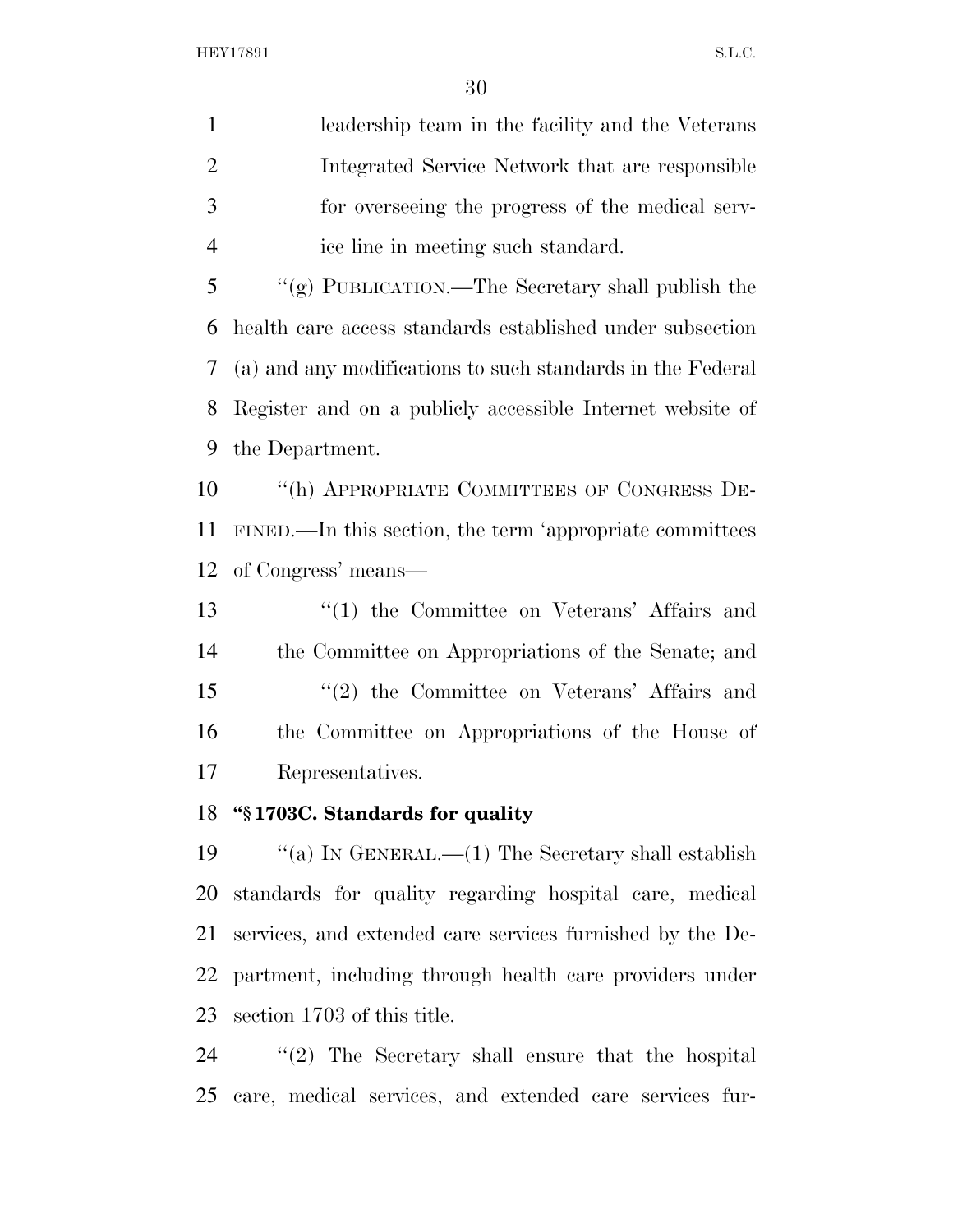nished to a veteran by the Department, including through health care providers under section 1703 of this title, is furnished within the standards for quality established under paragraph (1).

 ''(3) The standards for quality established under paragraph (1) shall align with the Department of Defense according to categories of hospital care, medical services, and extended care services set forth under section 1703B(b) of this title and shall be informed by the market area assessments performed under section 1730B(c) of this title.

12 ''(4) In establishing standards for quality under para-graph (1), the Secretary shall—

 $\langle A \rangle$  conduct a survey of covered veterans de- scribed in section 1703(b) of this title through a third party entity to assess the satisfaction of such veterans with service and quality of care; and

18 ''(B) collect data sets that include, at a min-imum—

20  $\frac{1}{2}$  (i) general information;

- 21  $\frac{1}{10}$  surveys of patients' experiences;
- 22  $\frac{1}{2}$   $\frac{1}{2}$   $\frac{1}{2}$   $\frac{1}{2}$   $\frac{1}{2}$   $\frac{1}{2}$   $\frac{1}{2}$   $\frac{1}{2}$   $\frac{1}{2}$   $\frac{1}{2}$   $\frac{1}{2}$   $\frac{1}{2}$   $\frac{1}{2}$   $\frac{1}{2}$   $\frac{1}{2}$   $\frac{1}{2}$   $\frac{1}{2}$   $\frac{1}{2}$   $\frac{1}{2}$   $\frac{1}{2}$   $\frac{1}{2}$   $\frac{1}{2}$

23  $\frac{1}{\cdot}$   $\cdot\cdot\cdot$  (iv) complications;

24  $''(v)$  readmissions and deaths;

25  $''(\vec{v})$  use of medical imaging;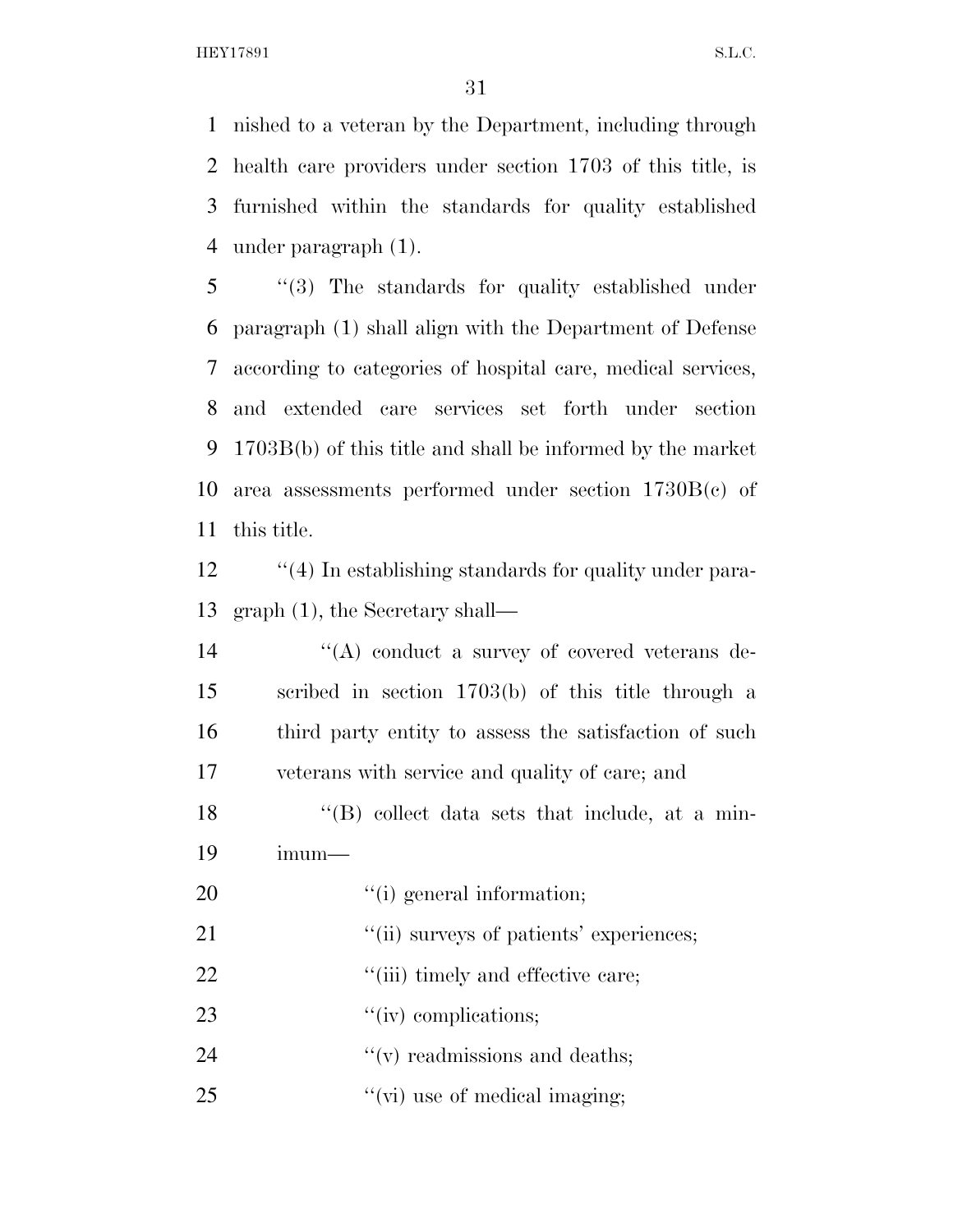| $\mathbf{1}$   | "(vii) payment and value of care; and                         |
|----------------|---------------------------------------------------------------|
| $\overline{2}$ | "(viii) use of telemedicine.                                  |
| 3              | $``(5)$ The Secretary shall develop such standards for        |
| $\overline{4}$ | quality and collect data according to health care settings    |
| 5              | consistent with the Department of Defense and the Cen-        |
| 6              | ters for Medicare & Medicaid Services, including, at a min-   |
| 7              | imum, the following:                                          |
| 8              | $\lq\lq$ Inpatient hospitals.                                 |
| 9              | $\lq\lq$ (B) Nursing homes.                                   |
| 10             | "(C) Individual health care providers.                        |
| 11             | "(D) Dialysis facilities.                                     |
| 12             | $\lq\lq(E)$ Hospice.                                          |
| 13             | $\lq\lq(F)$ Inpatient rehabilitation facilities.              |
| 14             | $\lq\lq(G)$ Long-term care hospitals.                         |
| 15             | "(H) Outpatient facilities.                                   |
| 16             | $\cdot$ (6) The standards for quality established under       |
| 17             | paragraph (1) shall be informed by existing health quality    |
|                | 18 measures, such as those defined by the HealthCare Effec-   |
| 19             | tiveness Data and Information Set, that are applied to        |
|                | 20 public and privately sponsored health care systems with    |
|                | 21 the purpose of providing veterans relevant comparative in- |
| 22             | formation to make informed decisions regarding their          |
| 23             | health care.                                                  |
| $\mathcal{L}$  | $\mathcal{H}(k)$ IMPROVING AND CONDITIONING OVALUES.          |

 ''(b) IMPROVING AND STRENGTHENING QUALITY STANDARDS.—Not later than one year after the date on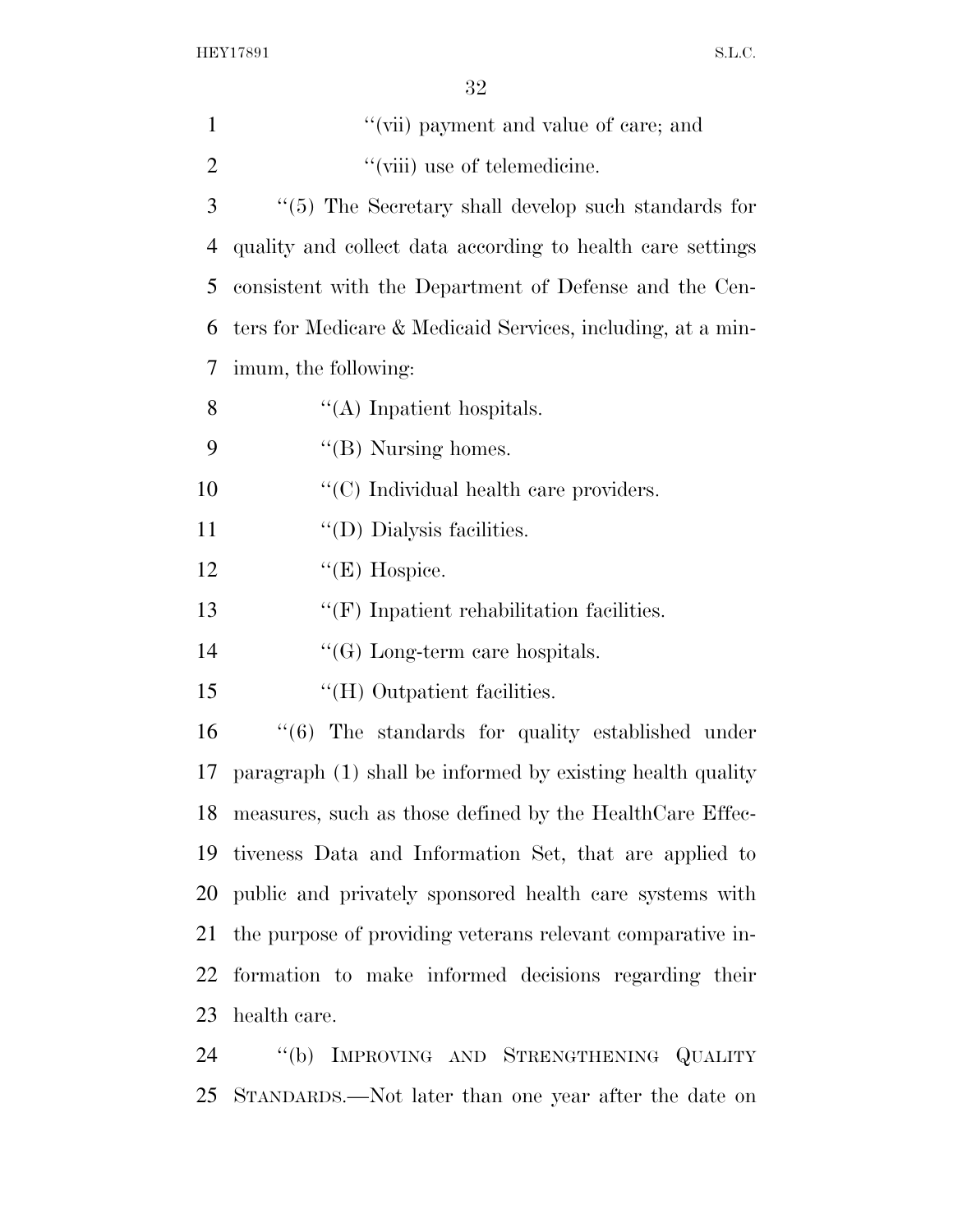which the Secretary establishes standards under sub-section (a), the Secretary shall—

 ''(1) publish the quality rating of medical facili- ties of the Department on a publicly available Inter- net website, such as a website of the Centers for Medicare & Medicaid Services, for the purpose of providing veterans with information that allows them to compare performance measure information among Department and community health care providers who provide hospital care, medical services, or ex- tended care services under section 1703 of this title; and

13 ''(2) consider and solicit public comment on po- tential changes to the established quality measures to ensure that they include the most up-to-date and applicable industry measures for veterans.

17 ''(c) COORDINATION.—The Secretary shall coordinate with the Secretary of Defense, and may consult with the Secretary of Health and Human Services, the Adminis- trator of the Centers for Medicare & Medicaid Services, entities in the private sector, and other nongovernmental entities in establishing standards for quality under this section.

24 "(d) PERIODIC REVIEW.—Not later than two years after the date on which the Secretary establishes stand-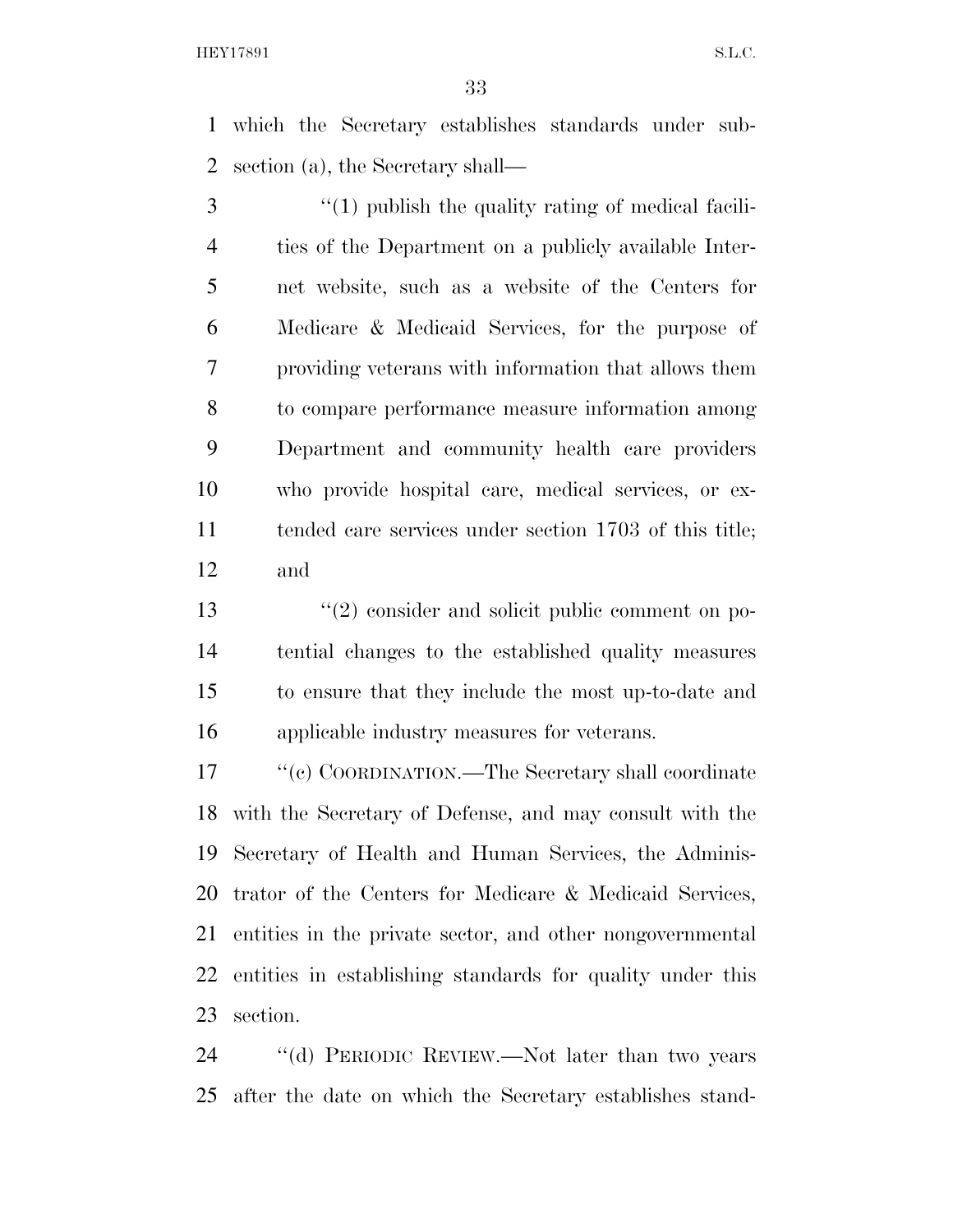ards for quality under this section and not less frequently than once every three years thereafter, the Secretary shall— 4 "(1) conduct a review of such standards across

the Department; and

 $(2)$  submit to the appropriate committees of Congress a report that includes the following:

 $"({\rm A})$  A report on the findings of the Sec- retary with respect to the review conducted under paragraph (1) and any modification to such standards as the Secretary considers ap-propriate.

 ''(B) For each medical service line that the Secretary determined, during the period covered by the report, did not meet a standard estab- lished under this section, identification of the leadership team in the facility and the Veterans Integrated Service Network that are responsible for overseeing the progress of the medical serv-ice line in meeting such standard.

 ''(e) PUBLICATION.—The Secretary shall publish the health care quality standards established under subsection (a) and any modifications to such standards in the Federal Register and on a publicly accessible Internet website of the Department.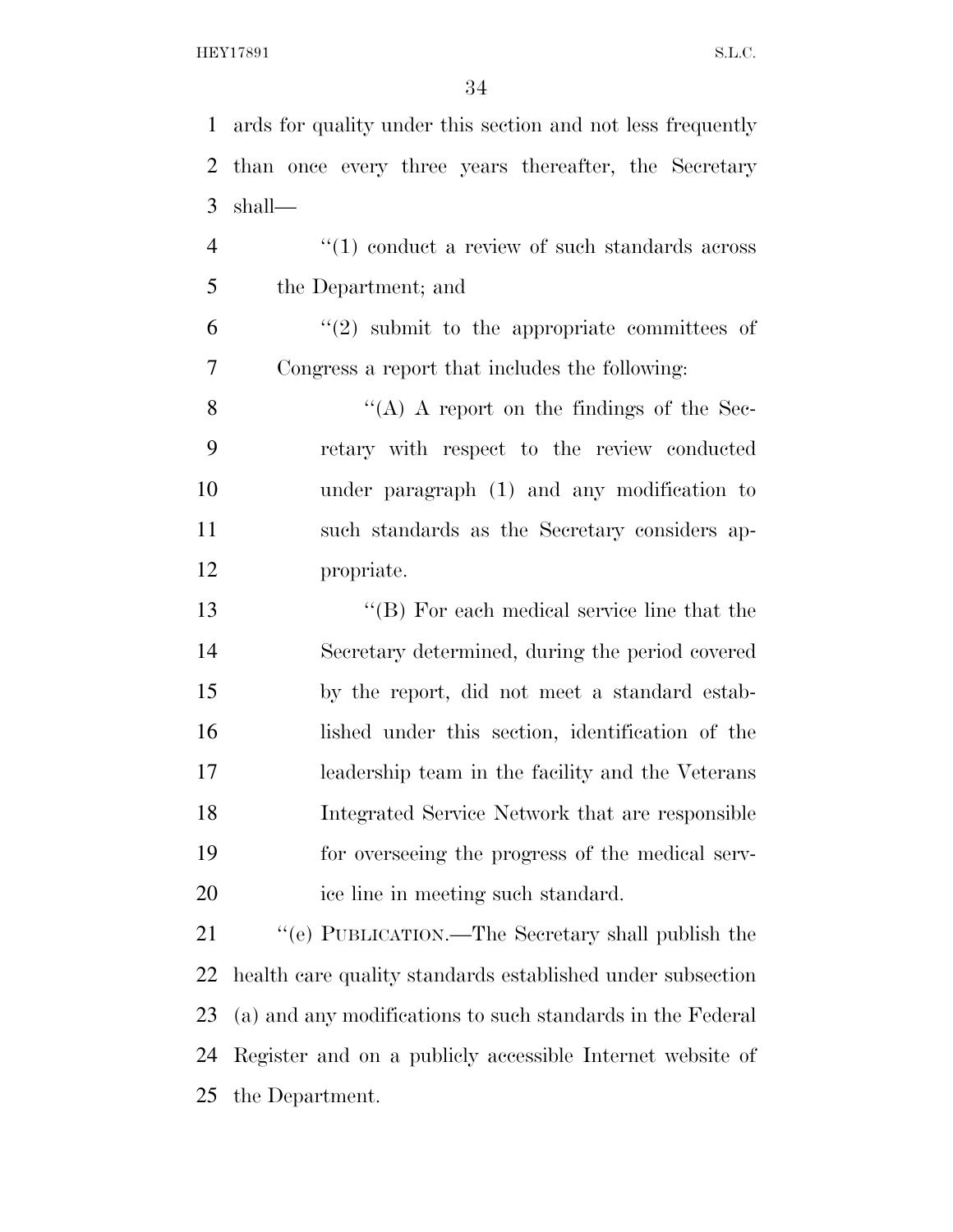''(f) APPROPRIATE COMMITTEES OF CONGRESS DE- FINED.—In this section, the term 'appropriate committees of Congress' means—

4 "(1) the Committee on Veterans' Affairs and the Committee on Appropriations of the Senate; and ''(2) the Committee on Veterans' Affairs and the Committee on Appropriations of the House of Representatives.''.

 (b) CLERICAL AMENDMENT.—The table of sections at the beginning of chapter 17, as amended by section 102, is further amended by inserting after the item relat-ing to section 1703 the following new items:

''1703B. Access standards. ''1703C. Standards for quality.''.

 (c) SUBMITTAL OF ACCESS STANDARDS AND STAND-ARDS FOR QUALITY.—

 (1) IN GENERAL.—Not later than July 1, 2018, the Secretary of Veterans Affairs shall submit to the appropriate committees of Congress a report detail- ing the access standards and standards for quality established under sections 1703B and 1703C of title 38, United States Code, respectively, as added by subsection (a).

 (2) APPROPRIATE COMMITTEES OF CONGRESS DEFINED.—In this subsection, the term ''appro-priate committees of Congress'' means—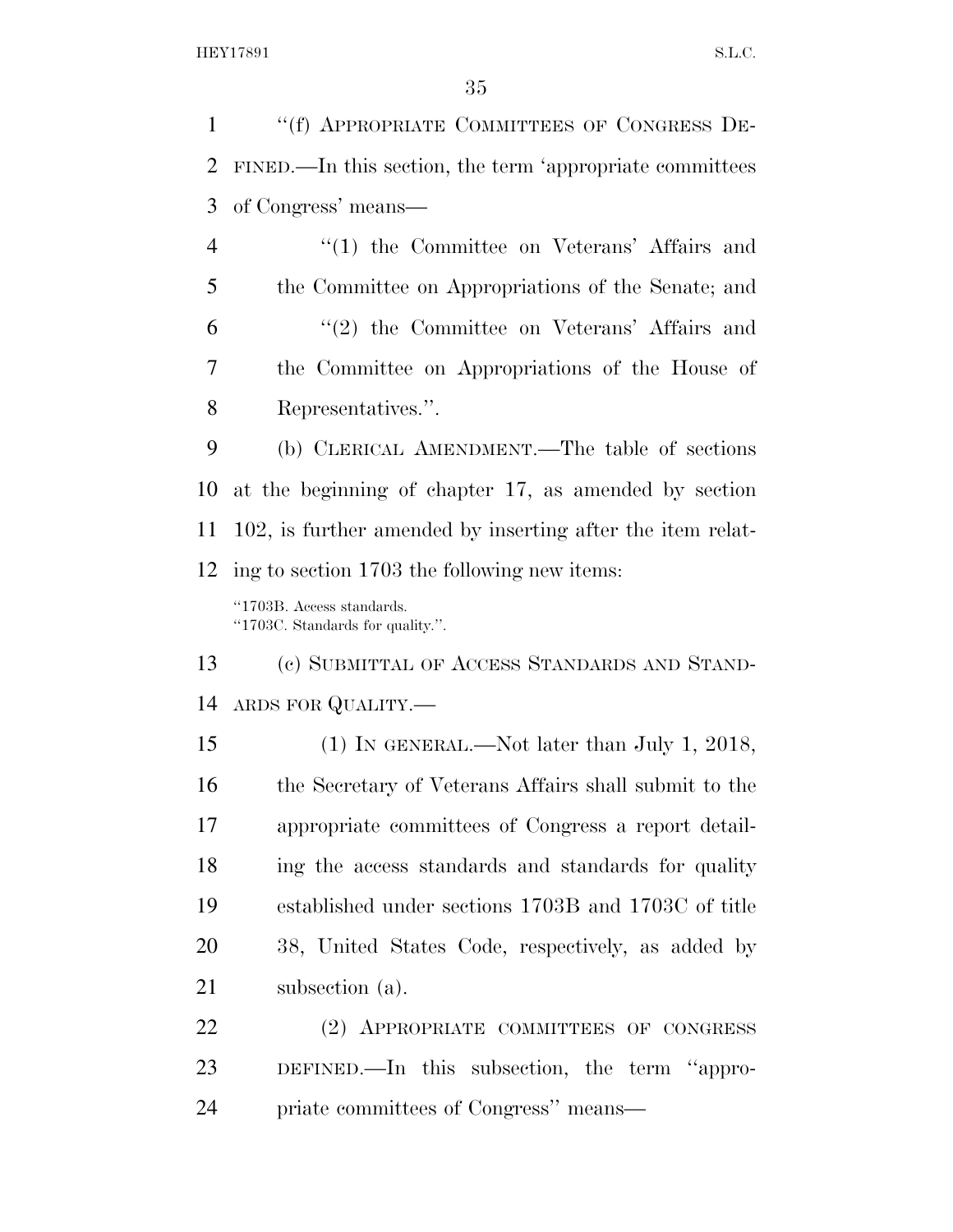| (A) the Committee on Veterans' Affairs                          |
|-----------------------------------------------------------------|
| and the Committee on Appropriations of the                      |
| Senate; and                                                     |
| (B) the Committee on Veterans' Affairs                          |
| and the Committee on Appropriations of the                      |
| House of Representatives.                                       |
| <b>Subtitle B—Forming Partnerships</b>                          |
| and Agreements                                                  |
| SEC. 111. CONTINUITY OF CARE AND EXISTING AGREE-                |
| <b>MENTS.</b>                                                   |
| (a) IN GENERAL.—Notwithstanding section 1703 of                 |
| title 38, United States Code, as amended by section 101         |
| 13 of this Act, the Secretary of Veterans Affairs shall ensure  |
| 14 veterans do not experience a delay or lapse in care or serv- |
| 15 ices by continuing the following:                            |
| (1) All contracts, memorandums of under-                        |
| standing, and memorandums of agreements that                    |
| were in effect on the day before the date of the en-            |
| actment of this Act between the Department of Vet-              |
| erans Affairs and the American Indian and Alaska                |
| Native health care systems as established under the             |
| auspices of the Department of Veterans Affairs and              |
| Indian Health Service Memorandum of Under-                      |
| standing, signed October 1, 2010.                               |
|                                                                 |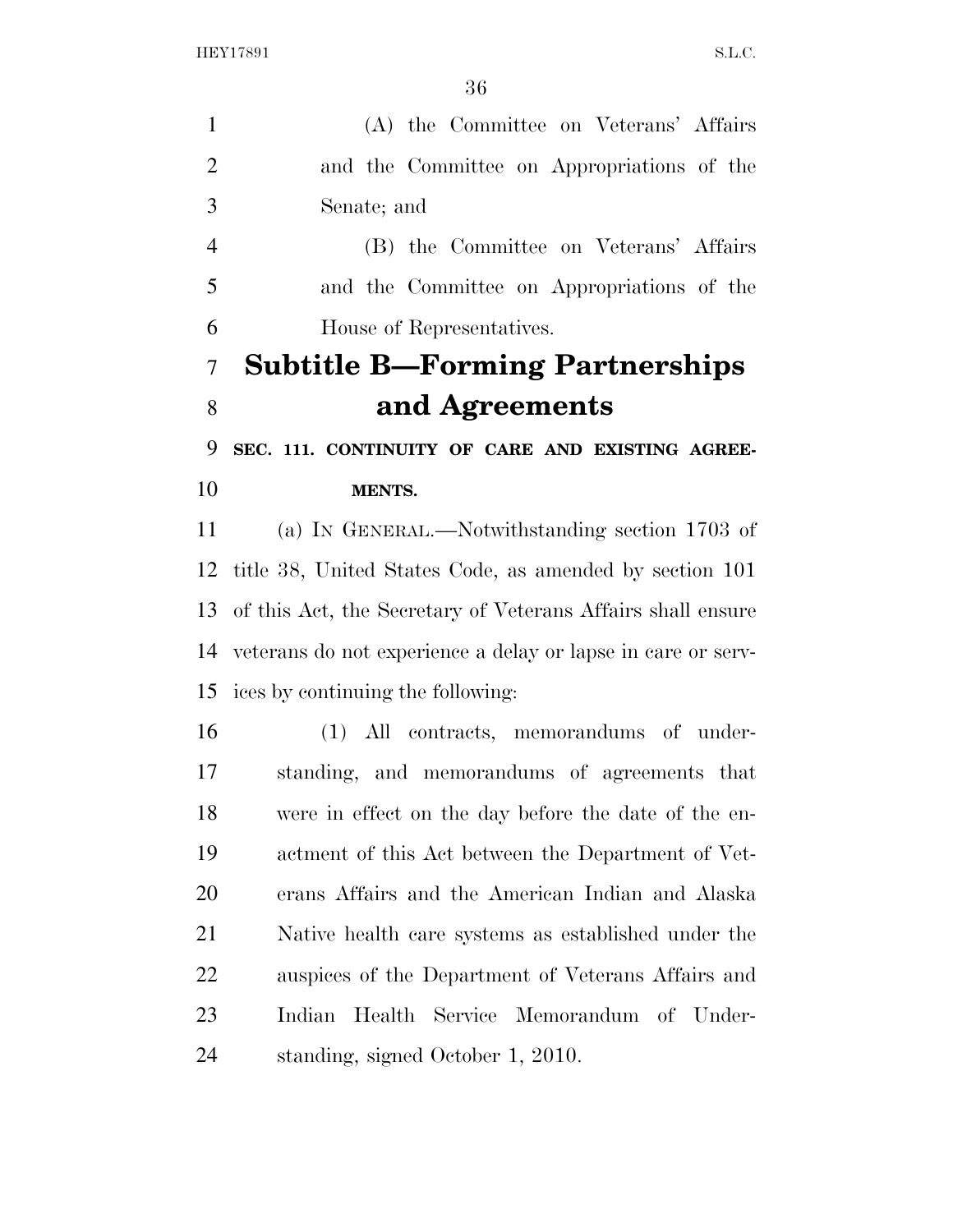(2) The National Reimbursement Agreement, signed December 5, 2012.

 (3) Agreements that were in effect on the day before the date of the enactment of this Act and en- tered into under section 101, 102, or 103 of the Vet- erans Access, Choice, and Accountability Act of 2014 (Public Law 113–146).

 (4) Agreements that were in effect on the day before the date of the enactment of this Act for the purpose of dialysis treatment, only if the contracts or agreements established under section 1703 of title 38, United States Code, as amended by section 101 of this Act, do not stipulate that such treatments be furnished by providers under such contracts or agreements.

 (b) MODIFICATIONS.—Subsection (a) shall not be construed to prohibit the Secretary and the parties to the contracts, agreements, memorandums of understanding, and memorandums of agreements described in such sub- section from making such changes to such contracts, agreements, memorandums of understanding, and memo- randums of agreements as may be otherwise authorized pursuant to other provisions of law or the terms of the contracts, agreements, memorandums of understanding, and memorandums of agreements.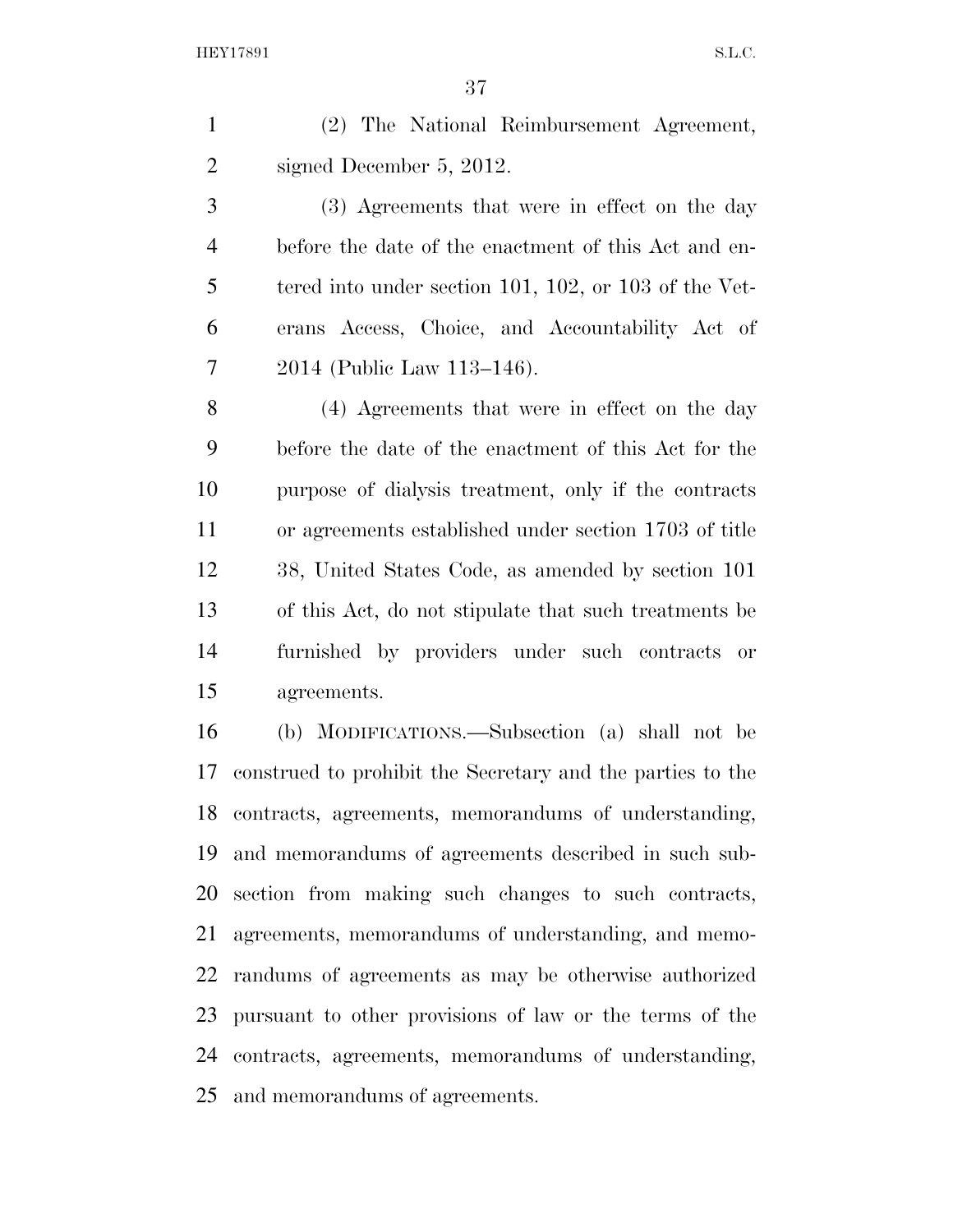(c) TREATMENT OF EXISTING CONTRACTORS.—To the extent practicable, the Secretary shall give health care providers who are providing hospital care, medical serv- ices, or extended care services pursuant to a contract with the Secretary under section 1703 of title 38, United States Code, as in effect on the day before the date of the enact- ment of this Act, the opportunity to furnish hospital care, medical services, or extended care services under such sec-tion as amended by section 101 of this Act.

# **SEC. 112. AUTHORIZATION OF AGREEMENTS BETWEEN DE- PARTMENT OF VETERANS AFFAIRS AND NON-DEPARTMENT PROVIDERS.**

 (a) IN GENERAL.—Subchapter I of chapter 17, as amended by sections 101 and 103, is further amended by inserting after section 1703 the following new section:

**''§ 1703A. Agreements with eligible entities or pro-**

#### **viders; certification processes**

18 "(a) AGREEMENTS AUTHORIZED. (1)(A) When hos- pital care, a medical service, or an extended care service is not available to a veteran described in section 1703(b) of this title from a medical facility of the Department or through a contract or sharing agreement entered into under this title under an authority other than this section, the Secretary may furnish such care or service to such veteran to avoid a delay or lapse in such care or service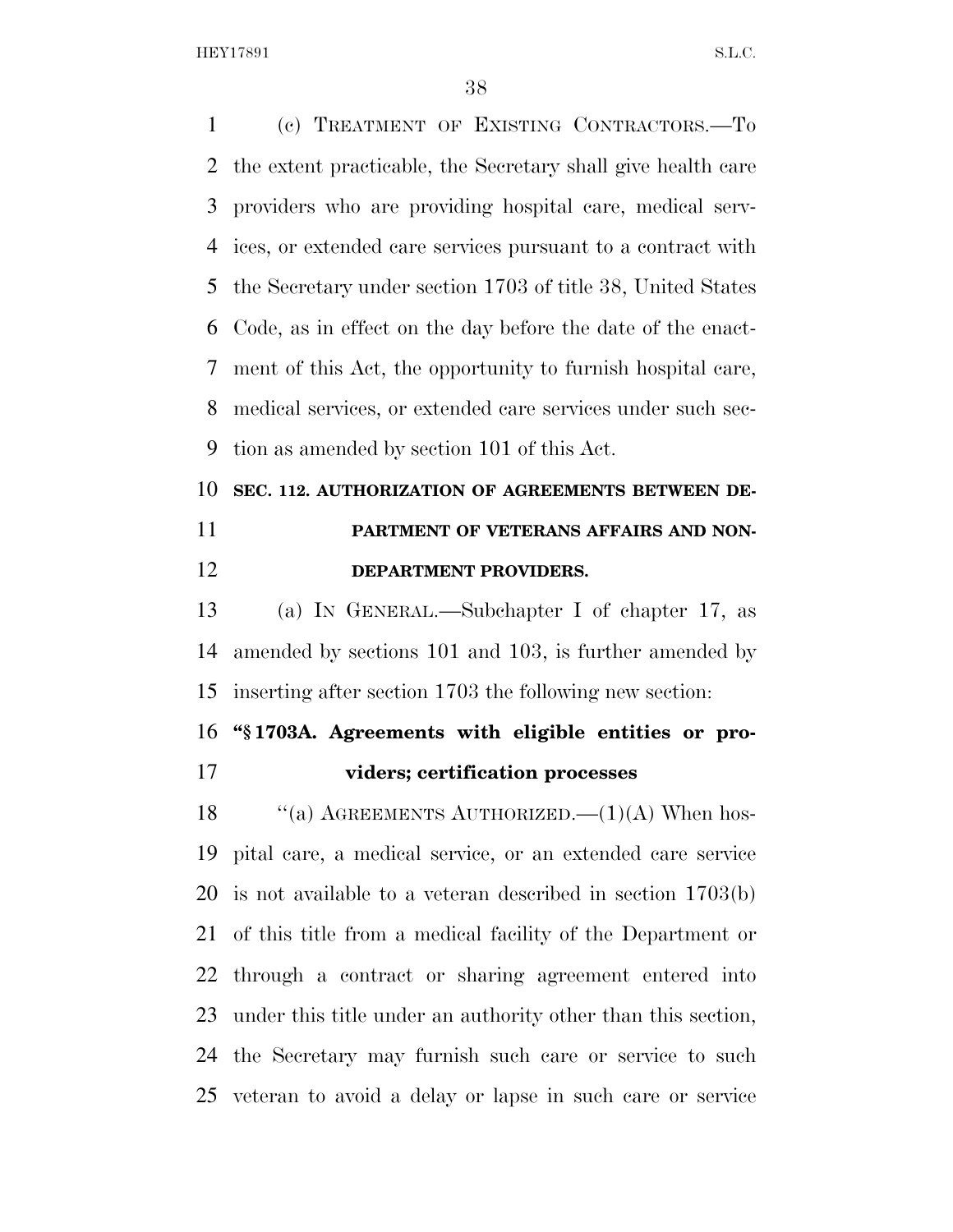by entering into an agreement under this section with a health care provider specified in section 1703(c) of this title to provide such care or service.

 ''(B) An agreement entered into under this section to provide hospital care, a medical service, or an extended care service shall be known as a 'Veterans Care Agree-ment'.

 $\langle\!\langle C\rangle\rangle$  For purposes of subparagraph  $(A)$ , hospital care, a medical service, or an extended care service may be considered not available to a veteran from a medical facility of the Department or through a contract or shar- ing agreement described in such subparagraph when the Secretary determines the veteran's medical condition, the travel involved, the nature of the care or services required, or a combination of these factors make the use of a facility of the Department or a contract or sharing agreement de-scribed in such subparagraph impracticable or inadvisable.

 ''(D) A Veterans Care Agreement may be entered into by the Secretary or any Department official author-ized by the Secretary.

 $\frac{1}{2}(2)(A)$  Subject to subparagraph (B), the Secretary shall review each Veterans Care Agreement of material size, as determined by the Secretary or set forth in para- graph (3), for hospital care, a medical service, or an ex-tended care service to determine whether it is feasible and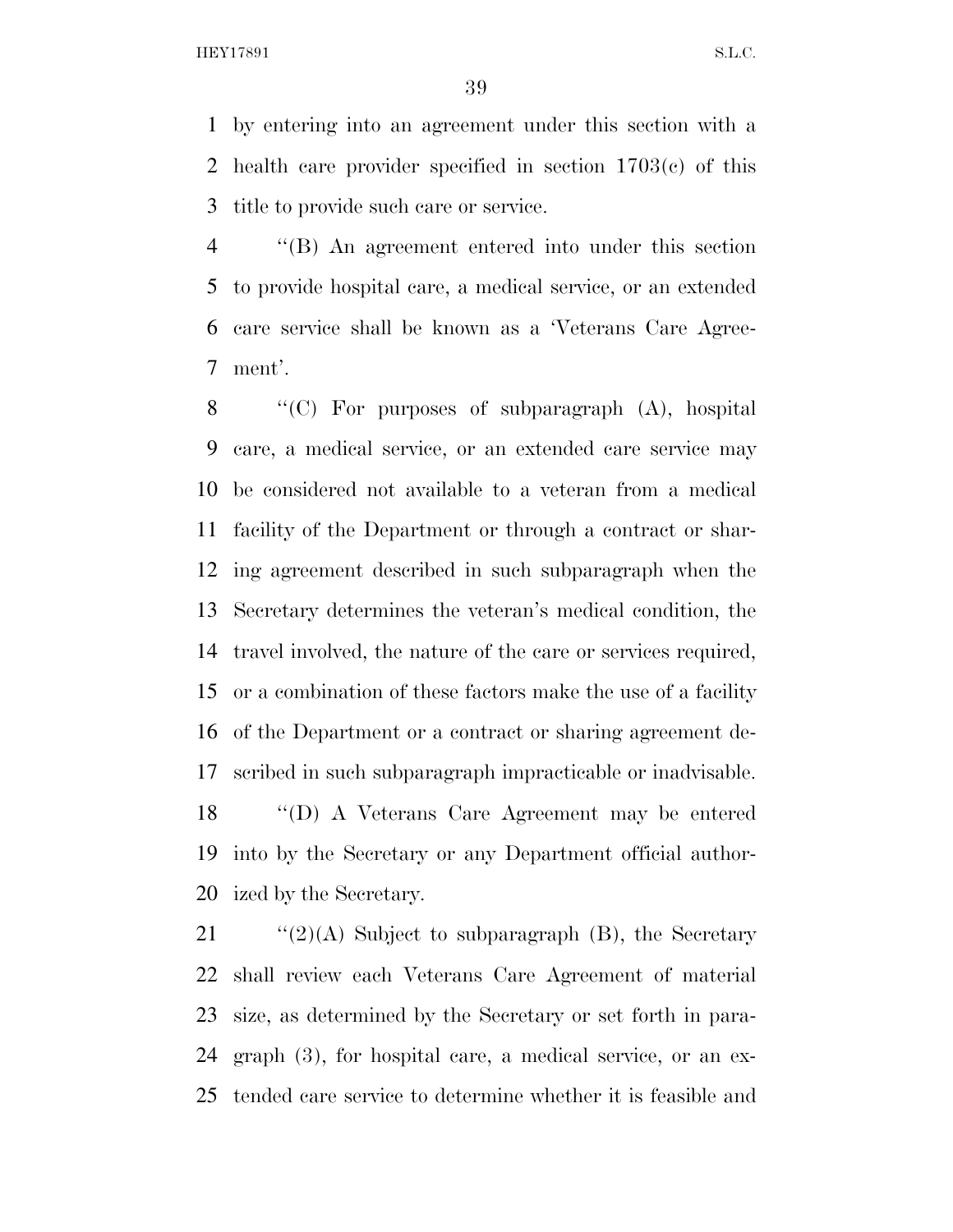advisable to provide such care or service within a facility of the Department or by contract or sharing agreement entered into pursuant to another provision of law and, if so, take action to do so.

 ''(B)(i) The Secretary shall review each Veterans Care Agreement of material size that has been in effect for at least six months within the first two years of its taking effect, and no less frequently than once every four years thereafter.

 ''(ii) If a Veterans Care Agreement has not been in effect for at least six months by the date of the review required by subparagraph (A), the agreement will be re- viewed during the next cycle required by subparagraph (A), and such review will serve as its review within the first two years of its taking effect for purposes of clause (i).

17 ''(3) In addition to such other Veterans Care Agree- ments as the Secretary may determine are of material size, each Veterans Care Agreement that takes effect after the date of the enactment of the Veterans Community Care and Access Act of 2017 shall be considered of material size.

23  $\frac{1}{4}(4)(A)$  The Secretary, and any other Department of- ficial authorized by the Secretary, may enter into an agreement under this section for extended care services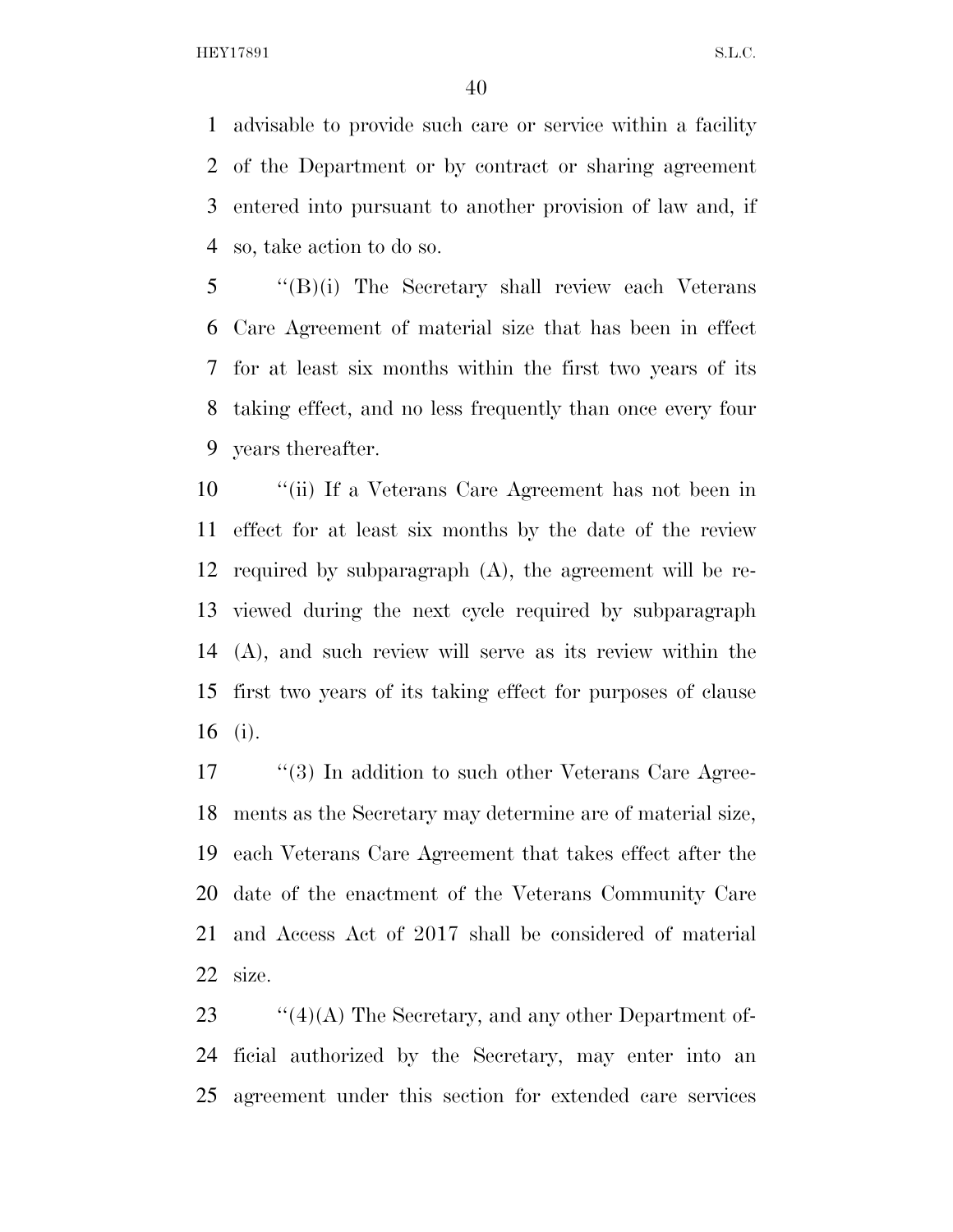only if the Secretary does not expect such agreement would result in an obligation of the Department that ex-ceeds a rate of \$5,000,000 annually.

 ''(B) If the Secretary enters into an agreement with a provider under this section and pursuant to the agree- ment the Department incurs an obligation that exceeds an annual rate of, with respect to extended care services, the rate set forth in subparagraph (A), and with respect to services that are not extended care services, \$2,000,000, the Secretary shall submit to the appropriate committees of Congress notice that such obligation has ex- ceeded such rate and an accounting of the cost and need for such agreement if such provider is unable or unwilling to enter into a contract or other agreement under section 1703 of this title.

 ''(C) In this paragraph, the term 'appropriate com-mittees of Congress' means—

18 ''(i) the Committee on Veterans' Affairs and the Committee on Appropriations of the Senate; and 20 "(ii) the Committee on Veterans' Affairs and the Committee on Appropriations of the House of Representatives.

 ''(b) ELIGIBLE ENTITIES AND PROVIDERS.—For purposes of this section, an eligible entity or provider is—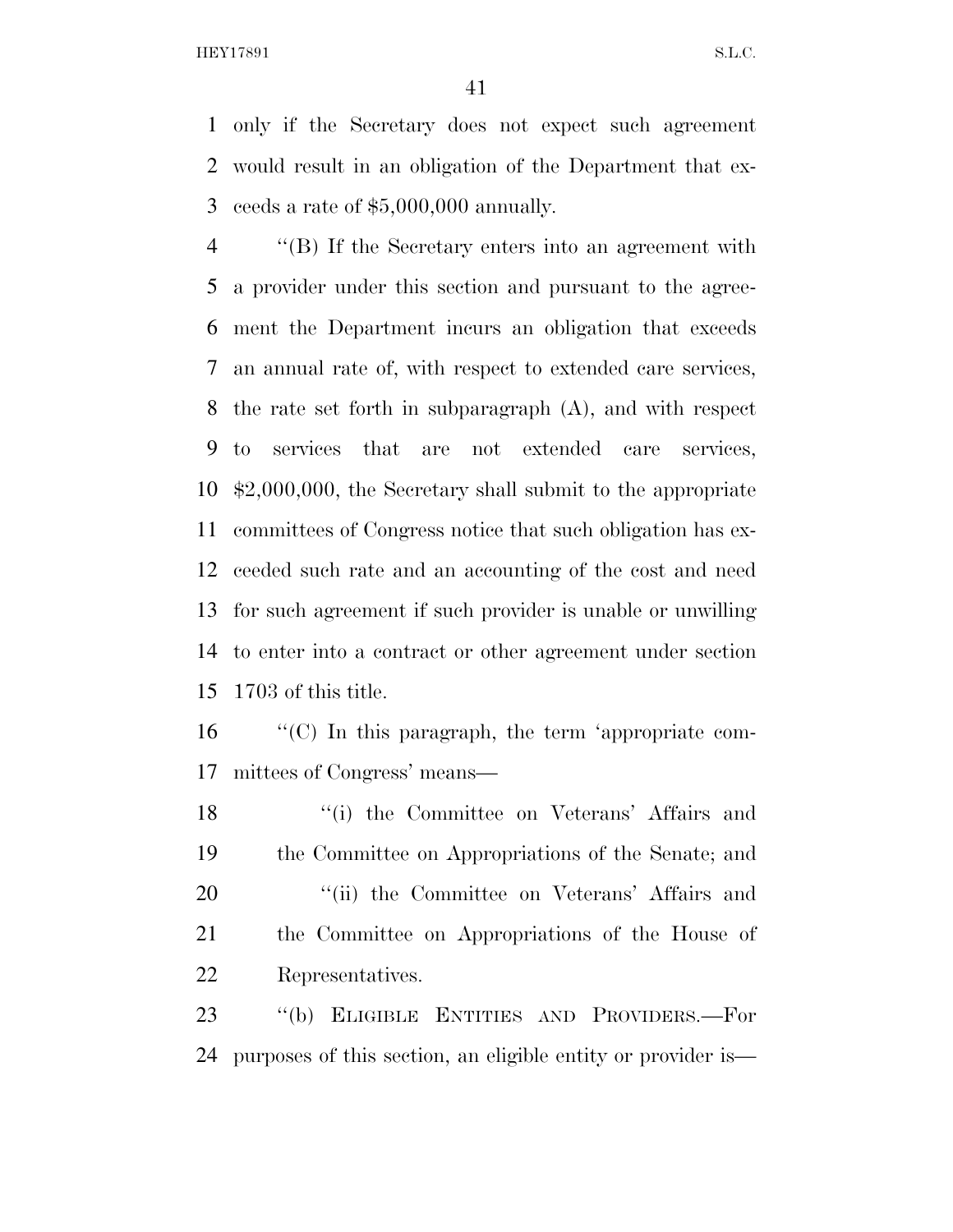| $\mathbf{1}$   | $\lq(1)$ any provider of services that has enrolled            |
|----------------|----------------------------------------------------------------|
| $\overline{2}$ | and entered into a provider agreement under section            |
| 3              | $1866(a)$ of the Social Security Act $(42 \text{ U.S.C.})$     |
| $\overline{4}$ | $1395cc(a)$ and any physician or other supplier who            |
| 5              | has enrolled and entered into a participation agree-           |
| 6              | ment under section $1842(h)$ of such Act $(42 \text{ U.S.C.})$ |
| 7              | $1395u(h)$ ;                                                   |
| 8              | $\lq(2)$ any provider participating under a State              |
| 9              | plan under title XIX of such Act (42 U.S.C. 1396)              |
| 10             | et seq.); or                                                   |
| 11             | $(3)$ any entity or provider not described in                  |
| 12             | paragraph $(1)$ or $(2)$ of this subsection that the Sec-      |
| 13             | retary determines to be eligible pursuant to the cer-          |
| 14             | tification process described in subsection (c).                |
| 15             | "(c) ELIGIBLE ENTITY OR PROVIDER CERTIFI-                      |
| 16             | CATION PROCESS.—The Secretary shall establish by regu-         |
| 17             | lation a process for the certification of eligible entities or |
| 18             | providers or recertification of eligible entities or providers |
| 19             | under this section. Such a process shall, at a minimum—        |
| 20             | $\lq(1)$ establish deadlines for actions on applica-           |
| 21             | tions for certification;                                       |
| 22             | $\lq(2)$ set forth standards for an approval or de-            |
| 23             | nial of certification, duration of certification, revoca-      |
| 24             | tion of an eligible entity or provider's certification,        |
| 25             | and recertification of eligible entities or providers;         |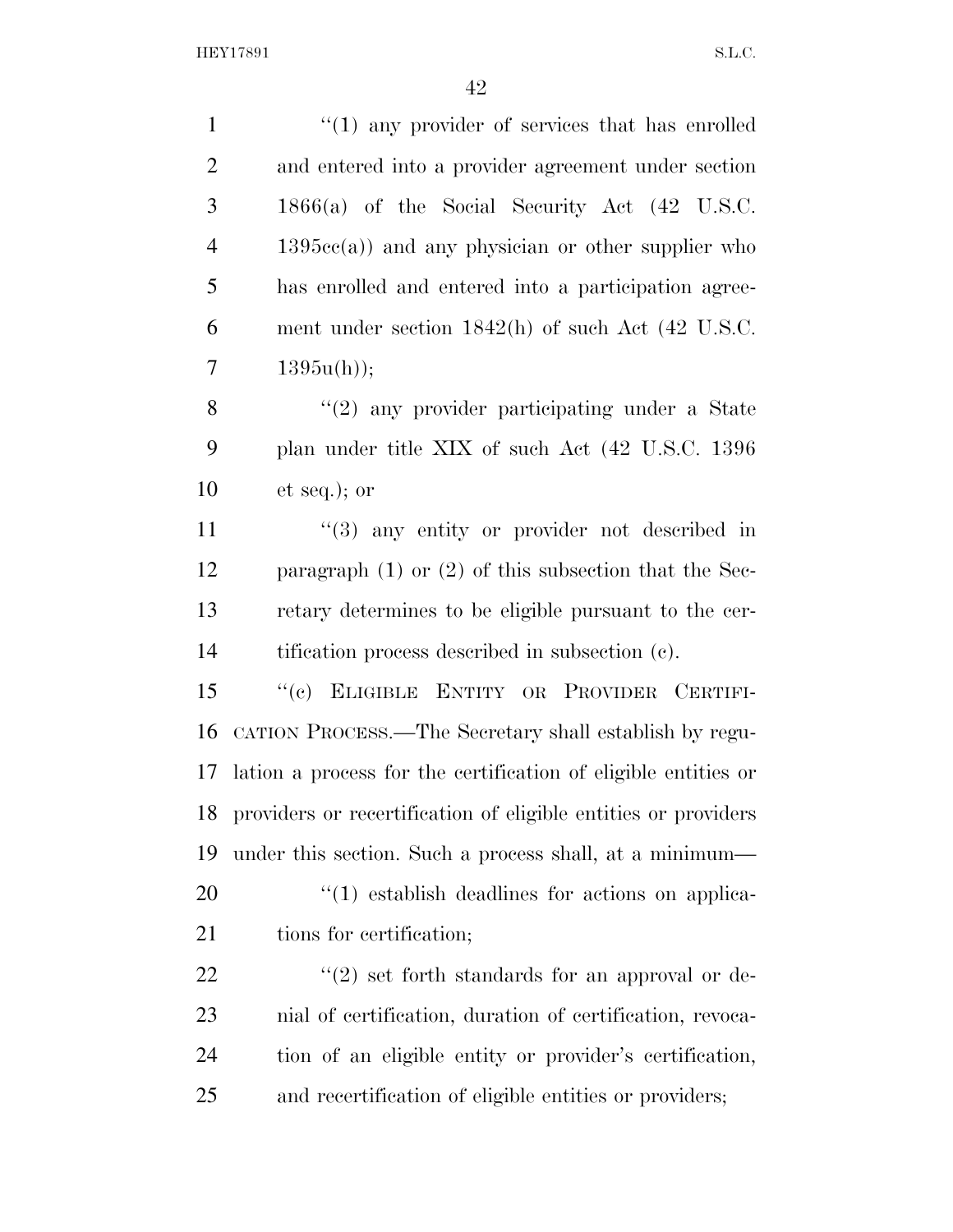1 ''(3) require the denial of certification if the Secretary determines the eligible entity or provider is excluded from participation in a Federal health care program under section 1128 or section 1128A of the Social Security Act (42 U.S.C. 1320a–7 or 1320a–7a) or is currently identified as an excluded source on the System for Award Management Exclu- sions list described in part 9 of title 48, Code of Federal Regulations, and part 180 of title 2 of such Code, or successor regulations;

11 ''(4) establish procedures for screening eligible entities or providers according to the risk of fraud, waste, and abuse that are similar to the standards under section 1866(j)(2)(B) of the Social Security Act (42 U.S.C. 1395cc(j)(2)(B)) and section 9.104 and subpart 9.4 of title 48, Code of Federal Regula-tions, or successor regulations; and

18 ''(5) incorporate and apply the restrictions and penalties set forth in chapter 21 of title 41 and treat this section as a procurement program only for pur-poses of applying such provisions.

 ''(d) RATES.—To the extent practicable, the rates paid by the Secretary for hospital care, medical services, and extended care services provided under a Veterans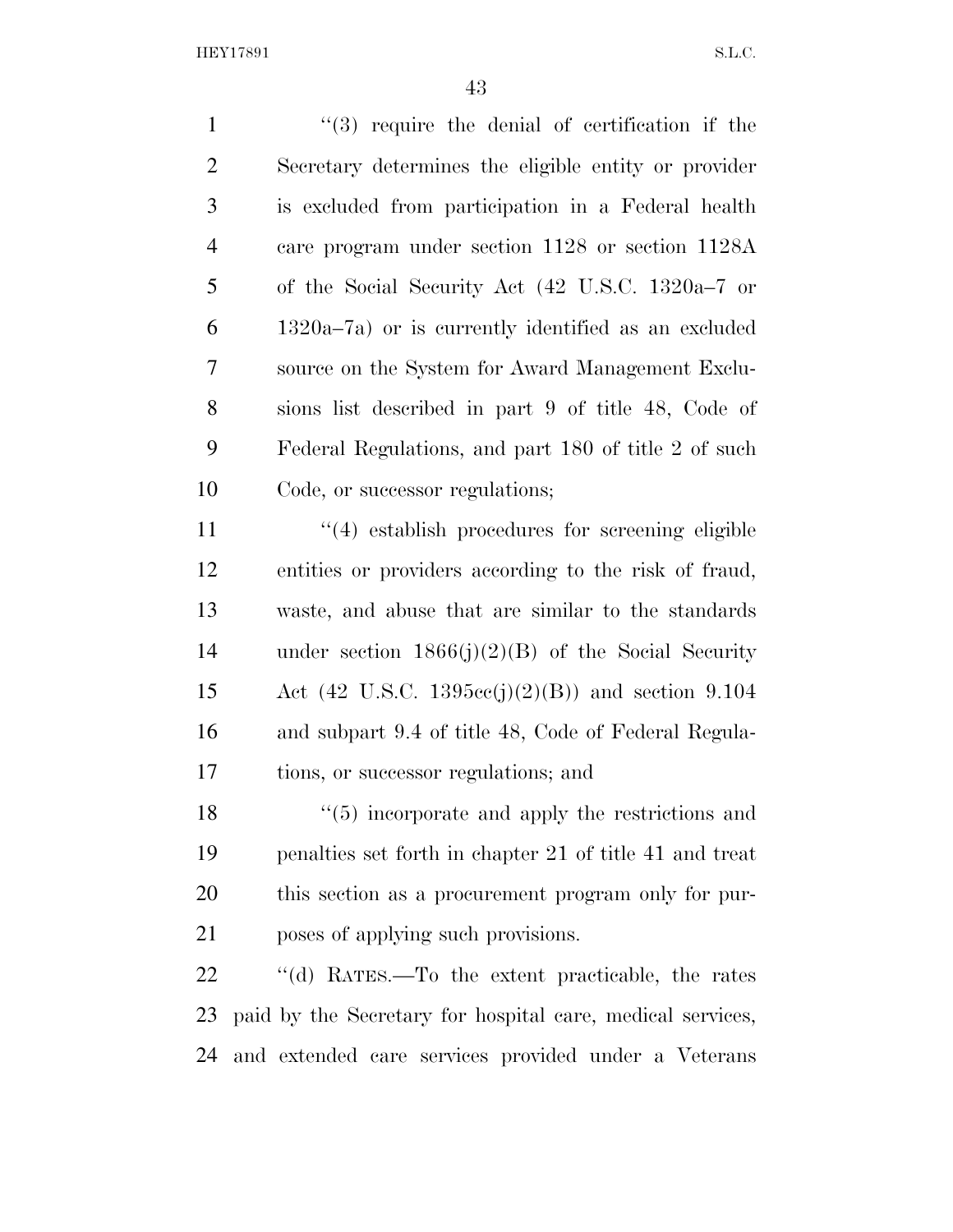Care Agreement shall be in accordance with the rates paid by the United States under the Medicare program.

 ''(e) TERMS OF VETERANS CARE AGREEMENTS.—(1) Pursuant to regulations promulgated under subsection (k), the Secretary may define the requirements for pro- viders and entities entering into agreements under this section based upon such factors as the number of patients receiving care or services, the number of employees em- ployed by the entity or provider furnishing such care or services, the amount paid by the Secretary to the provider or entity, or other factors as determined by the Secretary.

12  $\cdot$  ''(2) To furnish hospital care, medical services, or ex- tended care services under this section, an eligible entity or provider shall agree—

 ''(A) to accept payment at the rates established in regulations prescribed under this section;

17 ''(B) that payment by the Secretary under this section on behalf of a veteran to a provider of serv- ices or care shall, unless rejected and refunded by the provider within 30 days of receipt, constitute payment in full and extinguish any liability on the part of the veteran for the treatment or care pro- vided, and no provision of a contract, agreement, or assignment to the contrary shall operate to modify, 25 limit, or negate this requirement;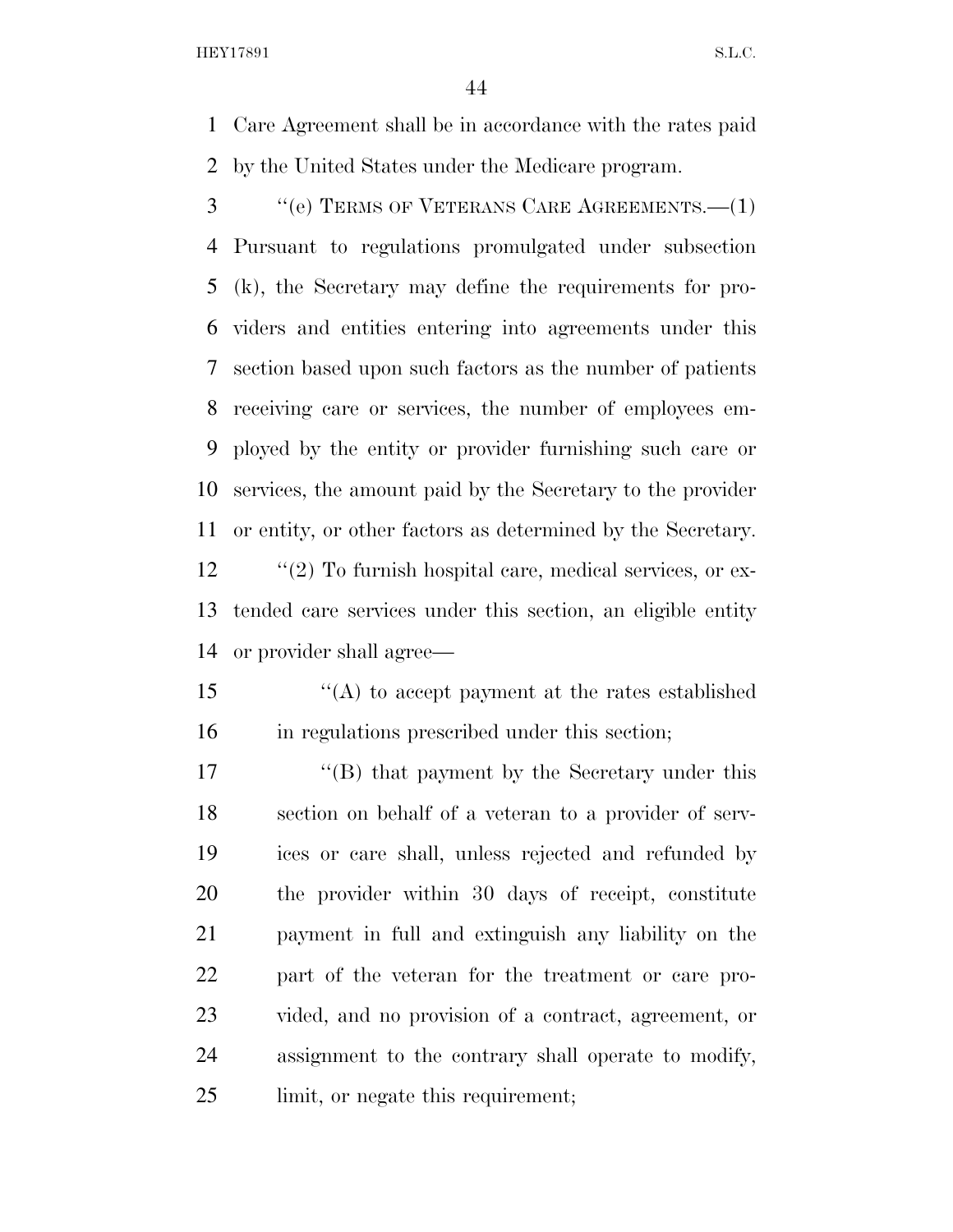| $\mathbf{1}$   | "(C) to provide only the care and services au-          |
|----------------|---------------------------------------------------------|
| $\overline{2}$ | thorized by the Department under this section and       |
| 3              | to obtain the prior written consent of the Depart-      |
| $\overline{4}$ | ment to furnish care or services outside the scope of   |
| 5              | such authorization;                                     |
| 6              | $\lq\lq$ to bill the Department in accordance with      |
| 7              | the methodology outlined in regulations prescribed      |
| 8              | under this section;                                     |
| 9              | "(E) to not seek to recover or collect from a           |
| 10             | health plan contract or third party, as those terms     |
| 11             | are defined in section 1729 of this title, for any      |
| 12             | service for which payment is made by the Depart-        |
| 13             | ment;                                                   |
| 14             | "(F) to provide medical records to the Depart-          |
| 15             | ment in the time frame and format specified by the      |
| 16             | Department; and                                         |
| 17             | $\lq\lq(G)$ to meet such other terms and conditions,    |
| 18             | including quality of care assurance standards, as the   |
| 19             | Secretary may specify in regulation.                    |
| 20             | "(f) DISCONTINUATION OR NONRENEWAL OF A VET-            |
| 21             | ERANS CARE AGREEMENTS.—(1) An eligible entity or pro-   |
| 22             | vider may discontinue a Veterans Care Agreement at such |
| 23             | time and upon such notice to the Secretary as may be    |
| 24             | provided in regulations prescribed under this section.  |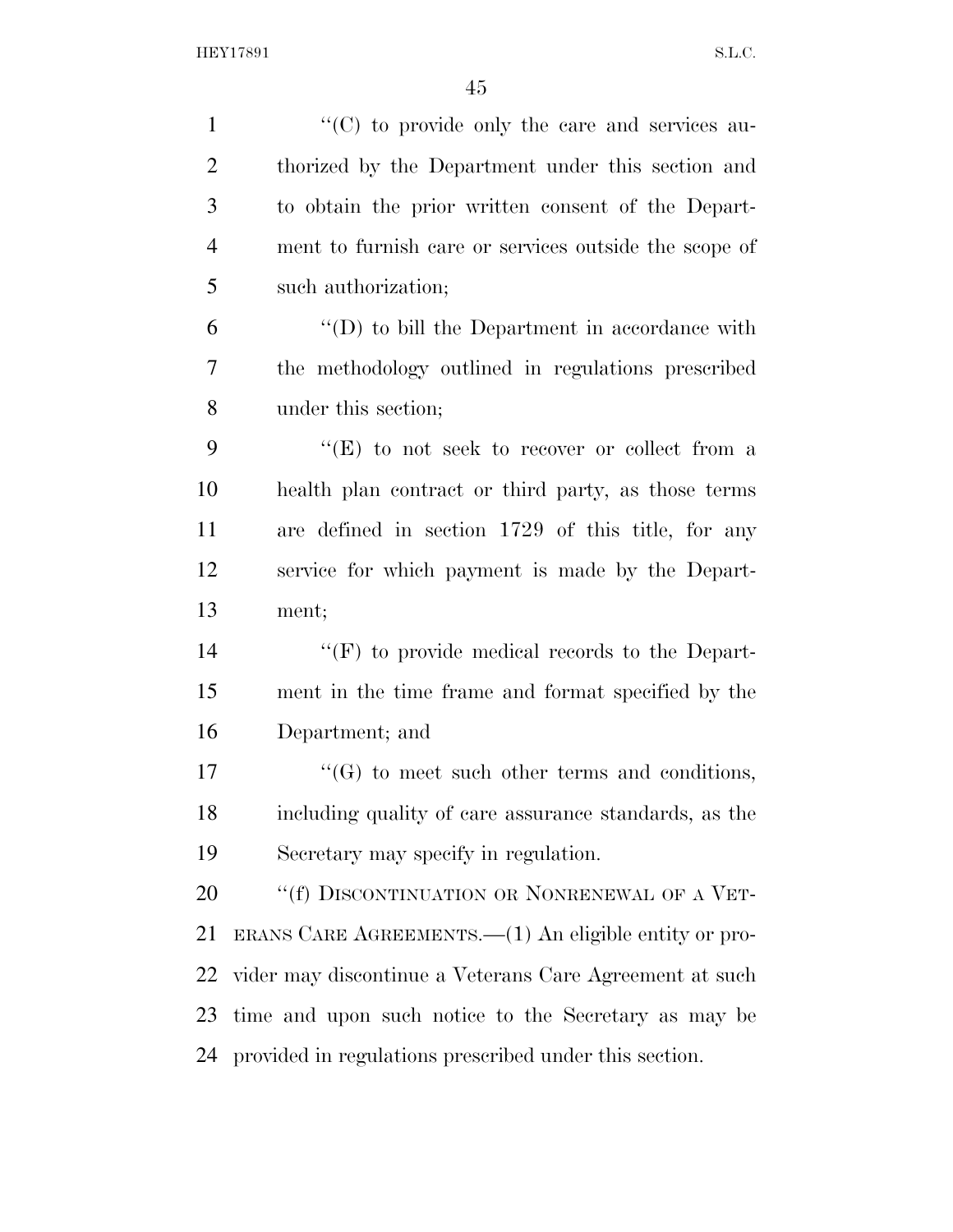''(2) The Secretary may discontinue a Veterans Care Agreement with an eligible entity or provider at such time and upon such reasonable notice to the eligible entity or provider as may be specified in regulations prescribed under this section, if an official designated by the Sec-retary—

 ''(A) has determined that the eligible entity or provider failed to comply substantially with the pro- visions of the Veterans Care Agreement, or with the provisions of this section or regulations prescribed under this section;

 ''(B) has determined the eligible entity or pro- vider is excluded from participation in a Federal health care program under section 1128 or section 1128A of the Social Security Act (42 U.S.C. 1320a– 7 or 1320a–7a) or is identified on the System for Award Management Exclusions list as provided in part 9 of title 48, Code of Federal Regulations, and 19 part 180 of title 2 of such Code, or successor regula-tions;

 $\langle ^{\prime}(C) \rangle$  has ascertained that the eligible entity or provider has been convicted of a felony or other seri- ous offense under Federal or State law and deter-mines the eligible entity or provider's continued par-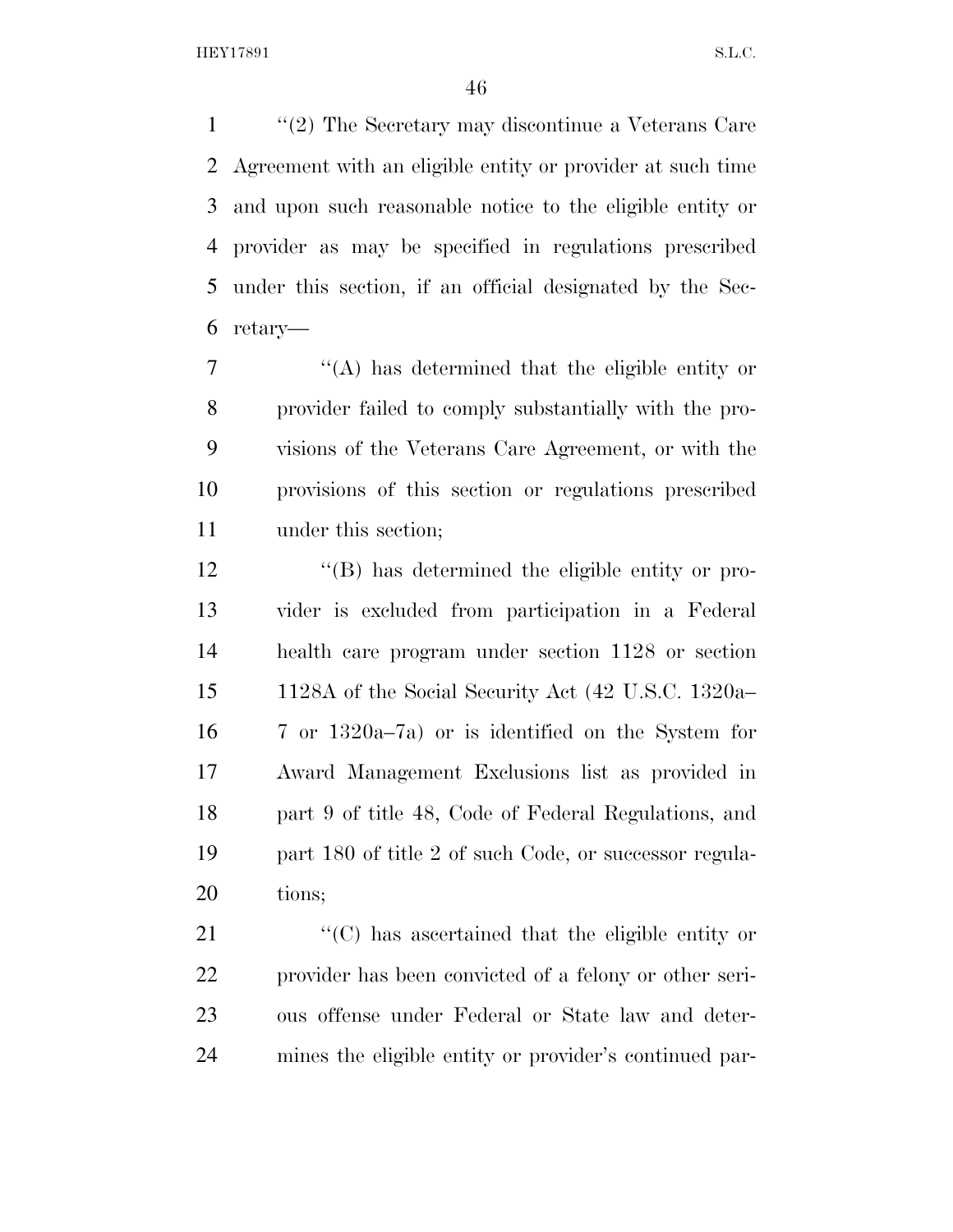ticipation would be detrimental to the best interests of veterans or the Department; or

 ''(D) has determined that it is reasonable to terminate the agreement based on the health care needs of a veteran.

 "(g) QUALITY OF CARE.—The standards for quality established under section 1703C of this title shall be ap- plied in monitoring the quality of care provided to veterans through Veterans Care Agreements and for assessing the quality of hospital care, medical services, and extended care services furnished by eligible entities and providers before the renewal of Veterans Care Agreements.

 ''(h) DISPUTES.—(1) The Secretary shall promulgate administrative procedures for eligible entities and pro- viders to present all disputes arising under or related to Veterans Care Agreements.

 ''(2) Such procedures constitute the eligible entities' and providers' exhaustive and exclusive administrative remedies.

 $\frac{1}{20}$  (3) Eligible entities or providers must first exhaust such administrative procedures before seeking any judicial review under section 1346 of title 28 (known as the 'Tuck-er Act').

24  $\frac{1}{4}$  Disputes under this section must pertain to ei-ther the scope of authorization under the Veterans Care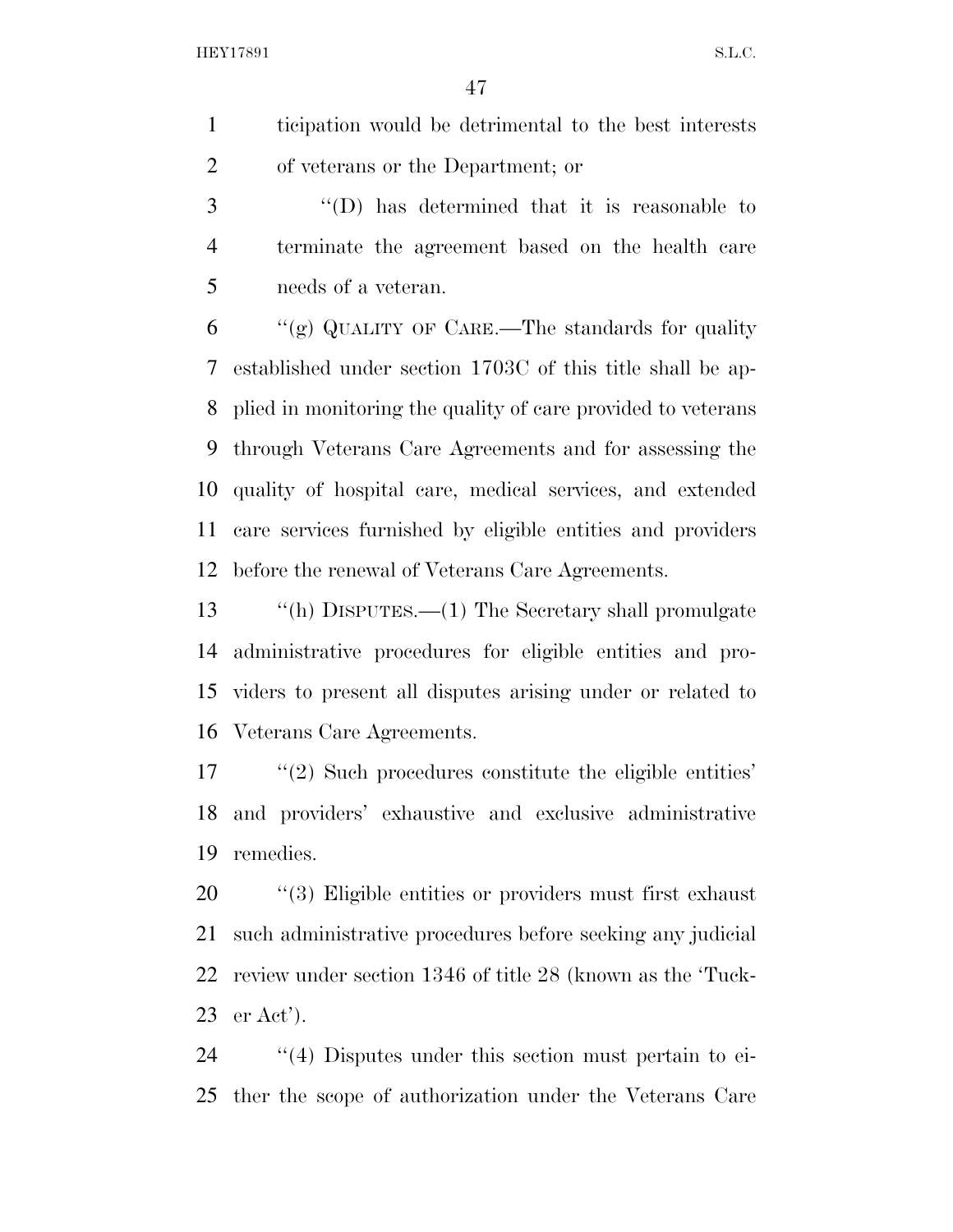Agreement or claims for payment subject to the Veterans Care Agreement and are not claims for the purposes of such laws that would otherwise require application of sec- tions 7101 through 7109 of title 41, United States Code. ''(i) APPLICABILITY OF OTHER PROVISIONS OF LAW.—(1) A Veterans Care Agreement may be authorized by the Secretary or any Department official authorized by the Secretary, and such action is not an award for the purposes of such laws that would otherwise require the use of competitive procedures for furnishing of care and services.

 $\text{``(2)(A)}$  Except as provided in subparagraph (B), and unless otherwise provided in this section or regulations prescribed pursuant to this section, an eligible entity or provider that enters into an agreement under this section is not subject to, in the carrying out of the agreement, any law to which providers of services and suppliers under the Medicare program under title XVIII of the Social Se-curity Act (42 U.S.C. 1395 et seq.) are not subject.

 ''(B) An eligible entity or provider that enters into an agreement under this section is subject to—

22 "(i) all laws regarding integrity, ethics, or fraud, or that subject a person to civil or criminal penalties; and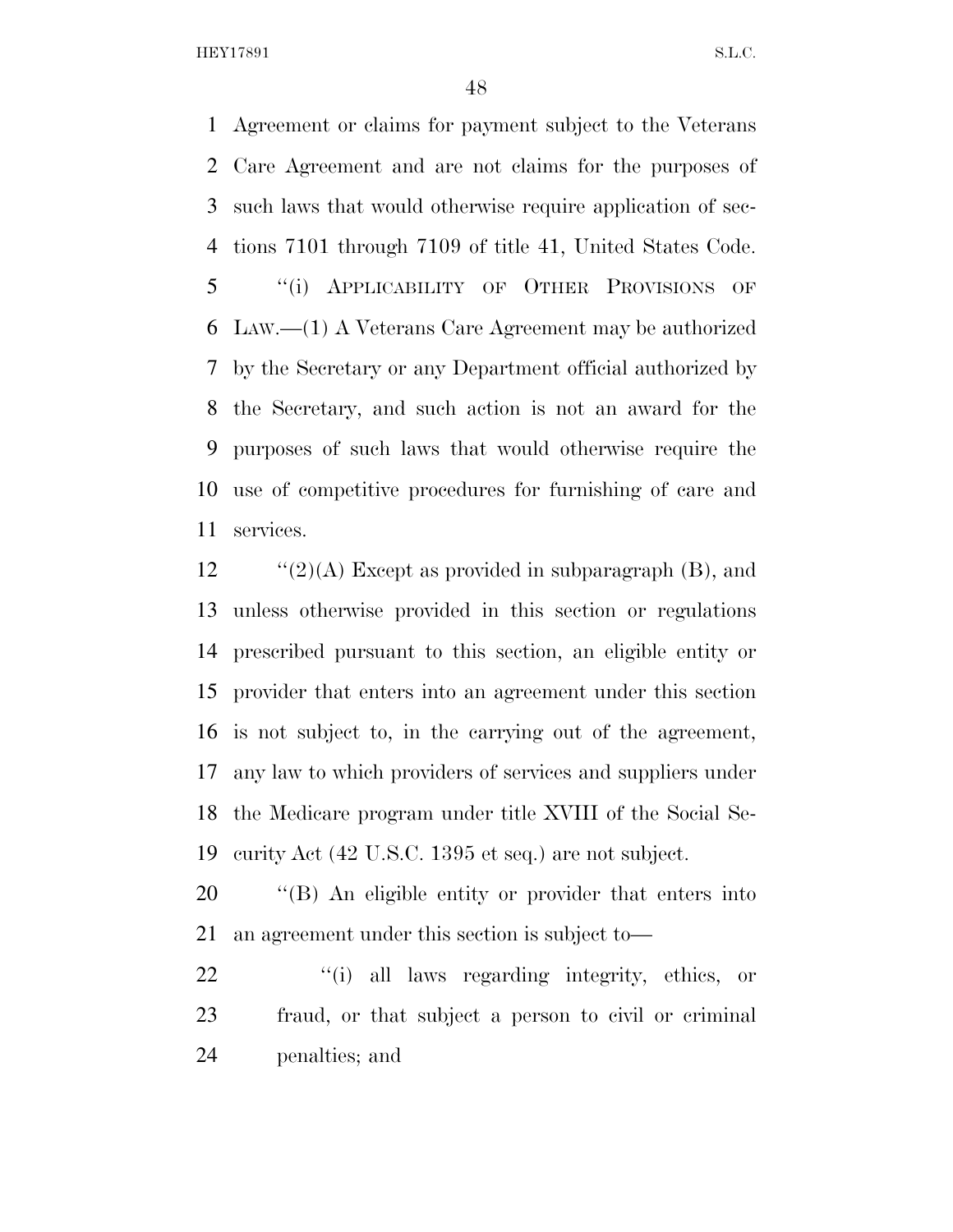''(ii) all laws that protect against employment discrimination or that otherwise ensure equal em-ployment opportunities.

 ''(j) PARITY OF TREATMENT.—Eligibility for hospital care, medical services, and extended care services fur- nished to any veteran pursuant to a Veterans Care Agree- ment shall be subject to the same terms as though pro- vided in a facility of the Department, and provisions of this chapter applicable to veterans receiving such care and services in a facility of the Department shall apply to vet-erans treated under this section.

12 "(k) RULEMAKING.—The Secretary shall promulgate regulations to carry out this section.''.

 (b) CLERICAL AMENDMENT.—The table of sections at the beginning of such chapter is amended by inserting after the item related to section 1703 the following new item:

''1703A. Agreements with eligible entities or providers; certification processes.''.

**SEC. 113. PREVENTION OF CERTAIN HEALTH CARE PRO-**

**VIDERS FROM PROVIDING NON-DEPARTMENT** 

## **HEALTH CARE SERVICES TO VETERANS.**

 (a) IN GENERAL.—On and after the date that is one year after the date of the enactment of this Act, the Sec- retary of Veterans Affairs shall deny or revoke the eligi-bility of a health care provider to provide non-Department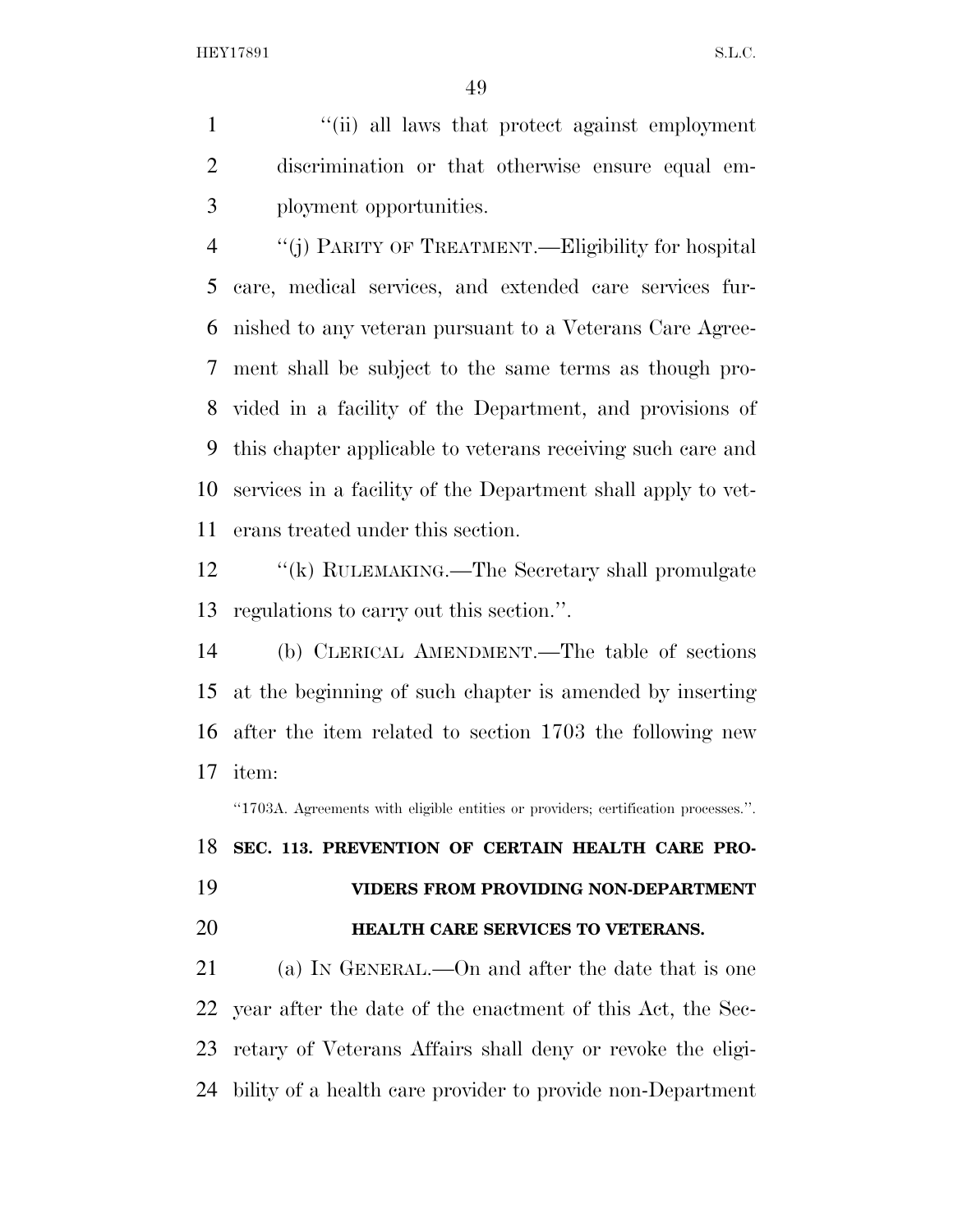health care services to veterans if the Secretary determines that the health care provider—

 (1) was removed from employment with the De- partment of Veterans Affairs due to conduct that violated a policy of the Department relating to the delivery of safe and appropriate health care; or

 (2) violated the requirements of a medical li- cense of the health care provider that resulted in the loss of such medical license.

 (b) PERMISSIVE ACTION.—On and after the date that is one year after the date of the enactment of this Act, the Secretary may deny, revoke, or suspend the eligibility of a health care provider to provide non-Department health care services if the Secretary determines such ac- tion is necessary to immediately protect the health, safety, or welfare of veterans and the health care provider is under investigation by the medical licensing board of a State in which the health care provider is licensed or prac-tices.

 (c) SUSPENSION.—The Secretary shall suspend the eligibility of a health care provider to provide non-Depart- ment health care services to veterans if the health care provider is suspended from serving as a health care pro-vider of the Department.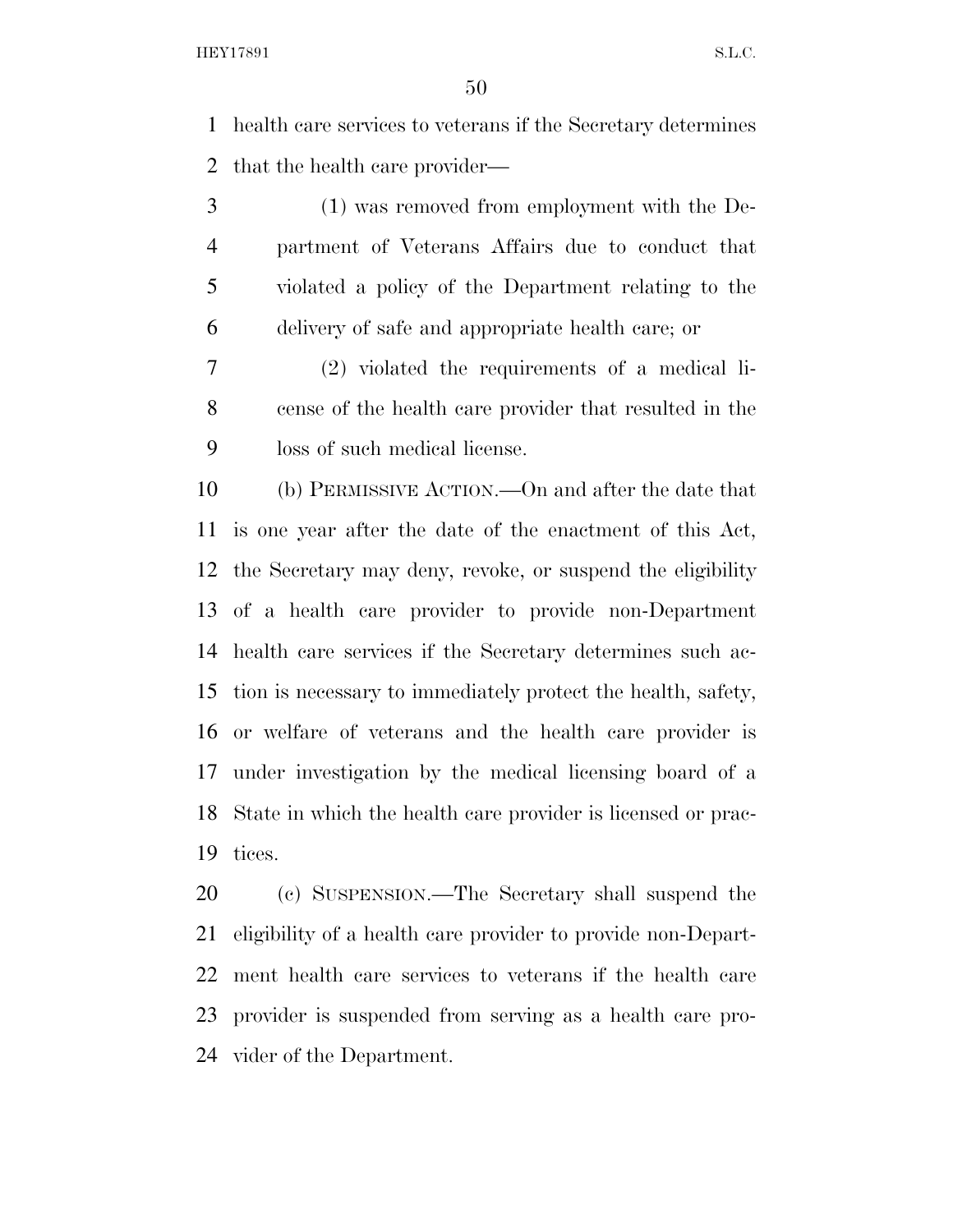(d) COMPTROLLER GENERAL REPORT.—Not later than two years after the date of the enactment of this Act, the Comptroller General of the United States shall submit to Congress a report on the implementation by the Sec-retary of this section, including the following:

 (1) The aggregate number of health care pro- viders denied or suspended under this section from participation in providing non-Department health care services.

 (2) An evaluation of any impact on access to health care for patients or staffing shortages in pro- grams of the Department providing non-Department health care services.

 (3) An explanation of the coordination of the Department with the medical licensing boards of States in implementing this section, the amount of involvement of such boards in such implementation, and efforts by the Department to address any con- cerns raised by such boards with respect to such im-plementation.

 (4) Such recommendations as the Comptroller General considers appropriate regarding harmo- nizing eligibility criteria between health care pro-viders of the Department and health care providers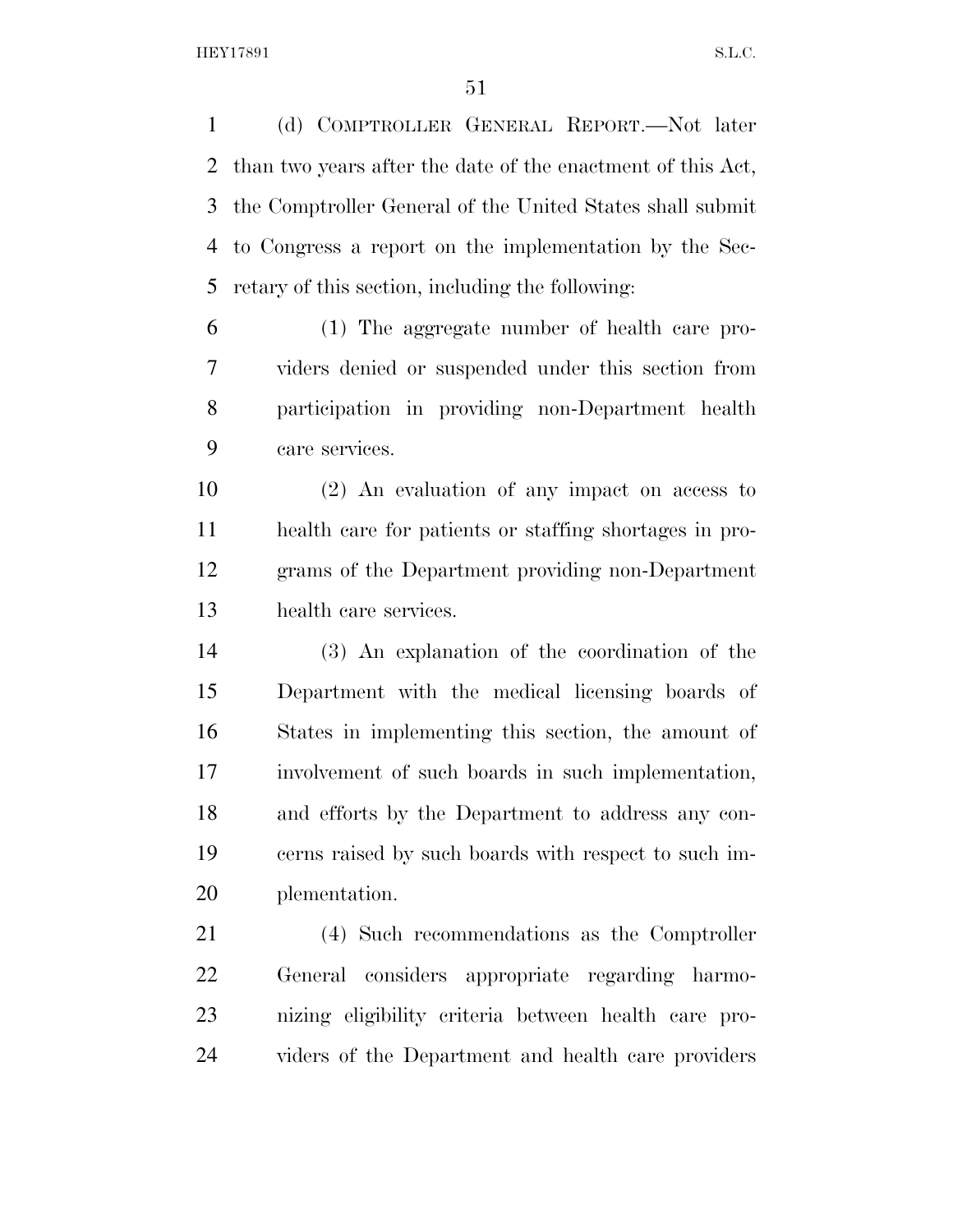eligible to provide non-Department health care serv-ices.

 (e) NON-DEPARTMENT HEALTH CARE SERVICES DEFINED.—In this section, the term ''non-Department health care services'' means hospital care, medical serv- ices, and extended care services furnished at non-Depart- ment facilities under chapter 17 of title 38, United States Code.

### **SEC. 114. CONFORMING AMENDMENTS FOR STATE VET-ERANS HOMES.**

(a) IN GENERAL.—Section 1745(a) is amended—

 (1) in paragraph (1), by striking ''(or agree-13 ment under section  $1720(e)(1)$  of this title)" and in-serting ''(or an agreement)''; and

 (2) by adding at the end the following new paragraph:

 ''(4)(A) An agreement under this section may be au- thorized by the Secretary or any Department official au- thorized by the Secretary, and any such action is not an award for purposes of such laws that would otherwise re- quire the use of competitive procedures for the furnishing of hospital care, medical services, and extended care serv-ices.

 ''(B)(i) Except as provided in clause (ii), and unless otherwise provided in this section or regulations prescribed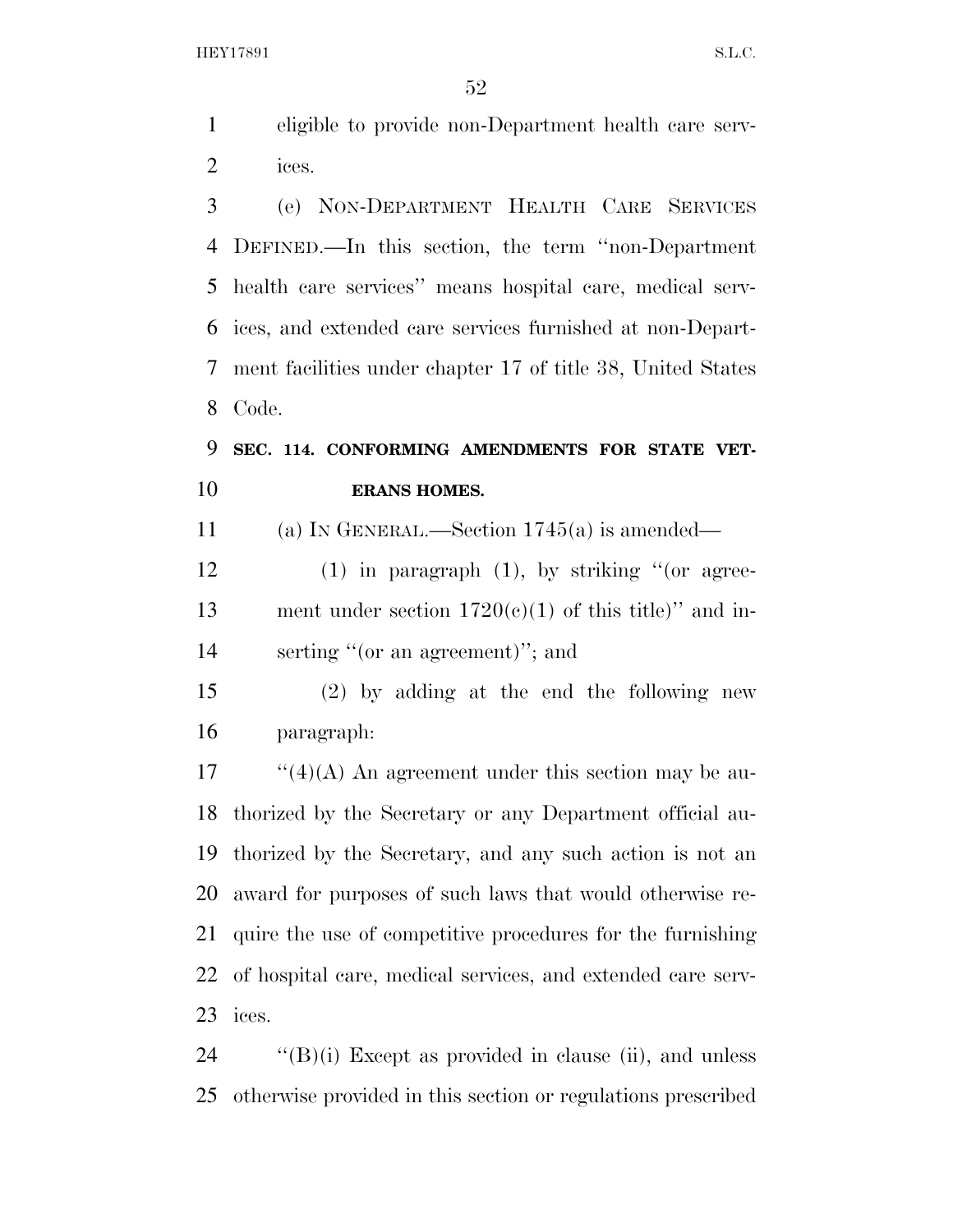pursuant to this section, a State home that enters into an agreement under this section is not subject to, in the carrying out of the agreement, any provision of law to which providers of services and suppliers under the Medi- care program under title XVIII of the Social Security Act (42 U.S.C. 1395 et seq.) are not subject.

 ''(ii) A State home that enters into an agreement under this section is subject to—

9 "(I) all provisions of law regarding integrity, ethics, or fraud, or that subject a person to civil or criminal penalties; and

 ''(II) all provisions of law that protect against employment discrimination or that otherwise ensure equal employment opportunities.

 $\qquad$  "(iii) Notwithstanding subparagraph  $(B)(ii)(I)$ , a State home that enters into an agreement under this sec- tion may not be treated as a Federal contractor or subcon- tractor for purposes of chapter 67 of title 41 (known as the 'McNamara-O'Hara Service Contract Act of 1965').''.

 (b) EFFECTIVE DATE.—The amendment made by subsection (a) shall apply to care provided on or after the effective date of regulations issued by the Secretary of Veterans Affairs to carry out this section.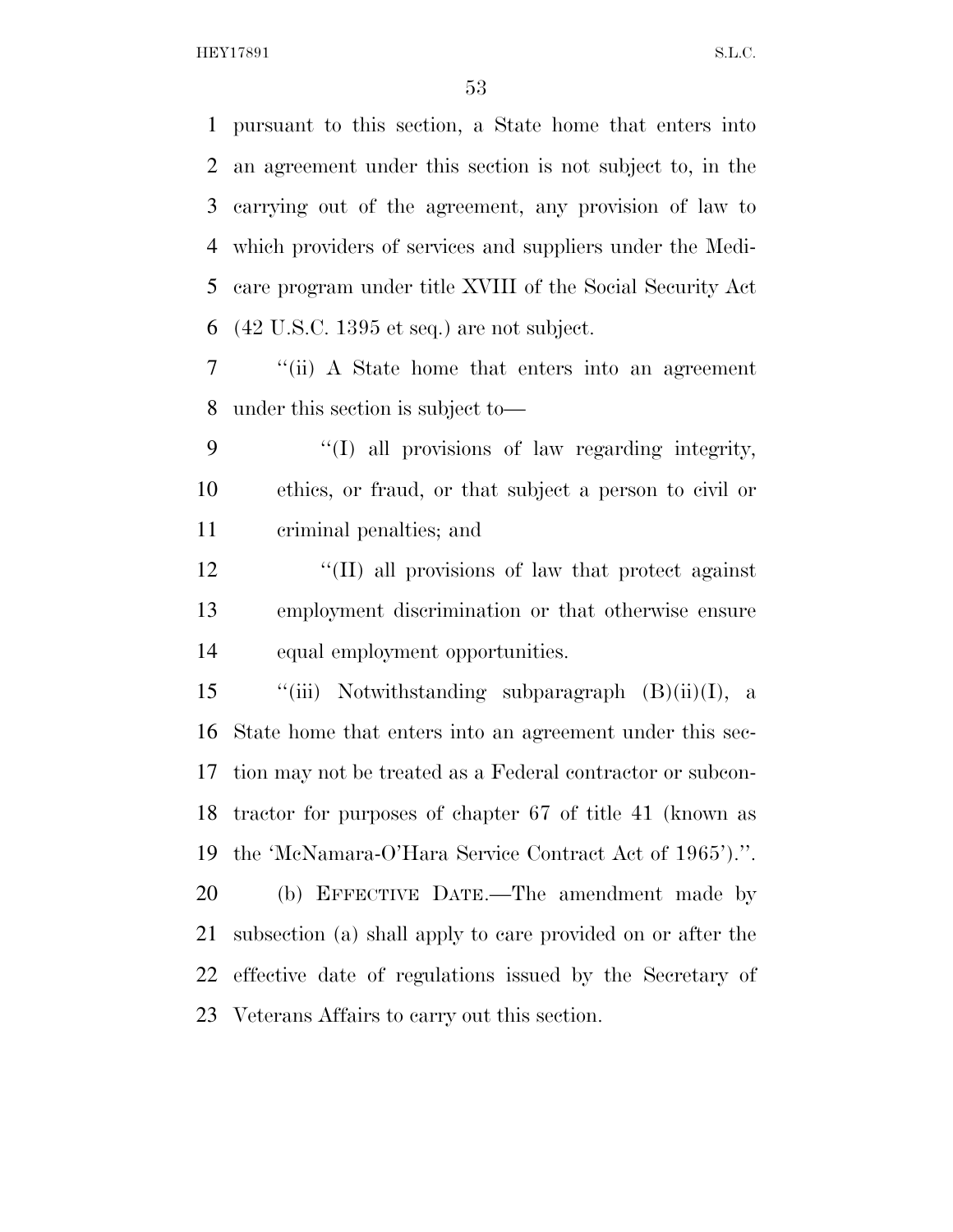### **Subtitle C—Paying Providers**

#### **SEC. 121. PROMPT PAYMENT TO PROVIDERS.**

 (a) IN GENERAL.—Subchapter I of chapter 17 is amended by inserting after section 1703C, as added by section 103 of this Act, the following new section:

#### **''§ 1703D. Prompt payment standard**

 ''(a) IN GENERAL.—(1) Notwithstanding any other provision of this title or of any other provision of law, the Secretary shall pay for hospital care, medical services, or extended care services furnished by health care entities or providers under this chapter within 45 calendar days upon receipt of a clean paper claim or 30 calendar days upon receipt of a clean electronic claim.

 ''(2) If a claim is denied, the Secretary shall, within 45 calendar days of denial for a paper claim and 30 cal- endar days of denial for an electronic claim, notify the health care entity or provider of the reason for denying the claim and what, if any, additional information is re-quired to process the claim.

 $\frac{1}{20}$  (3) Upon the receipt of the additional information, the Secretary shall ensure that the claim is paid, denied, or otherwise adjudicated within 30 calendar days from the receipt of the requested information.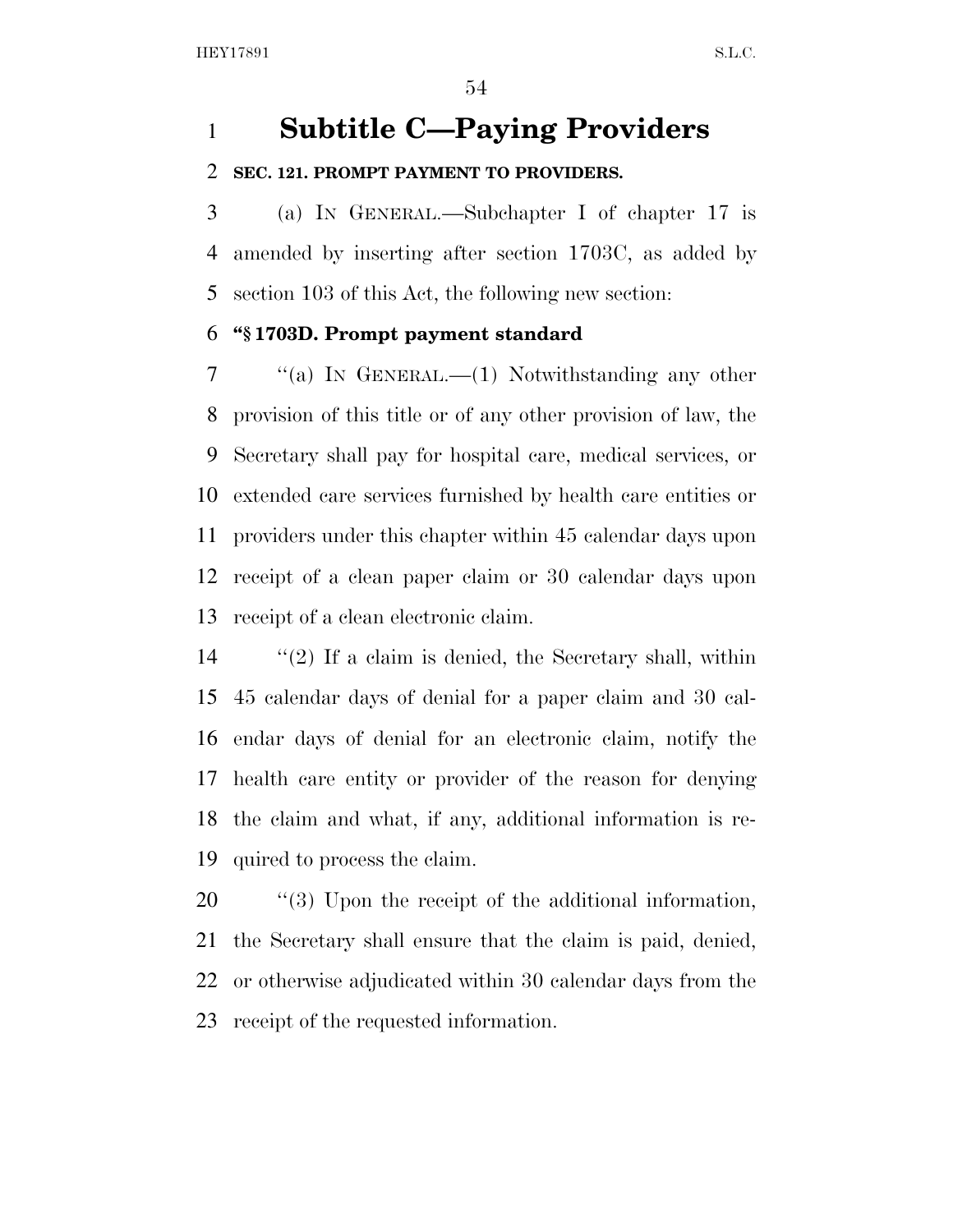''(4) This section shall only apply to payments made on an invoice basis and shall not apply to capitation or other forms of periodic payment to entities or providers. ''(b) SUBMITTAL OF CLAIMS BY HEALTH CARE EN- TITIES AND PROVIDERS.—A health care entity or provider that furnishes hospital care, medical services, or extended care services under this chapter shall submit to the Sec- retary a claim for payment for furnishing the care or serv- ices not later than 180 days after the date on which the entity or provider furnished the care or services.

 ''(c) FRAUDULENT CLAIMS.—(1) Sections 3729 through 3733 of title 31 shall apply to fraudulent claims for payment submitted to the Secretary by a health care entity or provider under this chapter.

 ''(2) Pursuant to regulations prescribed by the Sec- retary, the Secretary shall bar a health care entity or pro- vider from furnishing hospital care, medical services, and extended care services under this chapter when the Sec- retary determines the entity or provider has submitted to the Secretary fraudulent health care claims for payment by the Secretary.

22 "(d) OVERDUE CLAIMS.—(1) Any claim that has not been denied with notice, made pending with notice, or paid to the health care entity or provider by the Secretary shall be overdue if the notice or payment is not received by the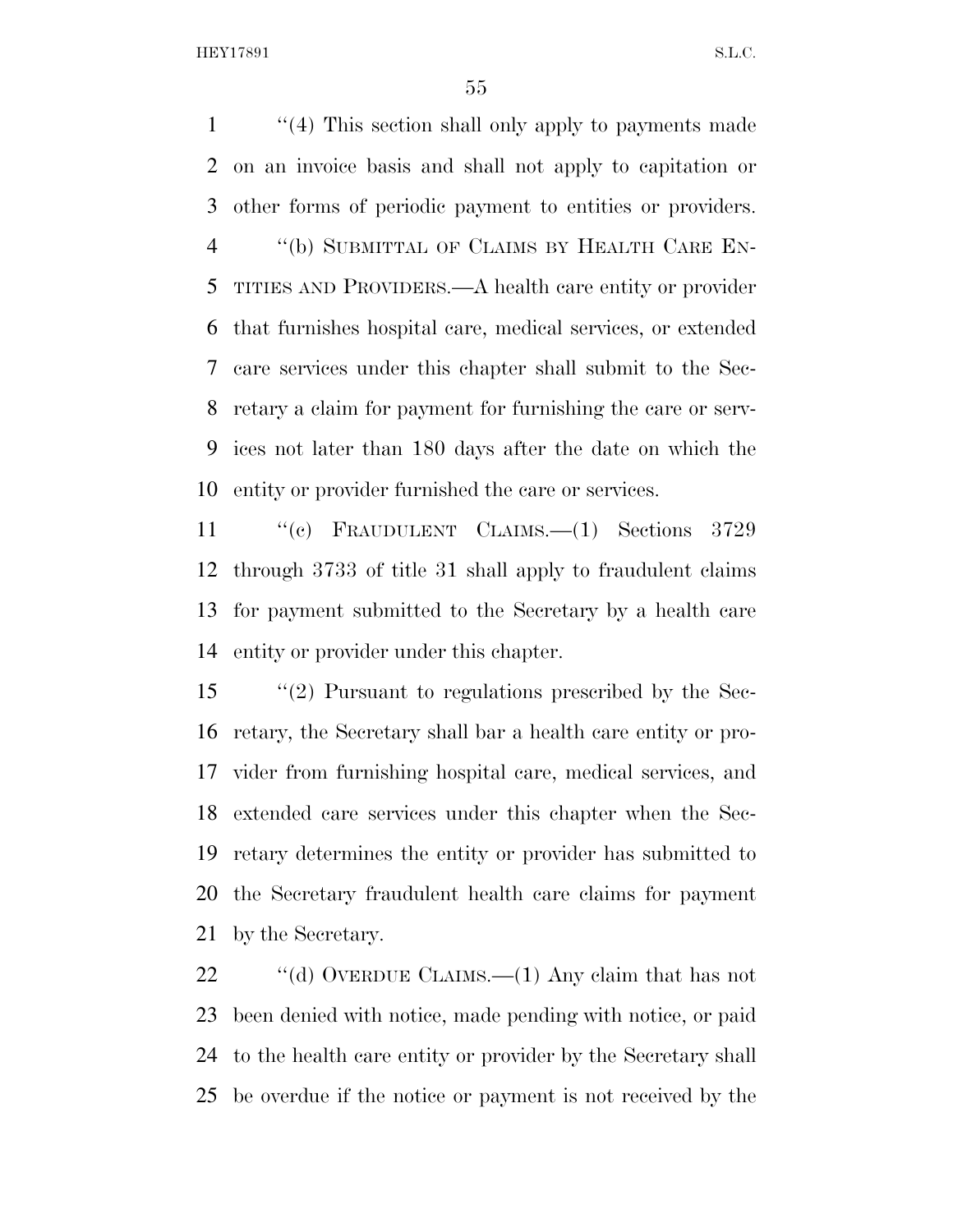entity or provider within the time periods specified in sub-section (a).

 ''(2)(A) If a claim is overdue under this subsection, the Secretary may, under the requirements established by subsection (a) and consistent with the provisions of chap- ter 39 of title 31 (commonly referred to as the 'Prompt Payment Act'), require that interest be paid on clean claims.

 ''(B) Interest paid under subparagraph (A) shall be computed at the rate of interest established by the Sec- retary of the Treasury under section 3902 of title 31 and published in the Federal Register.

 ''(e) OVERPAYMENT.—(1) The Secretary shall deduct the amount of any overpayment from payments due a health care entity or provider under this chapter.

 ''(2) Deductions may not be made under this sub- section unless the Secretary has made reasonable efforts to notify a health care entity or provider of the right to dispute the existence or amount of such indebtedness and the right to request a compromise of such indebtedness.

21 "(3) The Secretary shall make a determination with respect to any such dispute or request prior to deducting any overpayment unless the time required to make such a determination before making any deductions would jeop-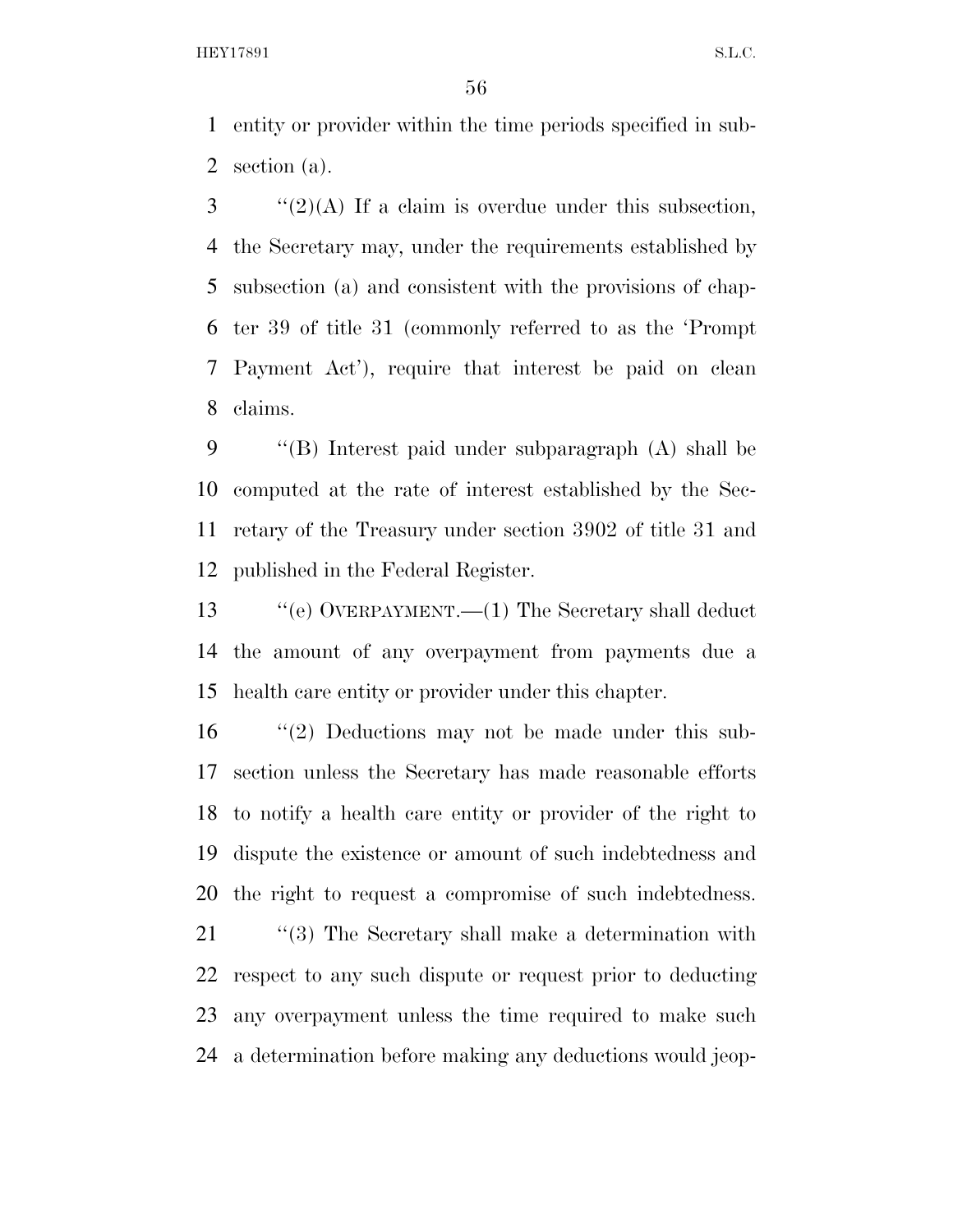ardize the Secretary's ability to recover the full amount of such indebtedness.

 ''(f) INFORMATION AND DOCUMENTATION RE- QUIRED.—(1) The Secretary shall provide to all health care entities and providers participating in a program to furnish hospital care, medical services, or extended care services under this chapter a list of information and docu- mentation that is required to establish a clean claim under this section.

 ''(2) The Secretary shall consult with entities in the health care industry, in the public and private sector, to determine the information and documentation to include in the list under paragraph (1).

 ''(3) If the Secretary modifies the information and documentation included in the list under paragraph (1), the Secretary shall notify all health care entities and pro- viders described in paragraph (1) not later than 30 days before such modifications take effect.

 ''(g) PROCESSING OF CLAIMS.—In processing a claim for compensation for hospital care, medical services, or ex- tended care services furnished by a health care entity or provider under this chapter, the Secretary shall act through—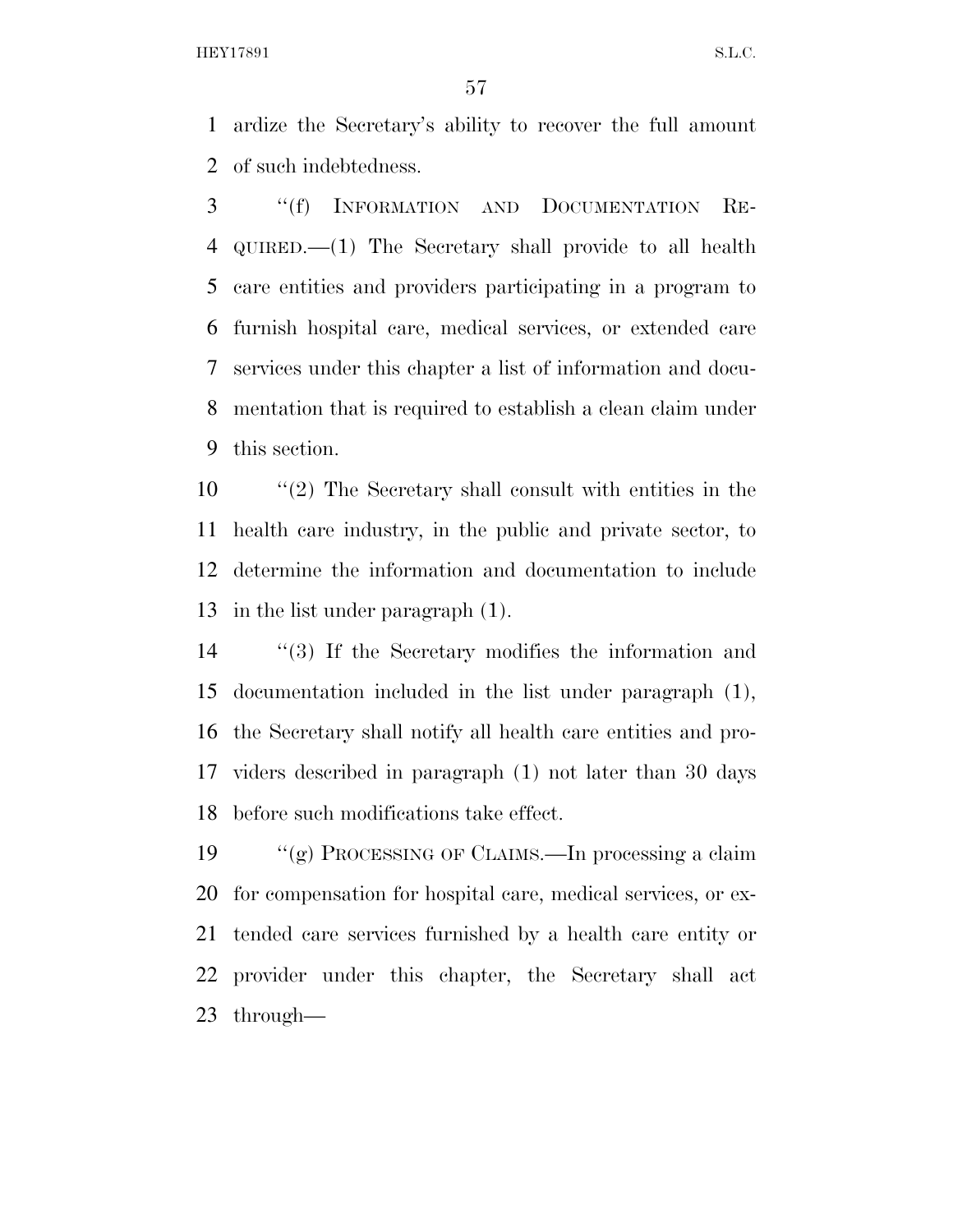1 ''(1) a non-Department entity that is under contract or agreement for the program established under section 1703(a) of this title; or

4 "(2) a non-Department entity that specializes in such processing for other Federal agency health care systems.

 ''(h) REPORT ON ENCOUNTER DATA SYSTEM.—(1) Not later than 90 days after the date of the enactment of the Veterans Community Care and Access Act of 2017, the Secretary shall submit to the appropriate committees of Congress a report on the feasibility and advisability of adopting a funding mechanism similar to what is utilized by other Federal agencies to allow a contracted entity to act as a fiscal intermediary for the Federal Government to distribute, or pass through, Federal Government funds for certain non-underwritten hospital care, medical serv-ices, or extended care services.

 ''(2) The Secretary may coordinate with the Depart- ment of Defense, the Department of Health and Human Services, and the Department of the Treasury in devel-oping the report required by paragraph (1).

22 ""(i) DEFINITIONS.—In this section:

23  $\frac{1}{2}$  The term 'appropriate committees of Con-gress' means—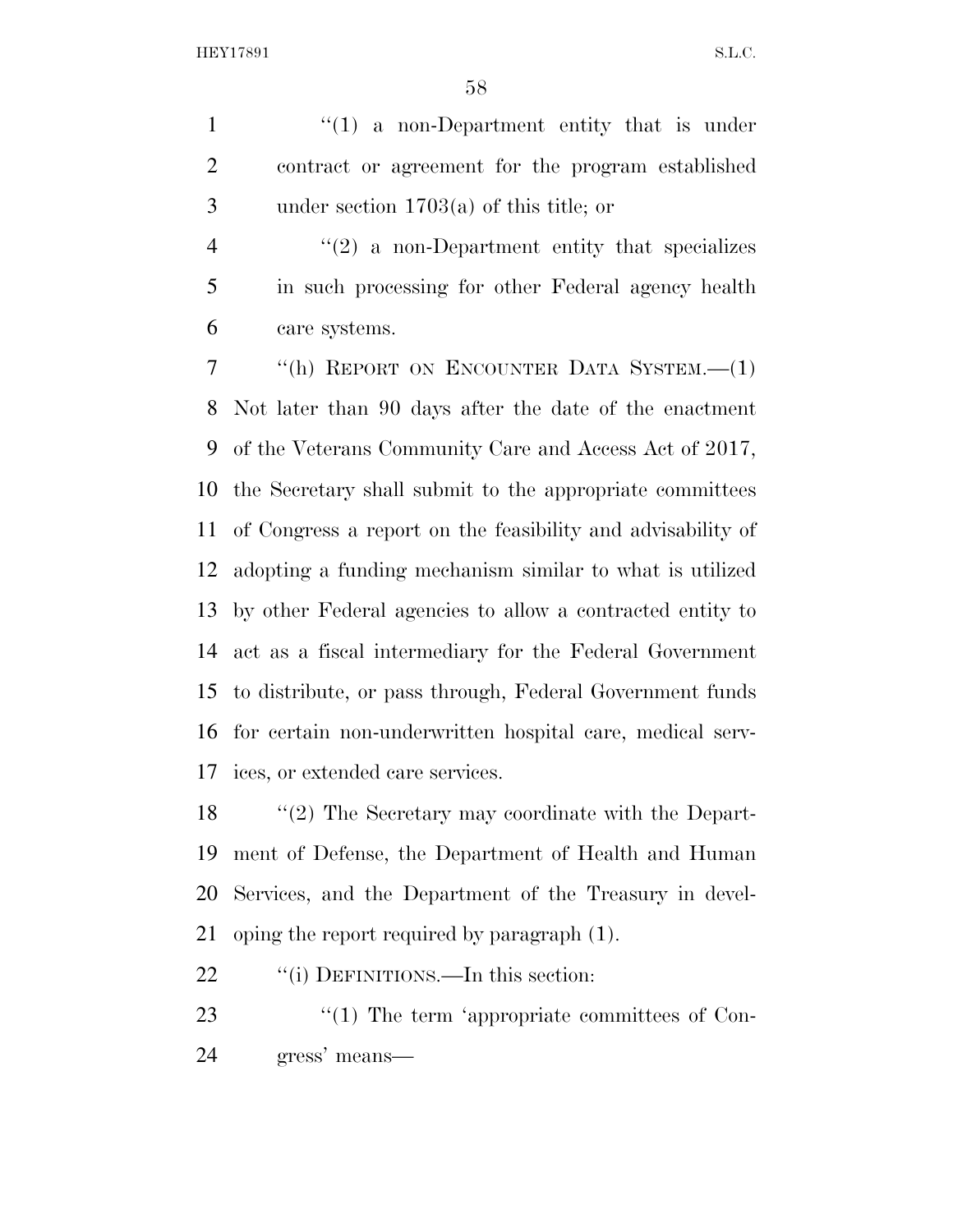1 ''(A) the Committee on Veterans' Affairs and the Committee on Appropriations of the Senate; and

4 ''(B) the Committee on Veterans' Affairs and the Committee on Appropriations of the House of Representatives.

 $7 \t$  (2) The term 'clean electronic claim' means the transmission of data for purposes of payment of covered health care expenses that is submitted to the Secretary which contains substantially all of the re- quired data elements necessary for accurate adju- dication, without obtaining additional information from the entity or provider that furnished the care or service, submitted in such format as prescribed by the Secretary in regulations for the purpose of pay-16 ing claims for care or services.

 "(3) The term 'clean paper claim' means a paper claim for payment of covered health care ex- penses that is submitted to the Secretary which con- tains substantially all of the required data elements necessary for accurate adjudication, without obtain- ing additional information from the entity or pro- vider that furnished the care or service, submitted in such format as prescribed by the Secretary in regu-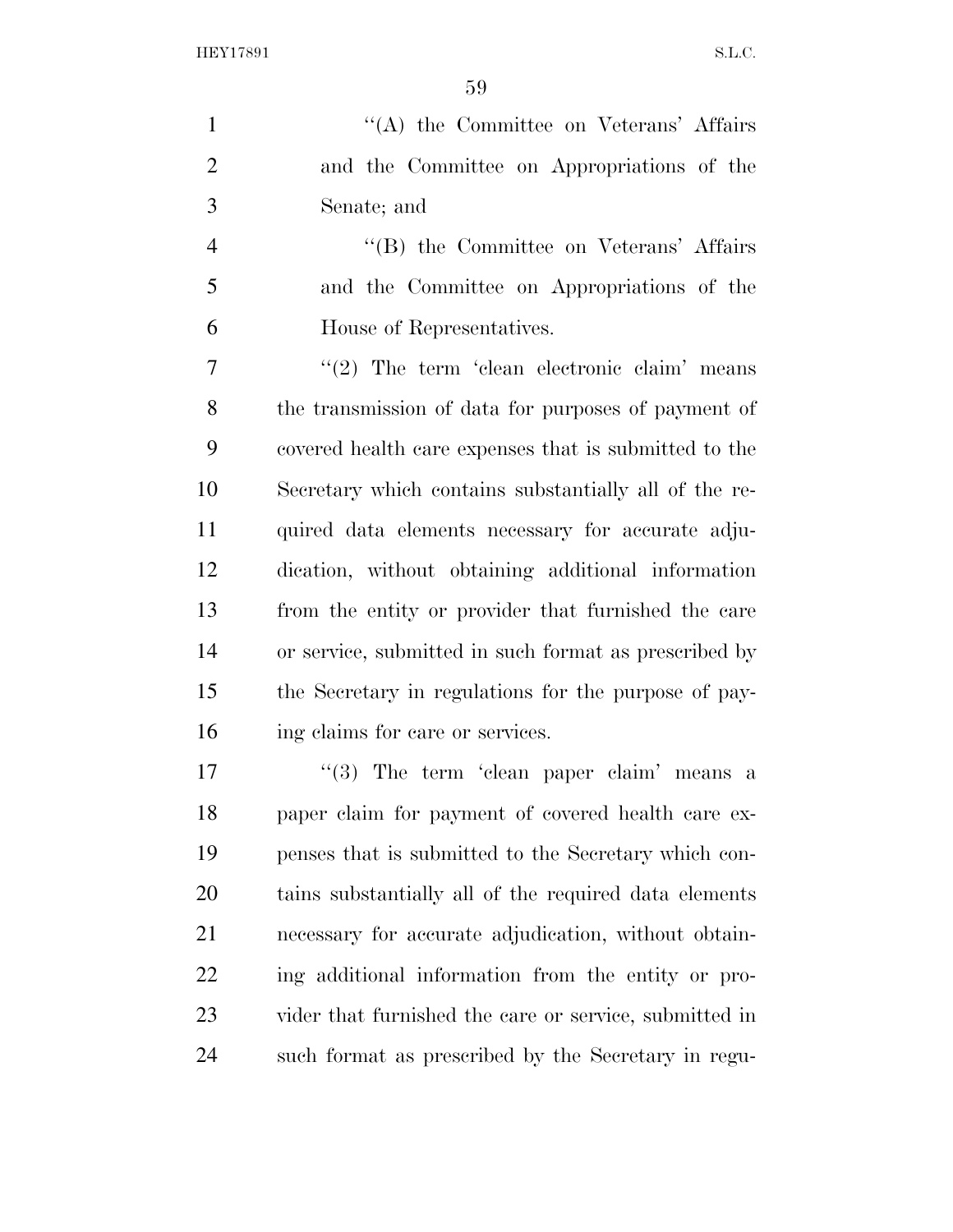lations for the purpose of paying claims for care or services.

3 ''(4) The term 'fraudulent claims' means the in- tentional and deliberate misrepresentation of a mate- rial fact or facts by a health care entity or provider made to induce the Secretary to pay a claim that was not legally payable to that provider. This term, as used in this section, shall not include a good faith interpretation by a health care entity or provider of utilization, medical necessity, coding, and billing re-quirements of the Secretary.

12 ''(5) The term 'health care entity or provider' includes any non-Department health care entity or provider, but does not include any Federal health care entity or provider.''.

 (b) CLERICAL AMENDMENT.—The table of sections at the beginning of such chapter is amended by inserting after the item related to section 1703C, as added by sec- tion 103 of this Act, the following new item: ''1703D. Prompt payment standard.''.

#### **SEC. 122. PAYMENT RATES FOR COMMUNITY CARE.**

 (a) IN GENERAL.—Subchapter I of chapter 17, as amended by section 121 of this Act, is further amended by inserting after section 1703D the following new section: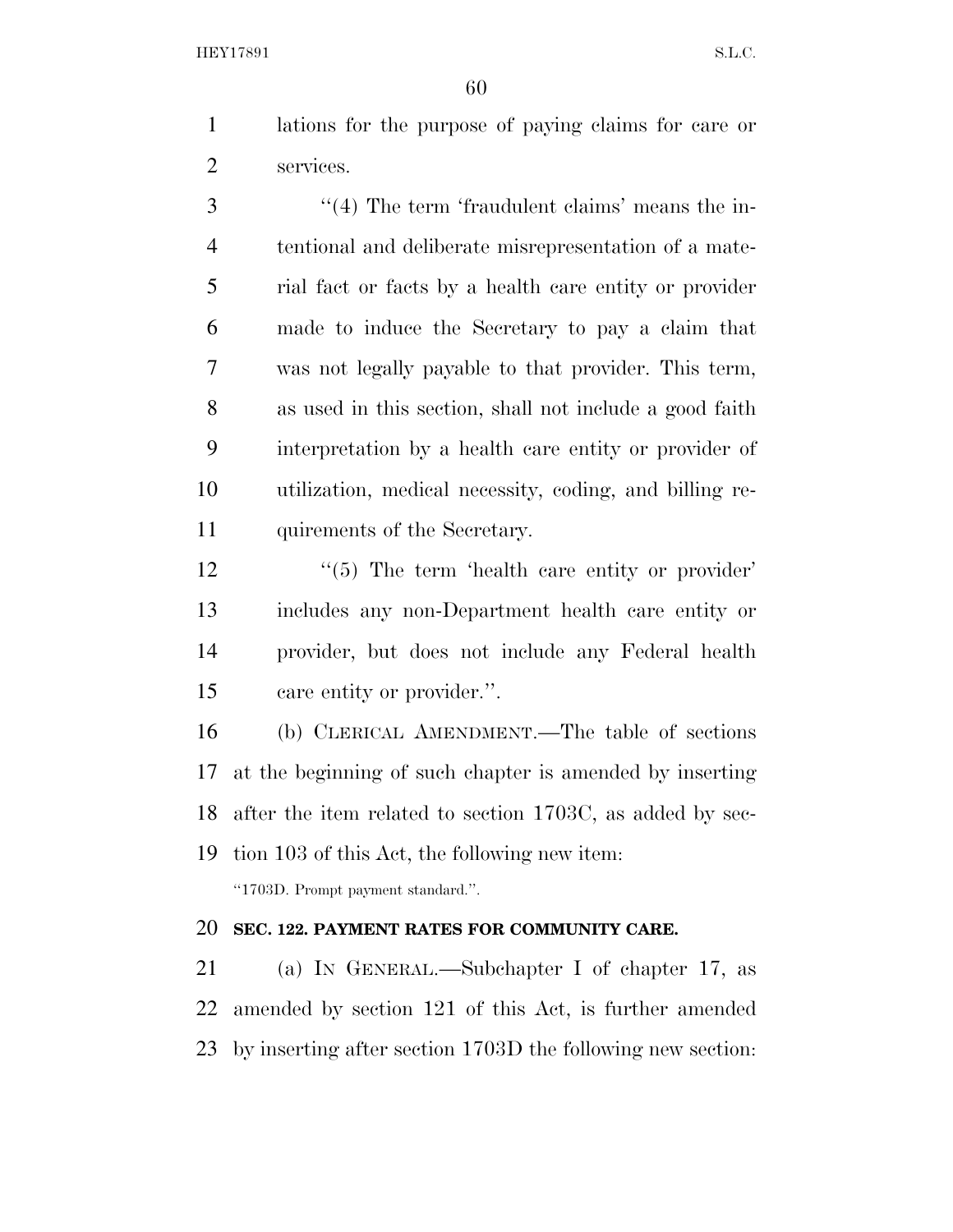#### **''§ 1703E. Payment rates for community care**

 $\gamma$  (a) In GENERAL.—Except as provided in subsection (b), and to the extent practicable, the rate paid for hos- pital care or medical services under any provision in this title may not exceed the rate paid by the United States to a provider of services (as defined in section 1861(u) of the Social Security Act (1395x(u))) or a supplier (as defined in section 1861 (d) of such Act (42 U.S.C. 1395x(d))) under the Medicare program under title XI or title XVIII of the Social Security Act (42 U.S.C. 1301 et seq. and 1395 et seq.) for the same care or services, including rates adjusted for critical access hospitals under section 1834(g) of such Act (42 U.S.C. 1395m(g)).

 $\qquad$  (b) EXCEPTION.—(1)(A) A higher rate than the rate paid by the United States as described in subsection (a) may be negotiated with respect to the furnishing of care or services to a veteran described in section 1703(b) of this title who resides in a highly rural area or in a mar- ket area where the availability of care or services is limited and a higher rate of pay may be required.

 ''(B) In this paragraph, the term 'highly rural area' means an area located in a county that has fewer than seven individuals residing in that county per square mile.  $\gamma$  (2) With respect to furnishing care or services under this section in Alaska, the Alaska Fee Schedule of the De-partment of Veterans Affairs shall be followed, except for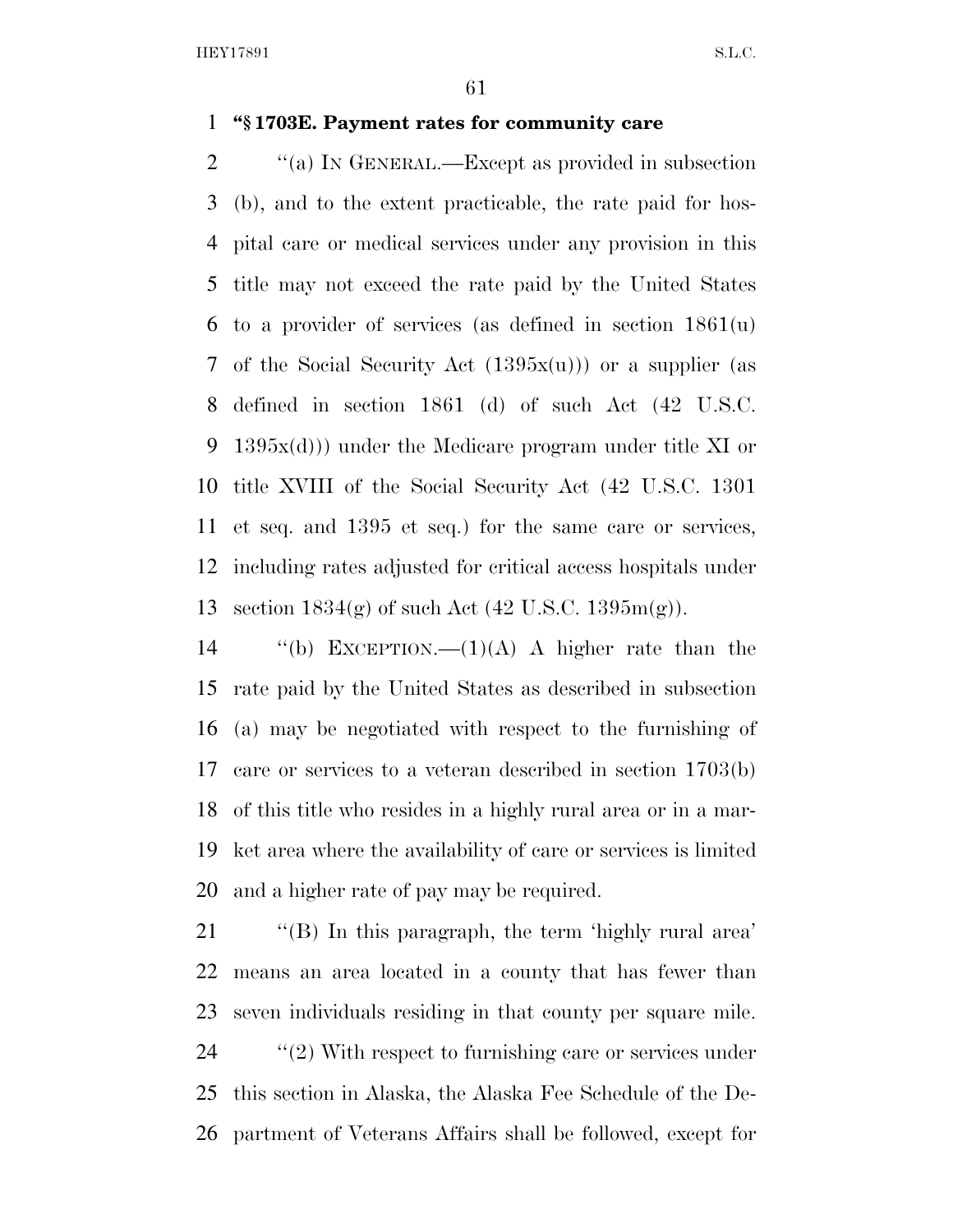when another payment agreement, including a contract, provider agreement or Veterans Care Agreement, is in place.

 ''(3) With respect to furnishing care or services under this section in a State with an All-Payer Model Agreement under section 1814(b)(3) of the Social Security Act (42 U.S.C. 1395f(b)(3)) that became effective on or after Jan- uary 1, 2014, the Medicare payment rates under subpara- graph (A) shall be calculated based on the payment rates under such agreement.

11 "(c) VALUE-BASED REIMBURSEMENT.—Notwith- standing subsection (a), the Secretary shall incorporate, to the greatest extent practicable, the use of value-based reimbursement models to promote the provision of high quality care.''.

 (b) CLERICAL AMENDMENT.—The table of sections at the beginning of such chapter is amended by inserting after the item relating to section 1703D, as added by sec- tion 121 of this Act, the following new item: ''1703E. Payment Rates for Community Care.''.

### **SEC. 123. AUTHORITY TO PAY FOR AUTHORIZED CARE NOT SUBJECT TO AN AGREEMENT.**

 (a) IN GENERAL.—Subchapter IV of chapter 81 is amended by adding at the end the following new section: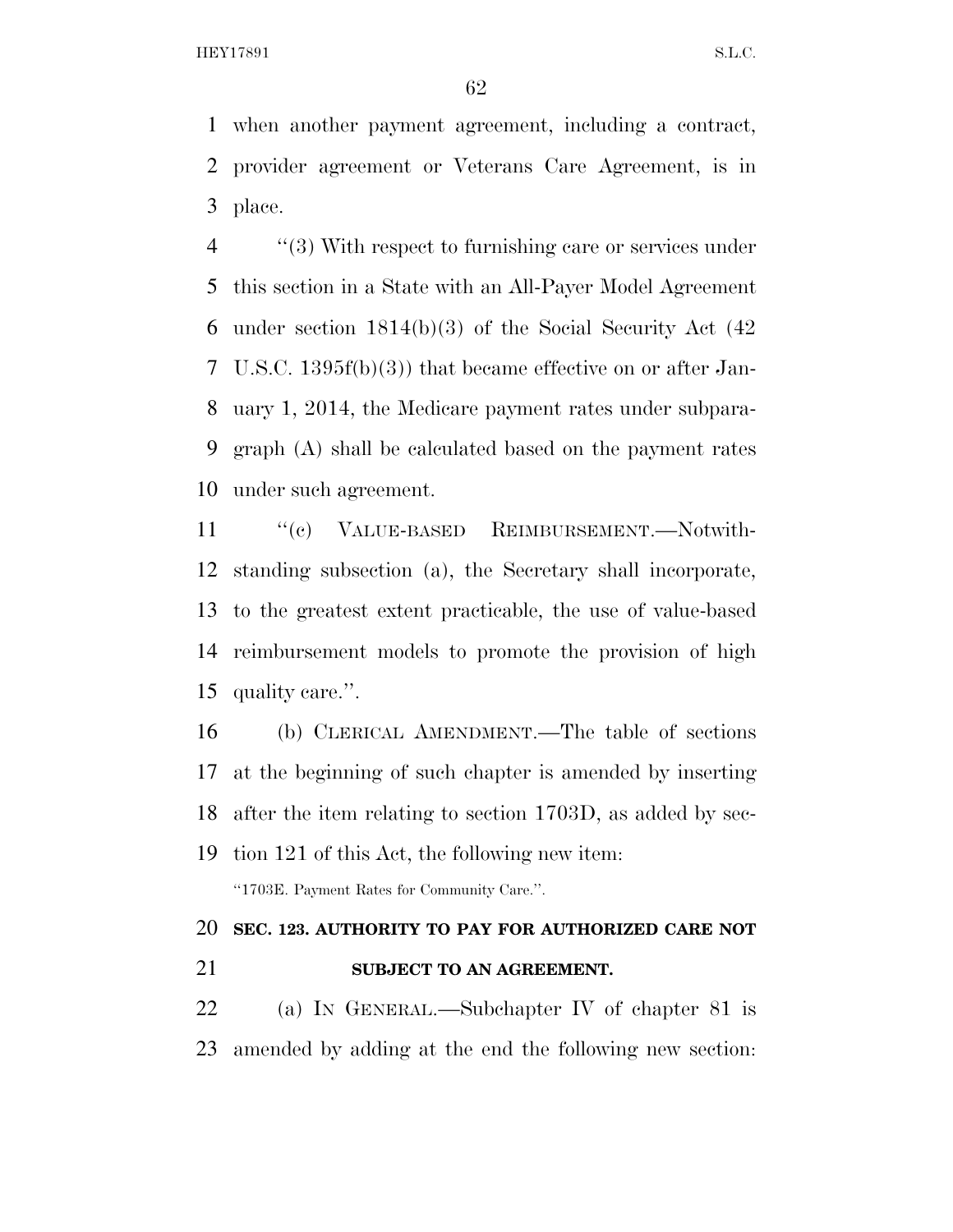### **''§ 8159. Authority to pay for services authorized but not subject to an agreement**

 ''(a) IN GENERAL.—If, in the course of furnishing hospital care, a medical service, or an extended care serv- ice authorized by the Secretary and pursuant to a con- tract, agreement, or other arrangement with the Sec- retary, a provider that is not a party to the contract, agreement, or other arrangement furnishes hospital care, a medical service, or an extended care service that the Sec- retary considers necessary, the Secretary may compensate the provider for the cost of such care or service.

12 "(b) REPORTS ON USE OF AUTHORITY.—Whenever the Secretary compensates a provider under subsection (a) for the furnishing of hospital care, a medical service, or an extended care service, the care coordination team that coordinated the furnishing of such care or service under 17 section  $1703(e)(1)$  of this title shall—

18  $\langle (1)$  submit to the appropriate committees of Congress a report on the furnishing of such care; and

21  $(2)$  analyze the future demand for such care or service from such provider.

23 " (c) NEW CONTRACTS AND AGREEMENTS.—The Sec- retary shall take reasonable efforts to enter into a con- tract, agreement, or other arrangement with a provider described in subsection (a) to ensure that future care and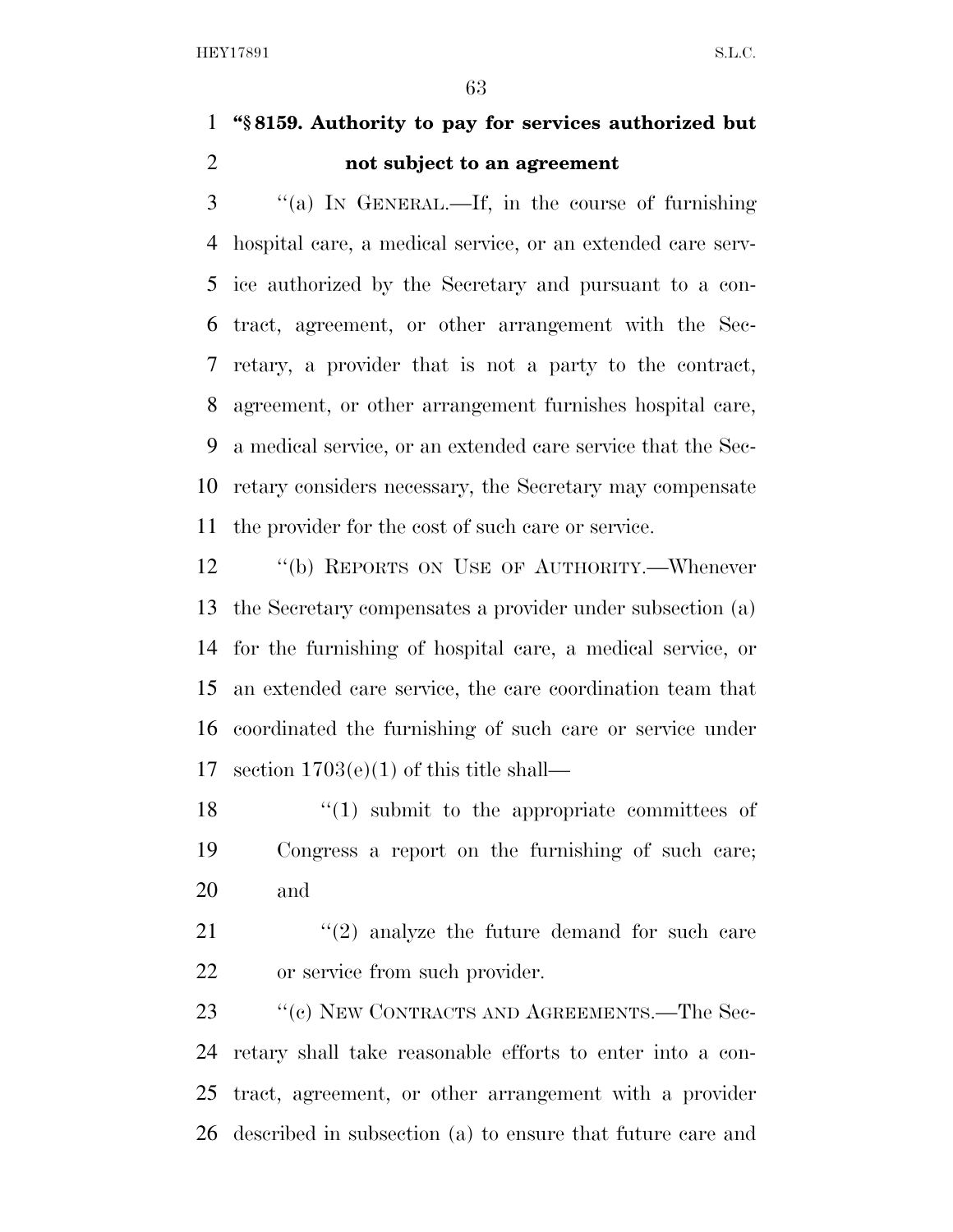| $\mathbf{1}$   | services authorized by the Secretary and furnished by the                               |
|----------------|-----------------------------------------------------------------------------------------|
| $\overline{2}$ | provider are subject to such a contract, agreement, or                                  |
| 3              | other arrangement.                                                                      |
| $\overline{4}$ | "(d) DEFINITIONS.—In this section:                                                      |
| 5              | $\lq(1)$ The term 'appropriate committees of Con-                                       |
| 6              | gress' means—                                                                           |
| 7              | "(A) the Committee on Veterans' Affairs                                                 |
| 8              | and the Committee on Appropriations of the                                              |
| 9              | Senate; and                                                                             |
| 10             | "(B) the Committee on Veterans' Affairs                                                 |
| 11             | and the Committee on Appropriations of the                                              |
| 12             | House of Representatives.                                                               |
| 13             | " $(2)$ The terms 'hospital care' and 'medical                                          |
| 14             | service' have the meanings given such terms in sec-                                     |
| 15             | tion 1701 of this title.".                                                              |
| 16             | (b) CLERICAL AMENDMENT.—The table of sections                                           |
| 17             | at the beginning of such chapter is amended by inserting                                |
| 18             | after the item relating to section 8158 the following new                               |
| 19             | item:                                                                                   |
|                | "8159. Authority to pay for services authorized but not subject to an agree-<br>ment.". |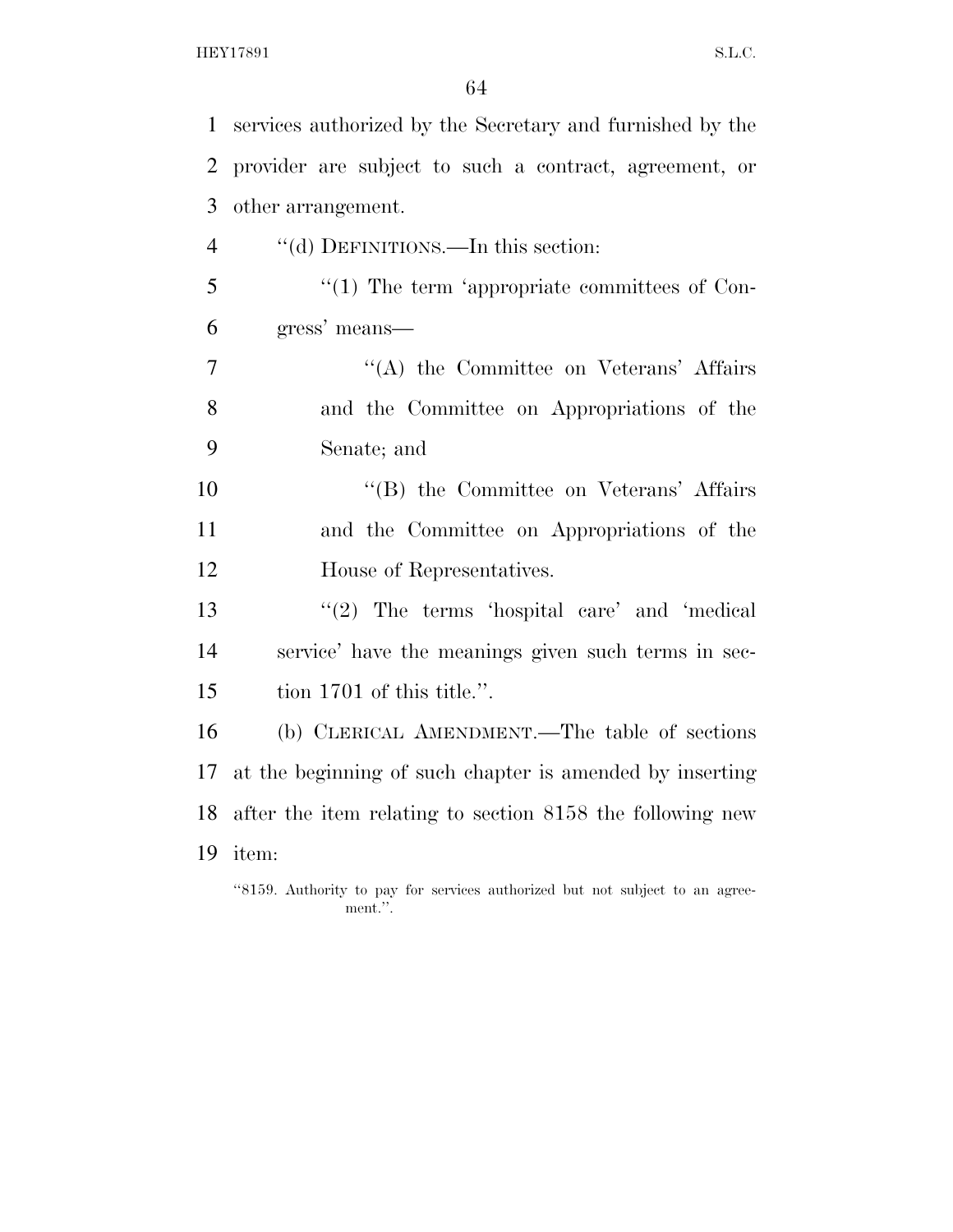| $\mathbf{1}$   | TITLE II-STREAMLINING                                            |
|----------------|------------------------------------------------------------------|
| $\overline{2}$ | <b>COMMUNITY CARE PROGRAMS</b>                                   |
| 3              | Subtitle A—Streamlining                                          |
| $\overline{4}$ | <b>Community Care Programs</b>                                   |
| 5              | SEC. 201. ACCESS TO WALK-IN CARE.                                |
| 6              | (a) IN GENERAL.—Chapter 17 is amended by insert-                 |
| 7              | ing after section 1725 the following new section:                |
| 8              | "§1725A. Access to walk-in care                                  |
| 9              | "(a) PROCEDURES TO ENSURE ACCESS TO WALK-IN                      |
| 10             | CARE.—The Secretary shall develop procedures to ensure           |
| 11             | that covered veterans are able to access walk-in care from       |
| 12             | qualifying non-Department entities or providers.                 |
| 13             | "(b) COVERED VETERANS.—For purposes of this                      |
| 14             | section, a covered veteran is any veteran described in sec-      |
| 15             | tion $1703(b)$ of this title.                                    |
| 16             | "(c) QUALIFYING NON-DEPARTMENT ENTITIES OR                       |
|                | 17 PROVIDERS.—For purposes of this section, a qualifying         |
| 18             | non-Department entity or provider is a non-Department            |
| 19             | entity or provider that—                                         |
| 20             | $\cdot\cdot\cdot(1)$ has entered into a contract or other agree- |
| 21             | ment with the Secretary to furnish services under                |
| 22             | this section; or                                                 |

23 ''(2) entered into an agreement with the Sec-retary that was in effect on the day before the date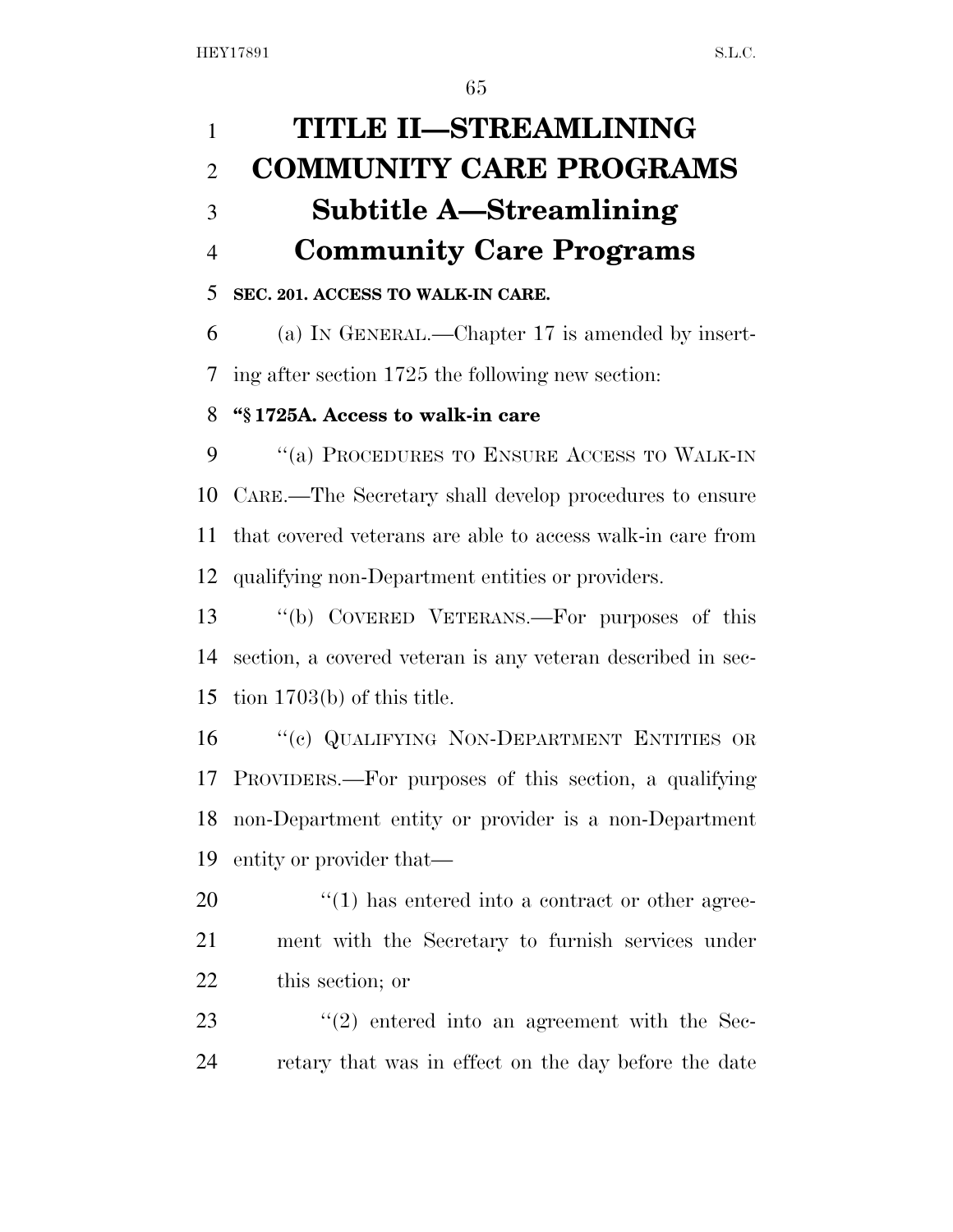of the enactment of the Veterans Community Care and Access Act of 2017 to furnish walk-in care.

 ''(d) FEDERALLY-QUALIFIED HEALTH CENTERS.— Whenever practicable, the Secretary may use a Federally-5 qualified health center (as defined in section  $1905(l)(2)(B)$ ) 6 of the Social Security Act  $(42 \text{ U.S.C. } 1396d(l)(2)(B))$  to carry out this section.

8 "'(e) CONTINUITY OF CARE.—(1) The Secretary shall ensure continuity of care for each covered veteran who re- ceives a walk-in care service under this section through the care coordination team provided such covered veteran under section 1703(e)(1) of this title.

 ''(2) The Secretary shall inform and educate covered veterans on procedures to utilize and access walk-in care under this section.

 ''(3) The Secretary shall develop a mechanism to co- ordinate with qualifying non-Department entities or pro- viders through the care coordination teams provided under section 1703(e)(1) of this title that includes the use of medical records from walk-in care providers to accurately represent access to care, health needs of the covered vet-erans, and to monitor conditions of covered veterans.

 ''(f) COPAYMENTS.—(1) The Secretary shall require each covered veteran to pay the United States a copay-ment for each episode of walk-in care provided under this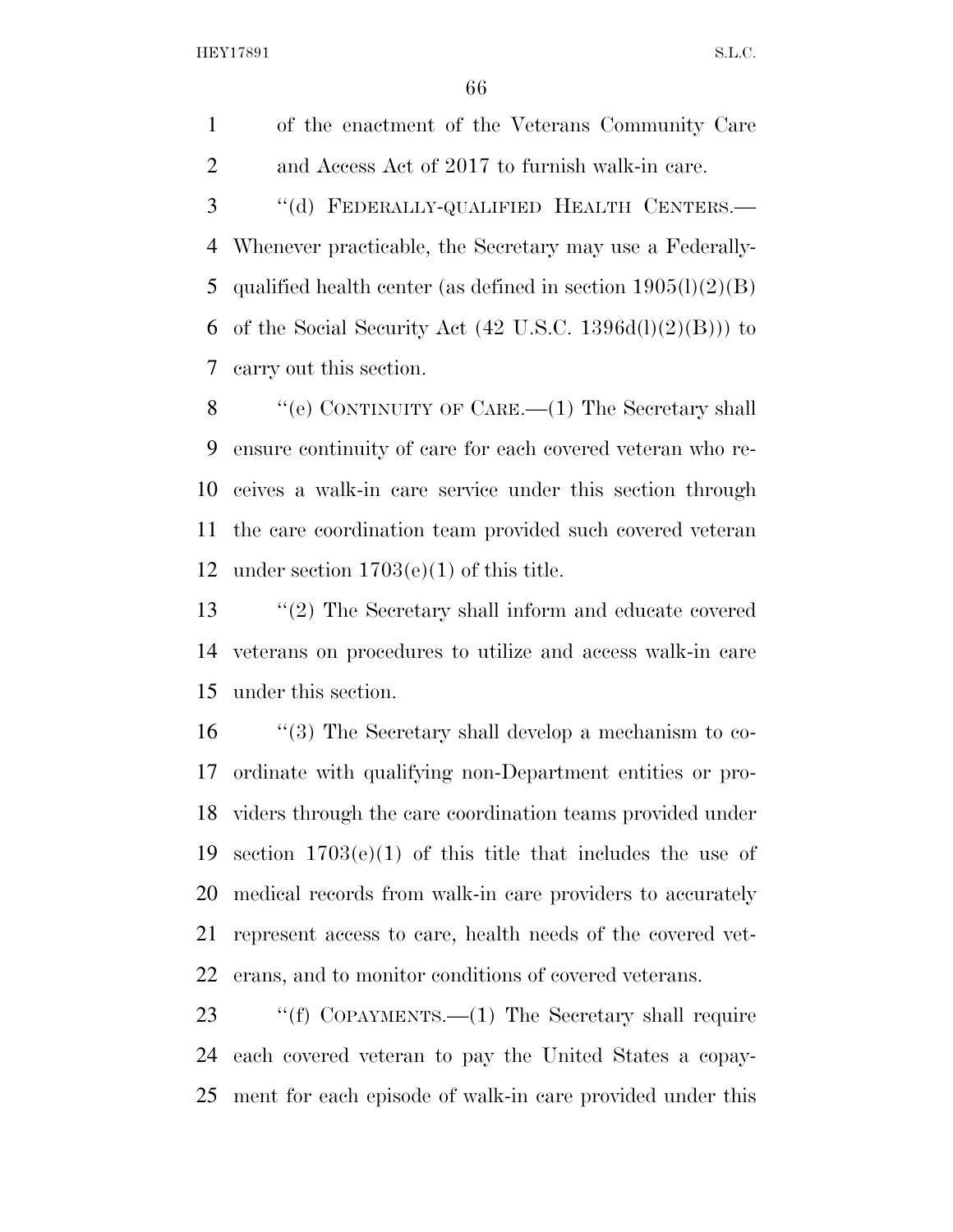section, except if the episode of walk-in care for the cov- ered veteran is related to a service-connected disability of the covered veteran.

 ''(2) The Secretary may adjust the copayment re- quired of a covered veteran under this subsection based upon the priority group of enrollment of the veteran, the number of episodes of care furnished to a covered veteran during a year, and other factors the Secretary considers appropriate under this section.

 ''(3) The amount or amounts of the copayments re- quired under this subsection shall be prescribed by the Secretary by rule.

 ''(4) Copayments required by this subsection shall apply notwithstanding any other provision of law that would allow the Secretary to offset a covered veteran's co- payment obligation with amounts recovered from a third party under section 1729 of this title.

 ''(g) REGULATIONS.—Not later than one year after the date of the enactment of the Veterans Community Care and Access Act of 2017, the Secretary shall promul-gate regulations to carry out this section.

22 "(h) WALK-IN CARE DEFINED.—In this section, the term 'walk-in care' means non-urgent, non-emergent, con- venience care provided by a qualifying non-Department entity or provider that furnishes episodic care and not lon-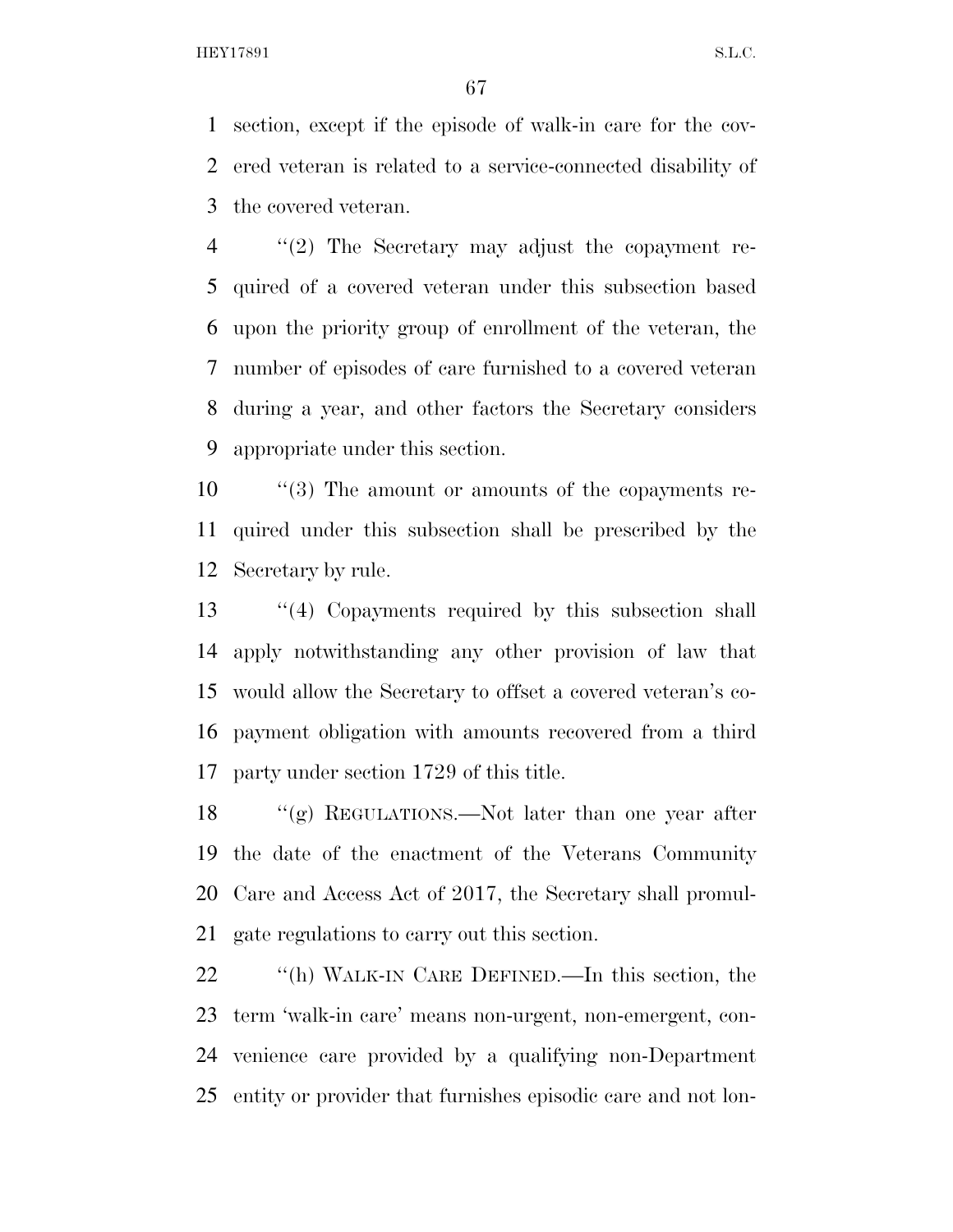gitudinal management of conditions and certain services as defined through contracts or agreements described in subsection (c) or regulations the Secretary shall prescribe for purposes of this section.''.

 (b) EFFECTIVE DATE.—Section 1725A of title 38, United States Code, as added by subsection (a) shall take effect on the date upon which final regulations imple-menting such section take effect.

 (c) CLERICAL AMENDMENT.—The table of sections at the beginning of such chapter is amended by inserting after the item related to section 1725 the following new item:

''§1725A. Access to walk-in care.''.

#### **SEC. 202. VETERANS CHOICE FUND FLEXIBILITY.**

 Section 802 of the Veterans Access, Choice, and Ac- countability Act of 2014 (Public Law 113–146; 38 U.S.C. 1701 note) is amended—

17 (1) in subsection  $(c)$ —

 (A) in paragraph (1), by striking ''by para- graph (3)'' and inserting ''in paragraphs (3) and (4)''; and

 (B) by adding at the end the following new paragraph:

23 "(4) PERMANENT AUTHORITY FOR OTHER USES.—Beginning in fiscal year 2019, amounts re-maining in the Veterans Choice Fund may be used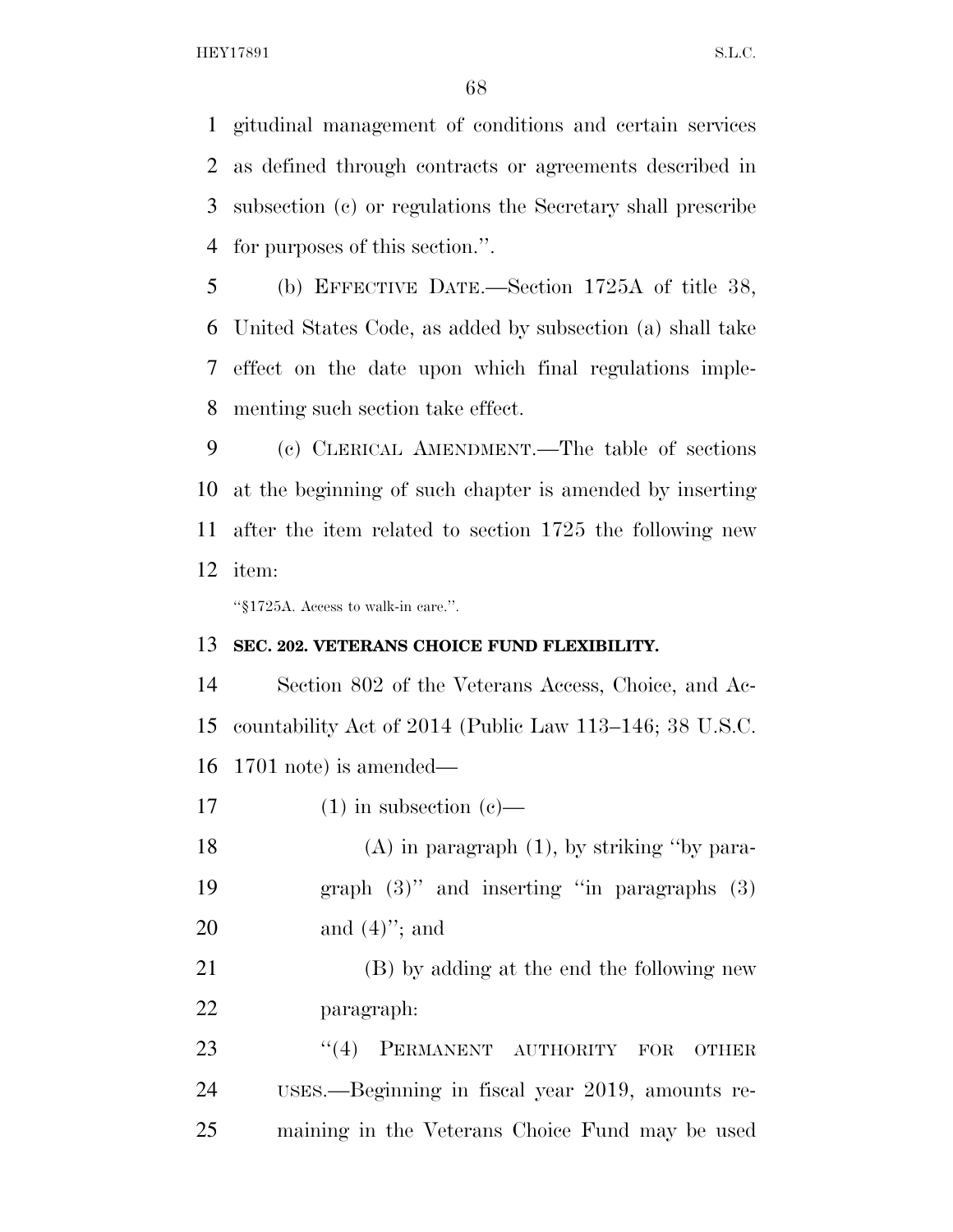| $\mathbf{1}$   | to furnish hospital care, medical services, and ex-       |
|----------------|-----------------------------------------------------------|
| $\overline{2}$ | tended care services to individuals pursuant to chap-     |
| 3              | ter 17 of title 38, United States Code, at non-De-        |
| $\overline{4}$ | partment facilities or through non-Department pro-        |
| 5              | viders at Department facilities, including pursuant       |
| 6              | to non-Department provider programs other than            |
| 7              | program established by section 101. Such<br>the           |
| 8              | amounts shall be available in addition to amounts         |
| 9              | available in other appropriations accounts for such       |
| 10             | purposes."; and                                           |
| 11             | $(2)$ in subsection $(d)(1)$ , by striking "to sub-       |
| 12             | section $(c)(3)$ " and inserting "to paragraphs $(3)$ and |
|                |                                                           |
| 13             | $(4)$ of subsection $(e)$ ".                              |
| 14             | SEC. 203. CONFORMING AMENDMENTS.                          |
| 15             | (a) IN GENERAL.-                                          |
| 16             | (1) TITLE 38.—Title 38, United States Code, is            |
| 17             | amended-                                                  |
| 18             | (A) in section $1712(a)$ —                                |
| 19             | $(i)$ in paragraph $(3)$ , by striking                    |
| 20             | "under clause $(1)$ , $(2)$ , or $(5)$ of section         |
| 21             | $1703(a)$ of this title" and inserting "or en-            |
| 22             | tered an agreement"; and                                  |
| 23             | (ii) in paragraph $(4)(A)$ , by striking                  |
| 24             | "under the provisions of this subsection                  |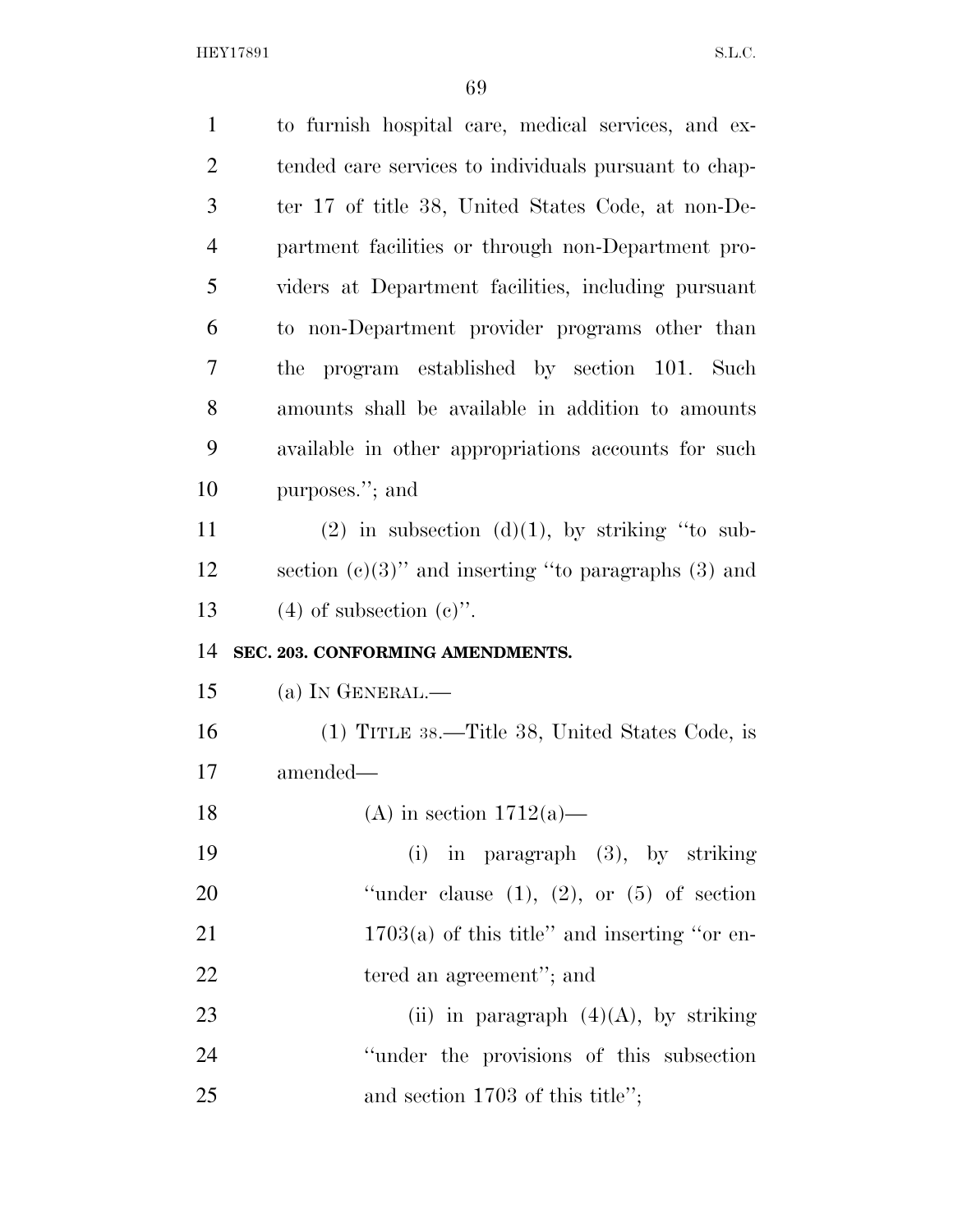| $\mathbf{1}$   | (B) in section $1712A(e)(1)$ —                            |
|----------------|-----------------------------------------------------------|
| $\overline{2}$ | (i) by inserting "or agreements" after                    |
| 3              | "contracts"; and                                          |
| $\overline{4}$ | (ii) by striking "(under sections)                        |
| 5              | $1703(a)(2)$ and $1710(a)(1)(B)$ of this                  |
| 6              | $\text{title}$ "; and                                     |
| $\tau$         | (C) in section $2303(a)(2)(B)(i)$ , by striking           |
| 8              | "with section 1703" and inserting "with sec-              |
| 9              | tions 1703A, 8111, and 8153".                             |
| 10             | SOCIAL SECURITY ACT.—Section<br>(2)                       |
| 11             | $1866(a)(1)(L)$ of the Social Security Act (42 U.S.C.     |
| 12             | $1395cc(a)(1)(L)$ is amended by striking "under sec-      |
| 13             | tion 1703" and inserting "under chapter 17".              |
| 14             | (3) VETERANS' BENEFITS IMPROVEMENTS ACT                   |
| 15             | 1994.—Section $104(a)(4)(A)$ of the Veterans'<br>OF       |
| 16             | Benefits Improvements Act of 1994 (Public Law             |
| 17             | $103-446$ ; 38 U.S.C. 1117 note) is amended by strik-     |
| 18             | ing "in section 1703" and inserting "in sections"         |
| 19             | 1703A, 8111, and 8153".                                   |
| 20             | (b) EFFECTIVE DATE.—The amendments made by                |
| 21             | subsection (a) shall take effect on the date described in |
| 22             | section $101(b)(2)$ .                                     |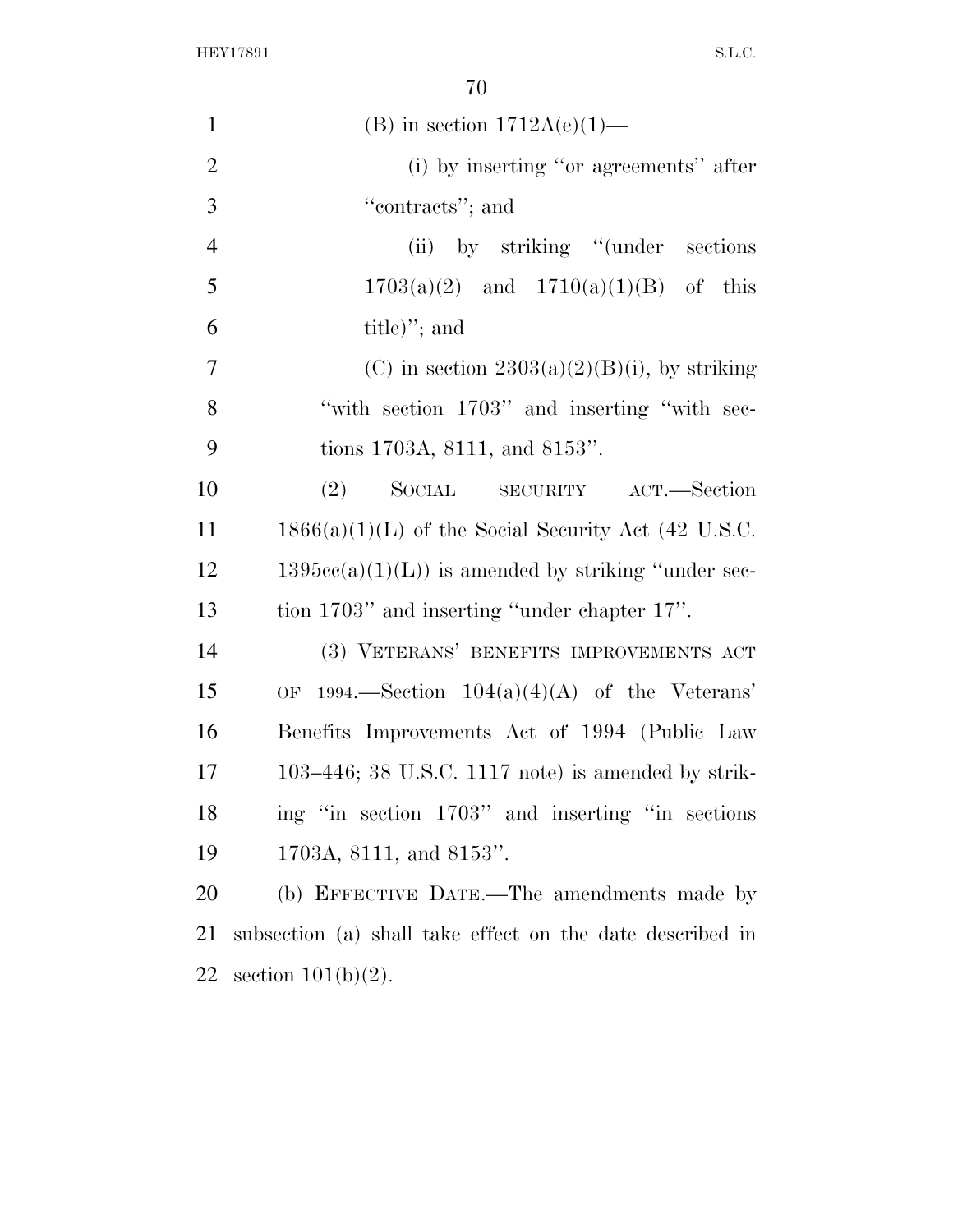# **Subtitle B—Improving Information Sharing With Providers**

 **SEC. 211. IMPROVING INFORMATION SHARING WITH COM-MUNITY PROVIDERS.** 

 Section 7332(b)(2) is amended by striking subpara-graph (H) and inserting the following new subparagraphs:

 $\mathcal{T}$  "(H)(i) To a non-Department entity (including private entities and other Federal agencies) for pur- poses of providing health care, including hospital care, medical services, and extended care services, to patients.

12 ''(ii) An entity to which a record is disclosed under this subparagraph may not disclose or use such record for a purpose other than that for which the disclosure was made.

16 ''(I) To a third party in order to recover or col- lect reasonable charges for care furnished to, or paid on behalf of, a patient in connection with a non-serv- ice connected disability as permitted by section 1729 of this title or for a condition for which recovery is authorized or with respect to which the United States is deemed to be a third party beneficiary under the Act entitled 'An Act to provide for the re- covery from tortiously liable third persons of the cost of hospital and medical care and treatment fur-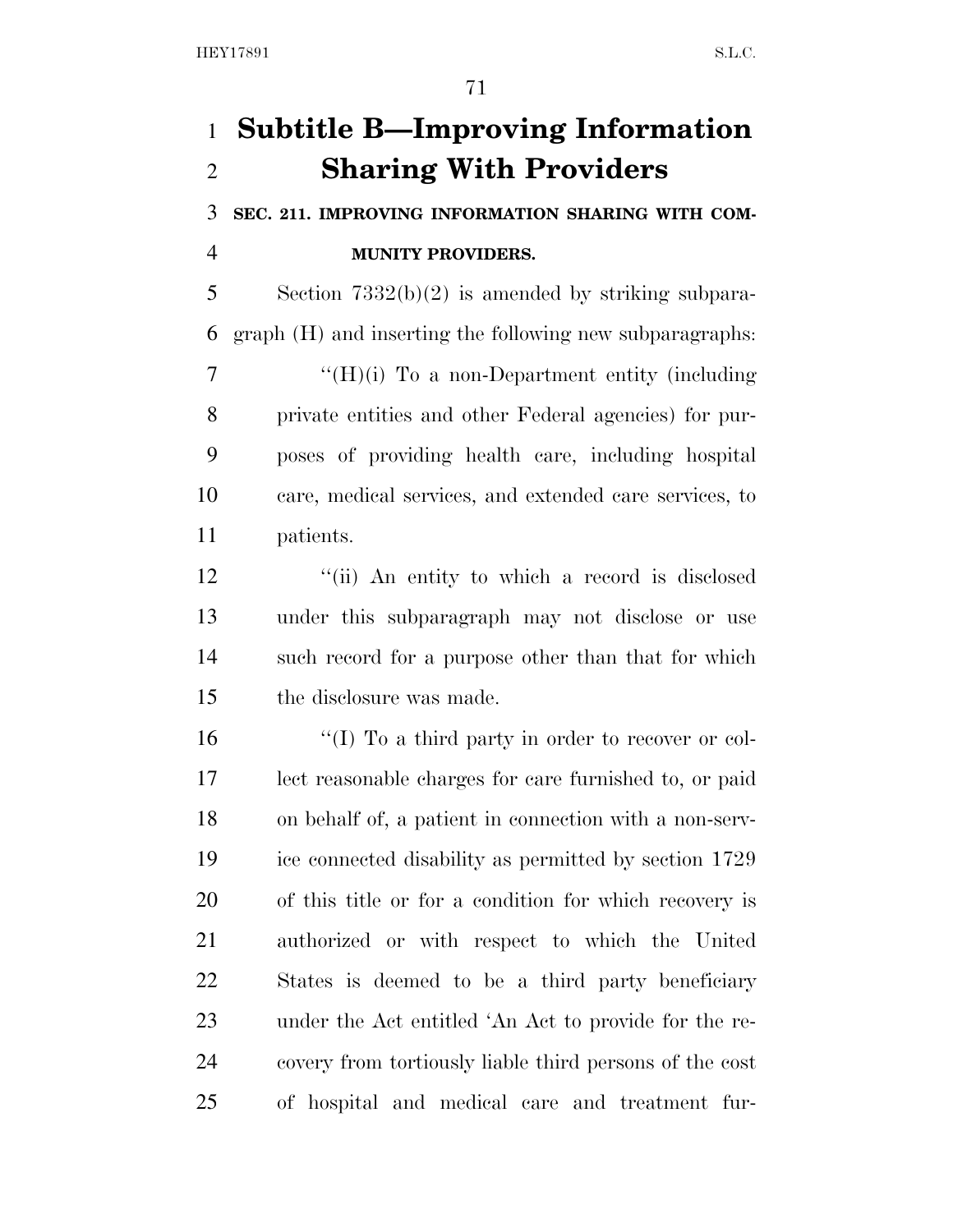nished by the United States' (Public Law 87–693; 42 U.S.C. 2651 et seq.; commonly known as the 'Federal Medical Care Recovery Act').''.

 **SEC. 212. ESTABLISHMENT OF PROCESSES TO ENSURE SAFE OPIOID PRESCRIBING PRACTICES BY NON-DEPARTMENT OF VETERANS AFFAIRS HEALTH CARE PROVIDERS.** 

 (a) RECEIPT AND REVIEW OF GUIDELINES.—The Secretary of Veterans Affairs shall ensure that all covered health care providers are provided a copy of and certify that they have reviewed the evidence-based guidelines for prescribing opioids set forth by the Opioid Safety Initia- tive of the Department of Veterans Affairs under sections 911(a)(2) and 912(c) of the Jason Simcakoski Memorial and Promise Act (Public Law 114–198; 38 U.S.C. 1701 note) before first providing care under the laws adminis- tered by the Secretary and at any time when those guide-lines are modified thereafter.

 (b) INCLUSION OF MEDICAL HISTORY AND CURRENT MEDICATIONS.—The Secretary shall implement a process to ensure that, if care of a veteran by a covered health care provider is authorized under the laws administered by the Secretary, the document authorizing such care in- cludes the relevant medical history of the veteran and a list of all medications prescribed to the veteran.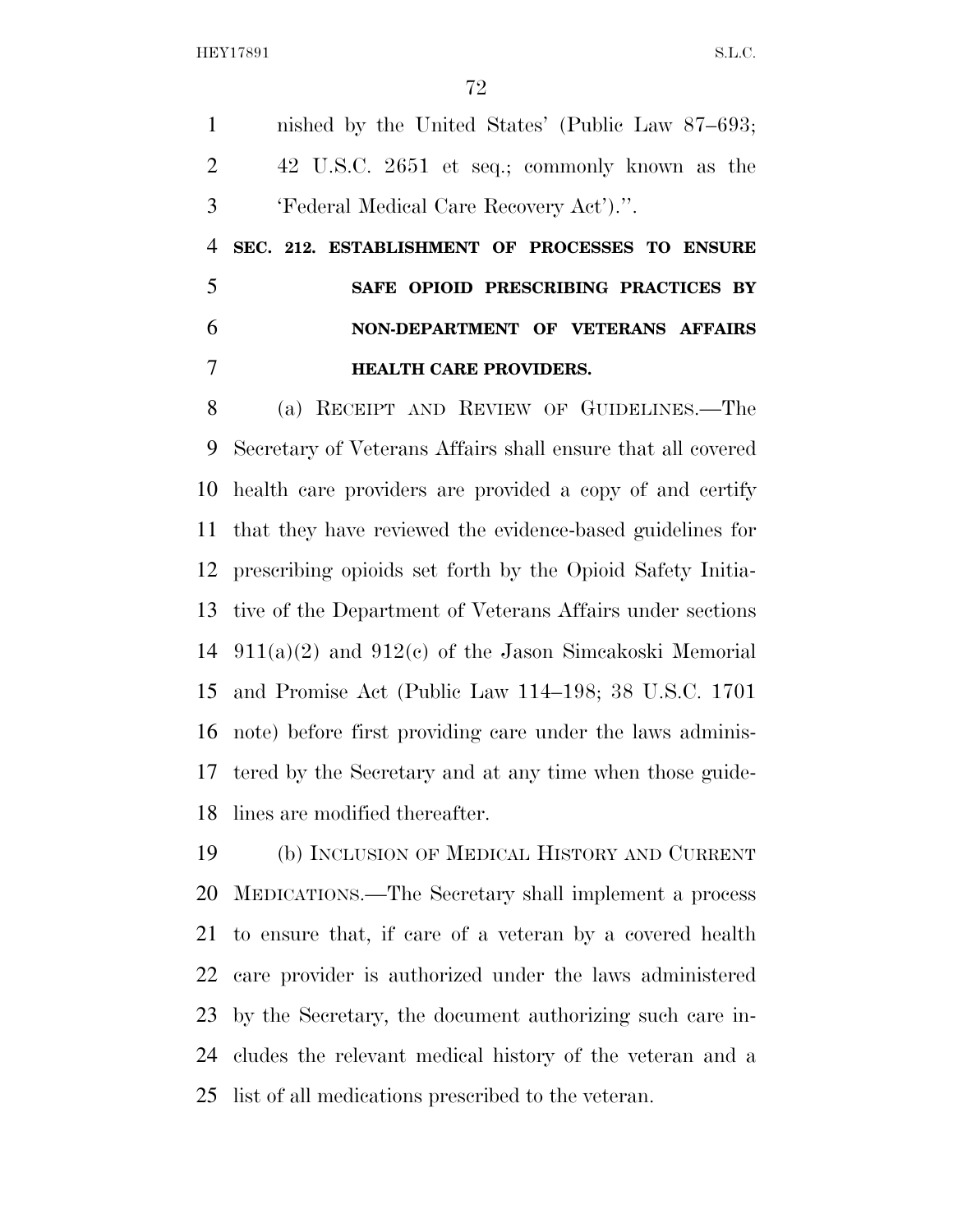| $\mathbf{1}$   | (c) SUBMITTAL OF PRESCRIPTIONS.—                       |
|----------------|--------------------------------------------------------|
| $\overline{2}$ | (1) IN GENERAL.—Except as provided in para-            |
| 3              | graph $(3)$ , the Secretary shall require, to the max- |
| $\overline{4}$ | imum extent practicable, each covered health care      |
| 5              | provider to submit prescriptions for opioids—          |
| 6              | (A) to the Department for prior authoriza-             |
| 7              | tion for the prescribing of a limited amount of        |
| 8              | opioids under contracts the Department has             |
| 9              | with retail pharmacies; or                             |
| 10             | (B) directly to a pharmacy of the Depart-              |
| 11             | ment for the dispensing of such prescription.          |
| 12             | (2) DEPARTMENT RESPONSIBILITY.—In car-                 |
| 13             | rying out paragraph (1), upon receipt by the De-       |
| 14             | partment of a prescription for opioids for a veteran   |
| 15             | under the laws administered by the Secretary, the      |
| 16             | Secretary shall—                                       |
| 17             | (A) record such prescription in the elec-              |
| 18             | tronic health record of the veteran; and               |
| 19             | (B) monitor such prescription as outlined              |
| 20             | in the Opioid Safety Initiative of the Depart-         |
| 21             | ment.                                                  |
| 22             | $(3)$ EXCEPTION.—                                      |
| 23             | $(A)$ In GENERAL.— $A$ covered health care             |
| 24             | provider is not required under paragraph $(1)(B)$      |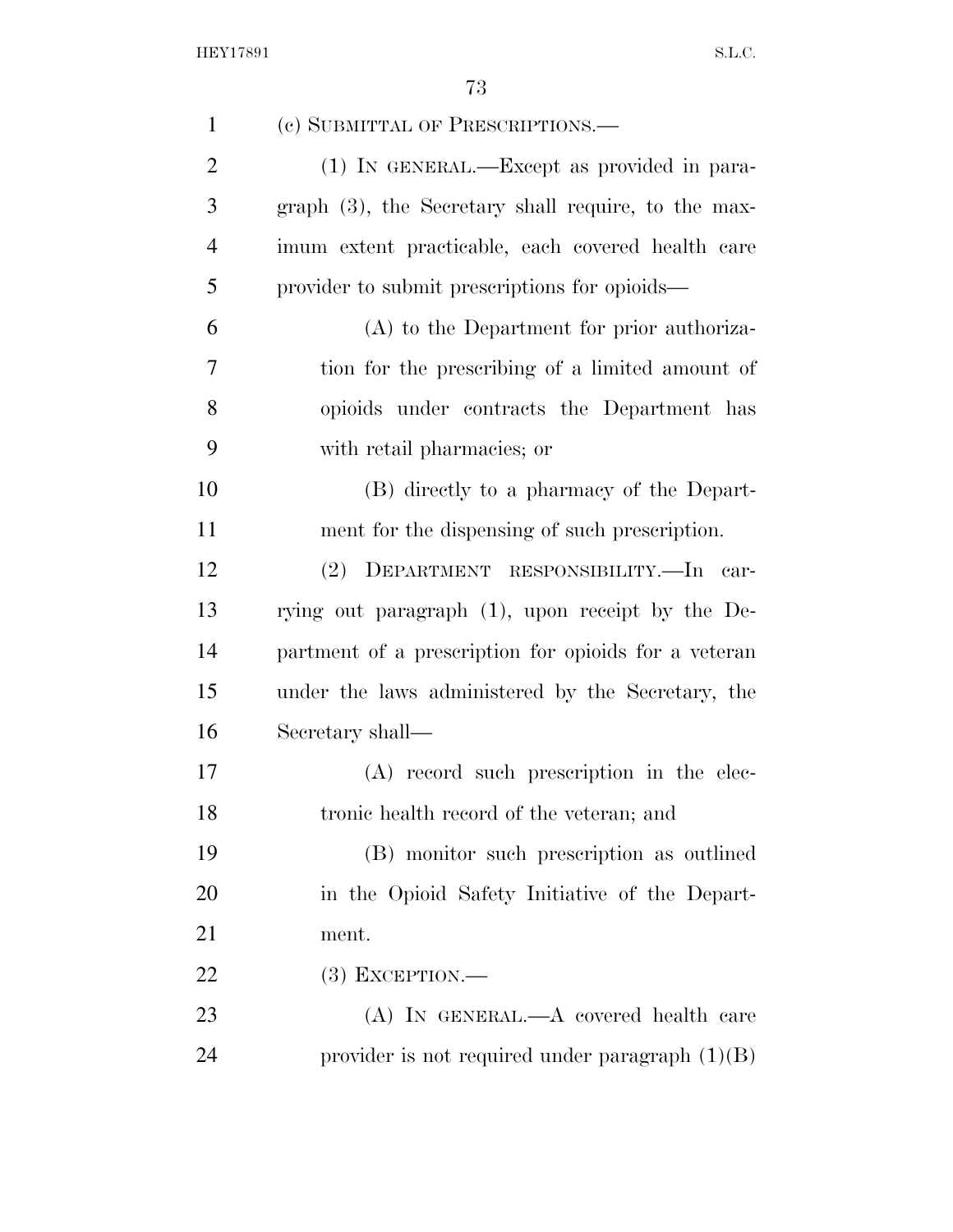| $\mathbf{1}$   | to submit an opioid prescription directly to a |
|----------------|------------------------------------------------|
| $\overline{2}$ | pharmacy of the Department if—                 |
| 3              | (i) the health care provider determines        |
| $\overline{4}$ | that there is an immediate medical need        |
| 5              | for the prescription, including an urgent or   |
| 6              | emergent prescription or a prescription dis-   |
| 7              | pensed as part of an opioid treatment pro-     |
| 8              | gram that provides office-based medica-        |
| 9              | tions; and                                     |
| 10             | $(ii)(I)$ following an inquiry into the        |
| 11             | matter, a pharmacy of the Department no-       |
| 12             | tifies the health care provider that it can-   |
| 13             | not fill the prescription in a timely man-     |
| 14             | ner; or                                        |
| 15             | (II) the health care provider deter-           |
| 16             | mines that the requirement under para-         |
| 17             | $graph (1)(B)$ would impose an undue hard-     |
| 18             | ship on the veteran, including with respect    |
| 19             | to travel distances, as determined by the      |
| 20             | Secretary.                                     |
| 21             | (B) NOTIFICATION TO DEPARTMENT.—If a           |
| 22             | covered health care provider uses an exception |
| 23             | under subparagraph (A) with respect to an      |
| 24             | opioid prescription for a veteran, the health  |
| 25             | care provider shall, on the same day the pre-  |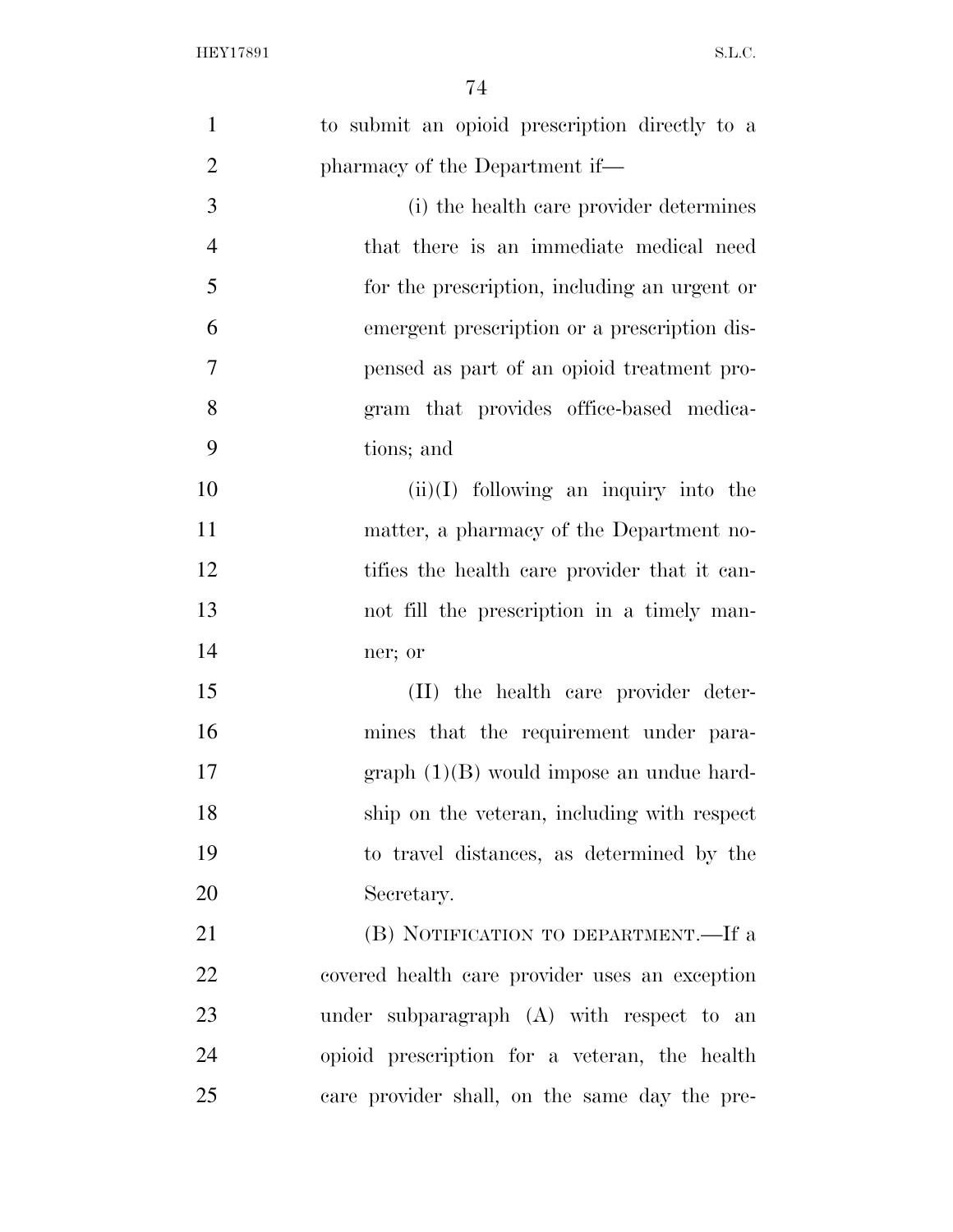| $\mathbf{1}$   | scription is written, submit to the Secretary for |
|----------------|---------------------------------------------------|
| $\overline{2}$ | inclusion in the electronic health record of the  |
| 3              | veteran a notice, in such form as the Secretary   |
| $\overline{4}$ | may establish, providing information about the    |
| 5              | prescription and describing the reason for the    |
| 6              | exception.                                        |
| $\tau$         | $(C)$ REPORT.—                                    |
| 8              | (i) IN GENERAL.—Not less frequently               |
| 9              | than quarterly, the Secretary shall submit        |
| 10             | to the Committee on Veterans' Affairs of          |
| 11             | the Senate and the Committee on Vet-              |
| 12             | erans' Affairs of the House of Representa-        |
| 13             | tives a report evaluating the compliance of       |
| 14             | covered health care providers with the re-        |
| 15             | quirements under this paragraph and set-          |
| 16             | ting forth data on the use by health care         |
| 17             | providers of exceptions under subpara-            |
| 18             | $graph(A)$ and notices under subparagraph         |
| 19             | (B).                                              |
| 20             | ELEMENTS.—Each report<br>(ii)<br>re-              |
| 21             | quired by clause (i) shall include the fol-       |
| 22             | lowing with respect to the quarter covered        |
| 23             | by the report:                                    |
| 24             | The number of exceptions<br>(I)                   |
| 25             | used under subparagraph $(A)$ and no-             |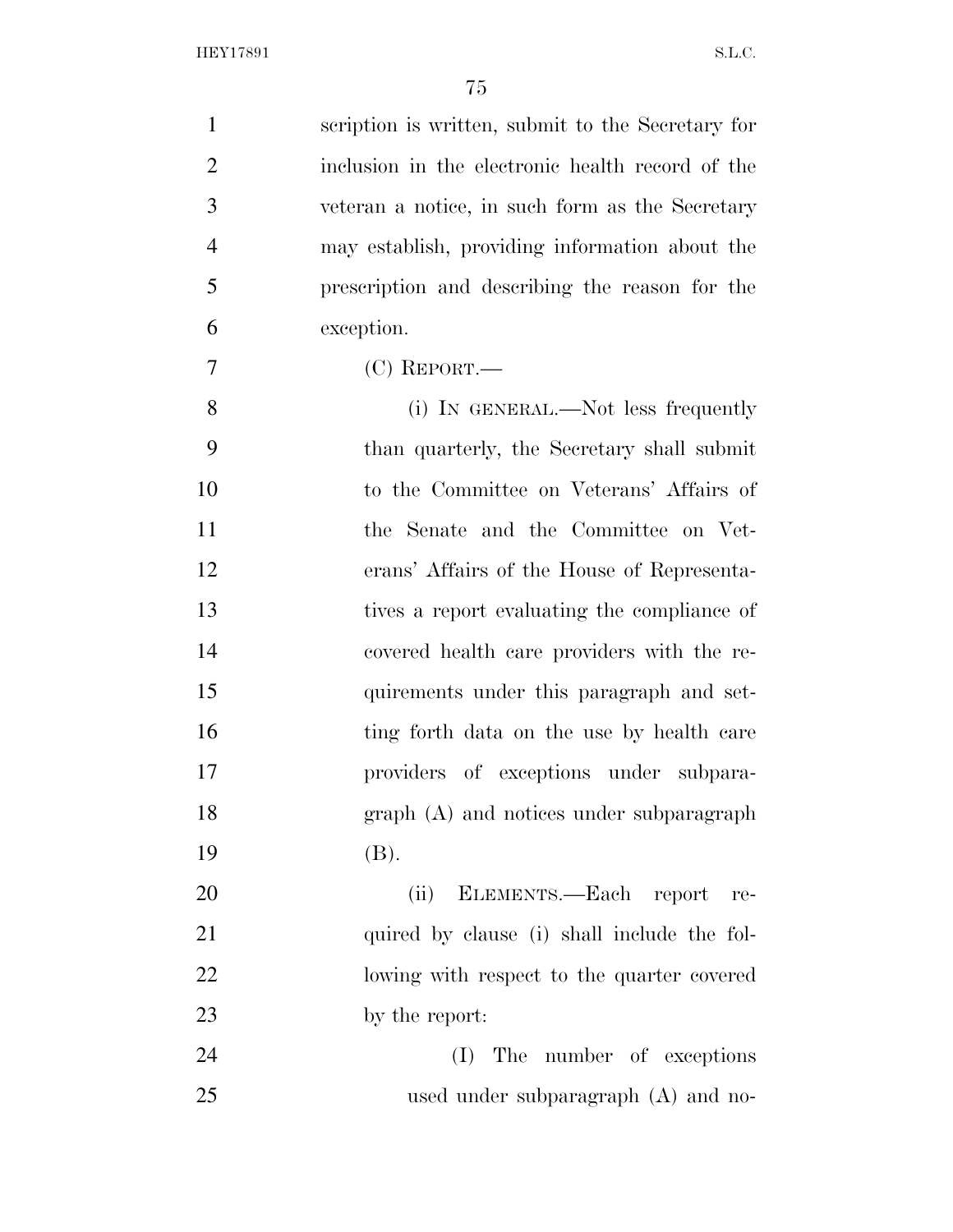| $\mathbf{1}$   | tices received under subparagraph                    |
|----------------|------------------------------------------------------|
| $\overline{2}$ | (B).                                                 |
| 3              | (II) The rate of compliance by                       |
| $\overline{4}$ | the Department with the requirement                  |
| 5              | under subparagraph (B) to include                    |
| 6              | such notices in the health records of                |
| $\overline{7}$ | veterans.                                            |
| 8              | (III) The identification of any                      |
| 9              | covered health care providers that,                  |
| 10             | based on criteria prescribed the Sec-                |
| 11             | retary, are determined by the Sec-                   |
| 12             | retary to be statistical outliers regard-            |
| 13             | ing the use of exceptions under sub-                 |
| 14             | paragraph $(A)$ .                                    |
| 15             | (d) USE OF OPIOID SAFETY INITIATIVE GUIDE-           |
| 16             | $LINES. -$                                           |
| 17             | $(1)$ IN GENERAL.—If a director of a medical         |
| 18             | center of the Department or a Veterans Integrated    |
| 19             | Service Network determines that the opioid pre-      |
| 20             | scribing practices of a covered health care provider |
| 21             | conflicts with or is otherwise inconsistent with the |
| 22             | standards of appropriate and safe care, as that term |
| 23             | is used in section 913(d) of the Jason Simcakoski    |
| 24             | Memorial and Promise Act (Public Law 114–198;        |
| 25             | 38 U.S.C. 1701 note), the director shall take such   |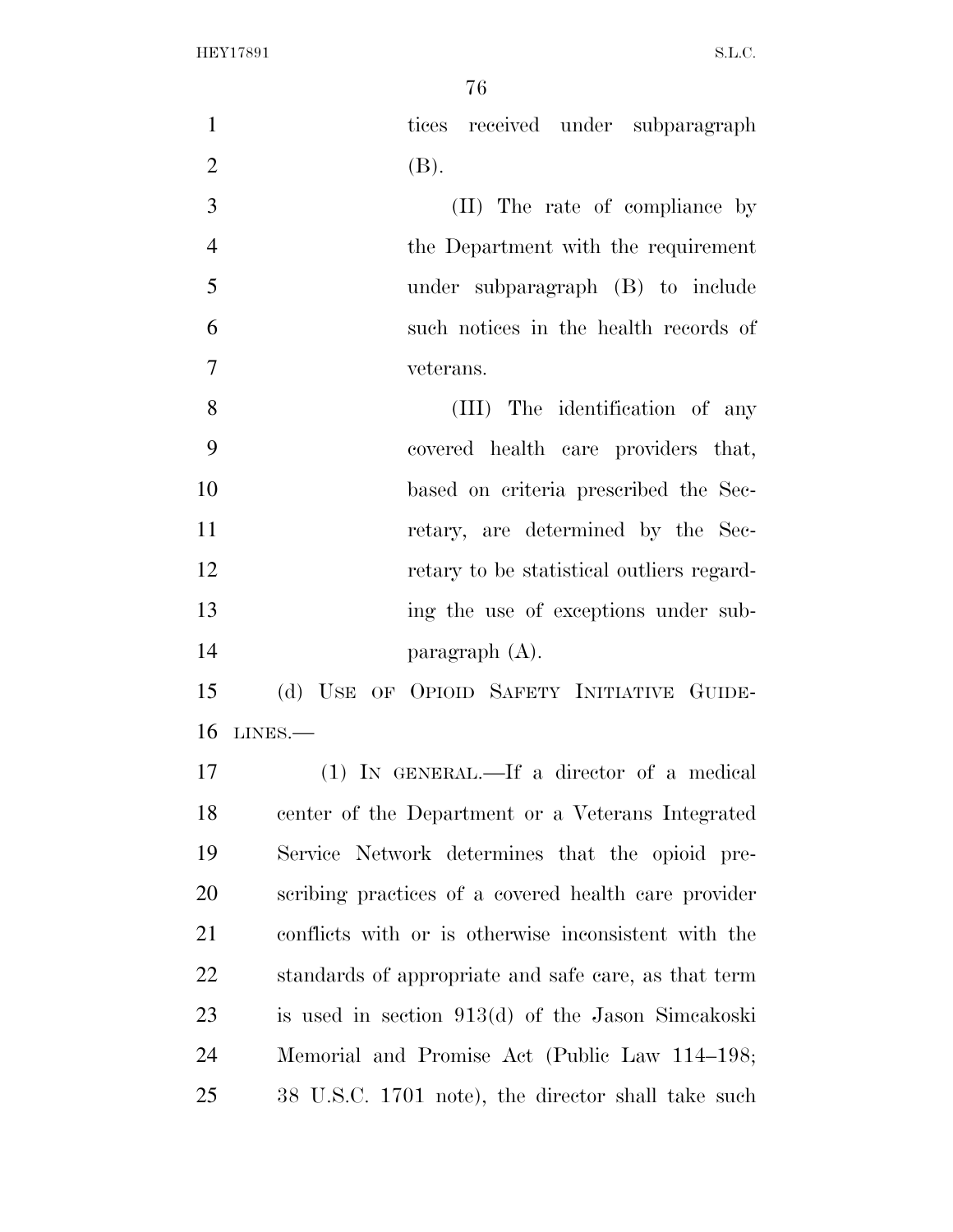action as the director considers appropriate to en- sure the safety of all veterans receiving care from that health care provider, including removing or di- recting the removal of any such health care provider from provider networks or otherwise refusing to au- thorize care of veterans by such health care provider in any program authorized under the laws adminis-8 tered by the Secretary.

 (2) INCLUSION IN CONTRACTS.—The Secretary shall ensure that any contracts entered into by the Secretary with third parties involved in admin- istering programs that provide care in the commu- nity to veterans under the laws administered by the Secretary specifically grant the authority set forth in paragraph (1) to such third parties and to the direc- tors described in that paragraph, as the case may be.

 (e) DENIAL OR REVOCATION OF ELIGIBILITY OF NON-DEPARTMENT PROVIDERS.—The Secretary shall deny or revoke the eligibility of a non-Department health care provider to provide health care to veterans under the laws administered by the Secretary if the Secretary deter- mines that the opioid prescribing practices of the pro-vider—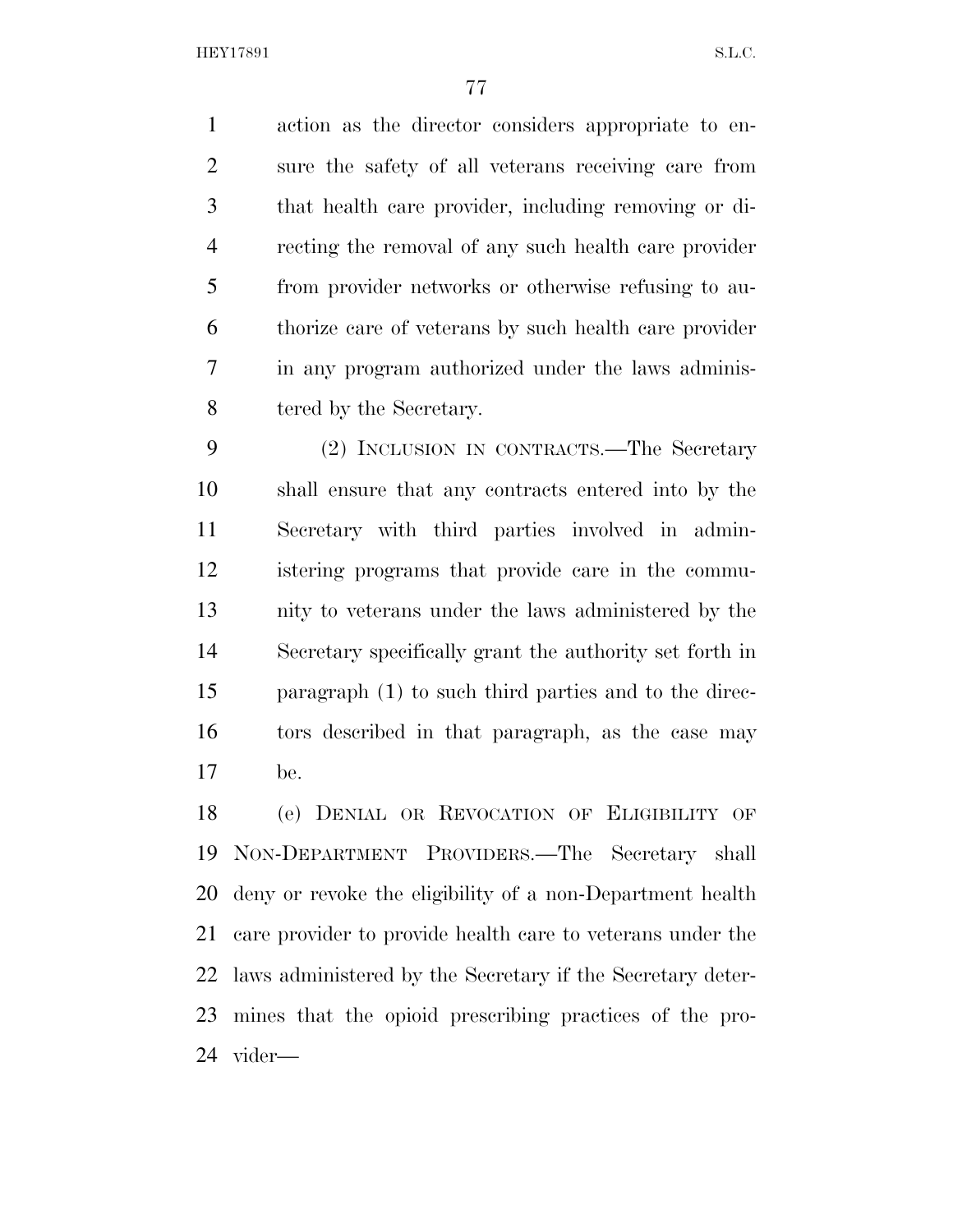(1) violate the requirements of a medical license of the health care provider; or (2) detract from the ability of the health care provider to deliver safe and appropriate health care. (f) COVERED HEALTH CARE PROVIDER DEFINED.— In this section, the term ''covered health care provider'' means a non-Department of Veterans Affairs health care provider who provides health care to veterans under the laws administered by the Secretary of Veterans Affairs. **Subtitle C—Improving Collections SEC. 221. ALIGNING WITH BEST PRACTICES ON COLLEC- TION OF HEALTH INSURANCE INFORMATION.**  Section 1705A is amended— 14 (1) in subsection (a)(1), by striking "Any indi- vidual'' and all that follows through ''covered.'' and inserting the following: ''Any individual who applies for or seeks hospital care or medical services under this chapter shall, at the time of such application, or otherwise when requested by the Secretary, furnish the Secretary with such current information as the Secretary may require to identify any health-plan contract, as defined in subsection (i)(l) of section 1729 , under which such individual is covered, to in- clude, as applicable, the name, address, and tele-phone number of such health-plan contract; the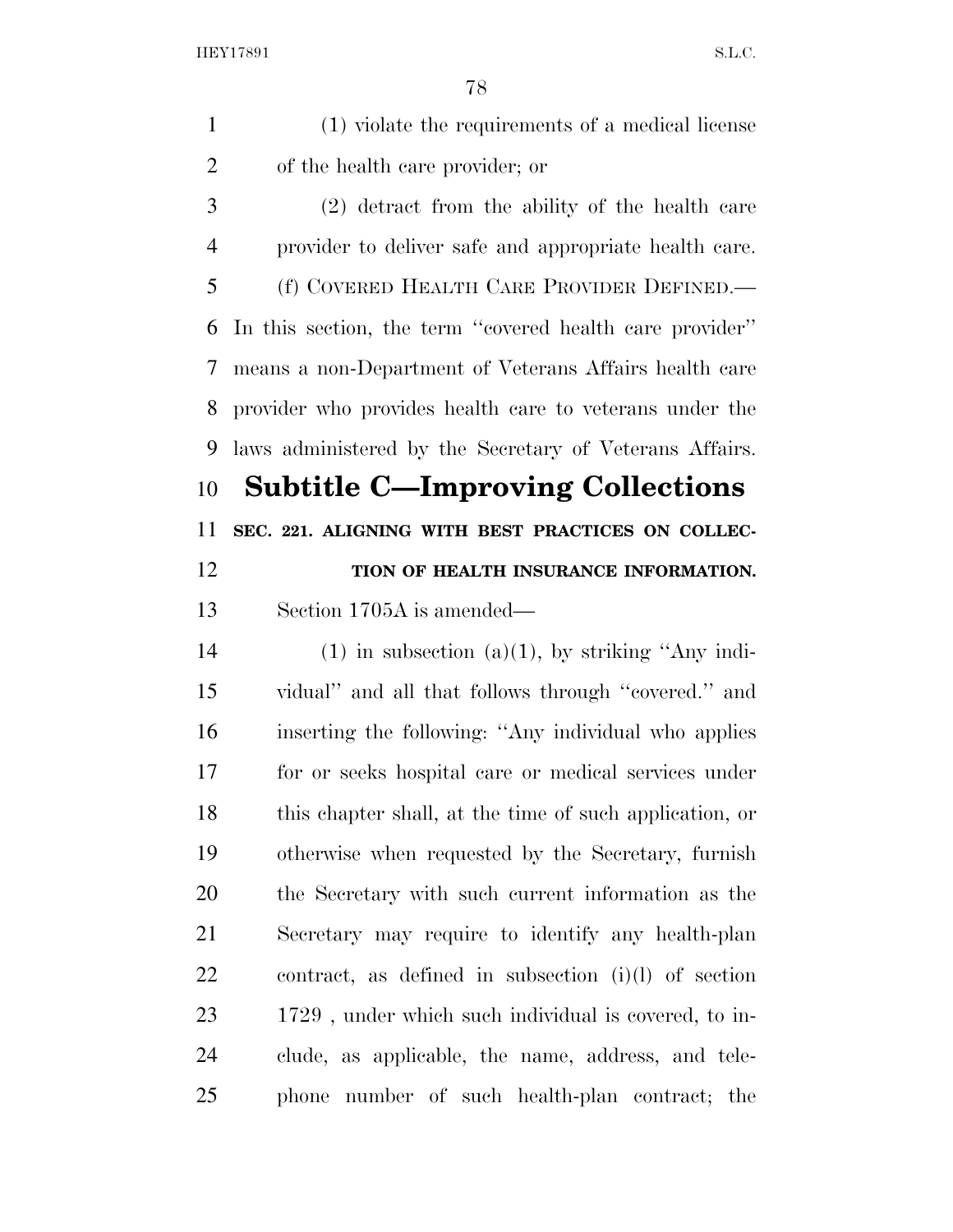| $\mathbf{1}$   | name of the policy holder, if coverage under a            |
|----------------|-----------------------------------------------------------|
| $\overline{2}$ | health-plan contract is in the name of a person other     |
| 3              | than such individual; the plan identification number;     |
| $\overline{4}$ | and the group code of the plans."; and                    |
| 5              | $(2)$ in subsection $(e)$ —                               |
| 6              | (A) by striking "The Secretary" and in-                   |
| 7              | serting $\lq(1)$ Except as provided in paragraph          |
| 8              | $(2)$ , the Secretary'; and                               |
| 9              | (B) by adding at the end the following new                |
| 10             | paragraph:                                                |
| 11             | $\lq(2)$ The Secretary may charge an individual who       |
| 12             | does not provide the information required by subsection   |
| 13             | (a) reasonable charges for the provision of such care and |
| 14             | services.".                                               |
| 15             | SEC. 222. IMPROVING AUTHORITY TO COLLECT.                 |
| 16             |                                                           |
|                | (a) BROADENING SCOPE OF APPLICABILITY.-Sec-               |
|                | 17 tion $1729$ is amended—                                |
| 18             | $(1)$ in subsection $(a)$ —                               |
|                | (A) in paragraph $(2)(A)$ —                               |
|                | (i) by striking "the veteran's" and in-                   |
| 19<br>20<br>21 | serting "the individual's"; and                           |
| 22             | (ii) by striking "the veteran" and in-                    |
| 23             | serting "the individual"; and                             |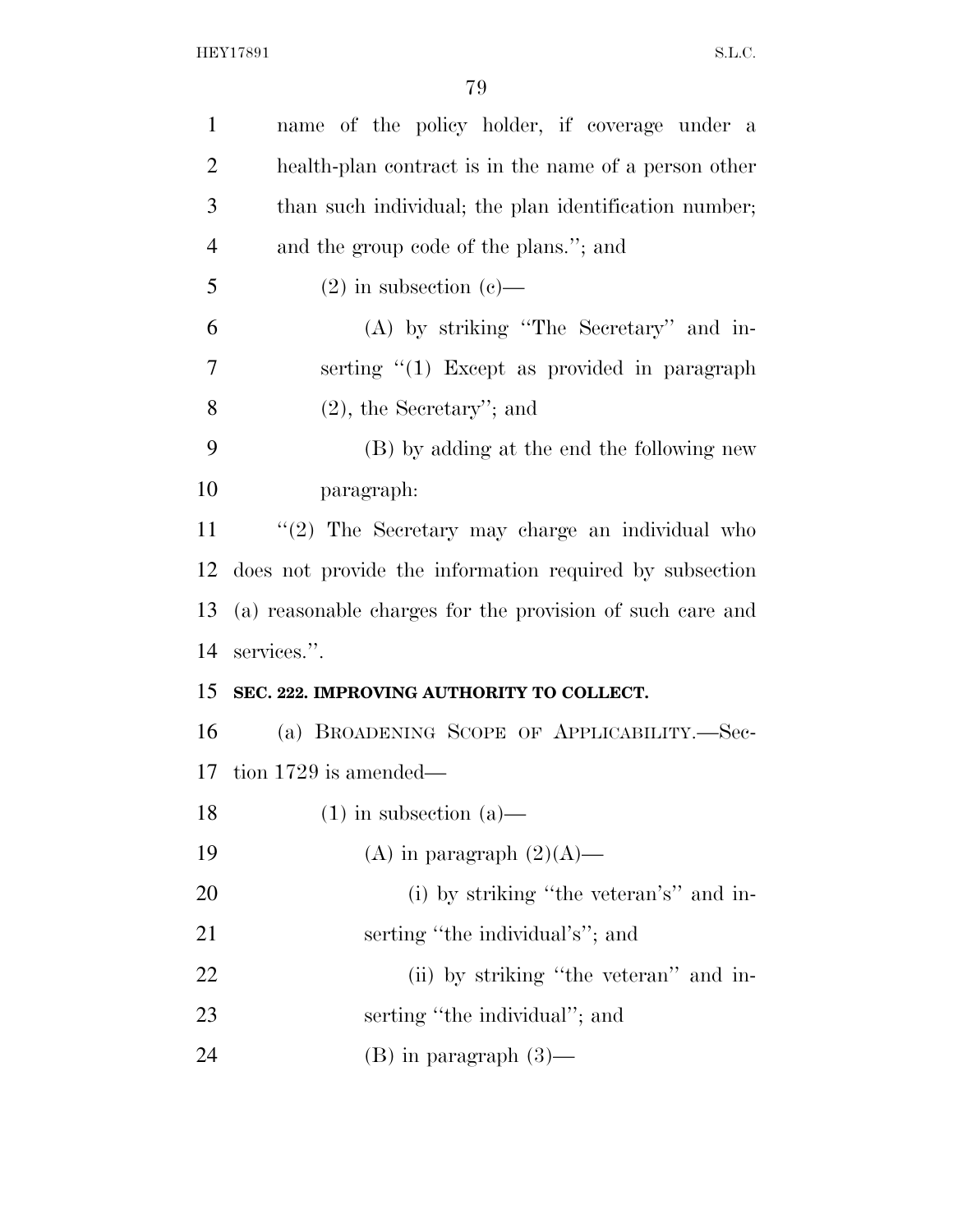| $\mathbf{1}$   | (i) in the matter preceding subpara-        |
|----------------|---------------------------------------------|
| $\overline{2}$ | graph $(A)$ , by striking "the veteran" and |
| 3              | inserting "the individual"; and             |
| $\overline{4}$ | (ii) in subparagraph $(A)$ , by striking    |
| 5              | "the veteran's" and inserting "the individ- |
| 6              | $ual's$ ";                                  |
| 7              | $(2)$ in subsection $(b)$ —                 |
| 8              | $(A)$ in paragraph $(1)$ —                  |
| 9              | (i) by striking "the veteran" and in-       |
| 10             | serting "the individual"; and               |
| 11             | (ii) by striking "the veteran's" and in-    |
| 12             | serting "the individual's"; and             |
| 13             | $(B)$ in paragraph $(2)$ —                  |
| 14             | (i) in subparagraph $(A)$ —                 |
| 15             | (I) by striking "the veteran" and           |
| 16             | inserting "the individual"; and             |
| 17             | (II) by striking "the veteran's"            |
| 18             | and inserting "the individual's"; and       |
| 19             | (ii) in subparagraph $(B)$ —                |
| 20             | $(I)$ in clause (i), by striking "the       |
| 21             | veteran" and inserting "the indi-           |
| 22             | vidual"; and                                |
| 23             | $(II)$ in clause $(ii)$ —                   |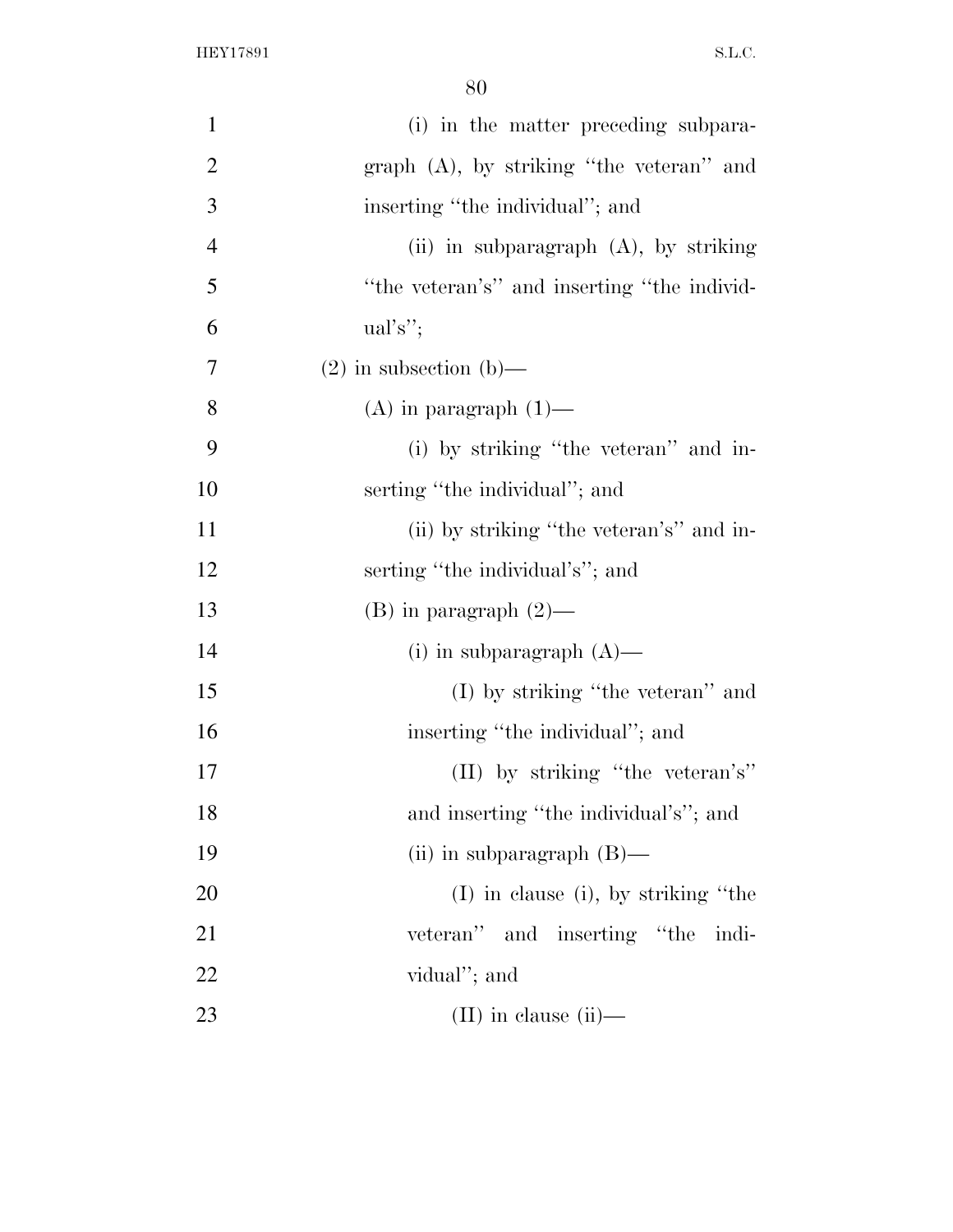| $\mathbf{1}$   | (aa) by striking "the vet-                       |
|----------------|--------------------------------------------------|
| $\overline{2}$ | eran" and inserting "the indi-                   |
| 3              | vidual"; and                                     |
| $\overline{4}$ | (bb) by striking "the vet-                       |
| 5              | eran's" each place it appears and                |
| 6              | inserting "the individual's";                    |
| 7              | $(3)$ in subsection (e), by striking "A veteran" |
| 8              | and inserting "An individual"; and               |
| 9              | $(4)$ in subsection $(h)$ —                      |
| 10             | $(A)$ in paragraph $(1)$ —                       |
| 11             | (i) in the matter preceding subpara-             |
| 12             | graph $(A)$ , by striking "a veteran" and in-    |
| 13             | serting "an individual";                         |
| 14             | (ii) in subparagraph $(A)$ , by striking         |
| 15             | "the veteran" and inserting "the indi-           |
| 16             | vidual"; and                                     |
| 17             | (iii) in subparagraph $(B)$ , by striking        |
| 18             | "the veteran" and inserting "the indi-           |
| 19             | vidual"; and                                     |
| 20             | $(B)$ in paragraph $(2)$ —                       |
| 21             | (i) by striking "A veteran" and insert-          |
| 22             | ing "An individual";                             |
| 23             | (ii) by striking "a veteran" and in-             |
| 24             | serting "an individual"; and                     |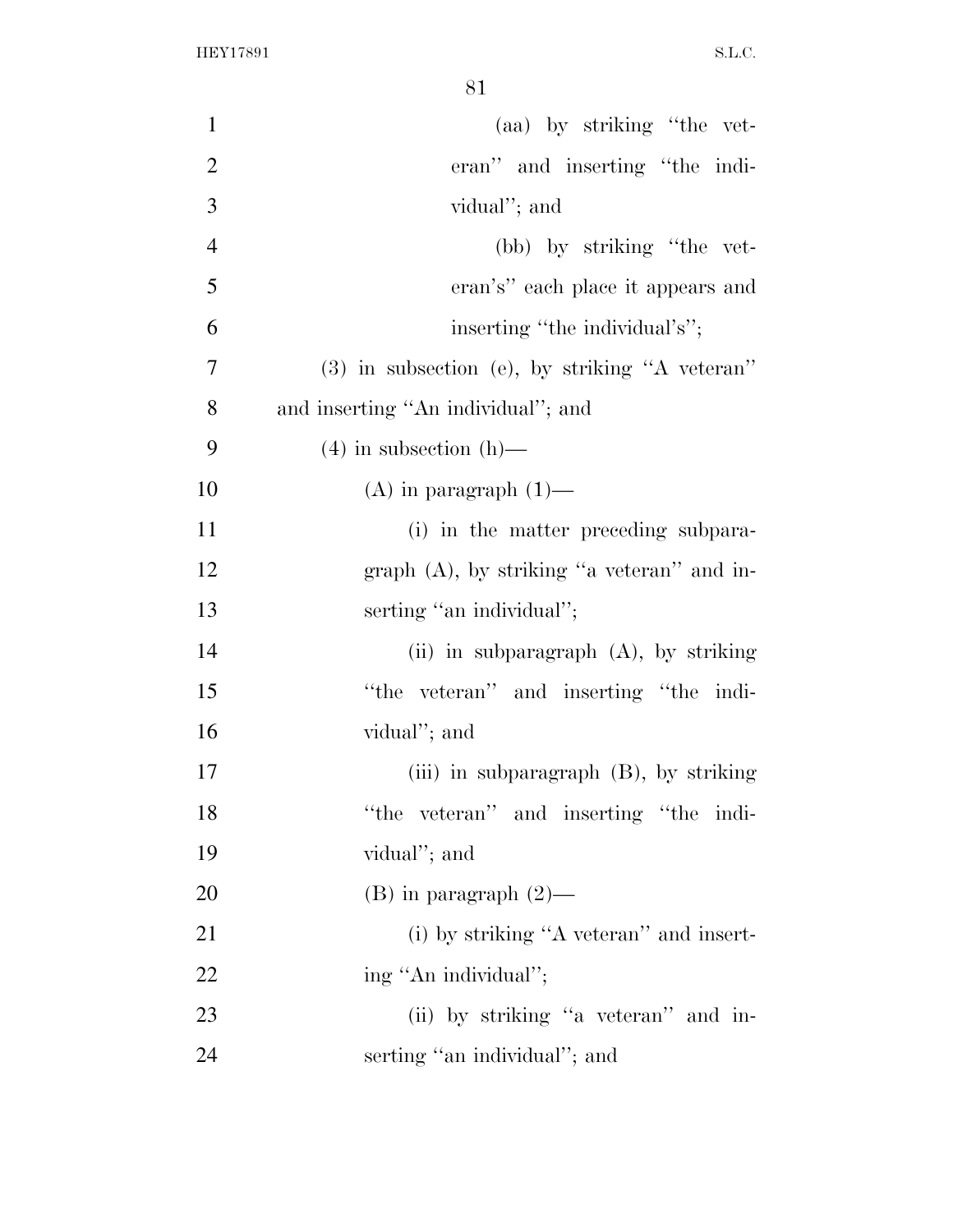| $\mathbf{1}$   | (iii) by striking "the veteran" and in-              |
|----------------|------------------------------------------------------|
| $\overline{2}$ | serting "the individual".                            |
| 3              | (b) ADDITIONAL AMENDMENTS.—Such section is fur-      |
| $\overline{4}$ | ther amended—                                        |
| 5              | $(1)$ in subsection $(a)$ —                          |
| 6              | $(A)$ in paragraph $(1)$ , by striking " $(1)$ Sub-  |
| 7              | ject" and all that follows through the period        |
| 8              | and inserting the following: $\lq(1)$ Subject to the |
| 9              | provisions of this section, in any case in which     |
| 10             | the United States is required by law to furnish      |
| 11             | or pay for care or services under this chapter       |
| 12             | for a non-service-connected disability described     |
| 13             | in paragraph $(2)$ of this subsection, the United    |
| 14             | States has the right to recover or collect from      |
| 15             | a third party the reasonable charges of care or      |
| 16             | services so furnished or paid for to the extent      |
| 17             | that the recipient or provider of the care or        |
| 18             | services would be eligible to receive payment for    |
| 19             | such care or services from such third party if       |
| 20             | the care or services had not been furnished or       |
| 21             | paid for by a department or agency of the            |
| 22             | United States.";                                     |
| 23             | $(B)$ in paragraph $(2)$ —                           |
| 24             | (i) in subparagraph $(C)$ , by striking              |
| 25             | the semicolon and inserting "; or";                  |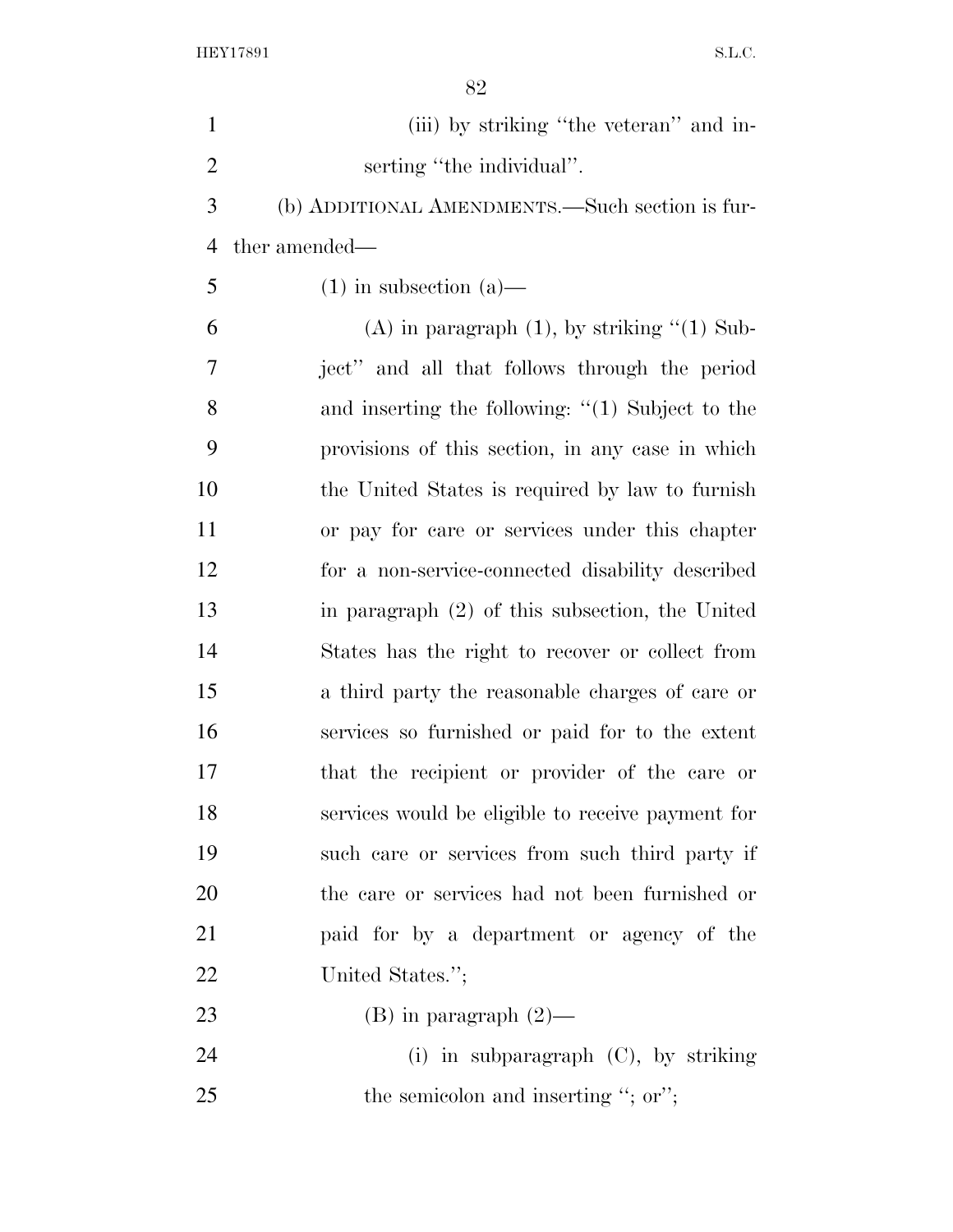| $\mathbf{1}$   | (ii) by amending subparagraph $(D)$ to                       |
|----------------|--------------------------------------------------------------|
| $\overline{2}$ | read as follows:                                             |
| 3              | $\lq\lq$ (D) that is incurred by an individual who is        |
| $\overline{4}$ | entitled to care (or payment of the expenses of care)        |
| 5              | under a health-plan contract."; and                          |
| 6              | (iii) by striking subparagraph $(E)$ ;                       |
| 7              | and                                                          |
| 8              | (C) by adding at the end the following new                   |
| 9              | paragraph:                                                   |
| 10             | $\lq(4)$ In the case of a health-plan contract where the     |
| 11             | United States has a right to recover or collect reasonable   |
| 12             | charges, the Secretary shall collect from a veteran or re-   |
| 13             | sponsible individual any copayment or cost-share required    |
| 14             | under this chapter.";                                        |
| 15             | $(2)$ in subsection (b), by adding at the end the            |
| 16             | following new paragraph.                                     |
| 17             | " $(3)(A)$ The obligation of the third-party to pay is       |
| 18             | not dependent upon an individual executing an assignment     |
| 19             | of benefits to the United States, nor is the obligation to   |
| 20             | pay dependent upon any other submission by the bene-         |
| 21             | ficiary to the third-party, including any claim or appeal.   |
| 22             | "(B) In any case in which the Secretary makes a              |
| 23             | claim, appeal, representation, or other filing under the au- |
| 24             | thority of this chapter, any procedural requirement in any   |
| 25             | third-party plan for the beneficiary of such plan to make    |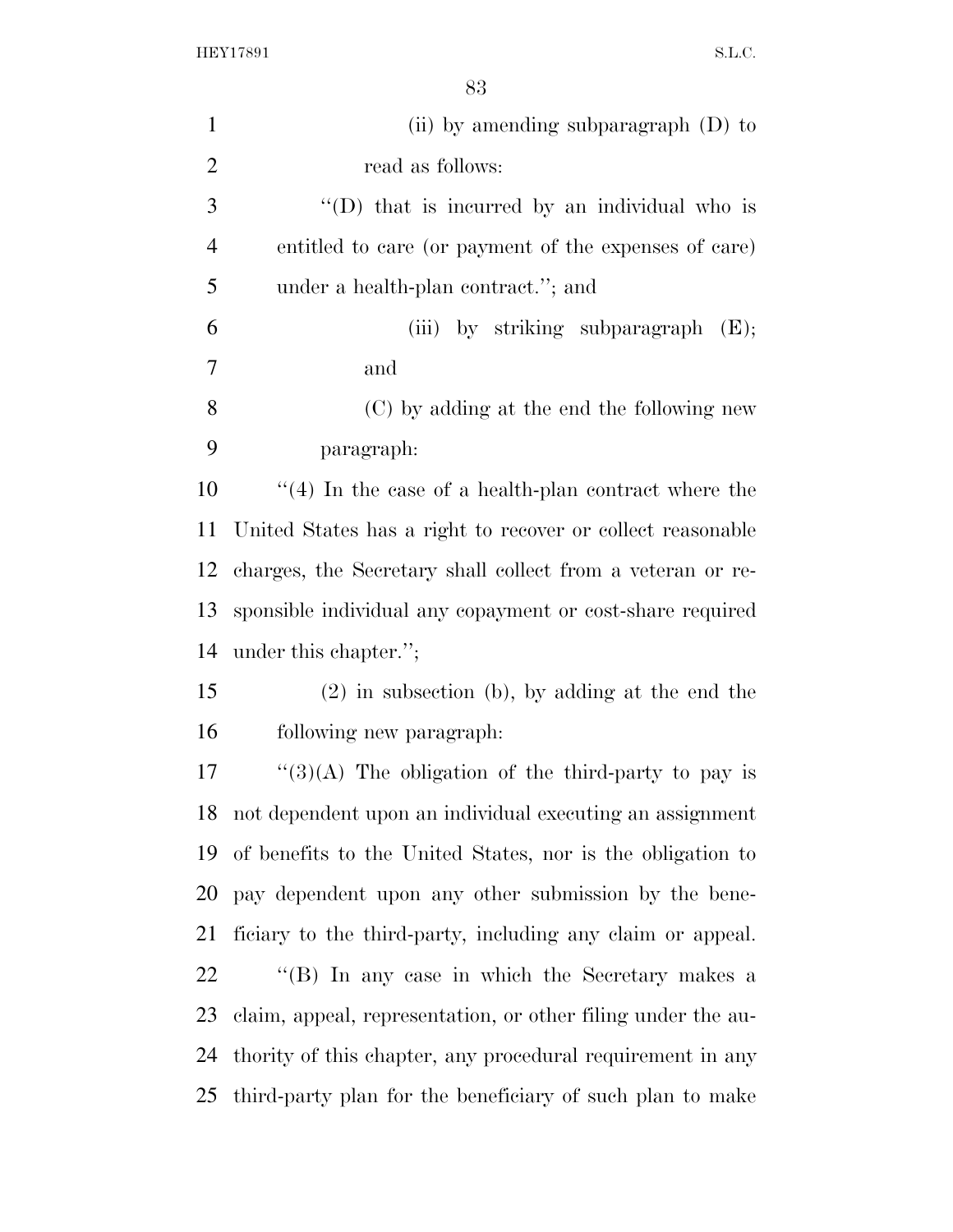the claim, appeal, representation, or other filing is deemed to be satisfied.''; and  $3 \qquad \qquad (3)$  in subsection (f)— 4 (A) by inserting  $"(1)"$  before  $"No law";$  and (B) by adding at the end the following new paragraph: 8 "(2) The absence of a participating provider agree- ment, Veterans Care Agreement, or other contractual ar- rangement with a third party described in subsection (i)(3)(D) shall not operate to prevent, or reduce the amount of, any such recovery or collection by the United States. For purposes of this section, the Department shall recover or collect as if it were a participating provider.''; and (c) DEFINITIONS.—Subsection (i) of such section is amended to read as follows: 18 ''(i) In this section: 19 ''(1) The term 'health-plan contract' includes any of the following: 21 "'(A) An insurance policy or contract in- cluding any health maintenance organization, preferred provider organization, point of service organization, accountable care organization, or any other type of health insurance policy or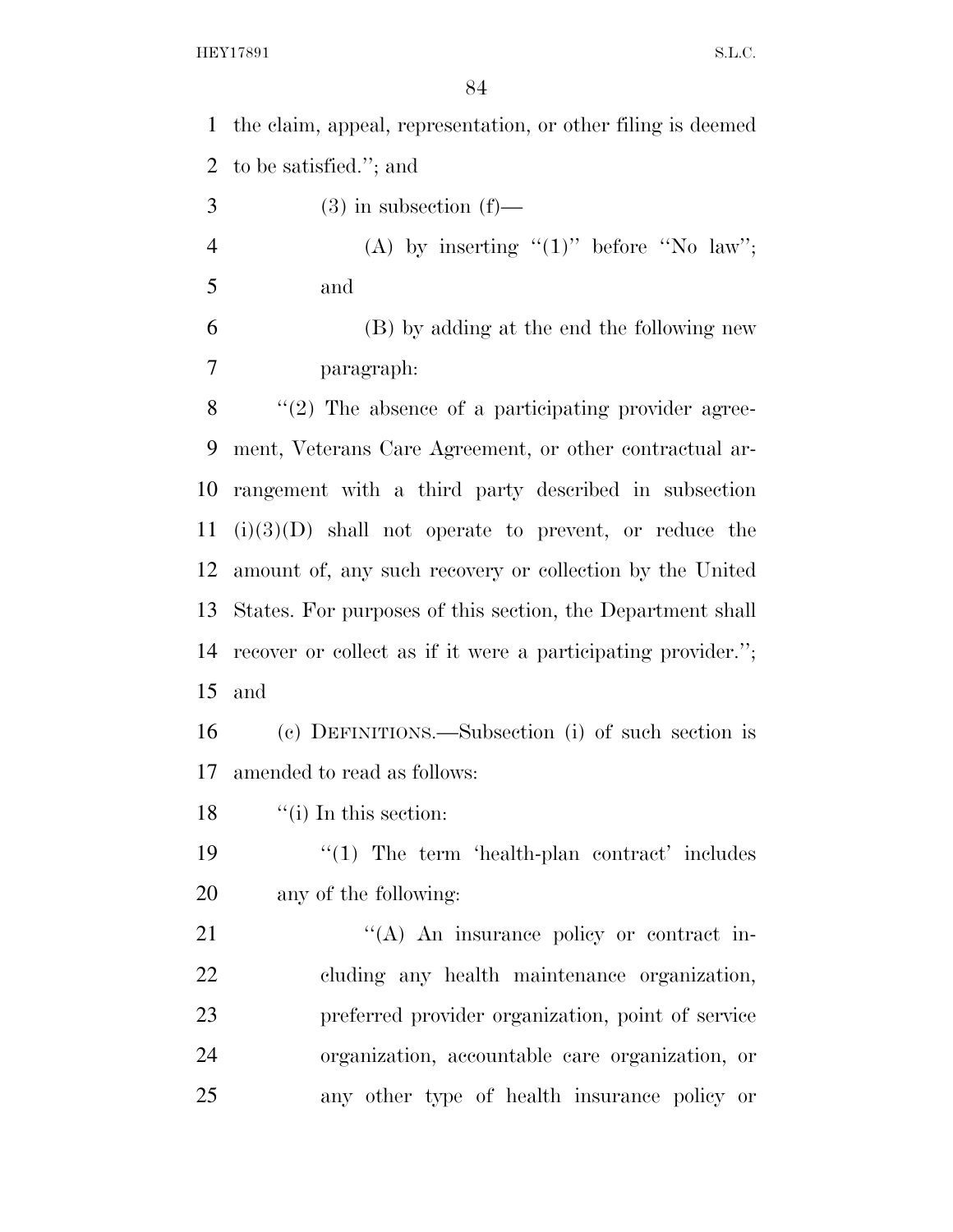| $\mathbf{1}$   | contract, medical or hospital service agreement,        |
|----------------|---------------------------------------------------------|
| $\overline{2}$ | membership or subscription contract, or similar         |
| 3              | arrangement under which hospital care or med-           |
| $\overline{4}$ | ical services for individuals are provided or the       |
| 5              | expenses of such services are paid.                     |
| 6              | "(B) A workers' compensation law or plan.               |
| $\overline{7}$ | $"(2)$ The term 'payment' includes reimburse-           |
| 8              | ment and indemnification.                               |
| 9              | $\lq(3)$ The term 'third party' means any of the        |
| 10             | following:                                              |
| 11             | "(A) A State or political subdivision of a              |
| 12             | State.                                                  |
| 13             | "(B) An employer or an employer's insur-                |
| 14             | ance carrier.                                           |
| 15             | "(C) An automobile accident reparations                 |
| 16             | or liability insurance carrier.                         |
| 17             | "(D) A person or entity obligated to pro-               |
| 18             | vide, or to pay the expenses of, health services        |
| 19             | under a health-plan contract.                           |
| 20             | $\cdot$ (4) The term 'reasonable charges' shall include |
| 21             | the following:                                          |
| 22             | "(A) For hospital care or medical services              |
| 23             | furnished by the Department, charges estab-             |
| 24             | lished in accordance with this section.                 |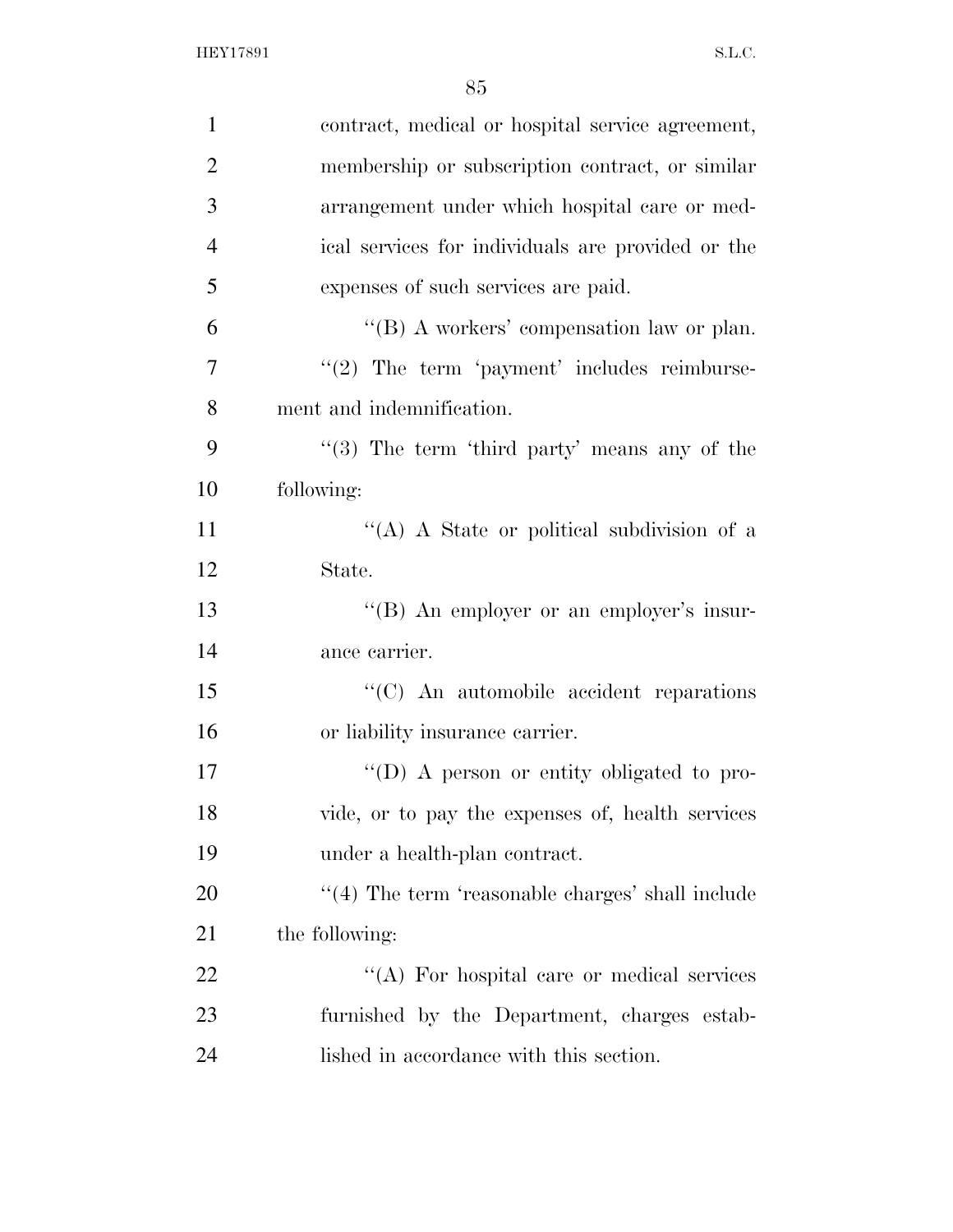1 ''(B) For hospital care or medical services paid for under subparagraphs (A) and (B) of 3 subsection  $(a)(2)$ , the amount paid to a non-De- partment entity or provider.''. **TITLE III—IMPROVING DEPART- MENT OF VETERANS AFFAIRS CARE DELIVERY Subtitle A—Improving Personnel Practices SEC. 301. LICENSURE OF HEALTH CARE PROFESSIONALS OF THE DEPARTMENT OF VETERANS AF- FAIRS PROVIDING TREATMENT VIA TELE- MEDICINE.**  (a) IN GENERAL.—Chapter 17, as amended by sec- tion 102, is further amended by adding at the end the following new section: **''§ 1730C. Licensure of health care professionals pro- viding treatment via telemedicine**  ''(a) IN GENERAL.—Notwithstanding any provision of law regarding the licensure of health care professionals, a covered health care professional may practice the health care profession of the health care professional at any loca- tion in any State, regardless of where in a State the cov-ered health care professional or the patient is located, if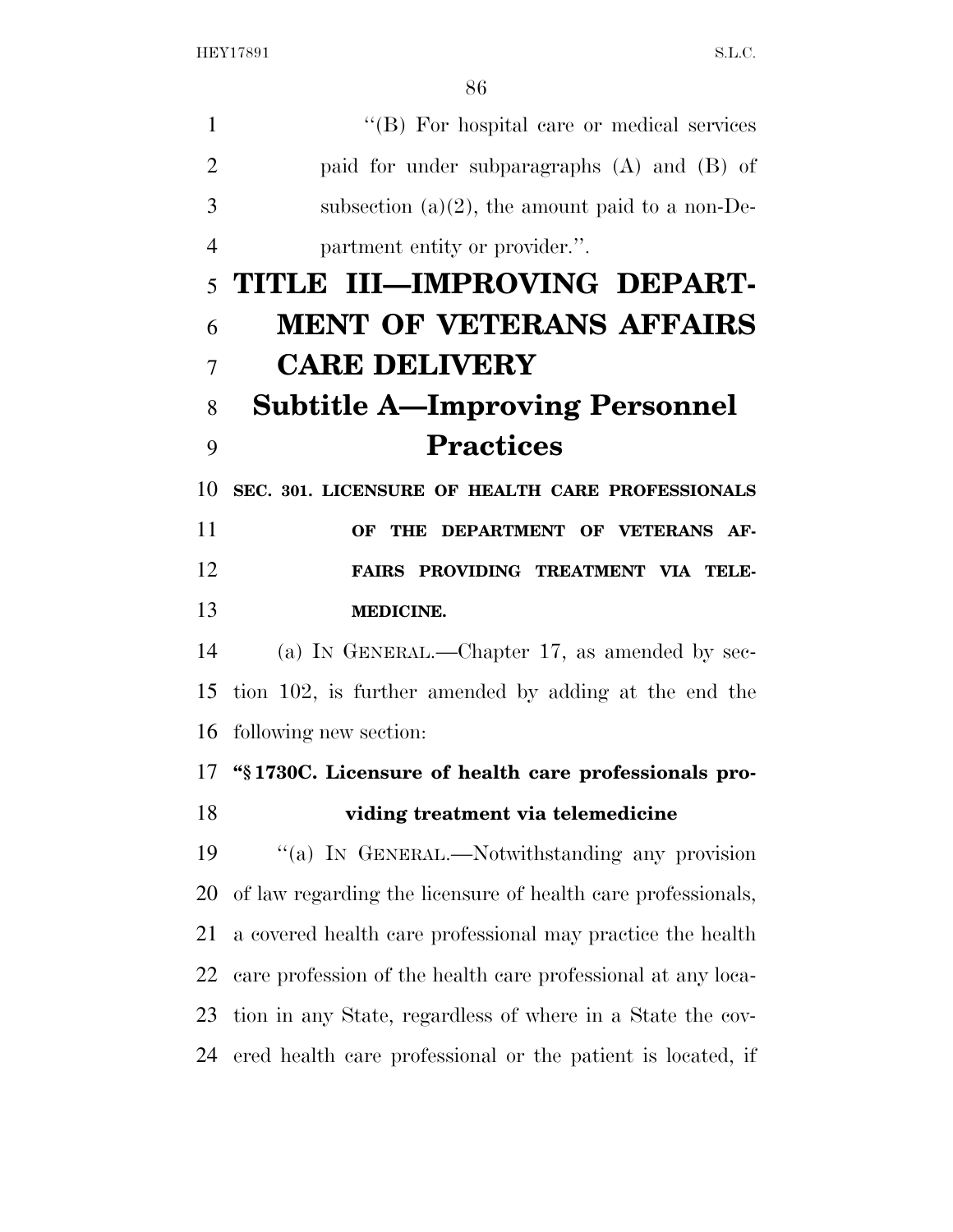| $\mathbf{1}$ | the covered health care professional is using telemedicine    |
|--------------|---------------------------------------------------------------|
| 2            | to provide treatment to an individual under this chapter.     |
| 3            | "(b) COVERED HEALTH CARE PROFESSIONALS.-                      |
| 4            | For purposes of this section, a covered health care profes-   |
| 5            | sional is any health care professional who-                   |
| 6            | $\lq(1)$ is an employee of the Department ap-                 |
| 7            | pointed under this title or title 5;                          |
| 8            | $f'(2)$ is authorized by the Secretary to provide             |
| 9            | health care under this chapter;                               |
| 10           | $(3)$ is required to adhere to all standards for              |
| 11           | quality relating to the provision of medicine in ac-          |
| 12           | cordance with applicable policies of the Department;          |
| 13           | and                                                           |
| 14           | $(4)$ has an active, current, full, and unre-                 |
| 15           | stricted license, registration, or certification in a         |
| 16           | State to practice the health care profession of the           |
| 17           | health care professional.                                     |
| 18           | "(c) PROPERTY OF FEDERAL GOVERNMENT.—Sub-                     |
| 19           | section (a) shall apply to a covered health care professional |
| 20           | providing treatment to a patient regardless of whether the    |
| 21           | covered health care professional or patient is located in     |
| 22           | a facility owned by the Federal Government during such        |
| 23           | treatment.                                                    |
| 24           | "(d) RELATION TO STATE LAW.— $(1)$ The provisions             |
| 25           | of this section shall supersede any provisions of the law     |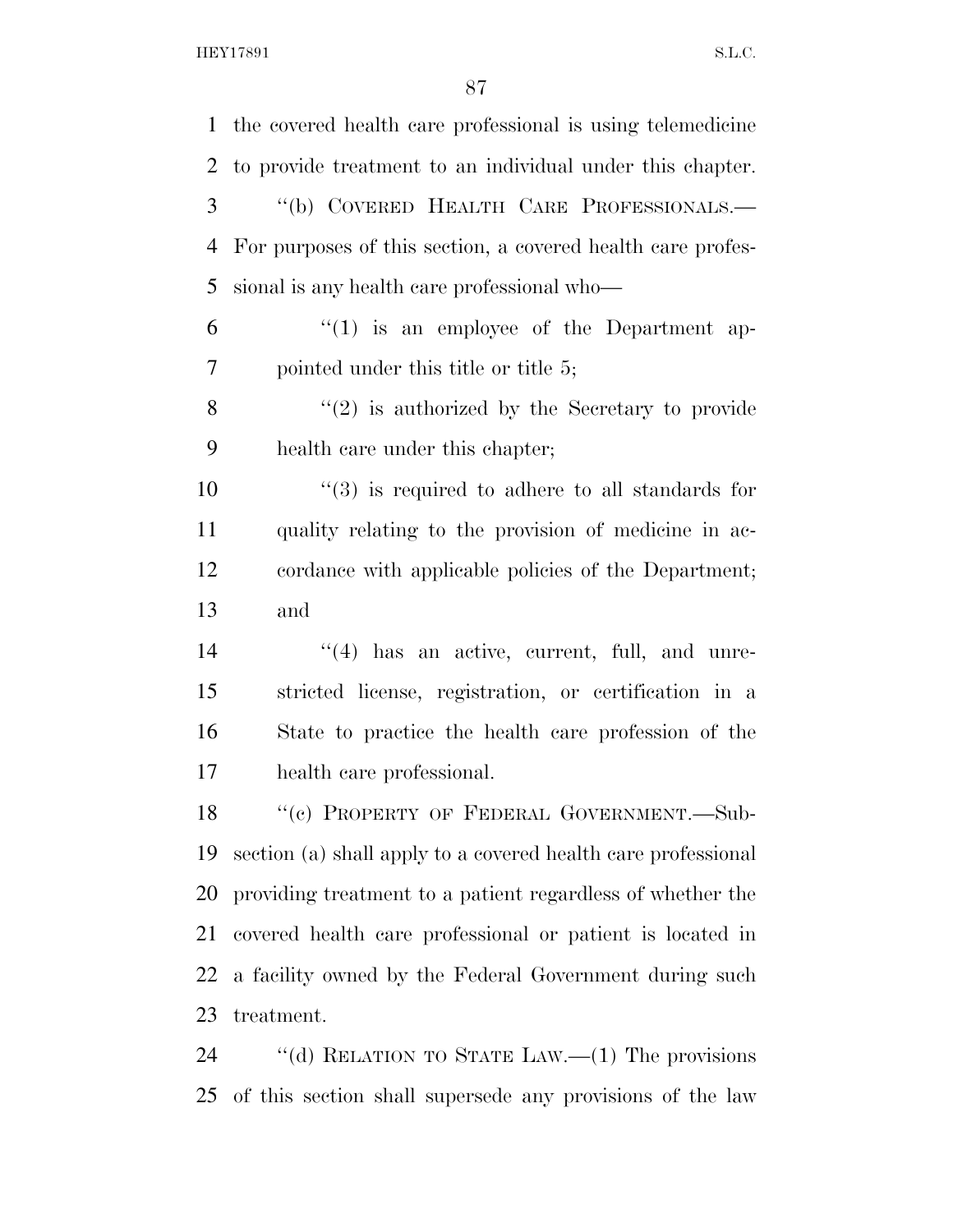of any State to the extent that such provision of State law are inconsistent with this section.

 ''(2) No State shall deny or revoke the license, reg- istration, or certification of a covered health care profes- sional who otherwise meets the qualifications of the State for holding the license, registration, or certification on the basis that the covered health care professional has en- gaged or intends to engage in activity covered by sub-section (a).

10 "'(e) RULE OF CONSTRUCTION.—Nothing in this sec- tion may be construed to remove, limit, or otherwise affect any obligation of a covered health care professional under the Controlled Substances Act (21 U.S.C. 801 et seq.).''.

 (b) CLERICAL AMENDMENT.—The table of sections at the beginning of chapter 17 of such title is amended by inserting after the item relating to section 1730B, as added by section 102, the following new item:

''1730C. Licensure of health care professionals providing treatment via telemedicine.''.

18 (c) REPORT ON TELEMEDICINE.

 (1) IN GENERAL.—Not later than one year after the earlier of the date on which services pro- vided under section 1730C of title 38, United States Code, as added by subsection (a), first occur or reg- ulations are promulgated to carry out such section, the Secretary of Veterans Affairs shall submit to the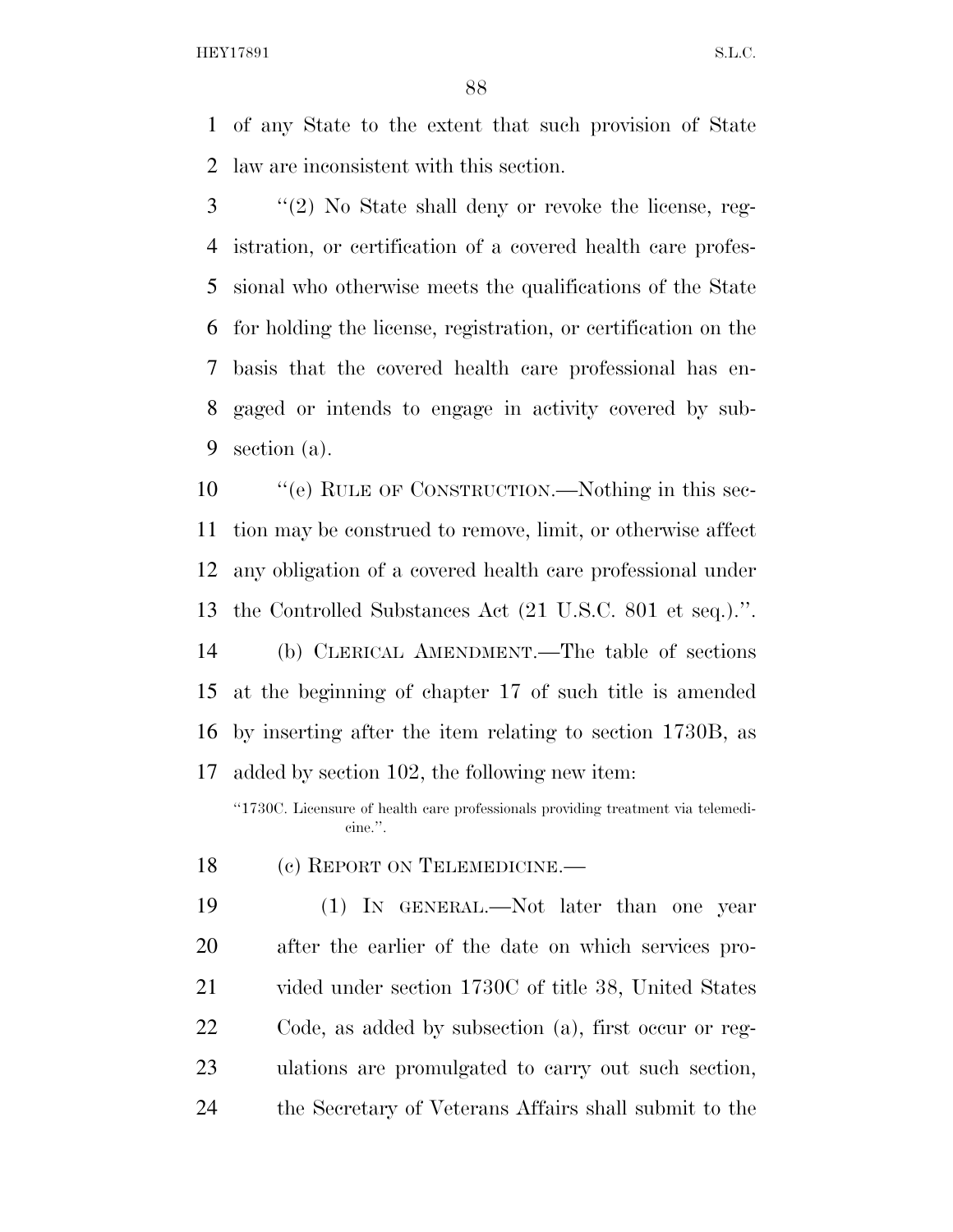| $\mathbf{1}$   | Committee on Veterans' Affairs of the Senate and     |
|----------------|------------------------------------------------------|
| $\overline{c}$ | the Committee on Veterans' Affairs of the House of   |
| 3              | Representatives a report on the effectiveness of the |
| $\overline{4}$ | use of telemedicine by the Department of Veterans    |
| 5              | Affairs.                                             |
| 6              | (2) ELEMENTS.—The report required by para-           |
| 7              | graph (1) shall include an assessment of the fol-    |
| 8              | lowing:                                              |
| 9              | (A) The satisfaction of veterans with tele-          |
| 10             | medicine furnished by the Department.                |
| 11             | (B) The satisfaction of health care pro-             |
| 12             | viders in providing telemedicine furnished by        |
| 13             | the Department.                                      |
| 14             | (C) The effect of telemedicine furnished by          |
| 15             | the Department on the following:                     |
| 16             | (i) The ability of veterans to access                |
| 17             | health care, whether from the Department             |
| 18             | or from non-Department health care pro-              |
| 19             | viders.                                              |
| 20             | (ii) The frequency of use by veterans                |
| 21             | of telemedicine.                                     |
| 22             | (iii) The productivity of health care                |
| 23             | providers.                                           |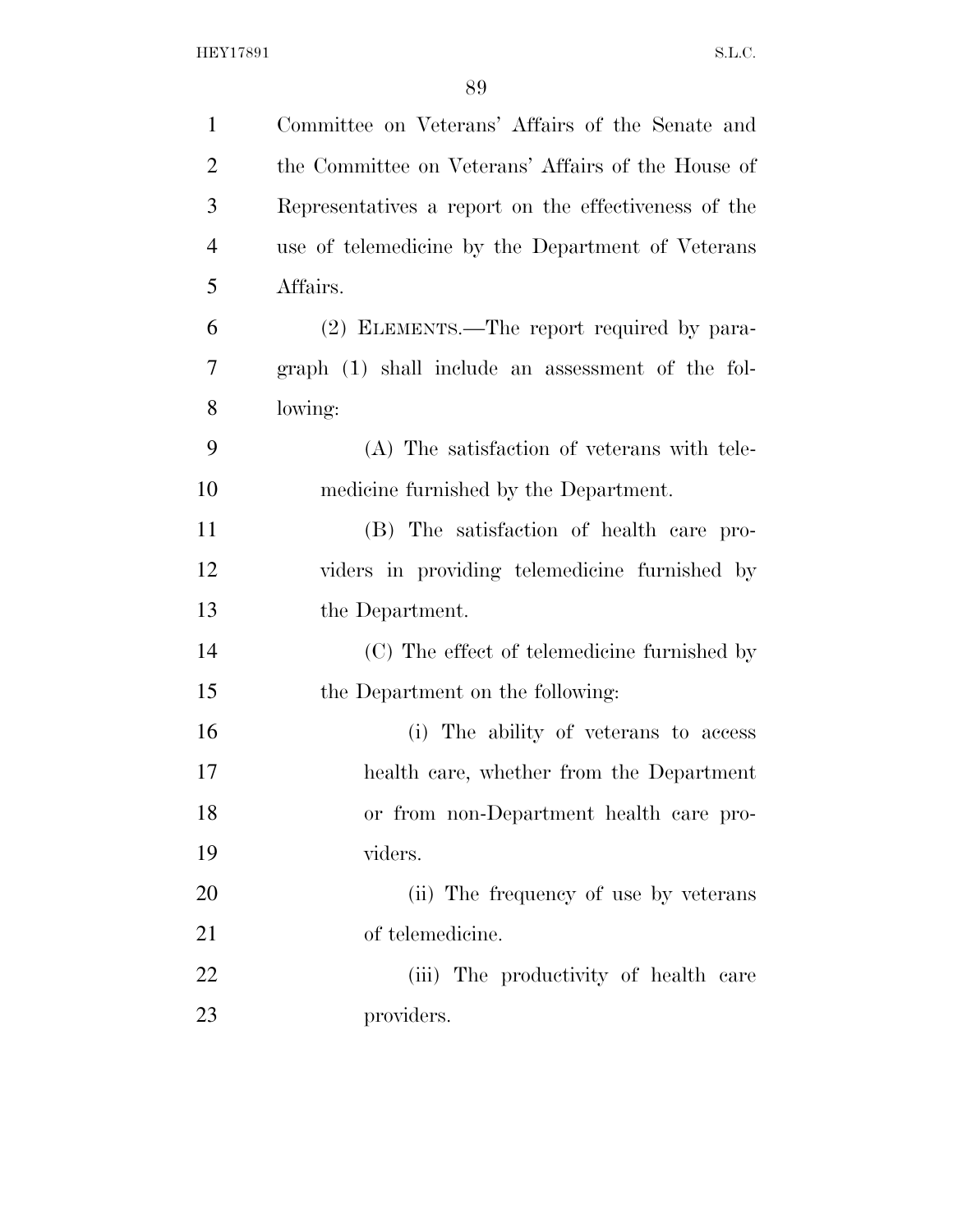| $\mathbf{1}$   | (iv) Wait times for an appointment                       |
|----------------|----------------------------------------------------------|
| $\overline{2}$ | for the receipt of health care from the De-              |
| 3              | partment.                                                |
| $\overline{4}$ | (v) The use by veterans of in-person                     |
| 5              | services at Department facilities and non-               |
| 6              | Department facilities.                                   |
| 7              | (D) The types of appointments for the re-                |
| 8              | ceipt of telemedicine furnished by the Depart-           |
| 9              | ment that were provided during the one-year              |
| 10             | period preceding the submittal of the report.            |
| 11             | (E) The number of appointments for the                   |
| 12             | receipt of telemedicine furnished by the Depart-         |
| 13             | ment that were requested during such period,             |
| 14             | disaggregated by medical facility.                       |
| 15             | (F) Savings by the Department, if any, in-               |
| 16             | cluding travel costs, from furnishing health care        |
| 17             | through the use of telemedicine during such pe-          |
| 18             | riod.                                                    |
| 19             | SEC. 302. GRADUATE MEDICAL EDUCATION AND RESI-           |
| 20             | DENCY.                                                   |
| 21             | (a) INCREASE IN NUMBER OF GRADUATE MEDICAL               |
| 22             | EDUCATION RESIDENCY POSITIONS.                           |
| 23             | (1) IN GENERAL.—The Secretary of Veterans                |
| 24             | Affairs shall increase the number of graduate med-       |
| 25             | ical education residency positions at covered facilities |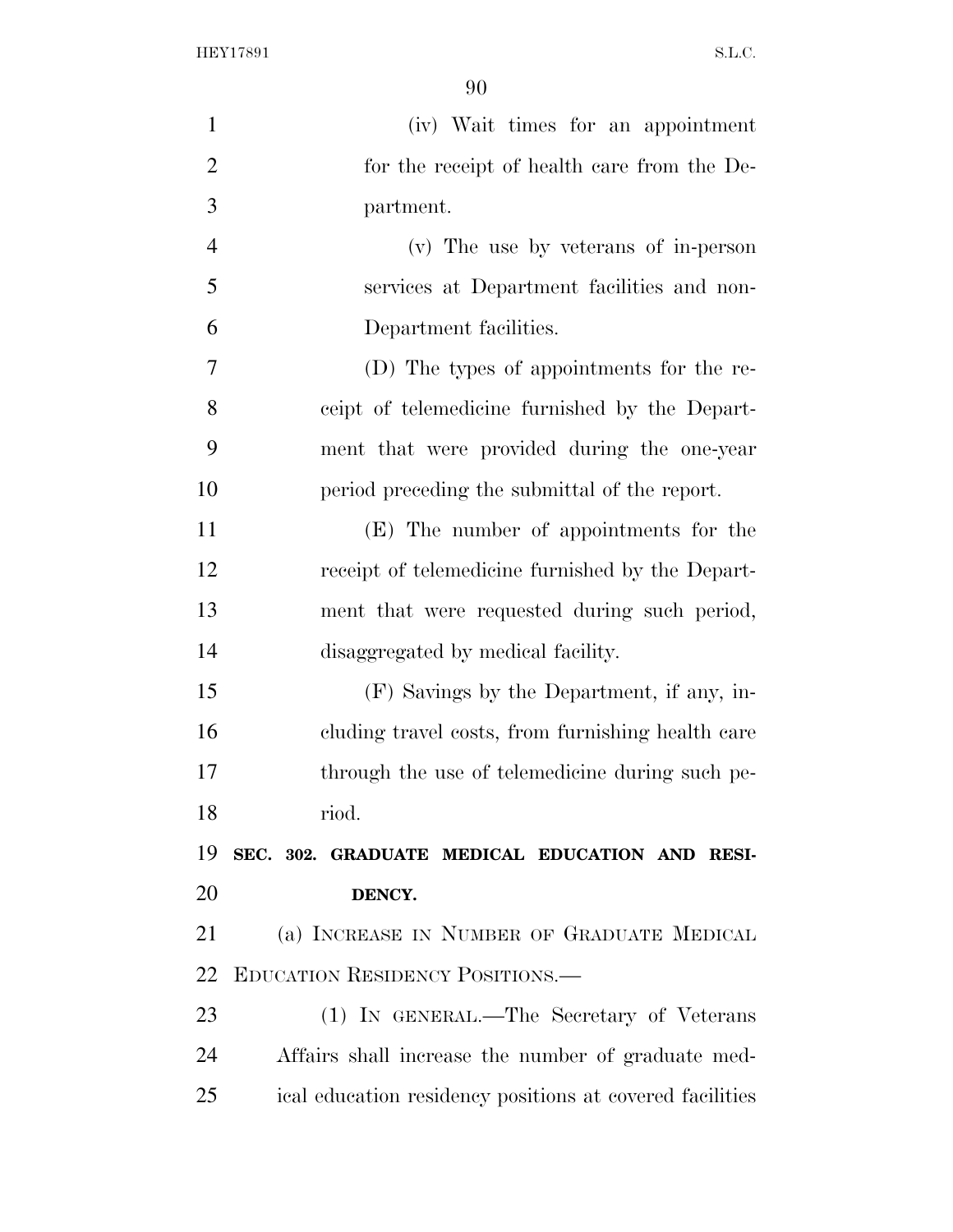| $\mathbf{1}$   | by not fewer than 1,500 positions in the 10-year pe-      |
|----------------|-----------------------------------------------------------|
| $\overline{2}$ | riod beginning on the date of the enactment of this       |
| 3              | Act.                                                      |
| $\overline{4}$ | (2) COVERED FACILITIES.—For purposes of                   |
| 5              | this section, a covered facility is any of the following: |
| 6              | (A) A facility of the Department of Vet-                  |
| 7              | erans Affairs.                                            |
| 8              | (B) A facility operated by an Indian tribe                |
| 9              | or a tribal organization, as those terms are de-          |
| 10             | fined in section 4 of the Indian Self-Determina-          |
| 11             | tion and Education Assistance Act (25 U.S.C.              |
| 12             | 5304).                                                    |
| 13             | (C) A facility operated by the Indian                     |
| 14             | Health Service.                                           |
| 15             | (D) A Federally-qualified health center, as               |
| 16             | defined in section $1905(l)(2)(B)$ of the Social          |
| 17             | Security Act $(42 \text{ U.S.C. } 1396d(l)(2)(B)).$       |
| 18             | (E) A community health center.                            |
| 19             | (F) A facility operated by the Department                 |
| 20             | of Defense.                                               |
| 21             | (G) Such other health care facility as the                |
| 22             | Secretary considers appropriate for purposes of           |
| 23             | this section.                                             |
| 24             | (3) STIPENDS AND BENEFITS.—The Secretary                  |
| 25             | may pay stipends and provide benefits for residents       |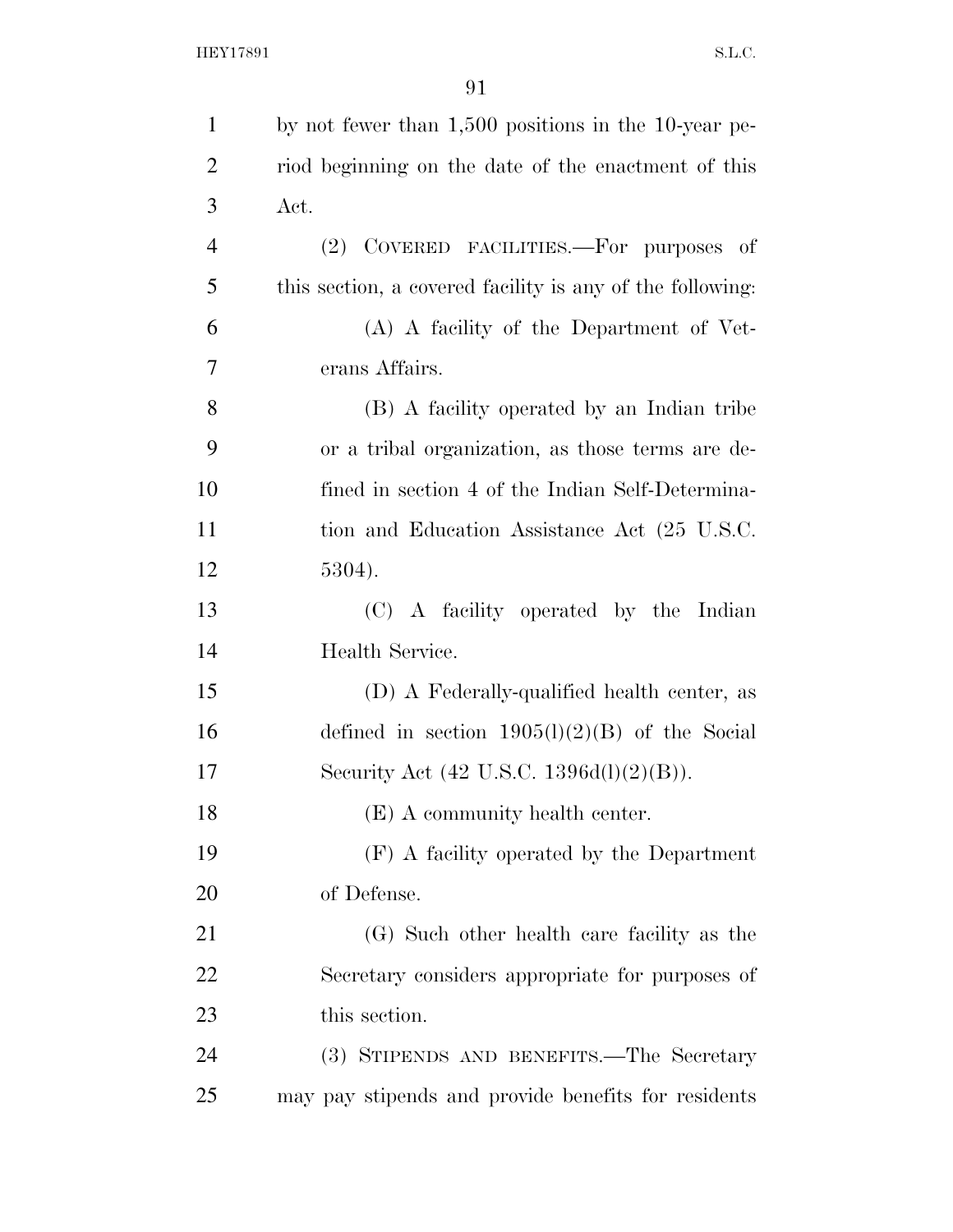in positions under paragraph (1), regardless of whether they have been assigned in a Department facility. (4) PARAMETERS FOR LOCATION, AFFILIATE

 SPONSOR, AND DURATION.—When determining char- acteristics of residency positions under paragraph (1), the Secretary shall consider the extent to which there is a clinical need for providers, as determined by the market area assessment most recently per- formed under section 1730B(c) of title 38, United States Code, as added by section 102.

 (5) PARAMETERS FOR TYPES OF SPECIAL- TIES.—When determining the types of specialties to be included in residency positions under paragraph (1), the Secretary shall consider the following:

 (A) The types of specialties that improve the quality and coverage of medical services **provided to veterans.** 

 (B) The range of clinical specialties cov- ered by providers in standardized geographic areas surrounding facilities.

 (C) Whether the specialty is included in the most recent staffing shortage determination of the Department under section 7412 of title 38, United States Code.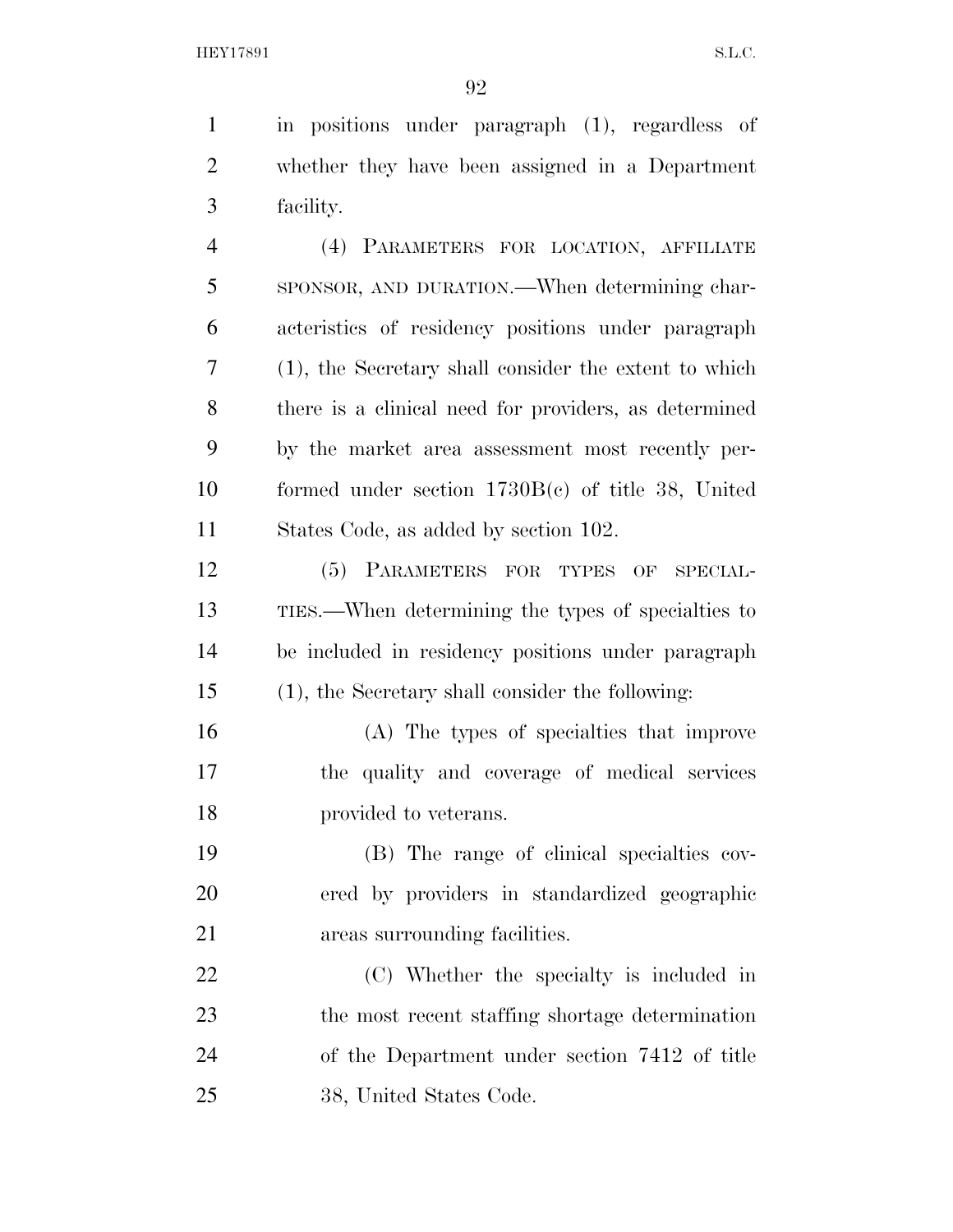(D) The most recent market area assess- ment performed under section 1730B(c) of title 38, United States Code, as added by section 102.

 (b) APPLICATION TO PARTICIPATE.—To participate as a resident in one of the positions increased under sub- section (a)(1), an individual shall submit to the Secretary an application therefor together with an agreement de- scribed in subsection (d) under which the participant agrees to serve a period of obligated service in the Vet- erans Health Administration as provided in the agreement in return for payment of stipend and benefit support as provided in the agreement.

(c) SELECTION.—

 (1) IN GENERAL.—An individual becomes a participant in a residency program under this sec- tion upon the Secretary's approval of the individual's application under subsection (b) and the Secretary's acceptance of the agreement under subsection (d) (if required).

 (2) NOTICE.—Upon the Secretary's approval of an individual's participation in the program under paragraph (1), the Secretary shall promptly notify the individual of that approval. Such notice shall be in writing.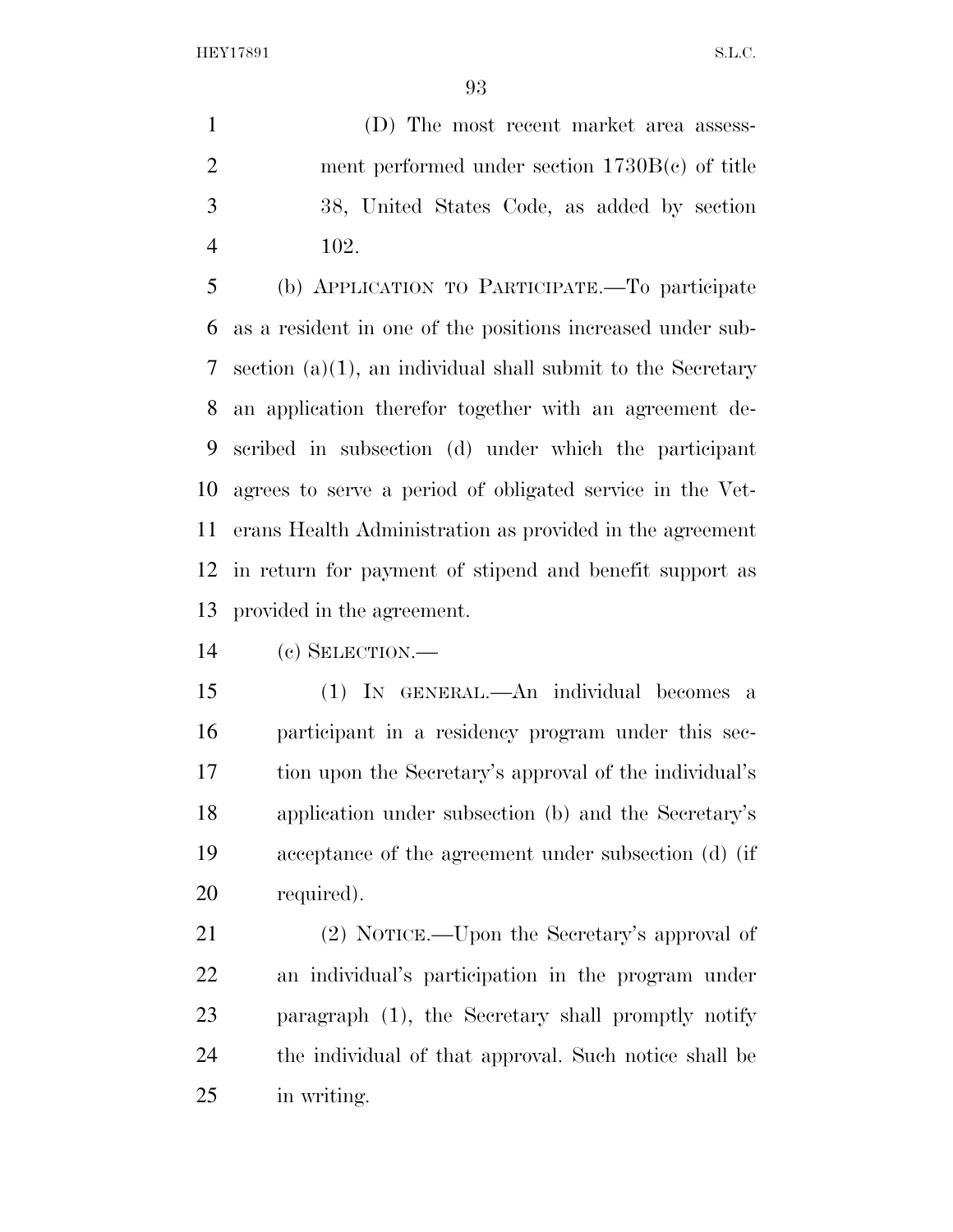(d) AGREEMENT.—

 (1) IN GENERAL.—An agreement between the Secretary and a resident in a position under sub- section (a)(1) shall be in writing and shall be signed by the resident containing such terms as the Sec-retary may specify.

 (2) REQUIREMENTS.—The agreement must specify the terms of the service obligation resulting from participating as a resident under this section, including by requiring a service obligation equal to the number of years of stipend and benefit support. (e) CONDITIONS OF EMPLOYMENT.—The Secretary may prescribe the conditions of employment of persons ap- pointed to positions under subsection (a)(1), including necessary training, and the customary amount and terms of pay for such positions during the period of such employ-ment and training.

(f) OBLIGATED SERVICE.—

 (1) IN GENERAL.—Each person appointed to a position under subsection (a)(1) shall provide service as a full-time employee of the Department for the period of obligated service provided in the agreement of the participant entered into under subsection (d). Such service shall be provided in the full-time clin-ical practice of such participant's profession or in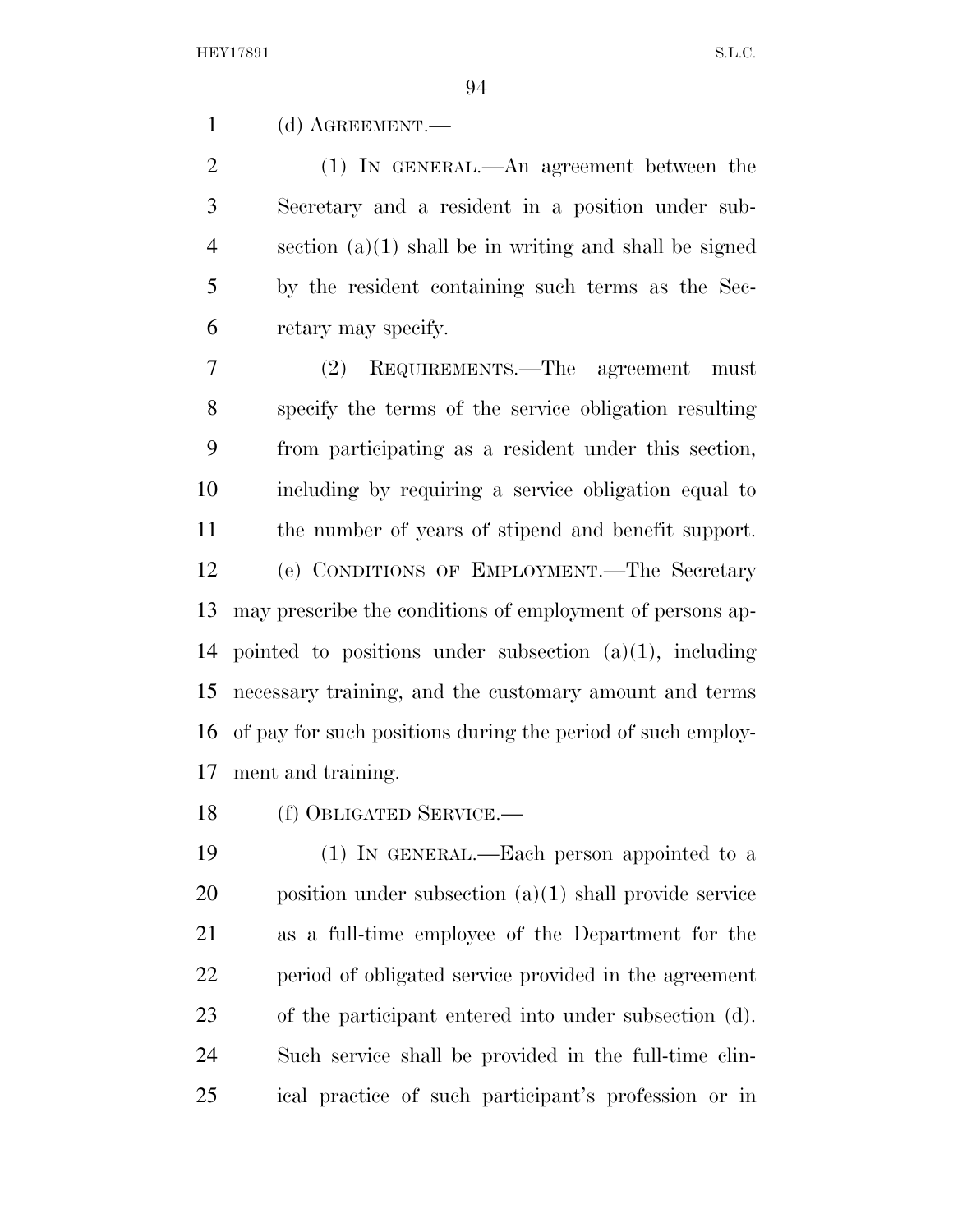another health-care position in an assignment or lo-cation determined by the Secretary.

3 (2) COMMENCEMENT DATE.—Not later than 60 days before the date on which a person commences serving in a position under subsection (a)(1), the Secretary shall notify the person of such date. Such date shall be the first day of the person's period of obligated service.

(g) BREACH OF AGREEMENT: LIABILITY.—

 (1) PENALTY.—A person appointed under this section to a position under subsection (a)(1) (other than a person who is liable under paragraph (2)) who fails to accept payment, or instructs the edu- cational institution in which the person is enrolled not to accept payment, in whole or in part, for a residency under the agreement entered into under subsection (d) of this title shall be liable to the United States for liquidated damages in the amount of \$1,500. Such liability is in addition to any period of obligated service or other obligation or liability 21 under the agreement.

(2) LIABILITY.—

23 (A) In GENERAL.—A person appointed to 24 a position under subsection  $(a)(1)$  shall be liable to the United States for the amount which has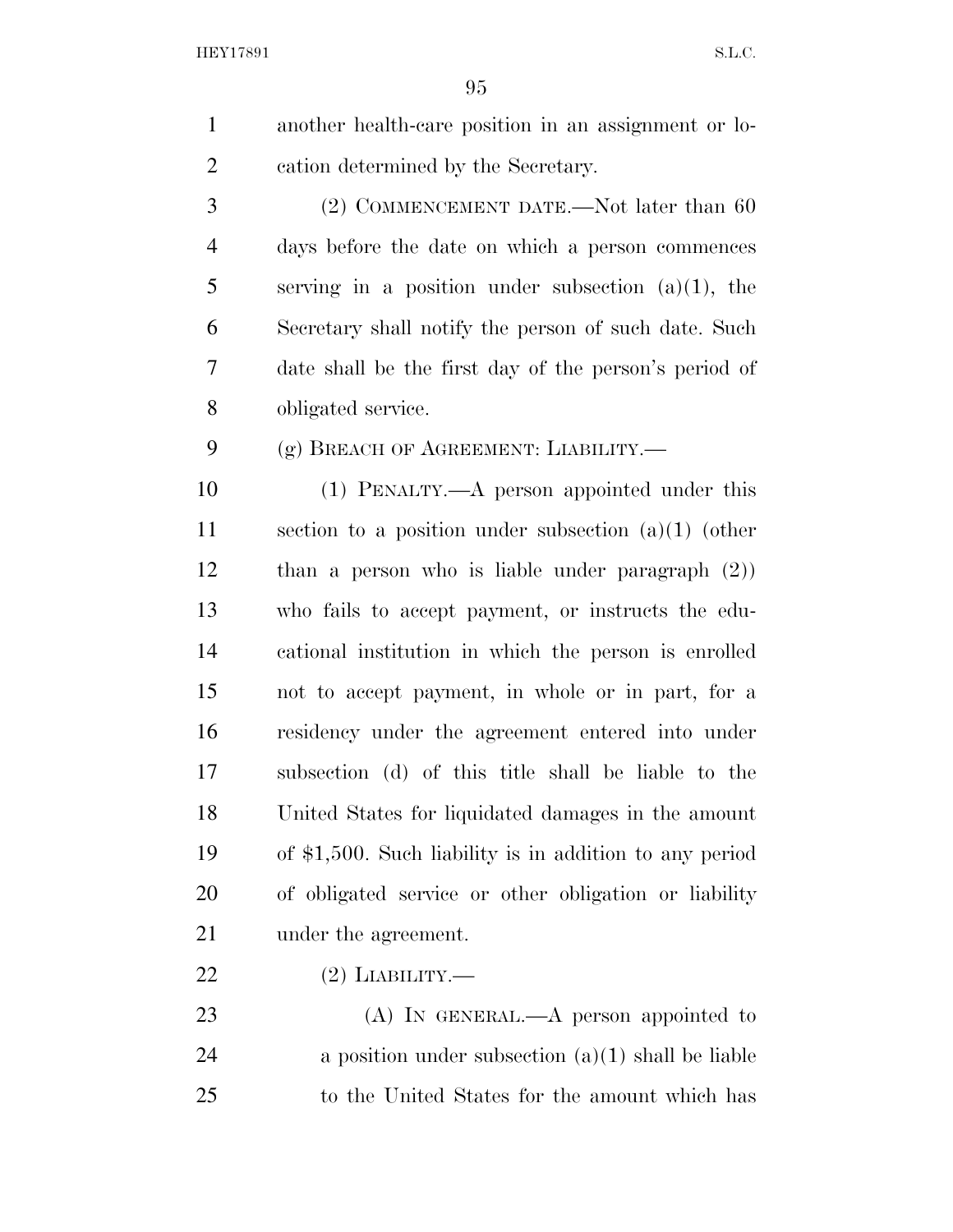| $\mathbf{1}$   | been paid to or on behalf of the person under         |
|----------------|-------------------------------------------------------|
| $\overline{2}$ | the agreement if any of the following occurs:         |
| 3              | (i) The person is dismissed from the                  |
| $\overline{4}$ | position for disciplinary reasons.                    |
| 5              | (ii) The person voluntarily terminates                |
| 6              | the residency before the completion of such           |
| 7              | course of training.                                   |
| 8              | (iii) The person loses the person's li-               |
| 9              | cense, registration, or certification to prac-        |
| 10             | tice the person's health care profession in           |
| 11             | a State.                                              |
| 12             | (B) LIABILITY SUPPLANTS SERVICE OBLI-                 |
| 13             | GATION.—Liability under this paragraph is in          |
| 14             | lieu of any service obligation arising under the      |
| 15             | person's agreement under subsection (d).              |
| 16             | (h) RECOVERY.—                                        |
| 17             | (1) IN GENERAL.—If a person breaches the per-         |
| 18             | son's agreement under subsection (d) by failing (for  |
| 19             | any reason) to complete such person's period of obli- |
| 20             | gated service, the United States shall be entitled to |
| 21             | recover from the person an amount equal to the        |
| 22             | product of-                                           |
| 23             | $(A)$ three;                                          |
| 24             | $(B)$ the sum of —                                    |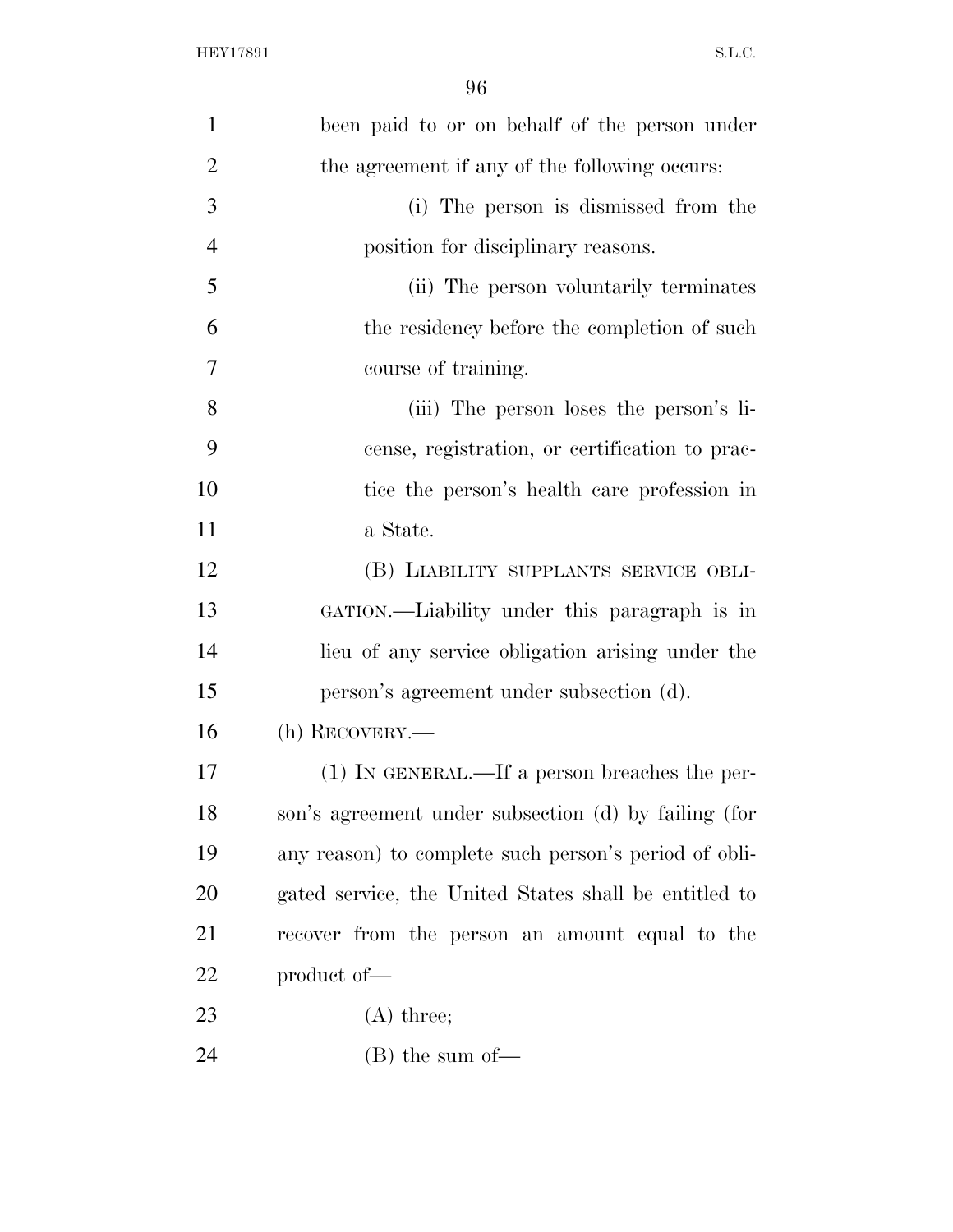| $\mathbf{1}$   | (i) the amounts paid under this sec-                |
|----------------|-----------------------------------------------------|
| $\overline{2}$ | tion to or on behalf of the person; and             |
| 3              | (ii) the interest on such amounts that              |
| $\overline{4}$ | would be payable if at the time the                 |
| 5              | amounts were paid they were loans bearing           |
| 6              | interest at the maximum legal prevailing            |
| $\overline{7}$ | rate, as determined by the Treasurer of             |
| 8              | the United States; and                              |
| 9              | $(C)$ the quotient of —                             |
| 10             | (i) the difference between—                         |
| <sup>11</sup>  | (I) the total number of months in                   |
| 12             | the person's period of obligated serv-              |
| 13             | ice; and                                            |
| 14             | (II) the number of months of                        |
| 15             | such period served by the person; and               |
| 16             | (ii) the total number of months in the              |
| 17             | person's period of obligated service.               |
| 18             | (2) PERIOD OF RECOVERY.—Any amount which            |
| 19             | the United States is entitled to recover under this |
| 20             | subsection shall be paid to the United States not   |
| 21             | later than the date that is one year after the date |
| 22             | of the breach of the agreement.                     |
| 23             | (i) ANNUAL REPORT.—                                 |
| 24             | (1) IN GENERAL.—Not later than one year             |
| 25             | after the date of the enactment of this Act and not |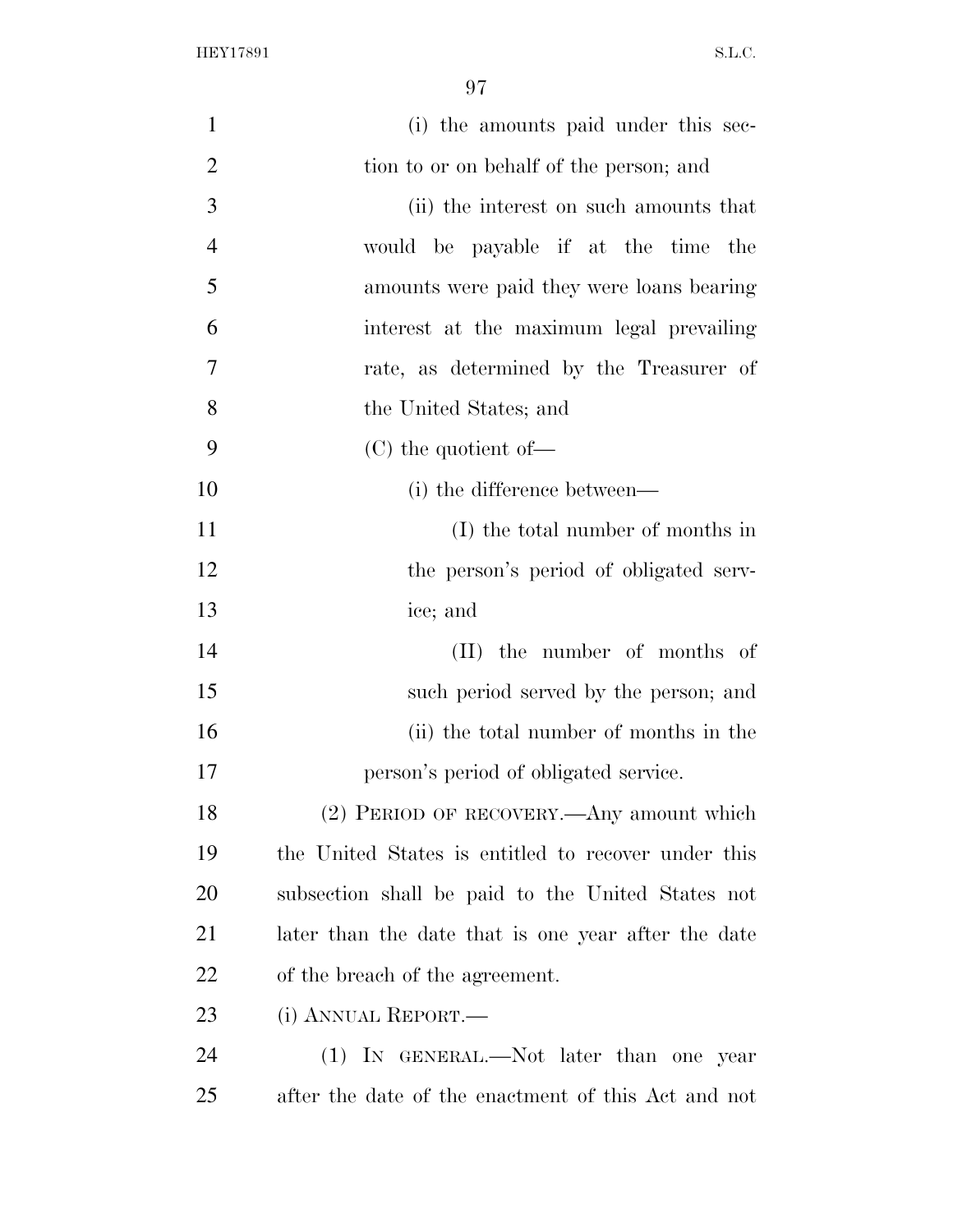| $\mathbf{1}$   | less frequently than once each year thereafter, the  |
|----------------|------------------------------------------------------|
| $\overline{2}$ | Secretary shall submit to the appropriate committees |
| 3              | of Congress a report on the implementation of this   |
| $\overline{4}$ | section during the previous year.                    |
| 5              | (2) CONTENTS.—Each report submitted under            |
| 6              | paragraph (1) shall include, for the period covered  |
| 7              | by the report, the following:                        |
| 8              | (A) The number of positions described in             |
| 9              | subsection (a) that were filled.                     |
| 10             | (B) The location of each such position.              |
| 11             | (C) The academic affiliate associated with           |
| 12             | each such position.                                  |
| 13             | (D) A description of the challenges faced            |
| 14             | in filling the positions described in subsection     |
| 15             | (a) and the actions the Secretary has taken to       |
| 16             | address such challenges.                             |
| 17             | (3) APPROPRIATE COMMITTEES OF CONGRESS               |
| 18             | DEFINED.—In this subsection, the term "appro-        |
| 19             | priate committees of Congress" means—                |
| 20             | (A) the Committee on Veterans' Affairs               |
| 21             | and the Committee on Appropriations of the           |
| 22             | Senate; and                                          |
| 23             | (B) the Committee on Veterans' Affairs               |
| 24             | and the Committee on Appropriations of the           |
| 25             | House of Representatives.                            |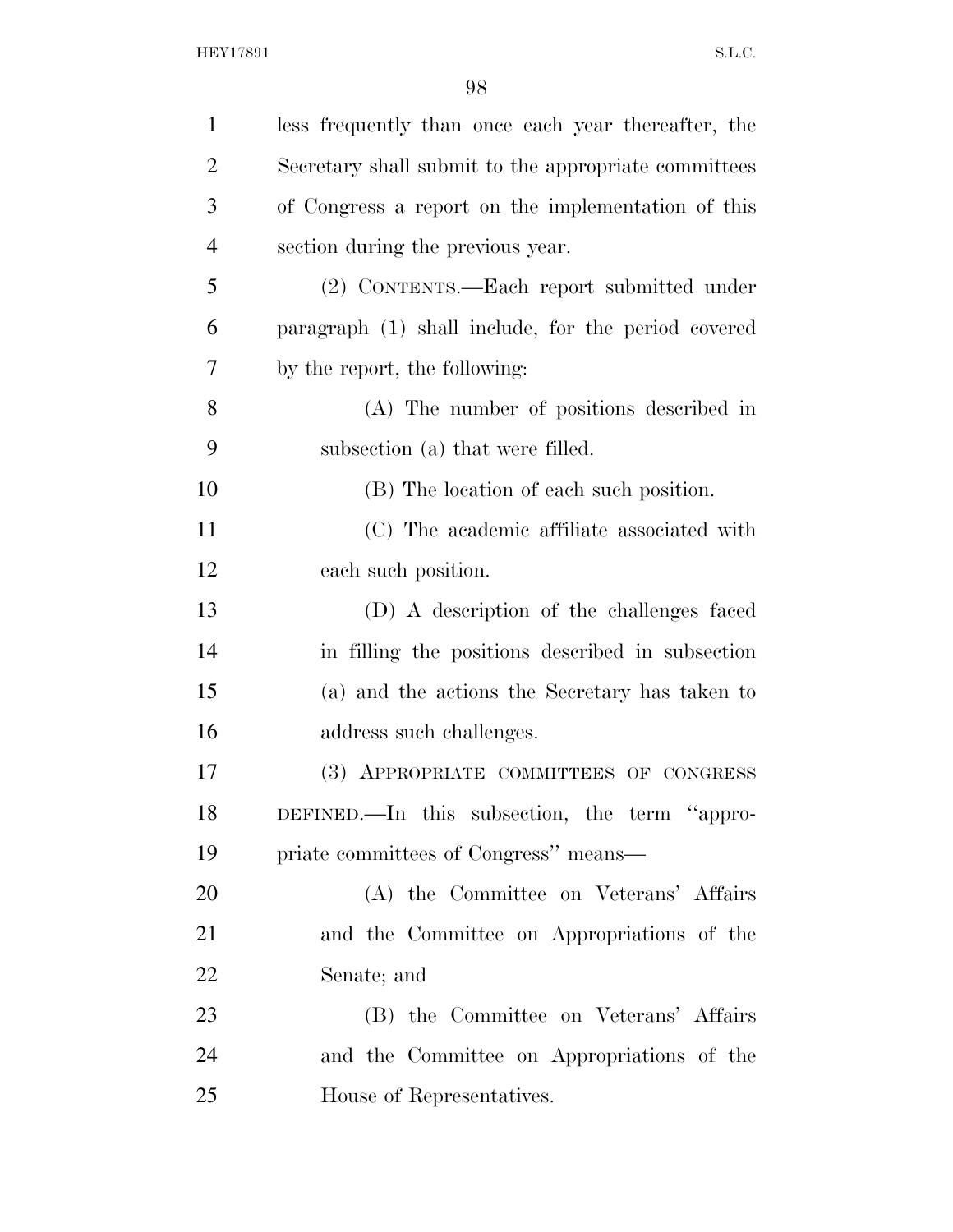|  |               |  |  | 1 SEC. 303. ANNUAL REPORT ON AWARDS OR BONUSES |
|--|---------------|--|--|------------------------------------------------|
|  |               |  |  | AWARDED TO CERTAIN HIGH-LEVEL EMPLOY-          |
|  |               |  |  | EES OF THE DEPARTMENT OF VETERANS AF-          |
|  | <b>FAIRS.</b> |  |  |                                                |

 (a) IN GENERAL.—Chapter 7 is amended by adding at the end the following new section:

## **''§ 726. Annual report on awards to certain high-level employees**

 ''(a) IN GENERAL.—Not later than 30 days after the end of each fiscal year, the Secretary shall submit to the appropriate committees of Congress a report that con- tains, for the most recent fiscal year ending before the submittal of the report, a description of the performance awards and bonuses awarded to Regional Office Directors of the Department, Directors of Medical Centers of the Department, and Directors of Veterans Integrated Service Networks.

 ''(b) ELEMENTS.—Each report submitted under sub- section (a) shall include the following with respect to each award or bonus awarded to an individual described in such subsection:

 $\frac{1}{2}$  (1) The type of award or bonus, specifically those awarded for performance or on the basis of re- cruitment, relocation and retention as the case may be.

26 ''(2) The amount of each award or bonus.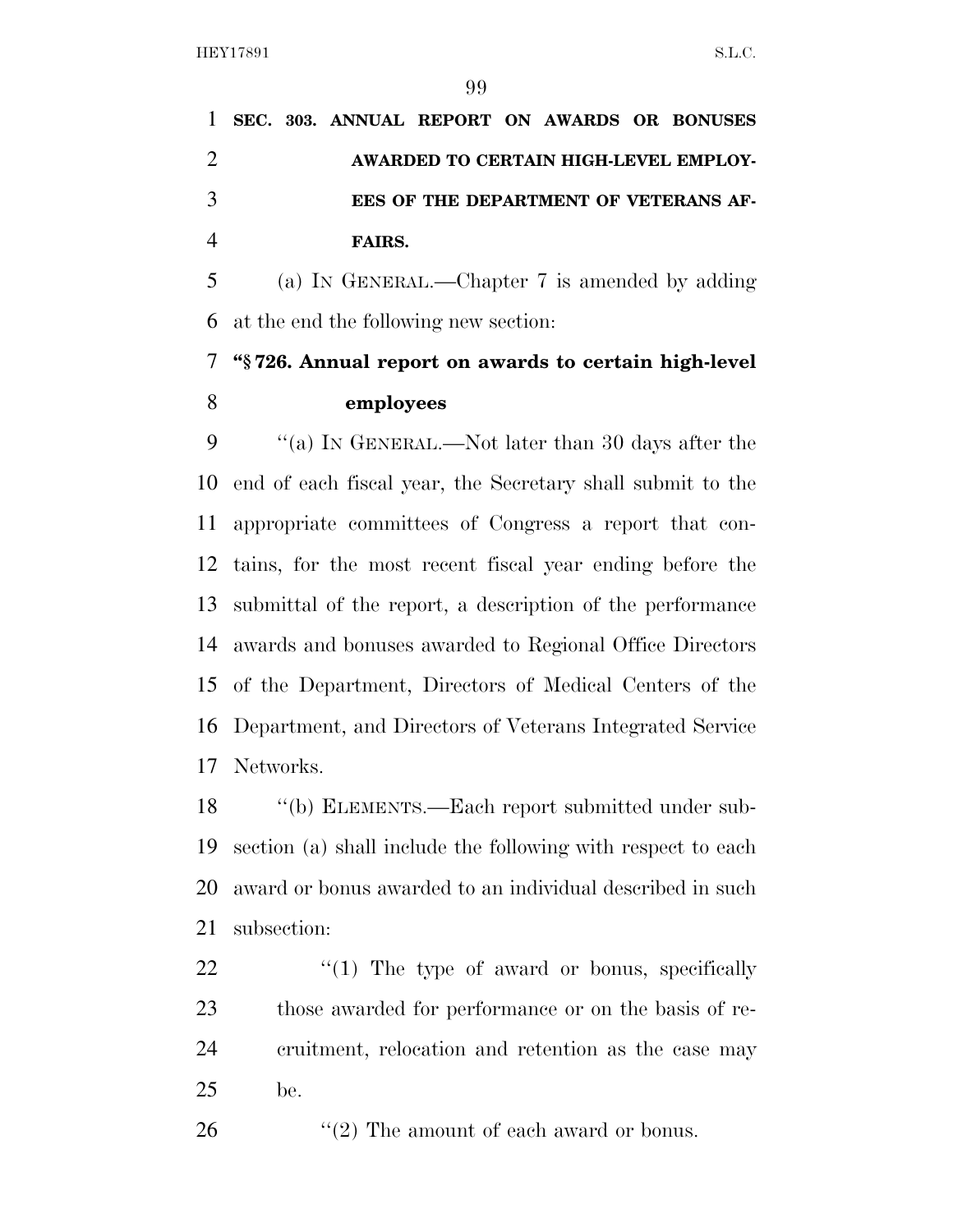| $\mathbf{1}$   | $\cdot$ (3) The job title of the individual awarded the          |
|----------------|------------------------------------------------------------------|
| $\overline{2}$ | award or bonus.                                                  |
| 3              | $\lq(4)$ The location where the individual awarded               |
| $\overline{4}$ | the award or bonus works.                                        |
| 5              | "(c) APPROPRIATE COMMITTEES OF CONGRESS.—In                      |
| 6              | this section, the term 'appropriate committees of Con-           |
| 7              | gress' means—                                                    |
| 8              | $\lq(1)$ the Committee on Veterans' Affairs and                  |
| 9              | the Committee on Appropriations of the Senate; and               |
| 10             | $\lq(2)$ the Committee on Veterans' Affairs and                  |
| 11             | the Committee on Appropriations of the House of                  |
| 12             | Representatives.".                                               |
| 13             | (b) CLERICAL AMENDMENT.—The table of sections                    |
| 14             | at the beginning of chapter 7 of such title is amended by        |
| 15             | inserting after the item relating to section 725 the fol-        |
| 16             | lowing new item:                                                 |
|                | "726. Annual report on awards to certain high-level employees.". |
| 17             | <b>Subtitle B—Facilities,</b>                                    |
| 18             | <b>Construction, and Leases</b>                                  |
| 19             | SEC. 311. FACILITATING SHARING OF MEDICAL FACILITIES             |
| 20             | WITH OTHER FEDERAL AGENCIES.                                     |
| 21             | (a) CONSTRUCTION OR LEASE OF SHARED FACIL-                       |
| 22             | ITY.                                                             |
| 23             | $(1)$ In GENERAL.—Subchapter I of chapter 81                     |
| 24             | is amended by inserting after section 8111A the fol-             |
| 25             | lowing new section:                                              |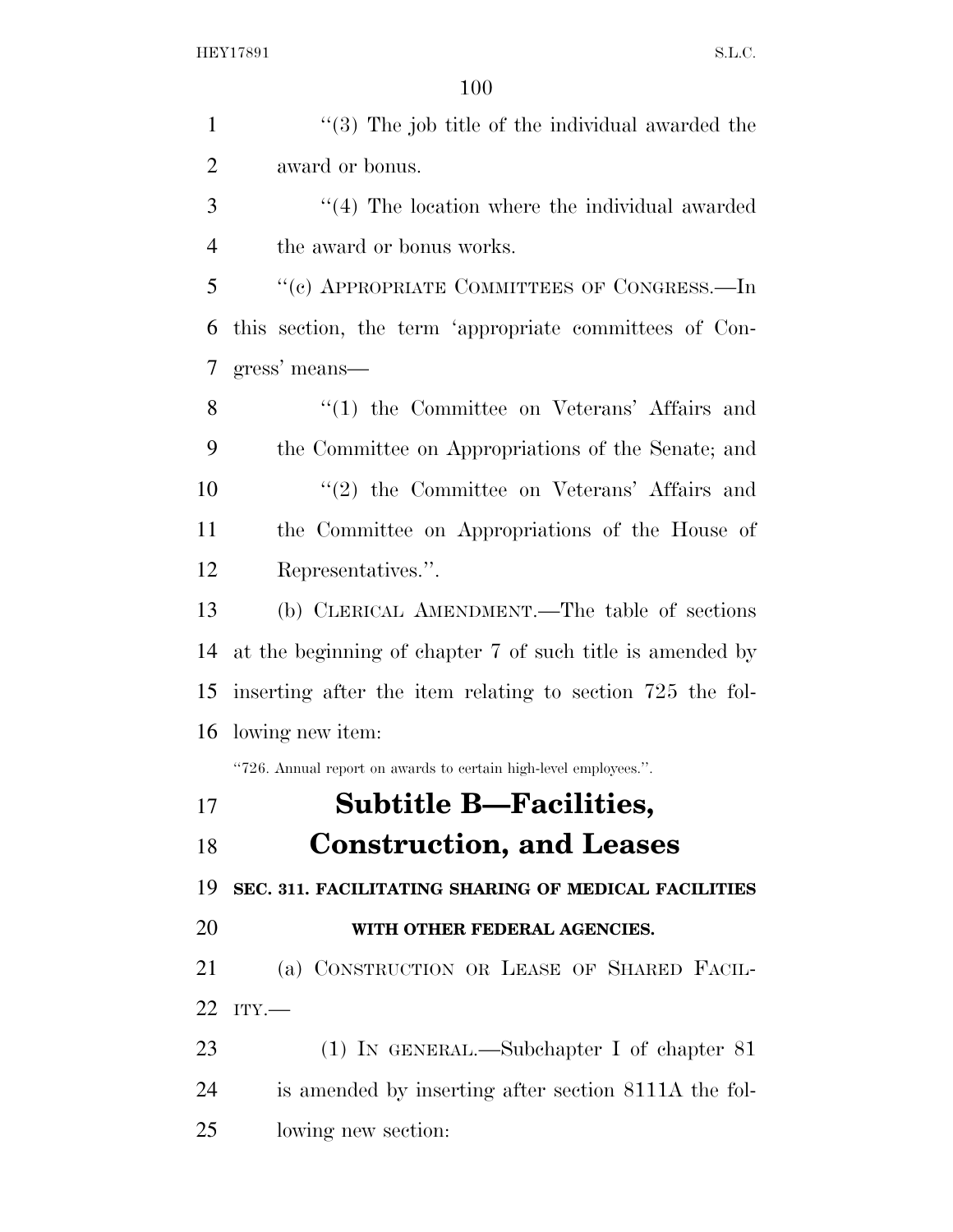## **''§ 8111B. Authority to plan, design, construct, or lease a shared medical facility**

 ''(a) IN GENERAL.—(1) The Secretary may enter into agreements with other Federal agencies for the plan- ning, designing, constructing, or leasing shared medical facilities with the goal of improving access to, and quality and cost effectiveness of, health care provided by the De-partment and other Federal agencies.

 ''(2) Facilities planned, designed, constructed, or leased under paragraph (1) shall be managed by the Di- rector of the High-Performing Integrated Healthcare Net- work of the Department designated under section 1730B(a) of this title.

 ''(b) TRANSFER OF AMOUNTS TO OTHER FEDERAL AGENCIES.—(1) The Secretary may transfer to another Federal agency amounts appropriated to the Department for 'Construction, Minor Projects' for use for the plan- ning, design, or construction of a shared medical facility if the estimated share of the project costs to be borne by the Department does not exceed the threshold for a major medical facility construction project under section  $8104(a)(3)(A)$  of this title.

23 ''(2) The Secretary may transfer to another Federal agency amounts appropriated to the Department for 'Con- struction, Major Projects' for use for the planning, design, or construction of a shared medical facility if—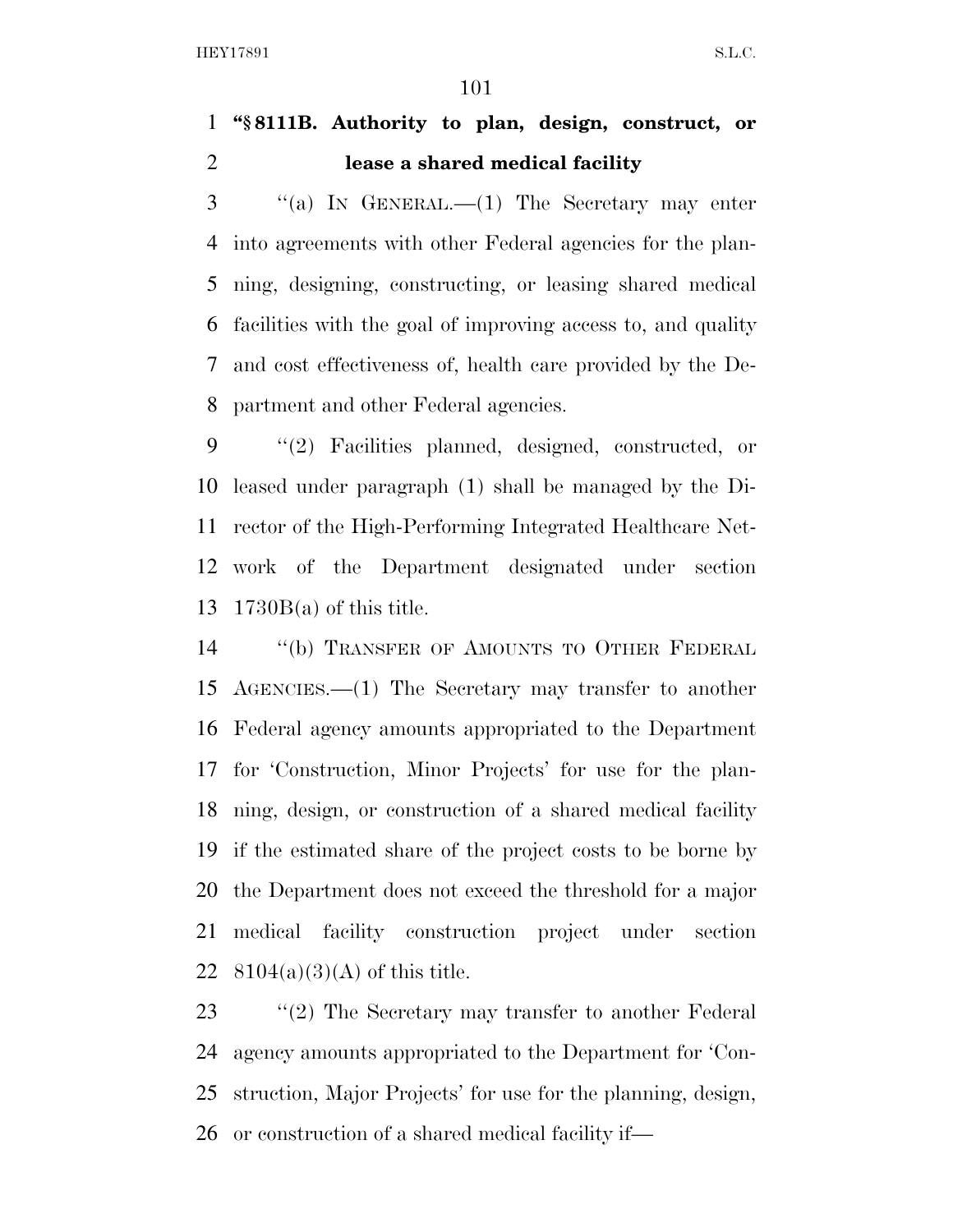''(A) the estimated share of the project costs to be borne by the Department is more than the threshold for a major medical facility construction project under subsection (a)(3)(A) of section 8104 of this title; and

 ''(B) the requirements for such a project under such section have been met.

8 "(3) The Secretary may transfer to another Federal agency amounts appropriated to the applicable appropria- tions account of the Department for the purpose of leasing space for a shared medical facility if the estimated share of the lease costs to be borne by the Department does not exceed the threshold for a major medical facility lease 14 under section  $8104(a)(3)(B)$  of this title.

15 "(c) TRANSFER OF AMOUNTS TO DEPARTMENT.—(1) Amounts transferred to the Department by another Fed- eral agency for the necessary expenses of planning, design- ing, or constructing a shared medical facility for which the estimated share of the project costs to be borne by the Department does not exceed the threshold for a major 21 medical facility project under section  $8104(a)(3)(A)$  of this title may be deposited in the 'Construction, Minor Projects' account of the Department and used for such necessary expenses.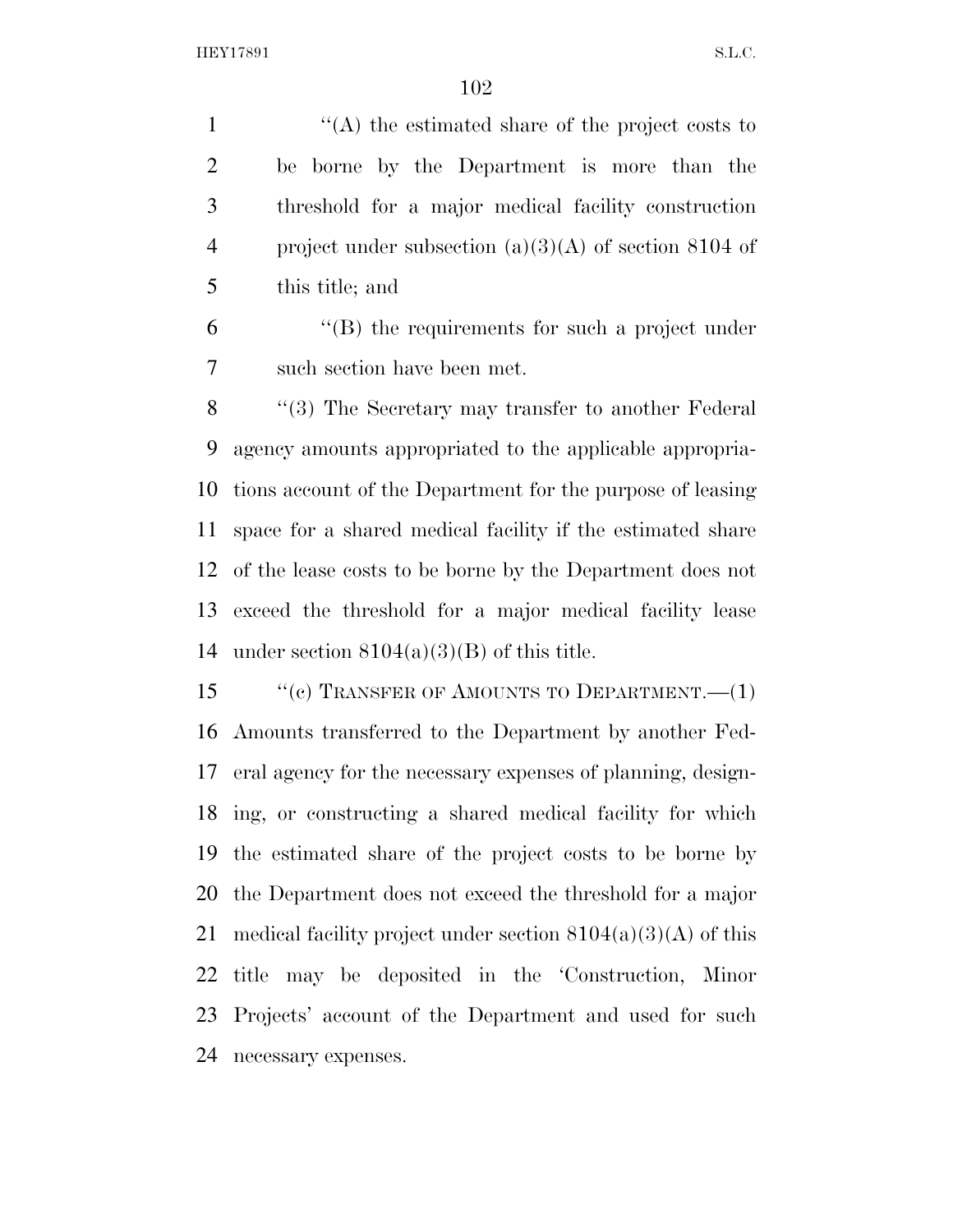1 ''(2) Amounts transferred to the Department by an- other Federal agency for the necessary expenses of plan- ning, designing, or constructing a shared medical facility for which the estimated share of the project costs to be borne by the Department is more than the threshold for a major medical facility project under section 8104(a)(3)(A) of this title may be deposited in the 'Con- struction, Major Projects' account of the Department and used for such necessary expenses if the requirements for such project under section 8104 of this title have been met.

12 ''(3) Amounts transferred to the Department by an- other Federal agency for the purpose of leasing space for a shared medical facility may be credited to the applicable appropriations account of the Department and shall be available without fiscal year limitation.

 ''(4) Amounts transferred under paragraphs (1) and (2) shall be available for the same time period as amounts in the account to which those amounts are transferred.''.

20 (2) CLERICAL AMENDMENT.—The table of sec- tions at the beginning of such chapter is amended by inserting after the item relating to section 8111A the following new item:

''8111B. Authority to plan, design, construct, or lease a shared medical facility.''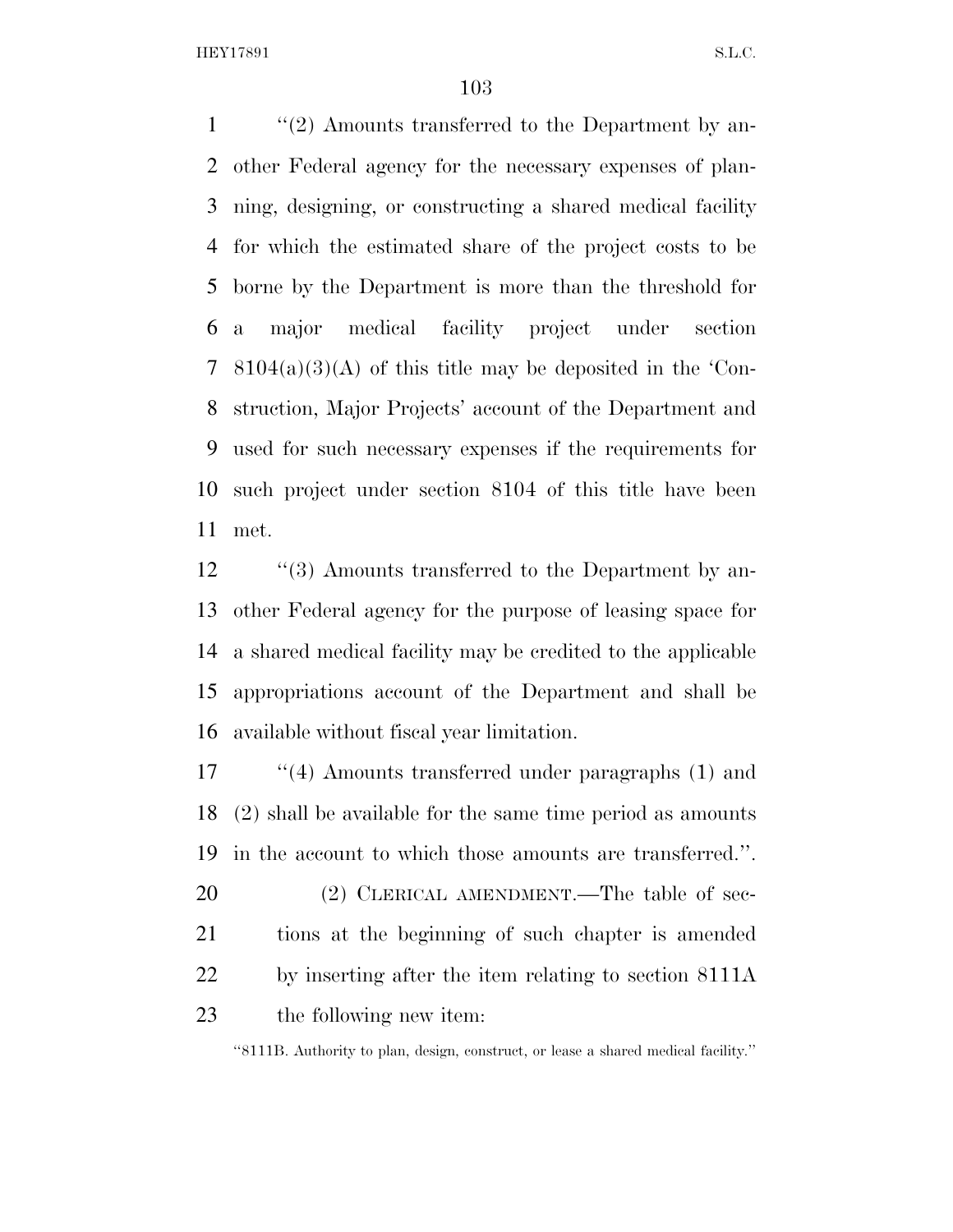(b) MODIFICATION OF DEFINITION OF MEDICAL FA- CILITY.—Paragraph (3) of section 8101 is amended to read as follows:

4 "(3) The term 'medical facility' means any fa- cility or part thereof that is, or will be, under the jurisdiction of the Secretary, or as otherwise des- ignated by law, for the provision of healthcare serv- ices (including hospital care, outpatient care, nurs- ing home care, domiciliary care, or medical services), including any necessary building and auxiliary struc- ture, garage, parking facility, mechanical equipment, trackage facilities leading thereto, abutting side- walks, accommodations for attending personnel, and recreation facilities associated therewith.''.

## **SEC. 312. REVIEW OF ENHANCED USE LEASES.**

Section 8162 is amended—

 (1) in subsection (a), by amending paragraph (2) to read as follows:

 ''(2) With respect to enhanced-use leases entered into on or after the date of enactment of the Veterans Commu- nity Care and Access Act of 2017, the Secretary may enter into an enhanced-use lease only if the Secretary deter-mines that—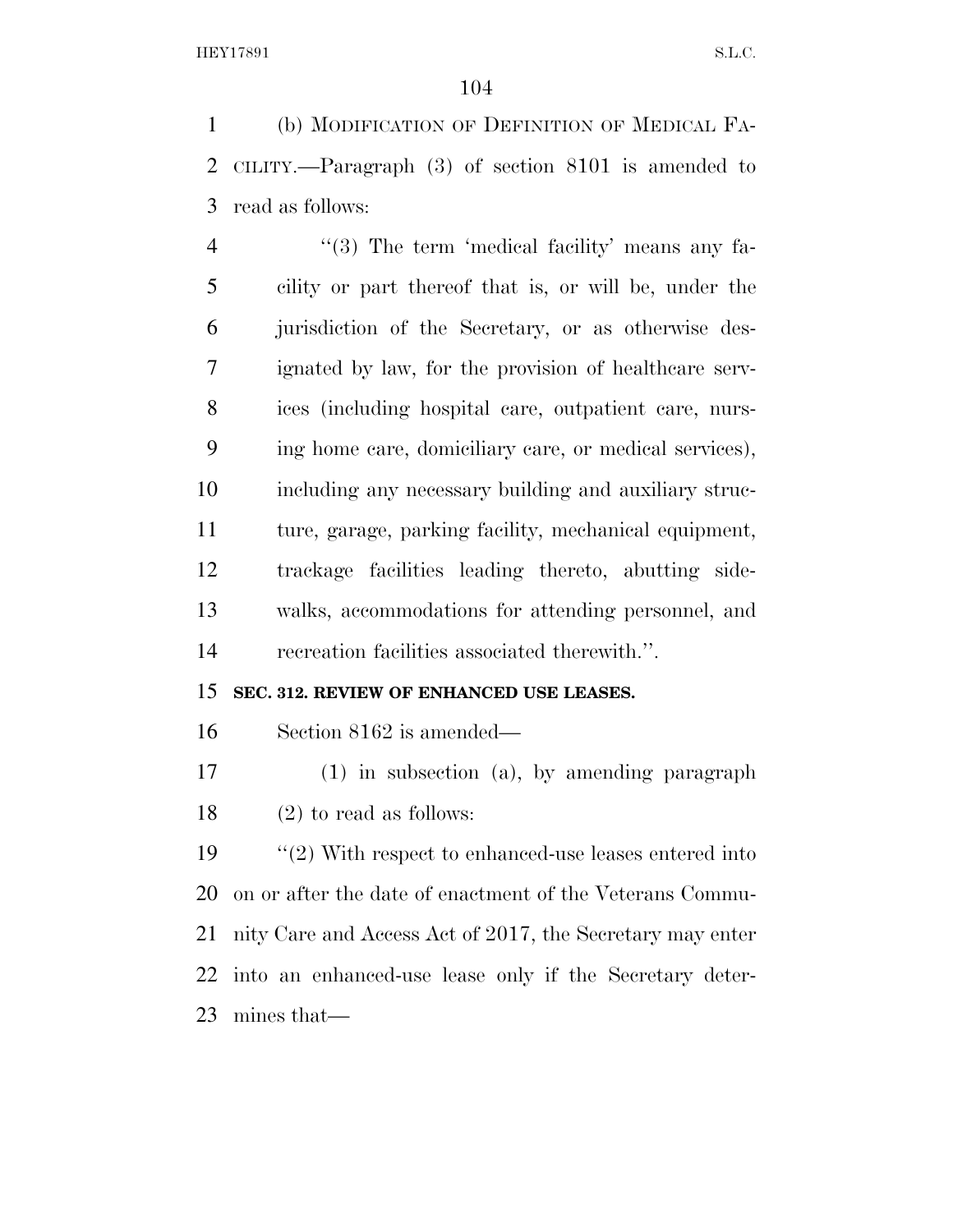| $\mathbf{1}$   | $\cdot$ (A) the lease will not be inconsistent with and       |
|----------------|---------------------------------------------------------------|
| $\overline{2}$ | will not adversely affect the mission of the Depart-          |
| 3              | ment; and                                                     |
| $\overline{4}$ | $\lq\lq(B)(i)$ the lease will enhance the use of the          |
| 5              | property; or                                                  |
| 6              | "(ii) the leased property will provide supportive             |
| $\overline{7}$ | housing as defined in section 8161 of this title.";           |
| 8              | and                                                           |
| 9              | $(2)$ in subsection $(b)$ , by amending paragraph             |
| 10             | $(6)$ to read as follows:                                     |
| 11             | $\cdot\cdot$ (6) The Director of the Office of Management and |
| 12             | Budget shall review each such enhanced-use lease prior        |
| 13             | to execution for compliance with paragraph $(5)$ of this      |
| 14             | subsection.".                                                 |
| 15             | <b>TITLE IV—INNOVATIVE PILOT</b>                              |
| 16             | <b>PROGRAMS</b>                                               |
| 17             | SEC. 401. PILOT PROGRAM TO ESTABLISH OR AFFILIATE             |
| 18             | WITH GRADUATE MEDICAL RESIDENCY PRO-                          |
| 19             | GRAMS AT FACILITIES OPERATED BY INDIAN                        |
| 20             | TRIBES, TRIBAL ORGANIZATIONS, AND THE                         |
| 21             | INDIAN HEALTH SERVICE IN RURAL AREAS.                         |
| 22             | (a) PILOT PROGRAM REQUIRED.—The Secretary of                  |
| 23             | Veterans Affairs, in consultation with the Director of the    |
| 24             | Indian Health Service, shall carry out a pilot program—       |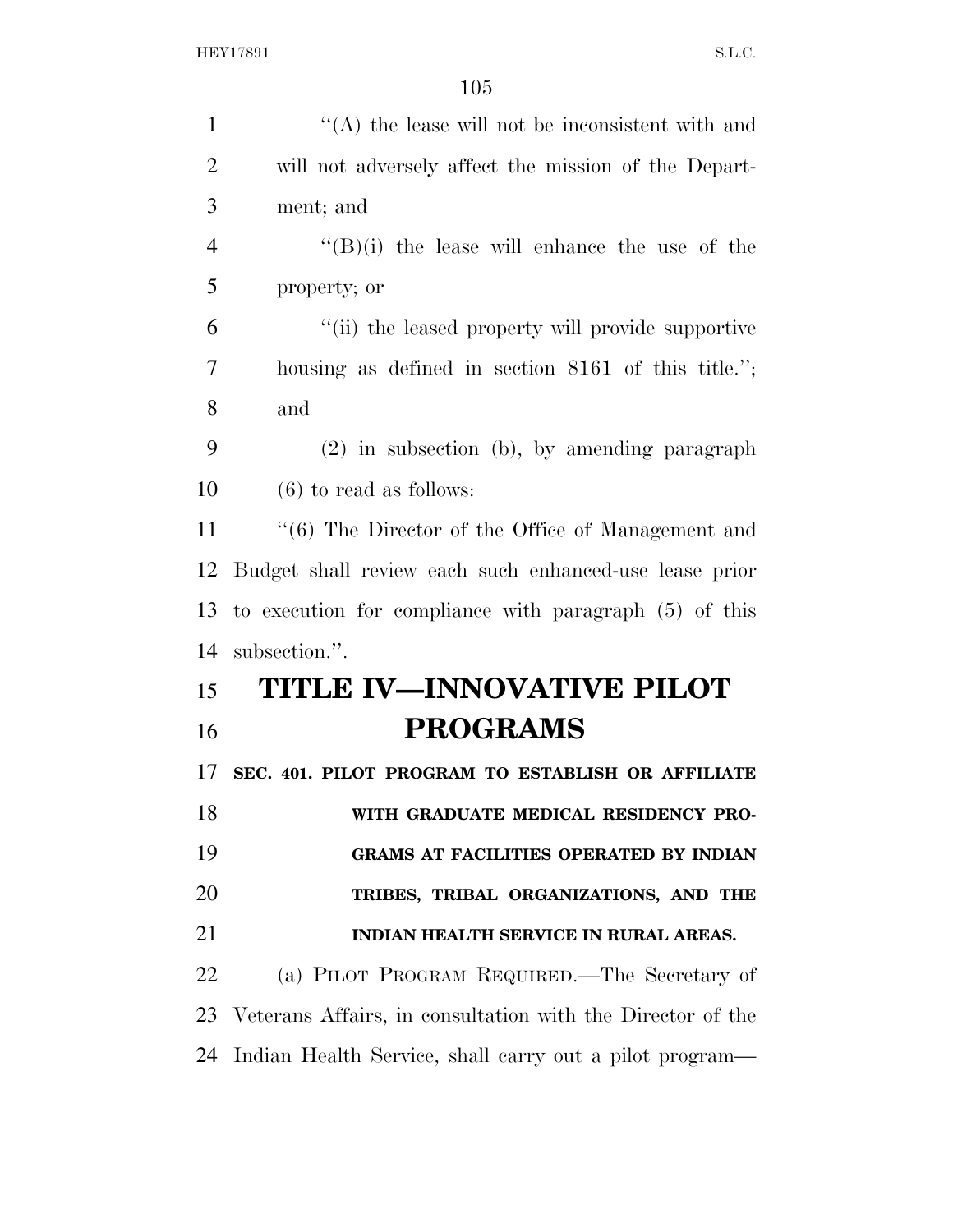| $\mathbf{1}$   | (1) to establish graduate medical education                |
|----------------|------------------------------------------------------------|
| $\overline{2}$ | residency training programs at covered facilities; or      |
| 3              | (2) to affiliate with established programs de-             |
| $\overline{4}$ | scribed in paragraph $(1)$ .                               |
| 5              | (b) COVERED FACILITIES.—For purposes of the pilot          |
| 6              | program, a covered facility is any facility-               |
| 7              | $(1)$ described in subparagraph $(B)$ or $(C)$ of          |
| 8              | section $302(a)(2)$ ; and                                  |
| 9              | $(2)$ located in a rural or remote area, as deter-         |
| 10             | mined by the Secretary and the Director of the In-         |
| 11             | dian Health Service.                                       |
| 12             | (e) LOCATIONS.—                                            |
| 13             | (1) IN GENERAL.—The Secretary shall carry                  |
| 14             | out the pilot program at not more than five covered        |
| 15             | facilities that have been selected by the Secretary for    |
| 16             | purposes of the pilot program.                             |
| 17             | (2) CRITERIA.—The Secretary shall establish                |
| 18             | criteria for selecting covered facilities under para-      |
| 19             | $graph(1)$ .                                               |
| 20             | (d) DURATION.—The Secretary shall carry out the            |
| 21             | pilot program during the eight-year period beginning on    |
| 22             | the date that is 180 days after the date of the enactment  |
| 23             | of this Act.                                               |
| 24             | (e) REIMBURSEMENT OF COSTS.—The Secretary                  |
| 25             | shall reimburse each covered facility participating in the |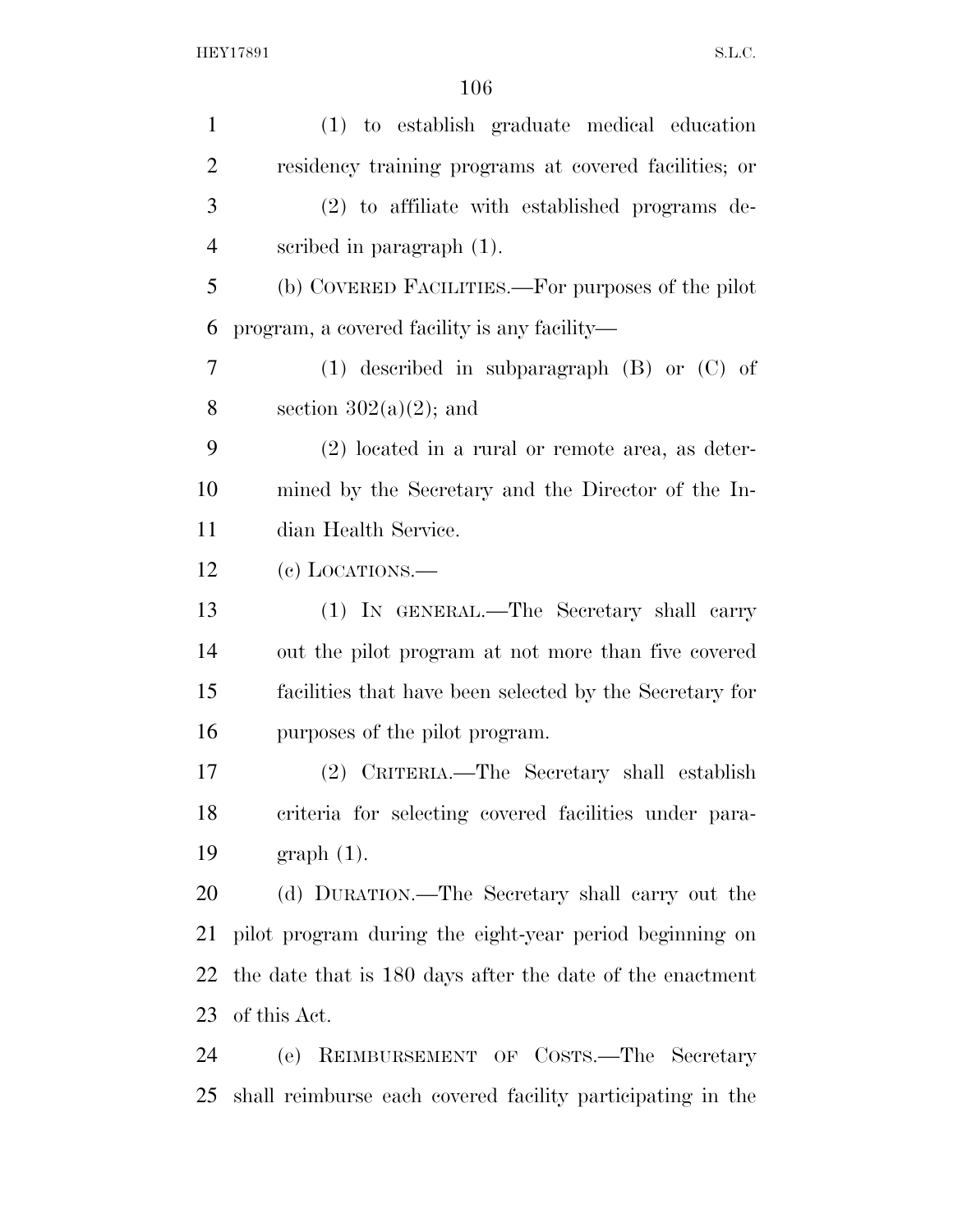pilot program for the following costs associated with the pilot program: (1) Curriculum development. (2) Recruitment, training, supervision, and re- tention of residents and faculty. (3) Accreditation of programs of education under the pilot program by the Accreditation Coun- cil for Graduate Medical Education (ACGME) or the American Osteopathic Association (AOA). (4) The portion of faculty salaries attributable to activities relating to carrying out the pilot pro- gram. (5) Payment for expenses relating to providing medical education under the pilot program. (6) Stipends and benefits. 16 (f) PERIOD OF OBLIGATED SERVICE.— (1) IN GENERAL.—The Secretary shall enter into an agreement with each individual who partici- pates in the pilot program under which such indi- vidual agrees to serve under the same terms as es- tablished under section 302. (2) LOAN REPAYMENT.—During the period of obligated service of an individual under paragraph (1), the individual—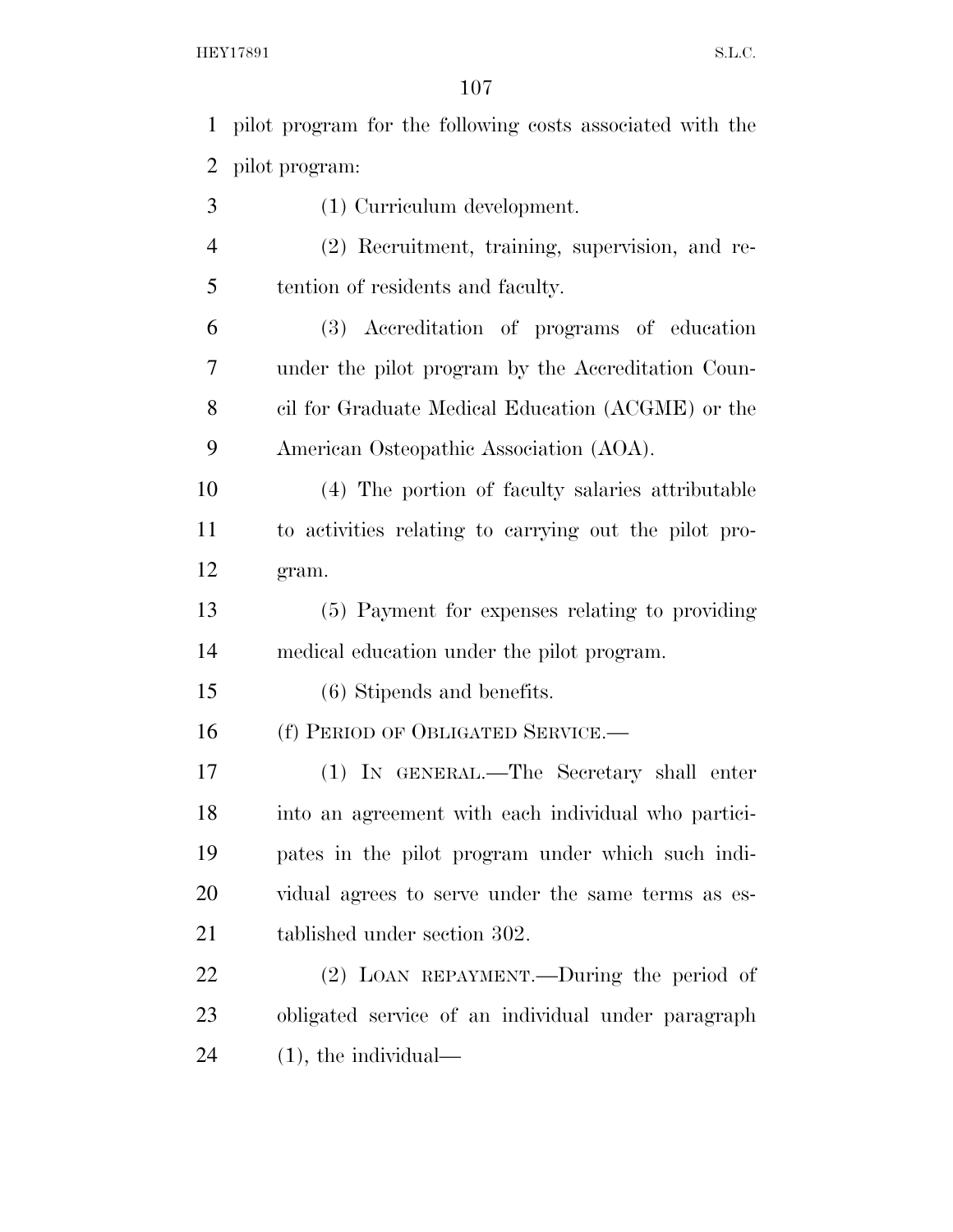(A) shall be deemed to be an eligible indi- vidual under subsection (b) of section 108 of the Indian Health Care Improvement Act (25 U.S.C. 1616a) for purposes of participation in the Indian Health Service Loan Repayment Program under such section during the portion of such period that the individual serves at a covered facility; and (B) shall be deemed to be an eligible indi- vidual under section 7682(a) of title 38, United States Code, for purposes of participation in the Department of Veterans Affairs Education Debt Reduction Program under subchapter VII of chapter 76 of such title during the portion of such period that the individual serves at a fa- cility of the Department. (3) CONCURRENT SERVICE.—Any period of ob- ligated service required of an individual under para- graph (1) shall be served— (A) with respect to service at a covered fa- cility, concurrently with any period of obligated service required of the individual by the Indian Health Service; and (B) with respect to service at a facility of the Department of Veterans Affairs, concur-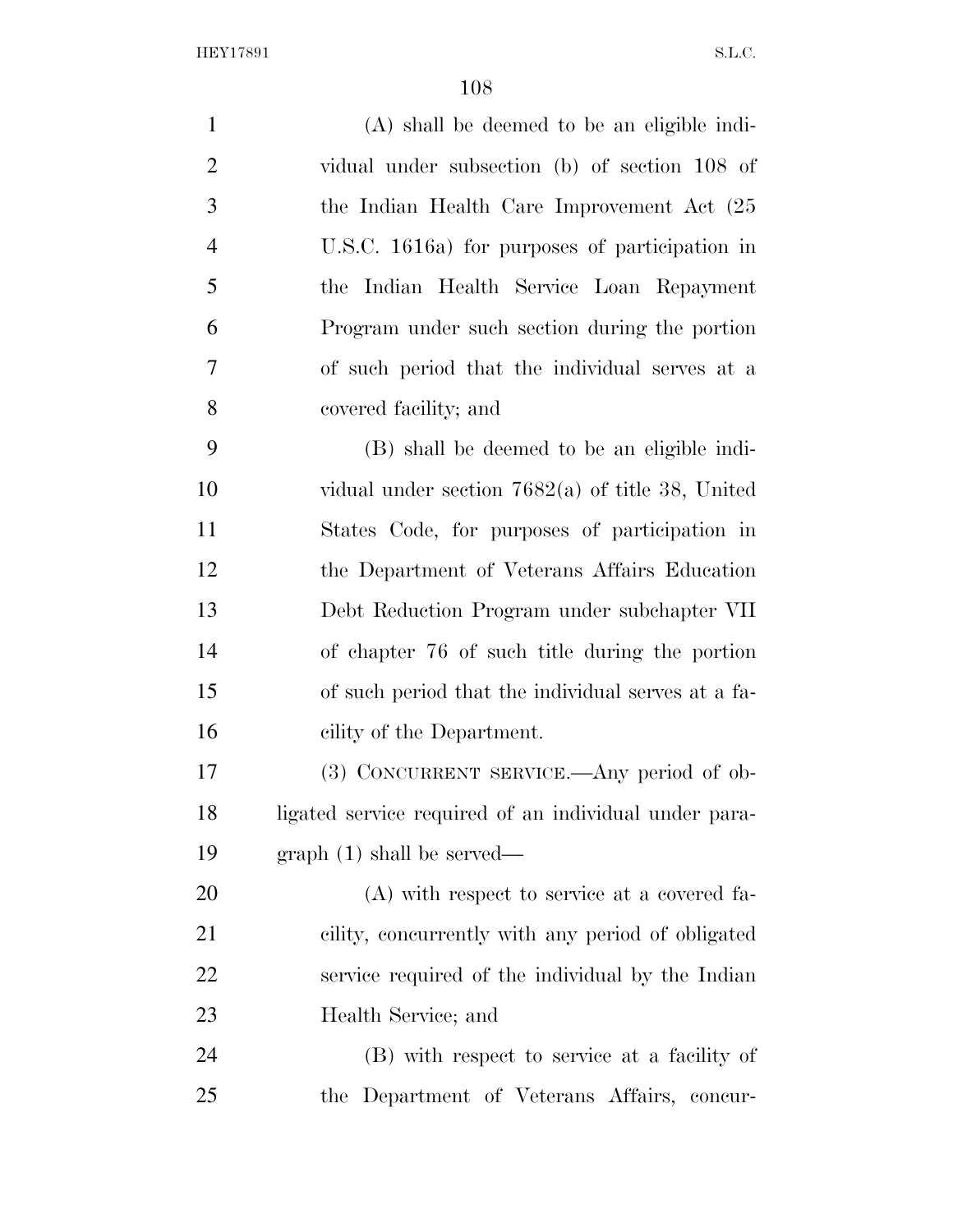rently with any period of obligated service re-quired of the individual by the Department.

 (g) TREATMENT OF PARTICIPANTS.—A residency po- sition into which a participant in the pilot program is placed as part of the pilot program shall be considered 6 a position referred to in section  $302(a)(1)$  for purposes of the limitation on number of new positions authorized under such section.

 (h) REPORT.—Not later than three years before the date on which the pilot program terminates, the Secretary of Veterans Affairs shall submit to the Committee on Vet- erans' Affairs of the Senate and the Committee on Vet- erans' Affairs of the House of Representatives a report on the feasibility and advisability of—

 (1) expanding the pilot program to additional locations; and

 (2) making the pilot program or any aspect of the pilot program permanent.

**SEC. 402. AUTHORITY FOR DEPARTMENT OF VETERANS AF-**

## **FAIRS CENTER FOR INNOVATION FOR CARE AND PAYMENT.**

 (a) IN GENERAL.—Subchapter I of chapter 17, as amended by section 122, is further amended by inserting after section 1703E, as added by section 122, the fol-lowing new section: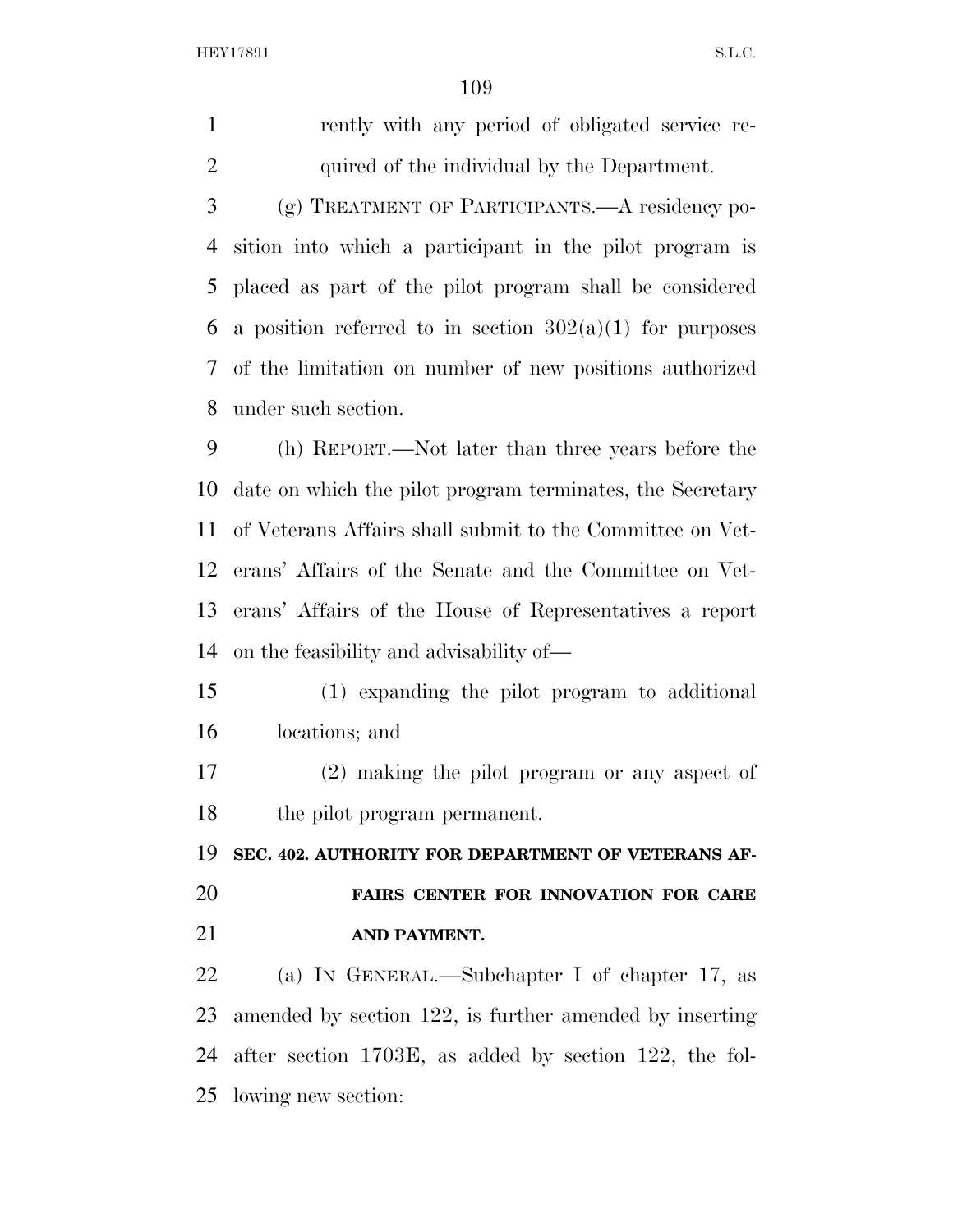## **''§ 1703F. Center for Innovation for Care and Pay-ment**

 "(a) In GENERAL.—(1) There is established within the Department a Center for Innovation for Care and Pay-ment (in this section referred to as the 'Center').

 ''(2) The Secretary, acting through the Center, may carry out such pilot programs as appropriate to develop new, innovative approaches to testing payment and service delivery models to reduce expenditures while preserving or enhancing the quality of care furnished by the Depart-ment.

 ''(3) The Secretary, acting through the Center, shall test payment and service delivery models to determine whether such models improve the access to and quality, timeliness, and patient satisfaction of such care and serv- ices, as well as the cost savings associated with such mod-els.

 $\cdot$  ''(4)(A) The Secretary shall test models where the Secretary determines that there is evidence that the model addresses a defined population for which there are deficits care leading to poor clinical outcomes or potentially avoid-able expenditures.

 ''(B) The Secretary shall focus on models expected to reduce program costs while preserving or enhancing the quality of care received by individuals receiving benefits under this chapter.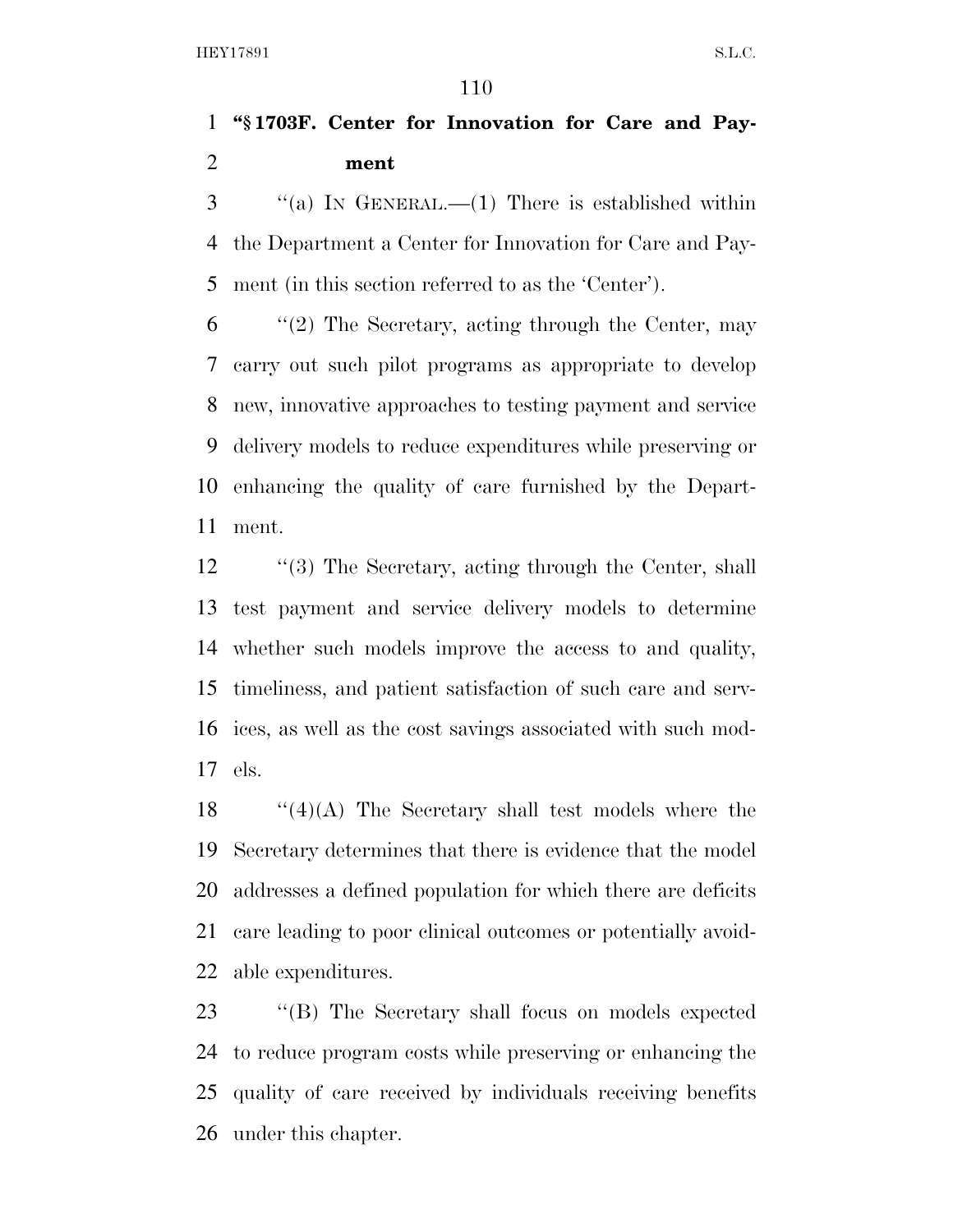''(C) The models selected may include those described 2 in section  $1115A(b)(2)(B)$  of the Social Security Act (42) 3 U.S.C.  $1315a(b)(2)(B)$ ). ''(5) In selecting models for testing, the Secretary may consider the following additional factors: ''(A) Whether the model includes a regular process for monitoring and updating patient care plans in a manner that is consistent with the needs and preferences of applicable individuals. ''(B) Whether the model places the applicable individual, including family members and other care- givers of the applicable individual, at the center of the care team of the applicable individual.  $\langle ^{\prime}(C) \rangle$  Whether the model uses technology or new systems to coordinate care over time and across set- tings. ''(D) Whether the model demonstrates effective linkage with other public sector payers, private sec- tor payers, or statewide payment models.  $\cdot$  ''(6)(A) Models tested under this section may not be designed in such a way that would allow the United States to recover or collect reasonable charges from a Federal health care program for care or services furnished by the Secretary to veterans under pilot programs carried out under this section.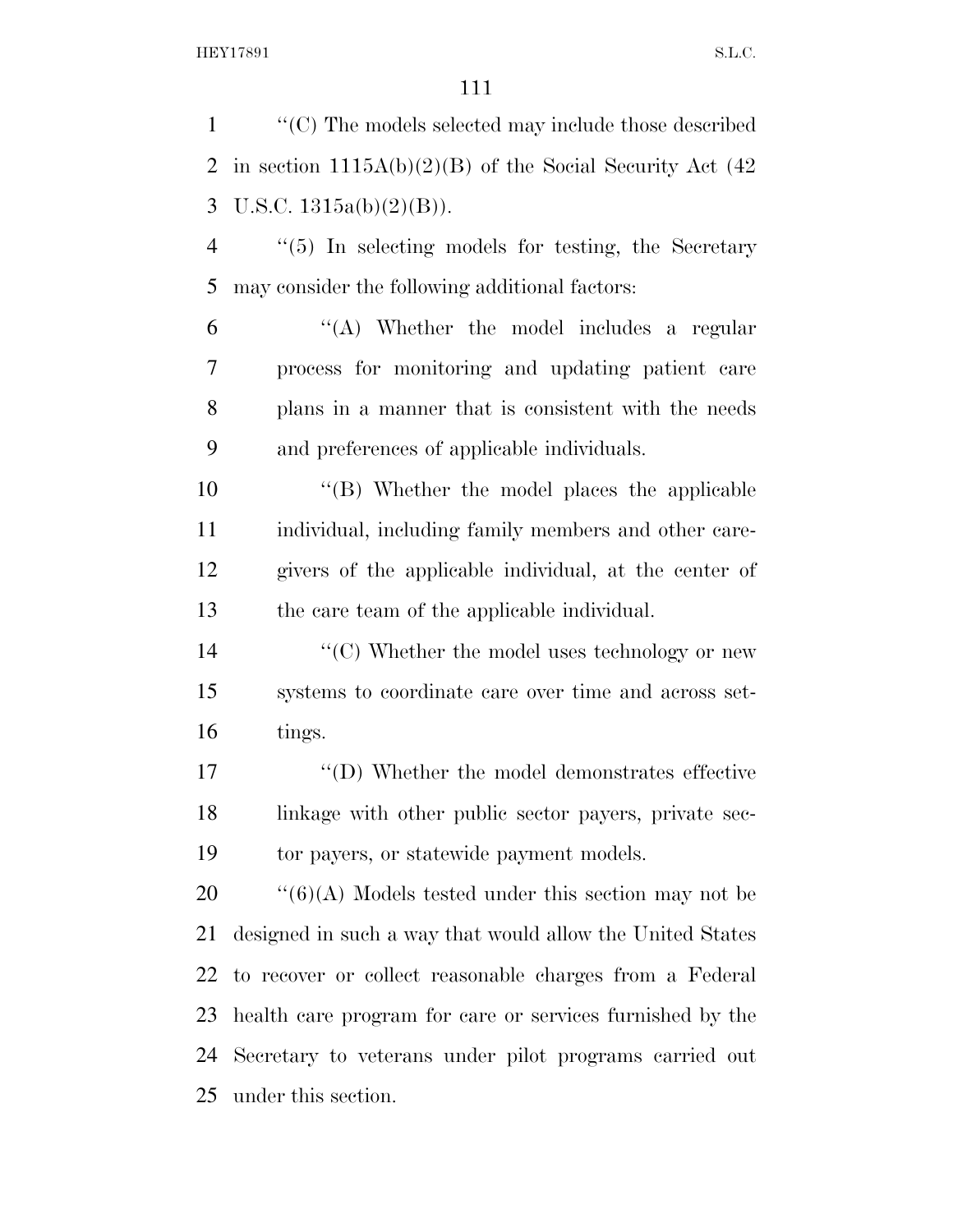| $\mathbf{1}$   | " $(B)$ In this paragraph, the term 'Federal health care    |
|----------------|-------------------------------------------------------------|
| $\overline{2}$ | program' means—                                             |
| 3              | "(i) an insurance program described in section              |
| $\overline{4}$ | 1811 of the Social Security Act (42 U.S.C. 1395c)           |
| 5              | or established by section 1831 of such Act (42)             |
| 6              | U.S.C. 1395j); or                                           |
| 7              | "(ii) a State plan for medical assistance ap-               |
| 8              | proved under title XIX of such Act (42 U.S.C. 1396)         |
| 9              | $et seq.);$ or                                              |
| 10             | "(iii) a TRICARE program operated under sec-                |
| 11             | tions 1075, 1075a, 1076, 1076a, 1076c, 1076d,               |
| 12             | 1076e, or 1076f of title 10.                                |
| 13             | "(b) DURATION.—Pilot programs carried out by the            |
| 14             | Secretary under this section shall terminate no later than  |
| 15             | five years after their commencement.                        |
| 16             | "(c) LOCATION.—The Secretary shall ensure that              |
| 17             | pilot programs carried out under this section occur in dif- |
|                | 18 ferent areas that are appropriate for the intended pur-  |
| 19             | poses of the pilot program.                                 |
| 20             | "(d) BUDGET.—Funding for pilot programs carried             |
| 21             | out by the Secretary under this section will be derived     |
| 22             | from appropriations provided in advance in appropriations   |
| 23             | Acts for the Veterans Health Administration and from ap-    |
| 24             | propriations provided for information technology systems.   |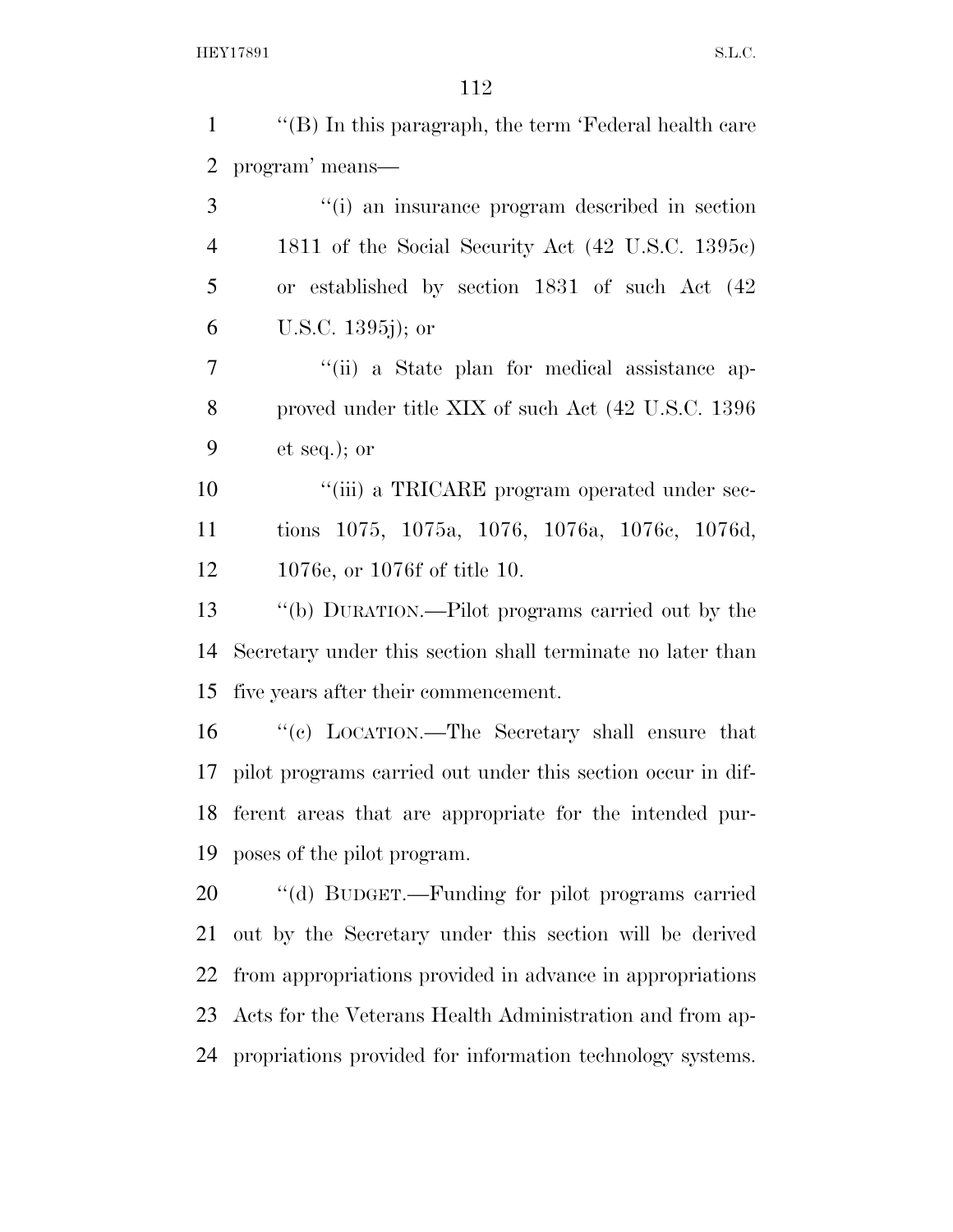''(e) NOTICE.—The Secretary shall publish informa- tion about such pilot programs in the Federal Register, and shall take reasonable actions to provide direct notice to veterans eligible to participate in a pilot program oper-ated under this section.

 ''(f) WAIVER OF AUTHORITIES.—(1) Subject to re- porting under paragraph (2) and approval under para- graph (3), in implementing the pilot programs under this section, the Secretary may waive such requirements in subchapters I, II, and III of this chapter as may be nec- essary solely for the purposes of carrying out this section with respect to testing models described in subsection (a). ''(2) Before waiving any authority under paragraph (1), the Secretary shall submit a report to the Speaker of the House of Representatives, the minority leader of the House of Representatives, the majority leader of the Senate, the minority leader of the Senate, and each stand- ing committee with jurisdiction under the rules of the Sen- ate of the House of Representatives to report a bill to amend the provision or provisions of law that would be waived by the Department describing in detail the fol-lowing:

23  $\langle A \rangle$  The specific authorities to be waived under the pilot program.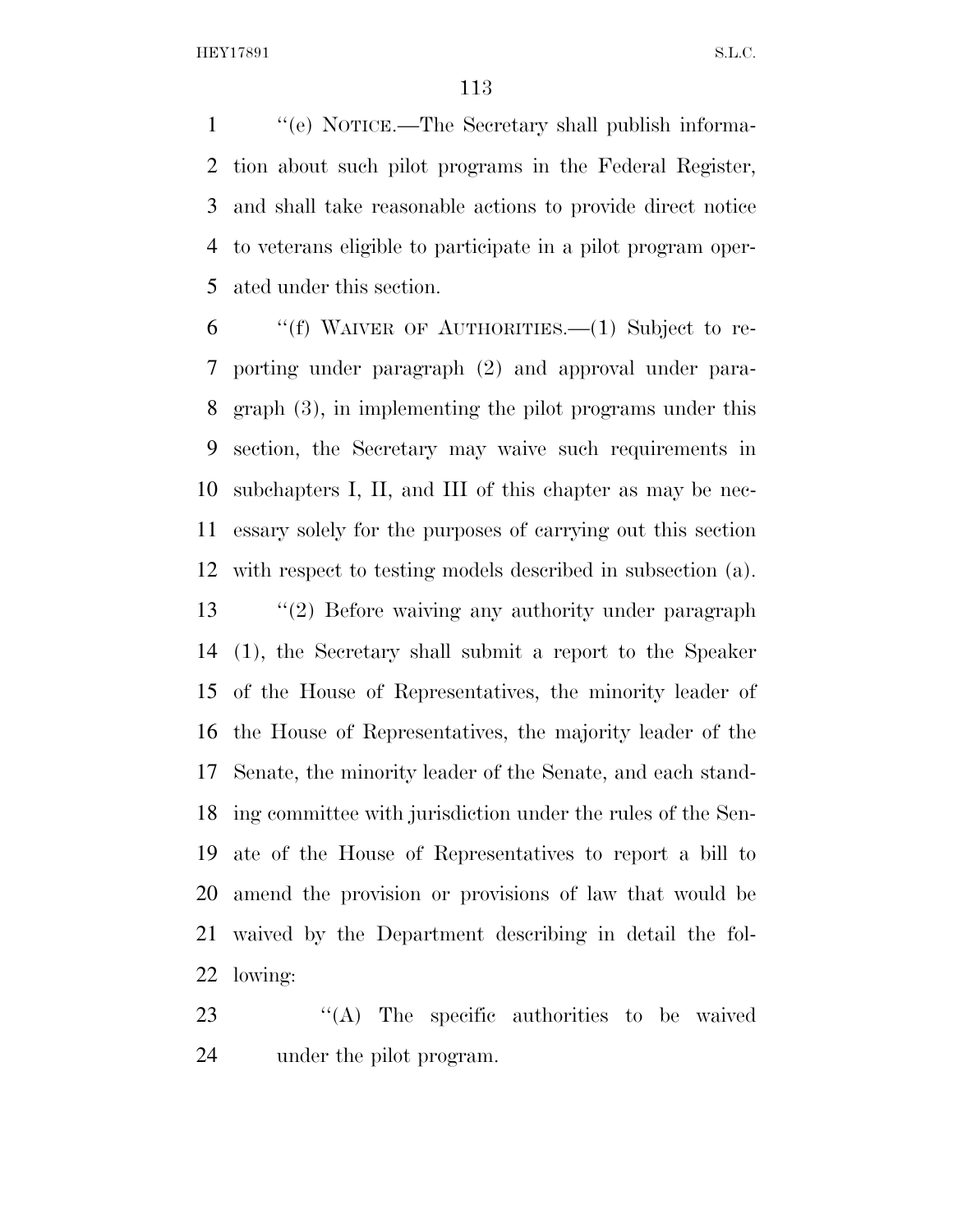| $\mathbf{1}$   | "(B) The standard or standards to be used in              |
|----------------|-----------------------------------------------------------|
| $\overline{2}$ | the pilot program in lieu of the waived authorities.      |
| 3              | $\lq\lq$ (C) The reasons for such waiver or waivers.      |
| $\overline{4}$ | $\lq\lq$ (D) A description of the metric or metrics the   |
| 5              | Secretary will use to determine the effect of the         |
| 6              | waiver or waivers upon the access to and quality,         |
| 7              | timeliness, or patient satisfaction of care and serv-     |
| 8              | ices furnished through the pilot program.                 |
| 9              | " $(E)$ The anticipated cost savings, if any, of the      |
| 10             | pilot program.                                            |
| 11             | $\lq\lq(F)$ The schedule for interim reports on the       |
| 12             | pilot program describing the results of the pilot pro-    |
| 13             | gram so far and the feasibility and advisability of       |
| 14             | continuing the pilot program.                             |
| 15             | $\lq\lq(G)$ The schedule for the termination of the       |
| 16             | pilot program and the submission of a final report        |
| 17             | on the pilot program describing the result of the         |
| 18             | pilot program and the feasibility and advisability of     |
| 19             | making the pilot program permanent.                       |
| 20             | "(H) The estimated budget of the pilot pro-               |
| 21             | gram.                                                     |
| 22             | $\lq(3)(A)$ Upon receipt of a report submitted under      |
| 23             | paragraph (2), each House shall provide copies of the re- |
| 24             | port to the chairman and ranking member of each stand-    |
| 25             | ing committee with jurisdiction under the rules of the    |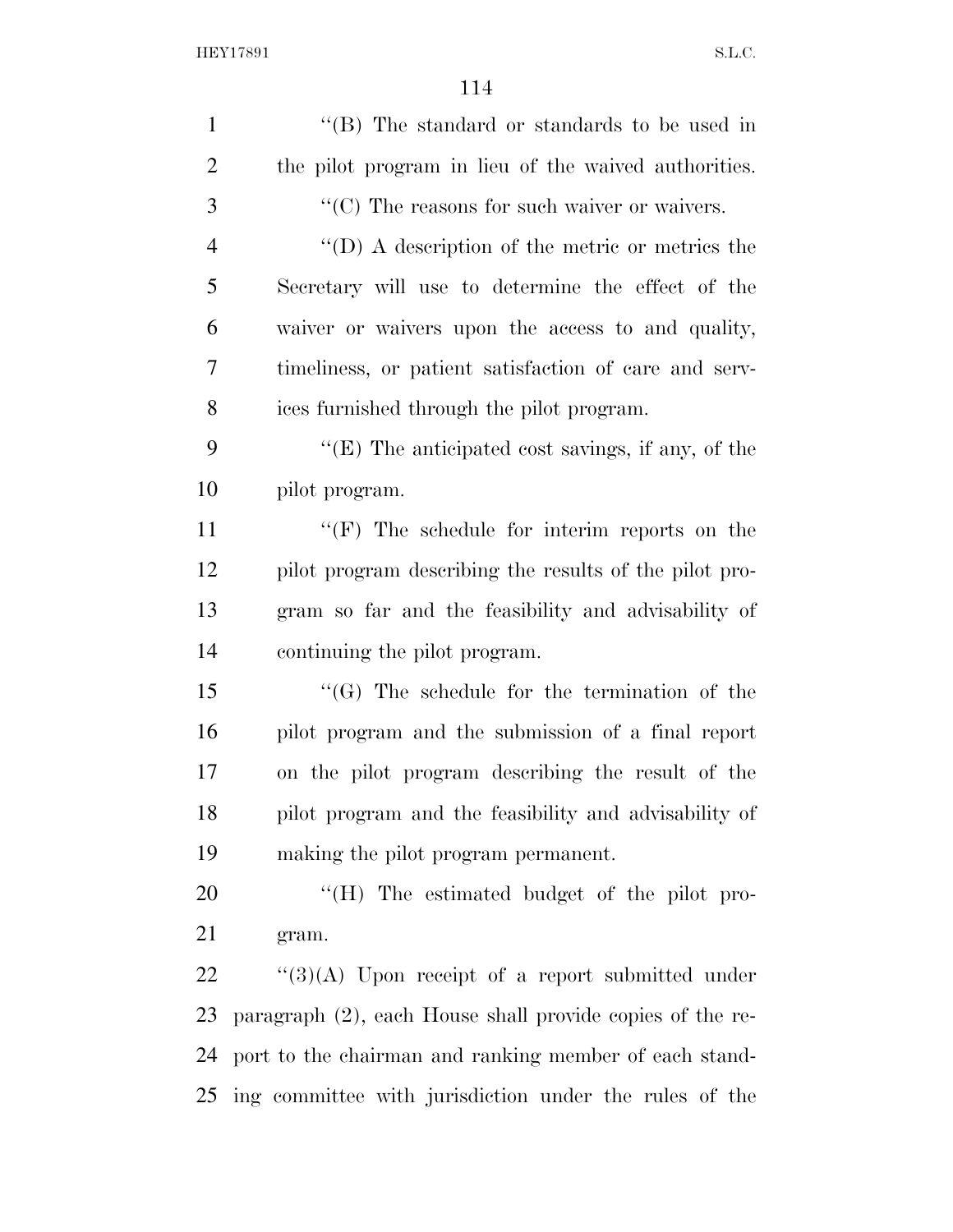House of Representatives or the Senate to report a bill to amend the provision or provisions of law that would be waived by the Department under this subsection.

 ''(B)(i) The waiver requested by the Secretary under paragraph (2) shall be considered approved under this paragraph if there is enacted into law a bill or joint resolu- tion approving such request in its entirety. Such bill or joint resolution shall be passed by recorded vote to reflect the vote of each member of Congress thereon.

10  $\frac{1}{10}$  The provisions of this paragraph are enacted by the Congress—

12 ''(I) as an exercise of the rulemaking power of the Senate and the House of Representatives and as such shall be considered as part of the rules of each House, and shall supersede other rules only to the extent that they are inconsistent therewith; and

17 ''(II) with full recognition of the constitutional right of either House to change the rules (so far as they relate to the procedures of that House) at any time, in the same manner, and to the same extent as in the case of any other rule of that House.

 $\bullet$  "(C) During the 60-calendar-day period beginning on the date on which the Secretary submits the report de- scribed in paragraph (2) to Congress, it shall be in order as a matter of highest privilege in each House of Congress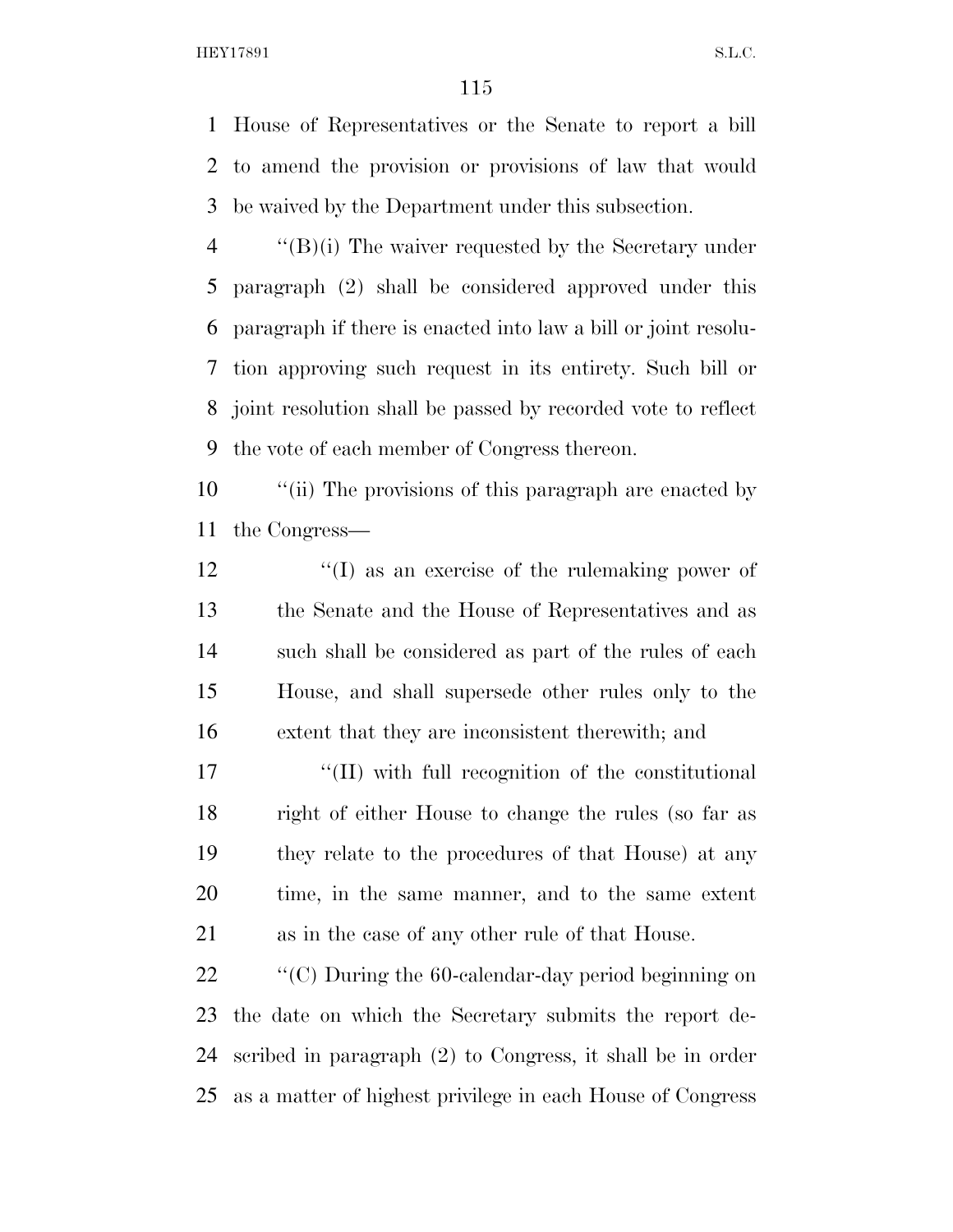to consider a bill or joint resolution, if offered by the ma- jority leader of such House (or a designee), approving such request in its entirety.

 ''(g) LIMITATIONS.—(1) The waiver provisions in subsection (f) shall not be available unless the Secretary submits the first proposal, in accordance with the require- ments in subsection (f), for a pilot program within 18 months of the date of the enactment of the Veterans Com-munity Care and Access Act of 2017.

 ''(2) Notwithstanding section 502 of this title, deci- sions by the Secretary under this section shall, consistent with section 511 of this title, be final and conclusive and may not be reviewed by any other official or by any court, whether by an action in the nature of mandamus or other-wise.

16  $\frac{16}{3}(A)$  If the Secretary determines that the pilot program is not improving the quality of care or producing cost savings, the Secretary shall—

 ''(i) propose a modification to the pilot program in the interim report that shall also be considered a 21 report under subsection  $(f)(2)(A)$  and shall be sub-22 ject to the terms and conditions of subsection  $(f)(2)$ ; or

24 "(ii) terminate such pilot program within 30 days of submitting the interim report to Congress.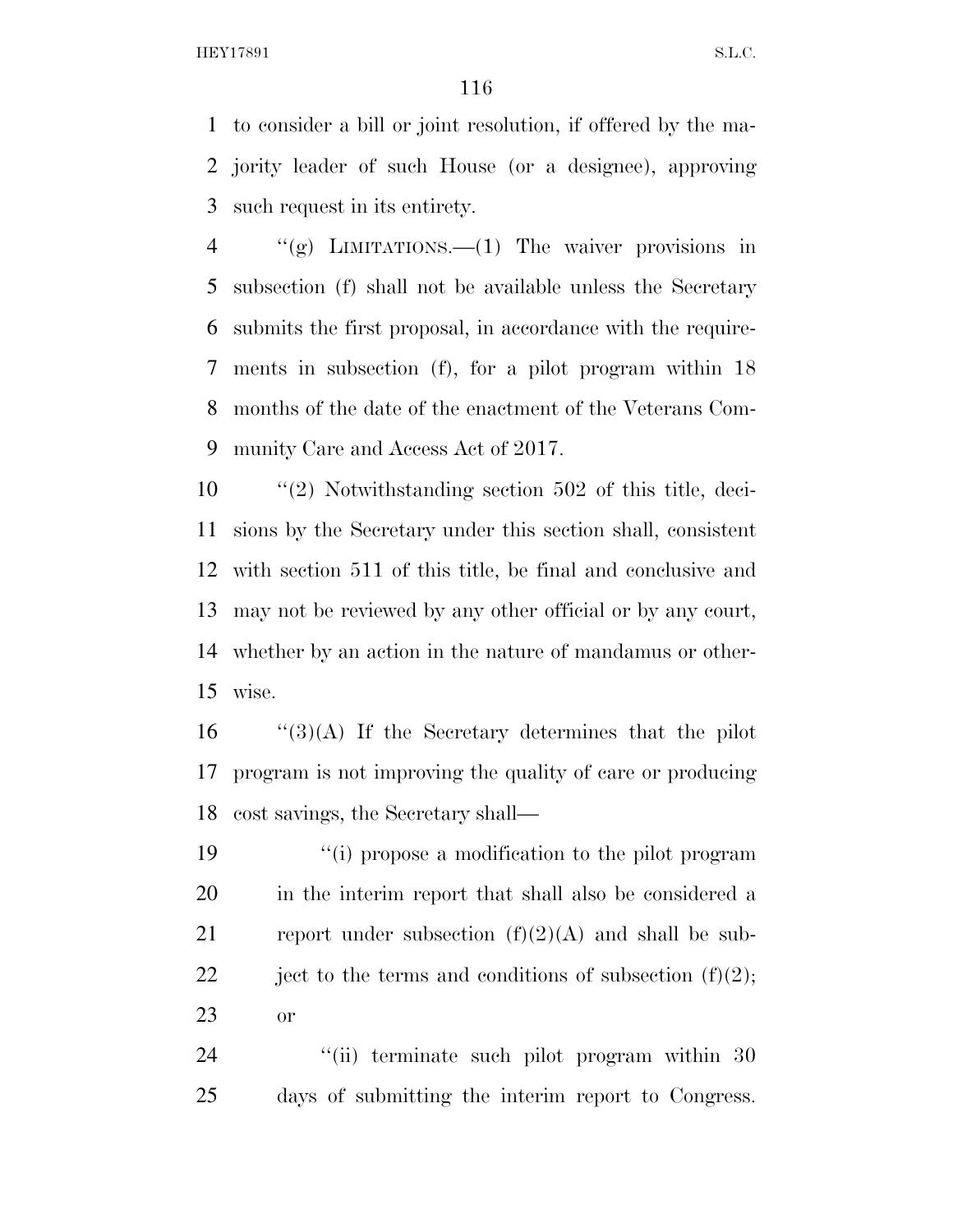''(B) If the Secretary terminates the pilot program 2 under subparagraph  $(A)(ii)$ , for purposes of clauses  $(vi)$ 3 and (vii) of subsection  $(f)(2)(A)$ , such interim report will also serve as the final report for that pilot program.

 ''(h) EVALUATION AND REPORTING REQUIRE- MENTS.—(1) The Secretary shall conduct an evaluation of each model tested, which shall include, at a minimum, an analysis of—

 ''(A) the quality of care furnished under the model, including the measurement of patient-level outcomes and patient-centeredness criteria deter-mined appropriate by the Secretary; and

 ''(B) the changes in spending by reason of that model.

 ''(2) The Secretary shall make the results of each evaluation under this subsection available to the public in a timely fashion and may establish requirements for other entities participating in the testing of models under this section to collect and report information that the Sec- retary determines is necessary to monitor and evaluate such models.

22 "(i) COORDINATION AND CONSULTATION.—(1) The Secretary shall obtain advice from the Under Secretary for Health and the Special Medical Advisory Group estab-lished pursuant to section 7312 of this title in the develop-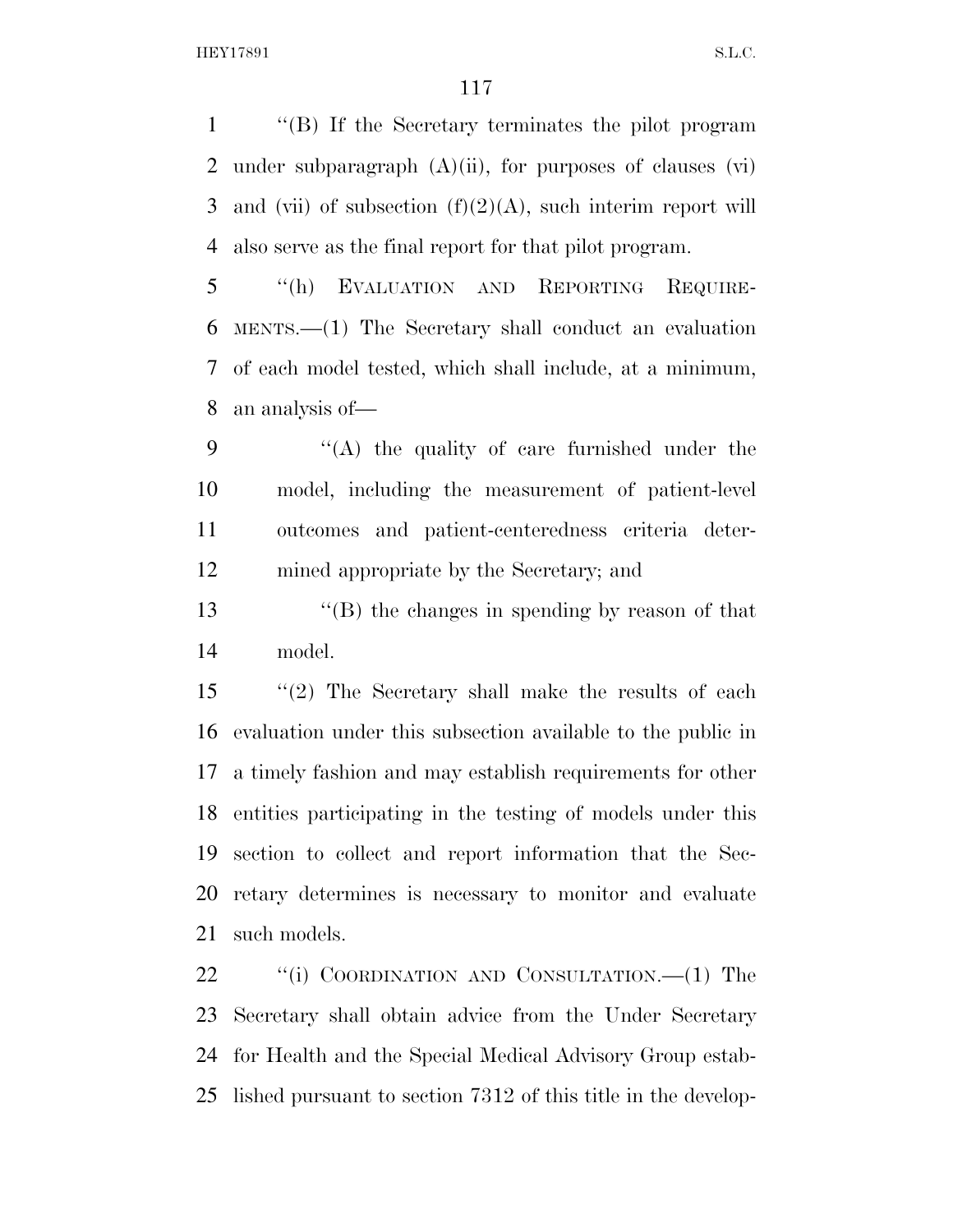ment and implementation of any pilot program operated under this section.

 ''(2) In carrying out the duties under this section, the Secretary shall consult representatives of relevant Federal agencies, and clinical and analytical experts with expertise in medicine and health care management. The Secretary shall use appropriate mechanisms to seek input from interested parties.

 ''(j) EXPANSION OF SUCCESSFUL PILOT PRO- GRAMS.—Taking into account the evaluation under sub- section (f), the Secretary may, through rulemaking, ex- pand (including implementation on a nationwide basis) the duration and the scope of a model that is being tested under subsection (a) to the extent determined appropriate by the Secretary, if—

- 16 ''(1) the Secretary determines that such expan-sion is expected to—
- 18  $\langle (A) \rangle$  reduce spending without reducing the quality of care; or

20  $\text{``(B)}$  improve the quality of patient care without increasing spending; and

22  $\langle \cdot (2) \rangle$  the Secretary determines that such expan- sion would not deny or limit the coverage or provi-sion of benefits for applicable individuals.''.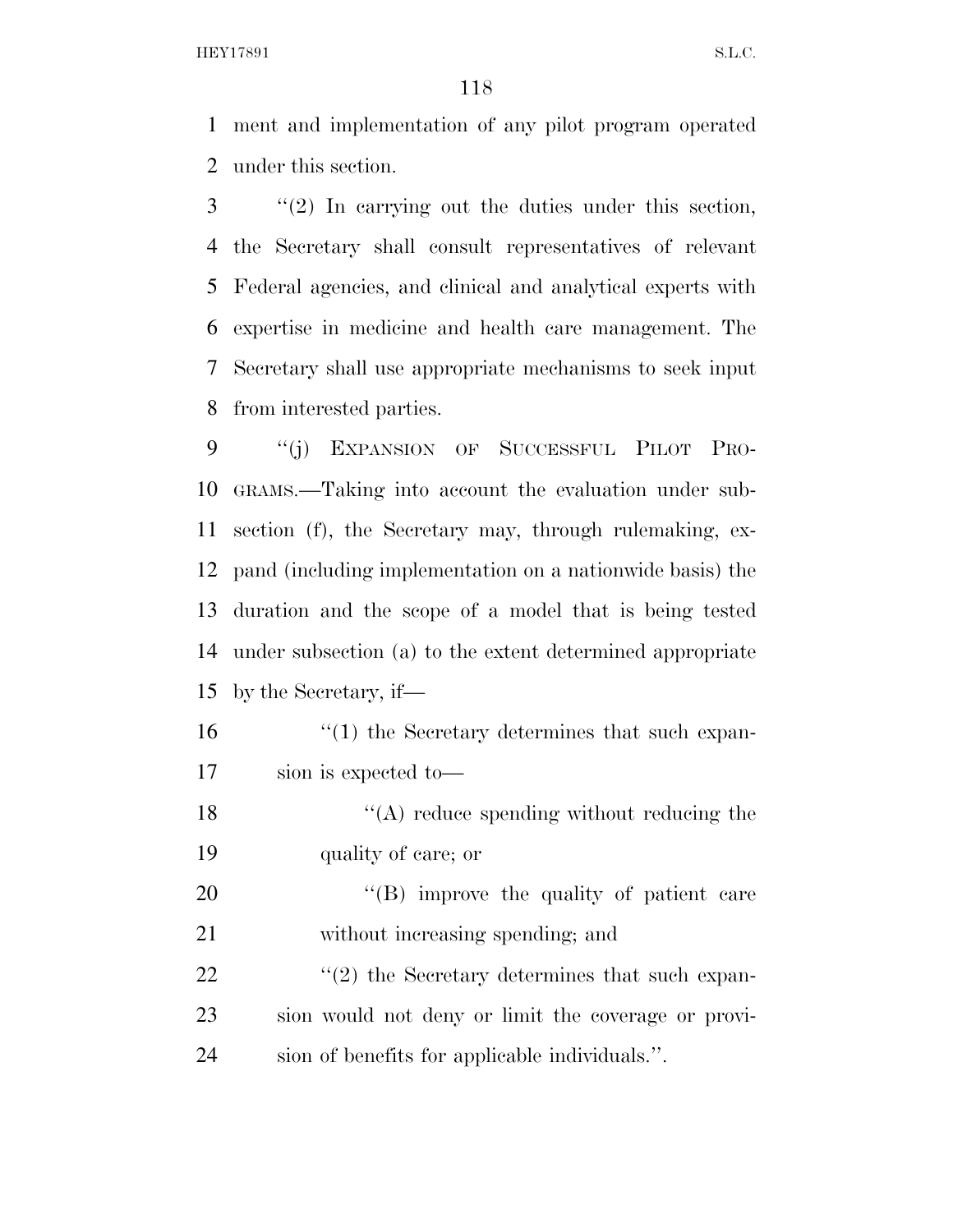(b) CONFORMING AMENDMENT.—The table of sec-

 tions at the beginning of such chapter, as amended by sec- tion 122, is further amended by inserting after the item relating to section 1703E the following new item: ''1703F. Center for Innovation for Care and Payment.''. **TITLE V—OTHER HEALTH CARE MATTERS SEC. 501. AUTHORIZATION OF APPROPRIATIONS FOR HEALTH CARE FROM DEPARTMENT OF VET- ERANS AFFAIRS.**  (a) IN GENERAL.—There is authorized to be appro- priated to the Secretary of Veterans Affairs such amounts as may be necessary to carry out the purposes set forth in subsection (b). (b) USE OF AMOUNTS.—The purposes set forth in this subsection are as follows: (1) To increase the access of veterans to care as follows: (A) To hire primary care and specialty care physicians for employment in the Depart- ment of Veterans Affairs. (B) To hire other medical staff, including 22 the following: 23 (i) Physicians. (ii) Nurses. (iii) Social workers.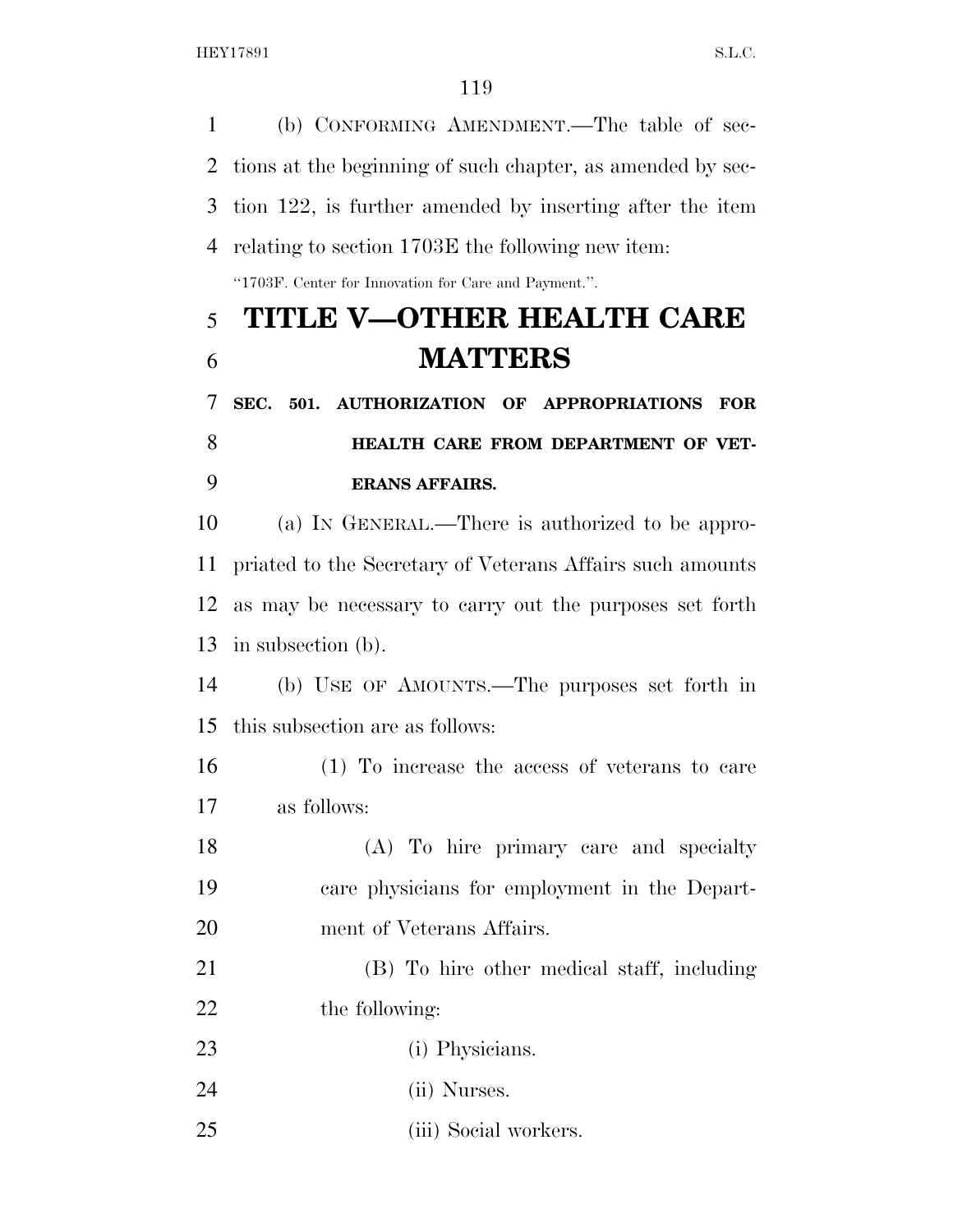| $\mathbf{1}$   | (iv) Mental health professionals.                 |
|----------------|---------------------------------------------------|
| $\overline{2}$ | (v) Physician assistants.                         |
| 3              | (vi) Other health care professionals as           |
| $\overline{4}$ | the Secretary considers appropriate.              |
| 5              | (C) To carry out the following:                   |
| 6              | (i) Section 7412 of title 38, United              |
| 7              | States Code.                                      |
| 8              | (ii) Section $7302(e)$ of such title.             |
| 9              | (iii) Subchapters II and VII of chap-             |
| 10             | ter 76 of such title.                             |
| 11             | (iv) Section $301(b)(2)$ of the Veterans          |
| 12             | Access, Choice, and Accountability Act of         |
| 13             | 2014 (Public Law 113–146; 38 U.S.C.               |
| 14             | $7302$ note).                                     |
| 15             | (D) To pay for expenses, equipment, and           |
| 16             | other costs associated with the hiring of pri-    |
| 17             | mary care, specialty care physicians, and other   |
| 18             | medical staff under subparagraphs $(A)$ , $(B)$ , |
| 19             | and $(C)$ .                                       |
| 20             | (2) To improve the physical infrastructure of     |
| 21             | the Department as follows:                        |
| 22             | (A) To maintain and operate hospitals,            |
| 23             | nursing homes, domiciliary facilities, and other  |
| 24             | facilities of the Veterans Health Administra-     |
| 25             | tion.                                             |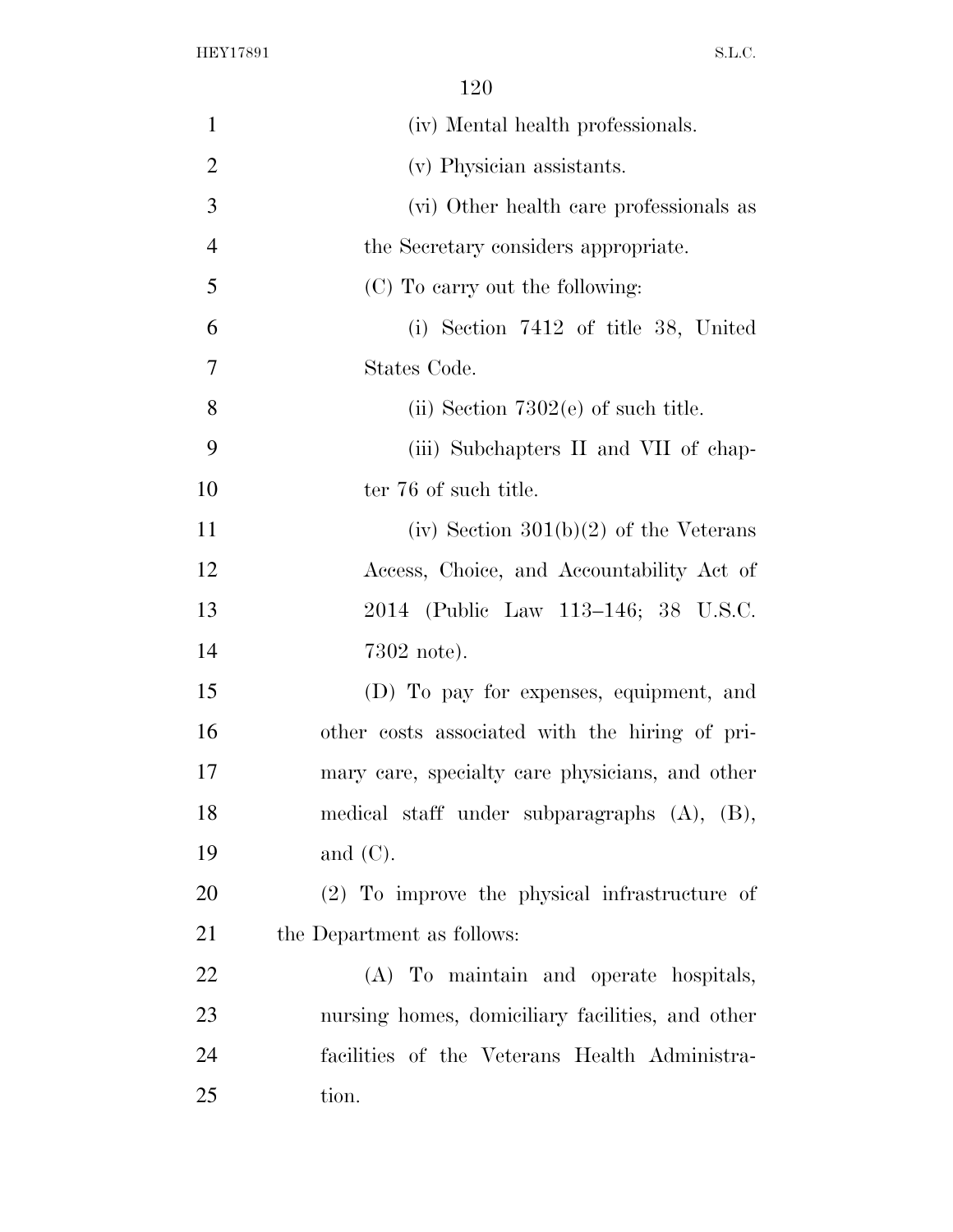| $\mathbf{1}$   | (B) To enter into contracts or hire tem-            |
|----------------|-----------------------------------------------------|
| $\overline{2}$ | porary employees to repair, alter, or improve fa-   |
| 3              | cilities under the jurisdiction of the Department   |
| $\overline{4}$ | that are not otherwise provided for under this      |
| 5              | paragraph.                                          |
| 6              | (C) To carry out leases for facilities of the       |
| 7              | Department.                                         |
| 8              | (D) To carry out minor construction                 |
| 9              | projects of the Department.                         |
| 10             | $(3)$ To carry out sections 303 and 401.            |
| 11             | (c) FUNDING PLAN AND REPORT.—                       |
| 12             | (1) IN GENERAL.—Not later than 180 days             |
| 13             | after the date on which amounts are appropriated to |
| 14             | the Department pursuant to the authorization in     |
| 15             | subsection (a), the Secretary of Veterans Affairs   |
| 16             | shall submit to the appropriate committees of Con-  |
| 17             | gress a funding plan and report on how the Sec-     |
| 18             | retary intends to obligate the amounts so appro-    |
| 19             | priated and how it relates to the quadrennial Vet-  |
| 20             | erans Health Administration review and strategic    |
| 21             | plan under section $1730B(a)$ of title 38, United   |
| 22             | States Code, as added by section 102.               |
| 23             | (2) APPROPRIATE COMMITTEES OF CONGRESS              |
| 24             | DEFINED.—In this subsection, the term "appro-       |
| 25             | priate committees of Congress" means—               |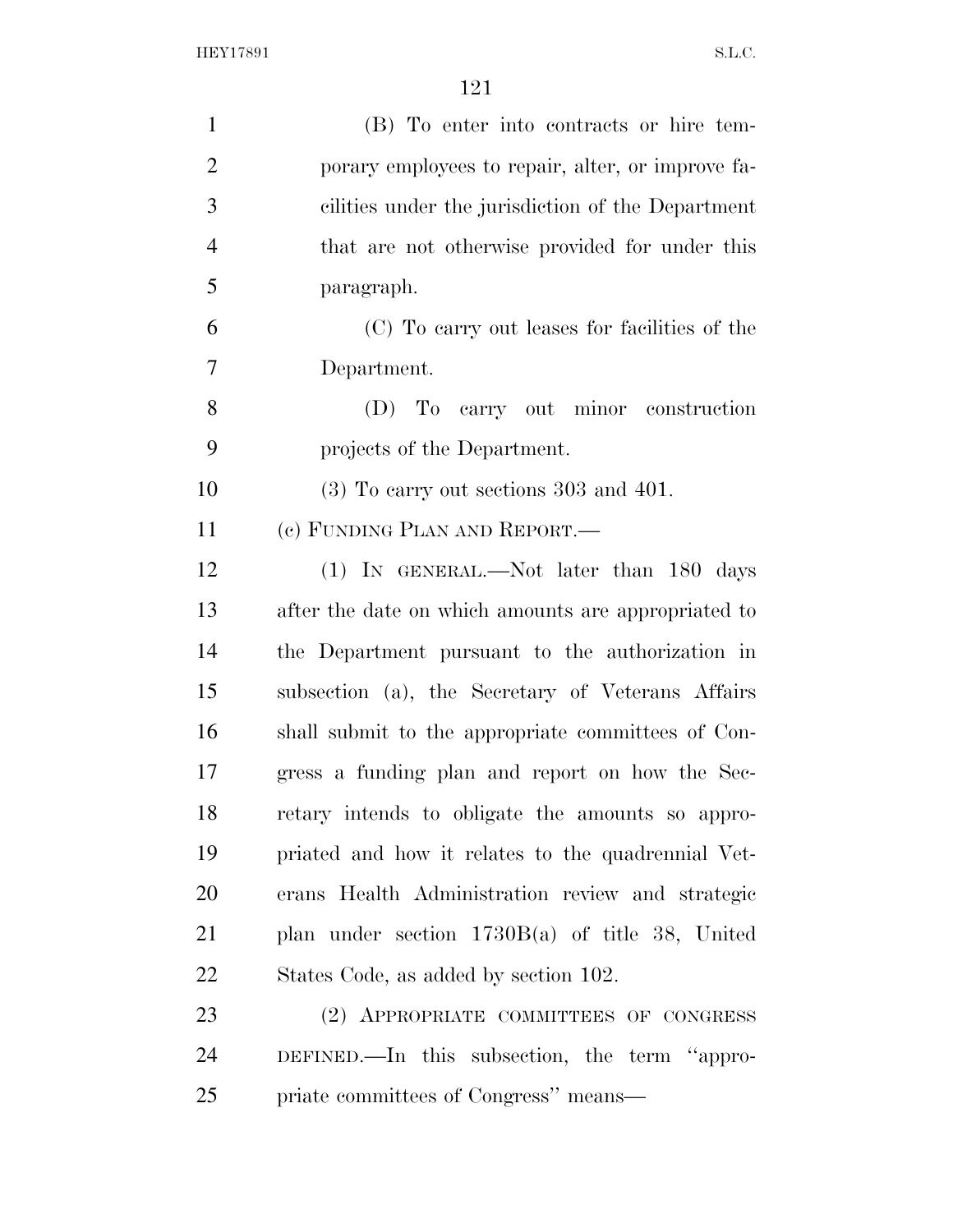| $\mathbf{1}$   | (A) the Committee on Veterans' Affairs                         |
|----------------|----------------------------------------------------------------|
| $\overline{2}$ | and the Committee on Appropriations of the                     |
| 3              | Senate; and                                                    |
| $\overline{4}$ | (B) the Committee on Veterans' Affairs                         |
| 5              | and the Committee on Appropriations of the                     |
| 6              | House of Representatives.                                      |
| 7              | SEC. 502. APPROPRIATION OF AMOUNTS FOR VETERANS                |
| 8              | <b>CHOICE PROGRAM.</b>                                         |
| 9              | (a) IN GENERAL.—There is authorized to be appro-               |
| 10             | priated, and is appropriated, to the Secretary of Veterans     |
| 11             | Affairs, out of any funds in the Treasury not otherwise        |
| 12             | appropriated, $$4,000,000,000$ to be deposited in the Vet-     |
| 13             | erans Choice Fund under section 802 of the Veterans Ac-        |
| 14             | cess, Choice, and Accountability Act of 2014 (Public Law       |
| 15             | 113–146; 38 U.S.C. 1701 note).                                 |
| 16             | (b) AVAILABILITY.—The amount appropriated under                |
| 17             | subsection (a) shall remain available until expended pursu-    |
| 18             | ant to section $802(c)(4)$ of the Veterans Access, Choice,     |
| 19             | and Accountability Act of 2014 (Public Law 113–146; 38         |
| 20             | U.S.C. 1701 note) as added by section 202.                     |
| 21             | SEC. 503. APPLICABILITY OF DIRECTIVE OF OFFICE OF              |
| 22             | <b>CONTRACT</b><br><b>FEDERAL</b><br><b>COMPLIANCE</b><br>PRO- |
| 23             | <b>GRAMS.</b>                                                  |
| 24             | (a) IN GENERAL.—Directive $2014-01$ of the Office              |
| 25             | of Federal Contract Compliance Programs of the Depart-         |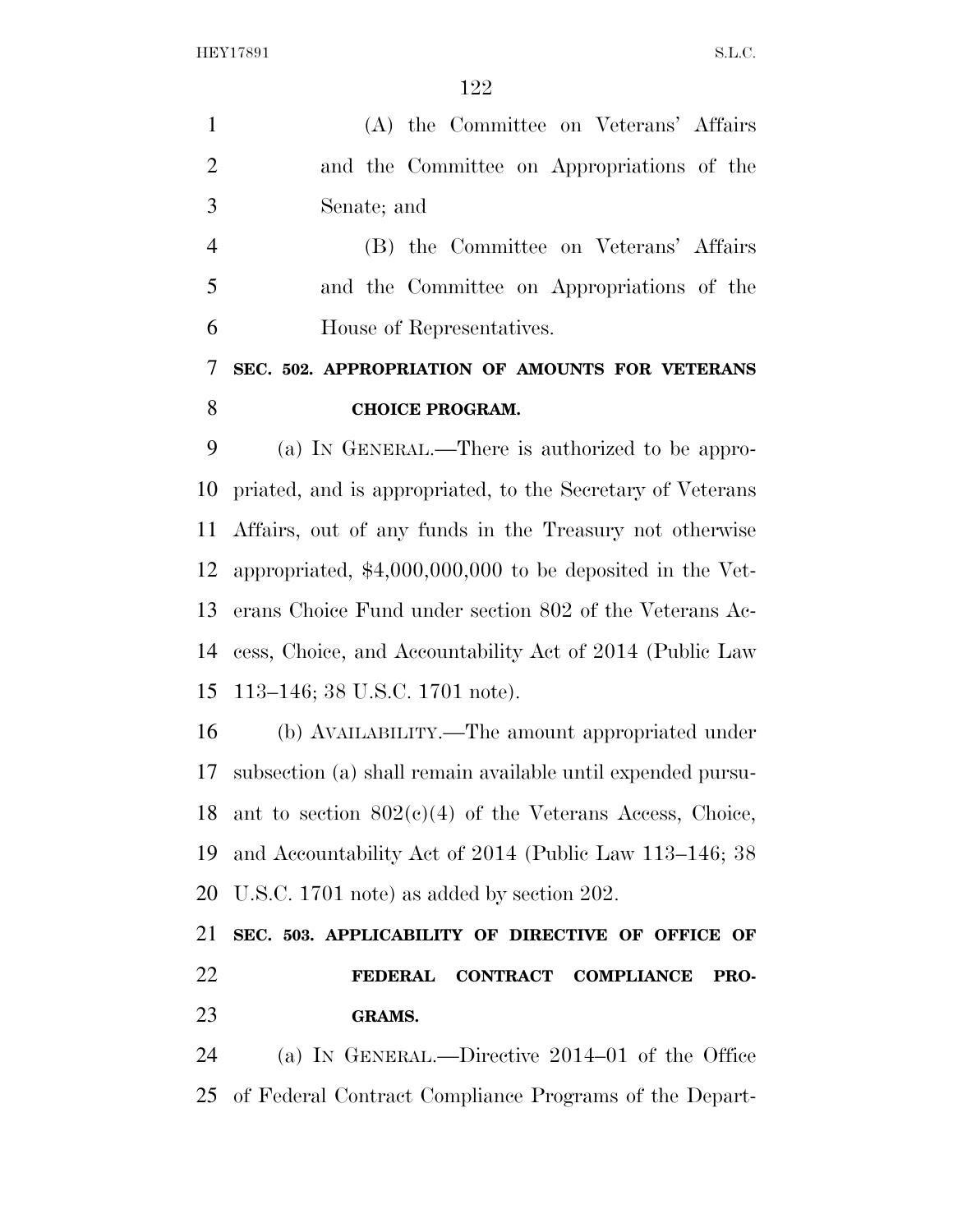ment of Labor (effective as of May 7, 2014) shall apply to any entity entering into an agreement under section 1703A or section 1745 of title 38, United States Code, as amended by sections 112 and 114, respectively, in the same manner as such directive applies to subcontractors under the TRICARE program for the duration of the mor-atorium provided under such directive.

 (b) APPLICABILITY PERIOD.—The directive described in subsection (a), and the moratorium provided under such directive, shall not be altered or rescinded before May 7, 2019.

 (c) TRICARE PROGRAM DEFINED.—In this section, the term ''TRICARE program'' has the meaning given that term in section 1072 of title 10, United States Code. **SEC. 504. AMENDING STATUTORY REQUIREMENTS FOR THE POSITION OF THE CHIEF OFFICER OF THE READJUSTMENT COUNSELING SERVICE.**  Section 7309(b)(2) is amended— (1) in subparagraph (B), by striking ''in the Readjustment Counseling Service''; and (2) in subparagraph (C), by striking ''in the Readjustment Counseling Service''.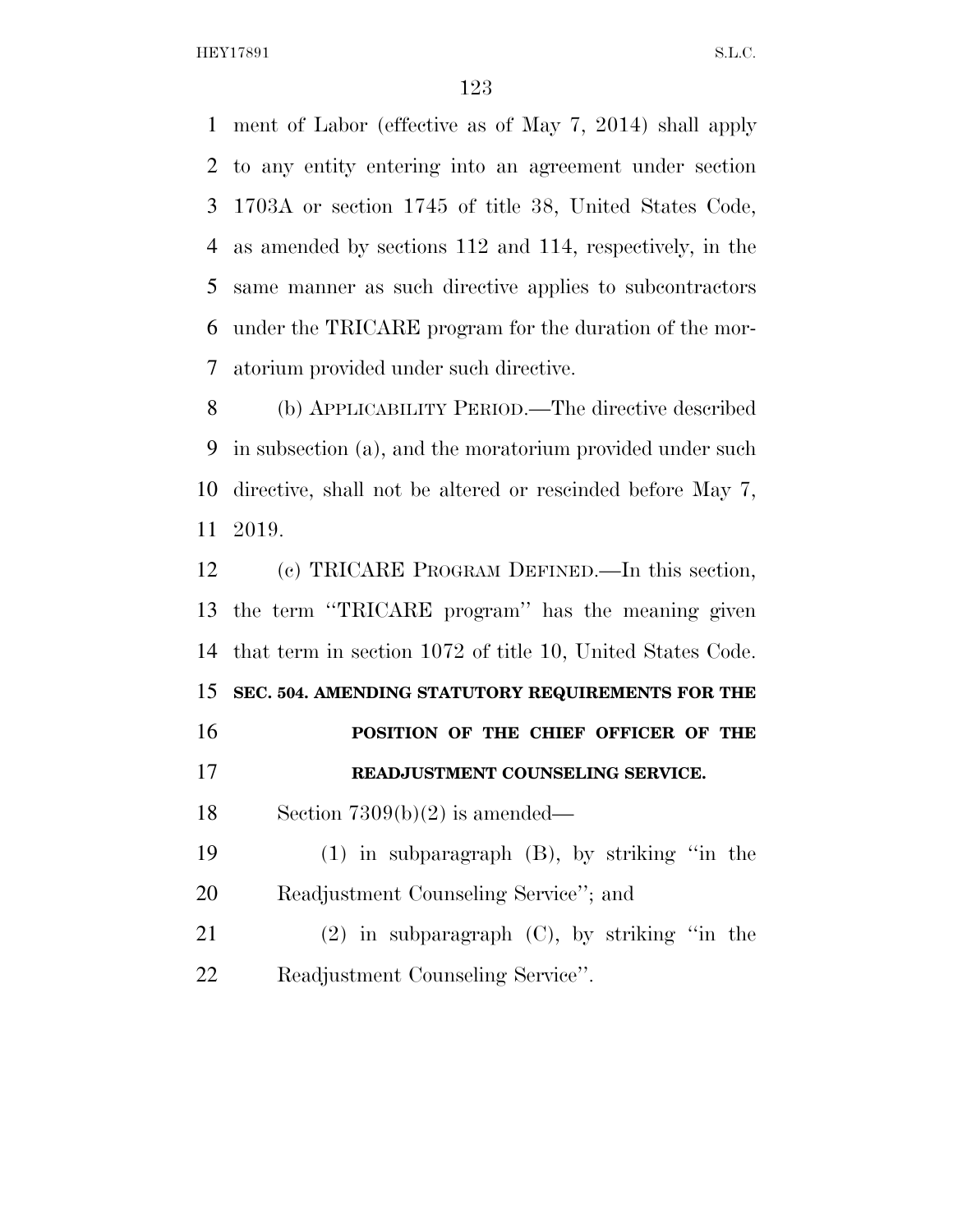## **SEC. 505. AUTHORIZATION OF CERTAIN MAJOR MEDICAL FACILITY PROJECTS OF THE DEPARTMENT OF VETERANS AFFAIRS.**

 (a) AUTHORIZATION.—The Secretary of Veterans Af- fairs may carry out the following major medical facility project, to be carried out in an amount not to exceed the amount specified for that project: Realignment of medical facilities in Livermore, California, in an amount not to ex-ceed \$117,300,000.

 (b) AUTHORIZATION OF APPROPRIATIONS FOR CON- STRUCTION.—There is authorized to be appropriated to the Secretary of Veterans Affairs for fiscal year 2018 or the year in which funds are appropriated for the Construc- tion, Major Projects account, \$117,300,000 for the project authorized in subsection (a).

 (c) SUBMITTAL OF INFORMATION.—Not later than 90 days after the date of the enactment of this Act, for the project authorized in section (a), the Secretary of Vet- erans Affairs shall submit to the Committee on Veterans' Affairs of the Senate and the Committee on Veterans' Af- fairs of the House of Representatives the following infor-mation:

 (1) A line item accounting of expenditures re- lating to construction management carried out by the Department of Veterans Affairs for such project.